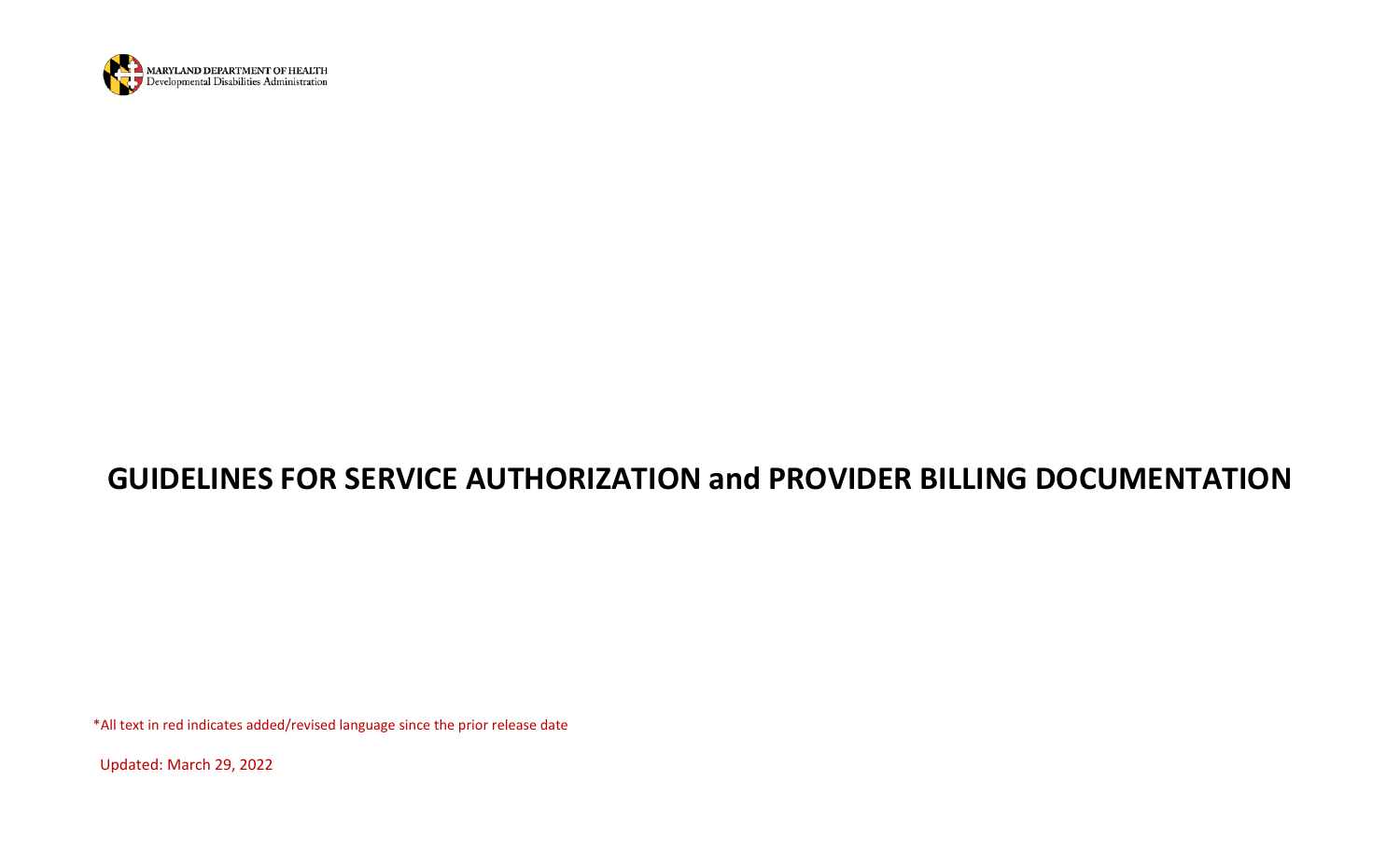

# Introduction

This guidance provides information on the Developmental Disabilities Administration's (DDA) programs including the three Medicaid Home and Community Based Services Waivers *(i.e.,* Family Supports Waiver (FSW), Community Supports Waiver (CSW), and Community Pathways Waiver (CPW)) and the State Funded program. For each service, the guidance includes the following information:

- **Service Name**  Title of the service
- **Service Billing Unit** Service specific unit descriptor, for example, 15 minutes, daily, monthly, and milestone
- **Service Description**  Brief summary of the service. For additional details and service requirements refer to the federally approved Waiver applications
- **Instructions for Authorizing Services**  Description of requirements need for DDA authorization (e.g., age restrictions, documentation requirements for the participant's Person-Centered Plan, Health Risk Screen Tool (HRST) requirements, having exhausted non-waiver services, upper pay limits, etc.)
- **Provider Billing Documentation Guidelines** Description of what must be recorded and/or kept by the provider as evidence of service delivery (e.g., progress notes, staff time sheets or payroll records, receipts, etc.)
- **Conflicts**  List of services that may not be authorized or delivered during the same service billingunits

Services can be provided in a variety of community settings and activities that promote opportunities for increased independence and inclusion. Through the person-centered planning process, all opportunities should be explored based on the person's preferences and support their desired outcomes and goals. The setting should not have institutional qualities. Considering the person's overall Person Centered Plan (PCP), activities should not isolate or segregate. If the individual chooses any disability specific classes, activities, events or programs, the choice must be documented in the PCP.

Providers, vendors, and staff selected by the participants must meet all required qualification requirements and be a DDA licensed or DDA certified (as applicable) to provide the service under the applicable waiver program. If you have questions, please reach out to your Regional Office Provider Services team.

Please note rates associated with services authorized and billed through PCIS2 are posted on the [DDA Rates and Invoice webpage.](https://dda.health.maryland.gov/Pages/rates.aspx) Rates associated with services authorized and billed through LTSS*Maryland* fee-for-service, Personal Supports, and Supported Living are posted on the DDA [LTSSMaryland webpage.](https://dda.health.maryland.gov/Pages/LTSS%20Maryland.aspx)

*Please review this guidance carefully, in addition to applicable policies, regulations, and the federally approved Waivers themselves. If you have questions, please reach out to the Regional Director or Deputy Director*.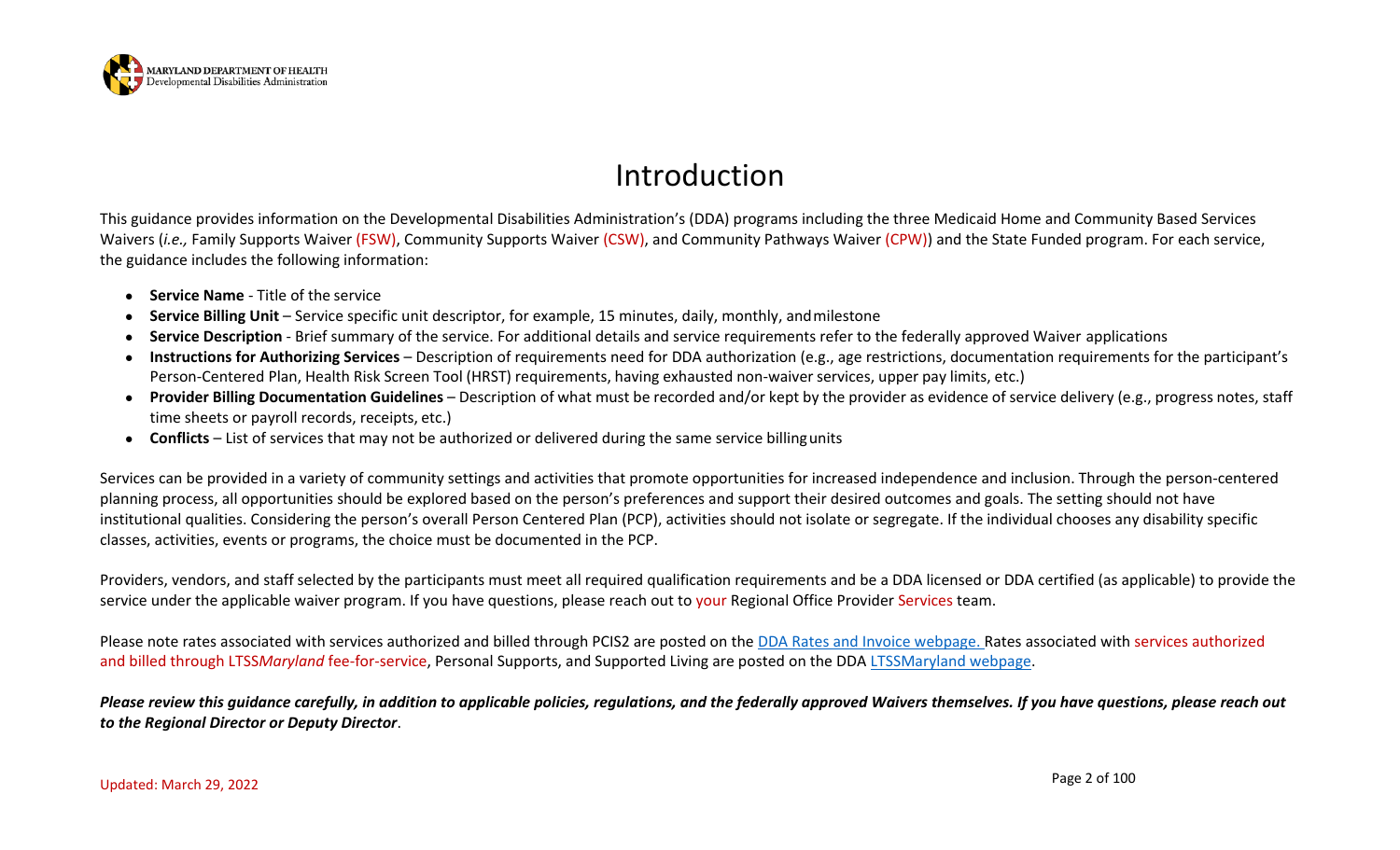

This guidance is effective upon publication. In the event of a public health emergency or state of emergency, the approval of federal disaster relief under the Medicaid State Plan, Emergency Preparedness and Response Appendix K, or other federal authorities may supersede these standards and requirements.

#### **REFERENCES:**

[Family Supports Waiver](https://www.medicaid.gov/medicaid/section-1115-demo/demonstration-and-waiver-list/81996)

[Community Supports Waiver](https://www.medicaid.gov/medicaid/section-1115-demo/demonstration-and-waiver-list/82001)

[Community Pathways Waiver](https://www.medicaid.gov/medicaid/section-1115-demo/demonstration-and-waiver-list/81941)

### **[PolicyStat](https://dhmh.policystat.com/policy_search/category/?terms=39206&terms=39208&terms=39207&search_query)**

- [At A Glance -](https://dda.health.maryland.gov/Documents/Transformation/At%20a%20Glance%20Documents/DDA%20Policies%20At%20a%20Glance%202020.08.21.pdf) DDA Policies
- [At A Glance -](https://dda.health.maryland.gov/Documents/Transformation/At%20a%20Glance%20Documents/PolicyStat%20At%20A%20Glance%202020.08.21.docx%20(2)%20(2).pdf) Policy Stat

Process Flow -Meaningful Day Services - [Relationship Between LTSSMaryland and PCIS2 Services](https://files.constantcontact.com/f401fd14401/94ae7307-92c1-4047-987f-559763d3fb9f.pdf)

[Guidance for Operating in PCIS2 and LTSSMaryland](https://dda.health.maryland.gov/Documents/Transformation/GuidanceForTheJuly1-2020Transition-PROOF%208.17.20.pdf)

At a Glance - [Meaningful Day Services](https://health.maryland.gov/dda/Documents/Transformation/At%20a%20Glance%20Documents/3.15.21/AAG-MeaningfulDayServicesPlanningAuthorization%20Revised%20March%2015%2c%202021.pdf)

At a Glance - [Support Services](https://health.maryland.gov/dda/Documents/Transformation/At%20a%20Glance%20Documents/3.15.21/AAG-SupportServicesPlanningAuthorization%20Revised%20March%2015%2c%202021.pdf)

At a Glance - [Residential Services](https://health.maryland.gov/dda/Documents/Transformation/At%20a%20Glance%20Documents/3.15.21/AAG-ResidentialServicesPlanningAuthorization%20Revised%20March%2015%2c%202021.pdf)

At a Glance - [Personal Supports Services](http://r20.rs6.net/tn.jsp?f=00198ZM39pvmQV2JrjIfFxZw3A8ACJZx0xG04J5TMlTflZSSIKtG2r6j9qrgfaCTGFLgVKC6ZUlGkKGF1mx3ORw3wPlgIeDqfiO_p4_ImjtP_solenFpmSnBN0JjsVpW0Tfv2Rus9k3_ZAd7Ycz0DpuPt3jGhtr4S2CkYZH7K0M5YtntbFCSFe7e3FfNkXMhnfrC56olhbG4QsbVtbPsY_anqBO8KO1Aol2nzeEauUI9WU%3D&c=Gy806GsFJ8i4bPVa_lhThA4xLmQ60fA5EDkcBzGKm_icuTghcCHwHQ%3D%3D&ch=SqAoMesxCZ3R0rYxLJO7hIpUl_1GSECyfEvmxikoplhlgsDtA5D9-Q%3D%3D)

#### **[LTSSMaryland](https://dda.health.maryland.gov/Pages/LTSS%20Maryland.aspx)**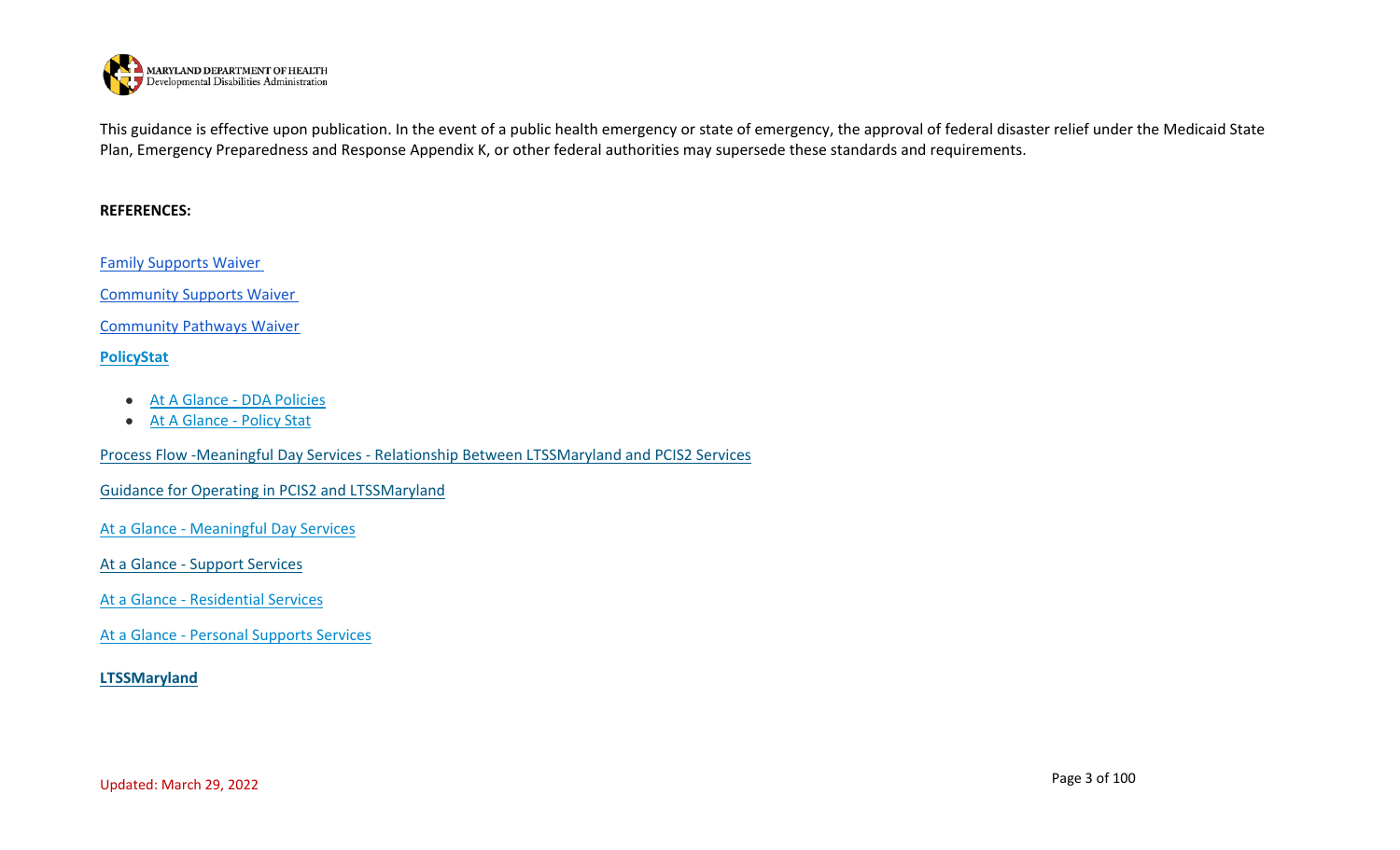

### **Table of Contents**

| MEANINGFUL DAY SERVICES                         | 7  |
|-------------------------------------------------|----|
| <b>Employment Services (ES)</b>                 |    |
| <b>ES - Discovery Services</b>                  | 8  |
| ES - Job Development                            | 10 |
| ES - Follow Along Supports                      | 12 |
| ES - Ongoing Job Supports                       | 13 |
| ES - Co-worker Employment Supports              | 14 |
| ES - Self Employment Development Supports       | 15 |
| Supported Employment                            | 16 |
| <b>Employment Discovery &amp; Customization</b> | 17 |
| <b>Community Development Services (CDS)</b>     | 19 |
| Day Habilitation Services                       | 21 |
| Career Exploration (CE)                         | 23 |
| <b>SUPPORT SERVICES</b>                         | 26 |
| <b>Assistive Technology and Services</b>        | 26 |
| <b>Behavioral Support Services</b>              | 29 |
| <b>Behavioral Assessment (BA)</b>               | 30 |
| Behavior Plan (BP)                              | 31 |
| <b>Behavioral Consultation (BC)</b>             | 32 |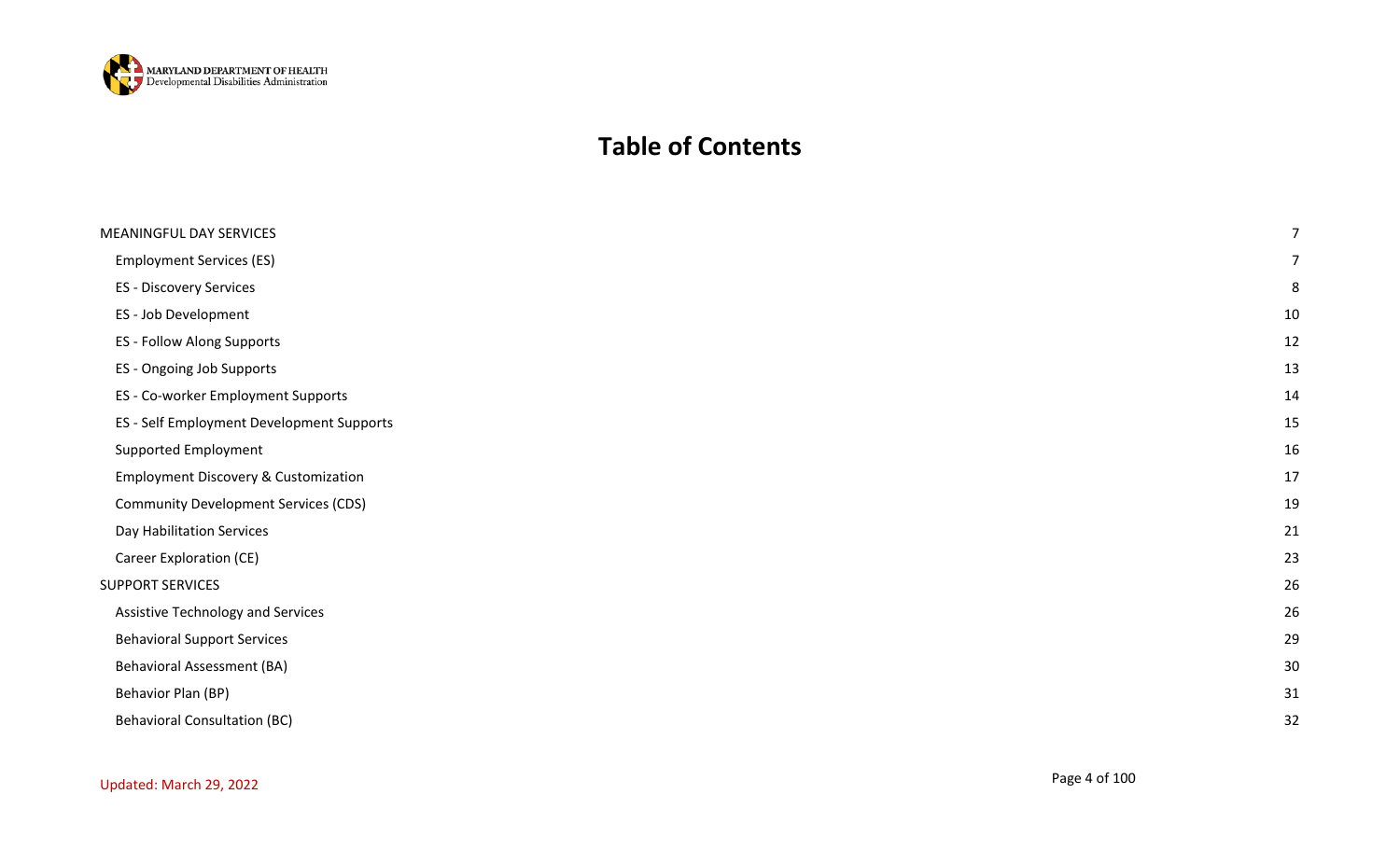| MARYLAND DEPARTMENT OF HEALTH                             |    |
|-----------------------------------------------------------|----|
| <b>Brief Support Implementation Services (BSIS)</b>       | 34 |
| Environmental Assessment (EA)                             | 35 |
| <b>Environmental Modifications</b>                        | 36 |
| Family Caregiver Training & Empowerment                   | 38 |
| Family and Peer Mentoring Supports                        | 39 |
| <b>Housing Support Services</b>                           | 40 |
| Individual and Family-Directed Goods and Services (IFDGS) | 42 |
| Live-In Caregiver Supports                                | 45 |
| <b>Nursing Support Services</b>                           | 47 |
| Participant Education, Training, and Advocacy Supports    | 54 |
| Personal Supports                                         | 60 |
| <b>Remote Support Services (RSS)</b>                      | 63 |
| <b>Respite Care</b>                                       | 65 |
| Support Broker                                            | 66 |
| <b>Transition Services</b>                                | 67 |
| <b>Transportation Services</b>                            | 69 |
| Vehicle Modifications (VM)                                | 70 |
| RESIDENTIAL SERVICES                                      | 72 |
| Community Living-Group Home Support                       | 72 |
| Community Living-Group Home Support: Dedicated Hours      | 77 |
| <b>Community Living-Enhanced Supports</b>                 | 86 |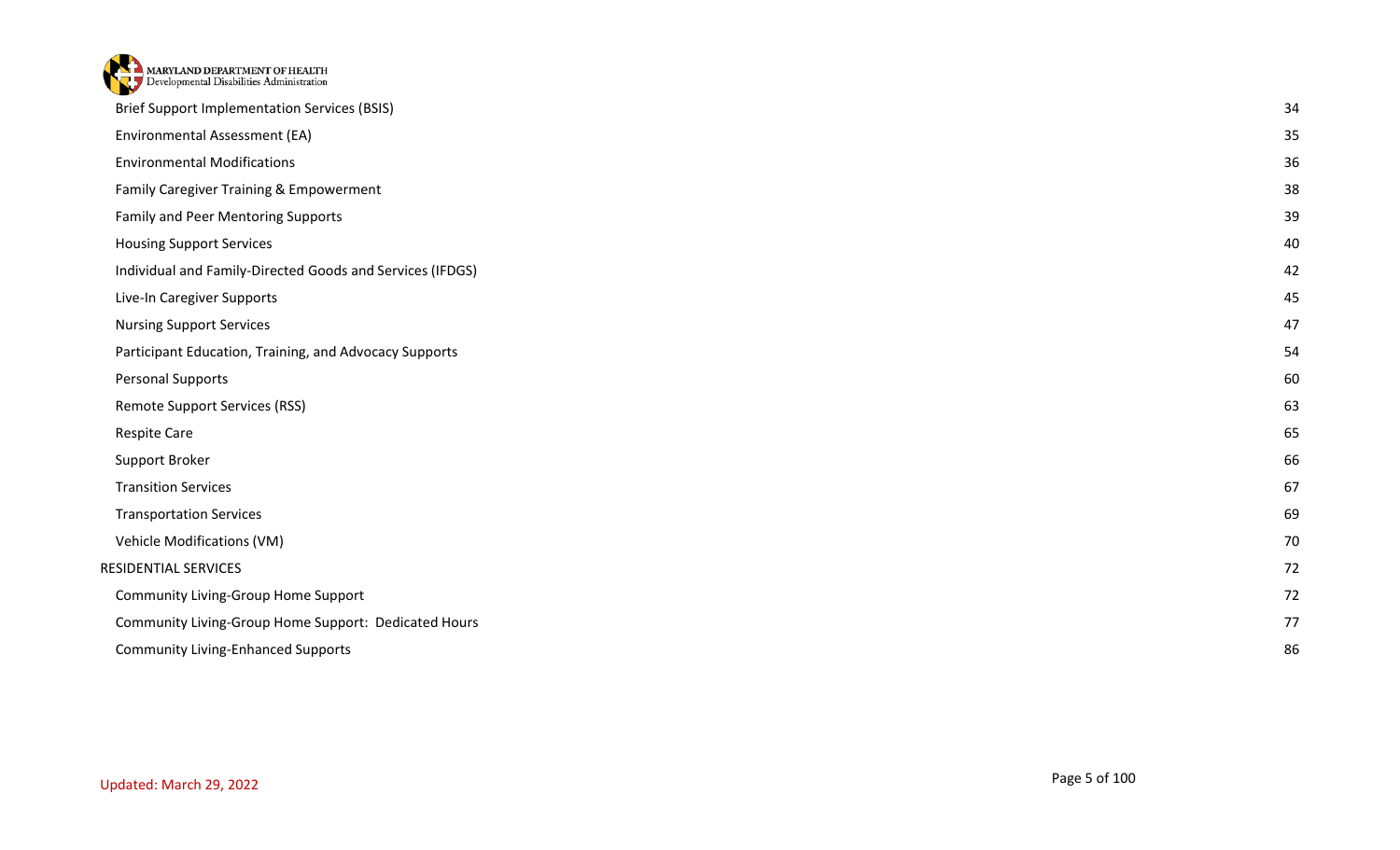

| <b>Community Living-Enhanced Supports: Dedicated Hours</b>                                     | 89 |
|------------------------------------------------------------------------------------------------|----|
| Residential Retainer Fee: Community Living-Group Home and Community Living - Enhanced Supports | 91 |
| Trial Experience - Community Living – Group Home and Enhanced Support                          | 91 |
| Supported Living                                                                               | 92 |
| Supported Living: Dedicated Hours                                                              | 94 |
| Shared Living                                                                                  | 98 |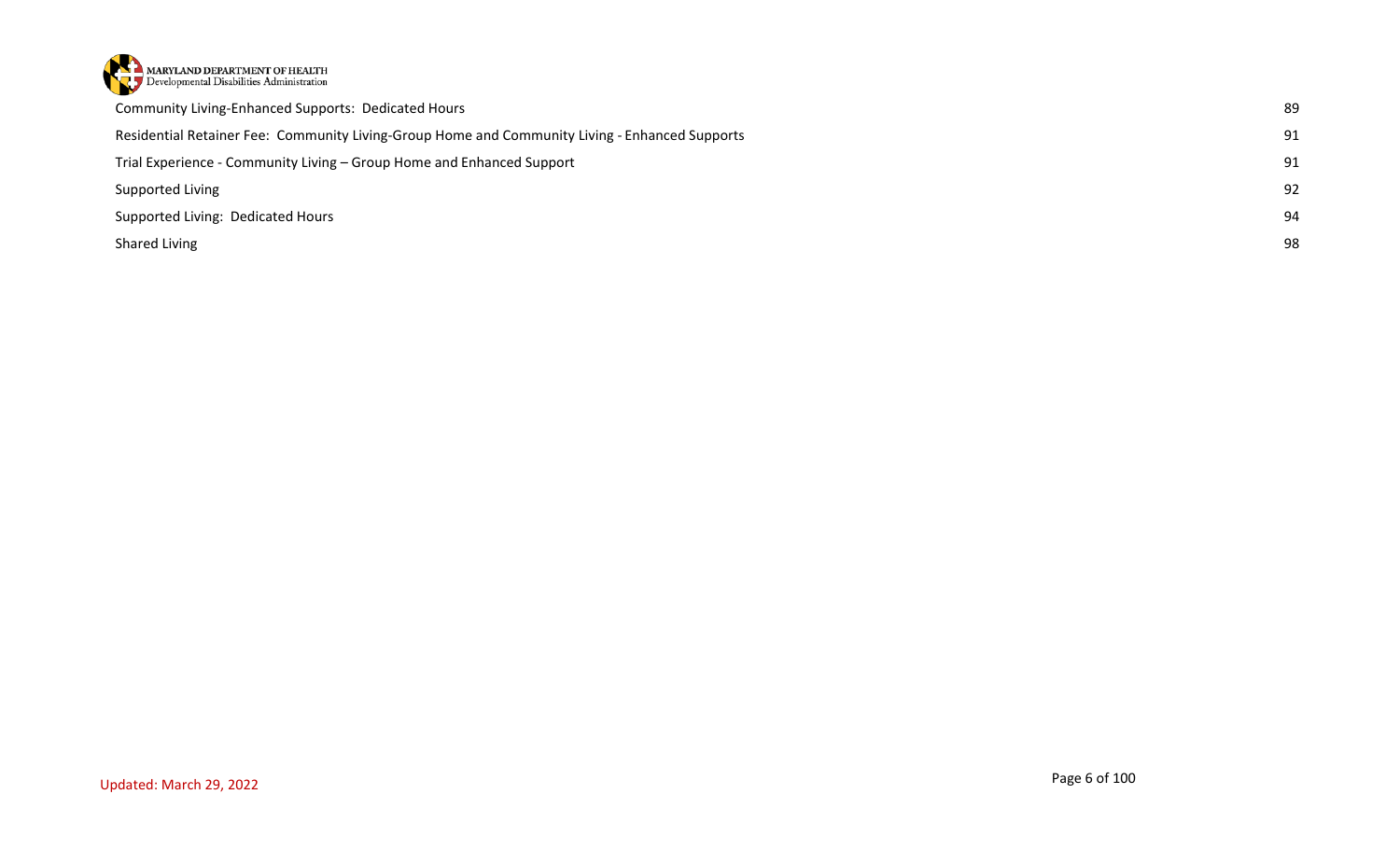

<span id="page-6-1"></span><span id="page-6-0"></span>

|                                                                                                                                                                                | <b>MEANINGFUL DAY SERVICES</b>   |                                                                                                                                                                                                                                                                                                                                                                                          |                                                                                 |                                                                                 |                                                                                                                                                                                                                                                                                                                                                                                     |  |
|--------------------------------------------------------------------------------------------------------------------------------------------------------------------------------|----------------------------------|------------------------------------------------------------------------------------------------------------------------------------------------------------------------------------------------------------------------------------------------------------------------------------------------------------------------------------------------------------------------------------------|---------------------------------------------------------------------------------|---------------------------------------------------------------------------------|-------------------------------------------------------------------------------------------------------------------------------------------------------------------------------------------------------------------------------------------------------------------------------------------------------------------------------------------------------------------------------------|--|
| <b>Service Name</b>                                                                                                                                                            | Unit                             | <b>Service Description</b>                                                                                                                                                                                                                                                                                                                                                               | <b>Instructions for Authorizing Services</b>                                    | <b>Provider Documentation</b>                                                   | <b>Conflicts</b>                                                                                                                                                                                                                                                                                                                                                                    |  |
| Employment<br>Services (ES)<br><b>Available for</b><br>services authorized<br>and billed through<br>the MDH<br><b>LTSSMaryland fee-</b><br>for-service payment<br>methodology. | See individual<br>services below | <b>Employment Services (ES) includes:</b><br>Discovery (3 milestones)<br>Assessment<br><b>Observations</b><br>Profile<br>$\circ$<br>Job Development (15 minute)<br><b>Ongoing Job Supports (15</b><br>minute)<br>Follow Along Supports (monthly<br>payment)<br>Co-worker Employment Supports<br>(monthly payment)<br>Self-Employment Development<br>Supports (1 milestone)               | See individual services below and<br>applicable policies in <b>PolicyStat</b> . | See individual services below and<br>applicable policies in <b>PolicyStat</b> . | <b>Employment Services are</b><br>not available at the same<br>time as the direct<br>provision of Career<br>Exploration,<br><b>Community Development</b><br>Services, Day<br><b>Habilitation, Medical Day</b><br>Care, Nurse Consultation,<br><b>Personal Supports,</b><br>Respite Care Services, or<br><b>Transportation (except</b><br>during Follow Along<br>Supports) services. |  |
|                                                                                                                                                                                |                                  | Service includes:<br>Direct support services;<br>Transportation;<br>Nursing support services; and<br>Person care assistance.<br><b>Service Characteristics:</b><br><b>Employment Services</b><br>(specifically, discovery, job<br>development, and self-<br>employment development<br>supports) must be provided by<br>staff who have the appropriate<br>proof of competency required as |                                                                                 |                                                                                 |                                                                                                                                                                                                                                                                                                                                                                                     |  |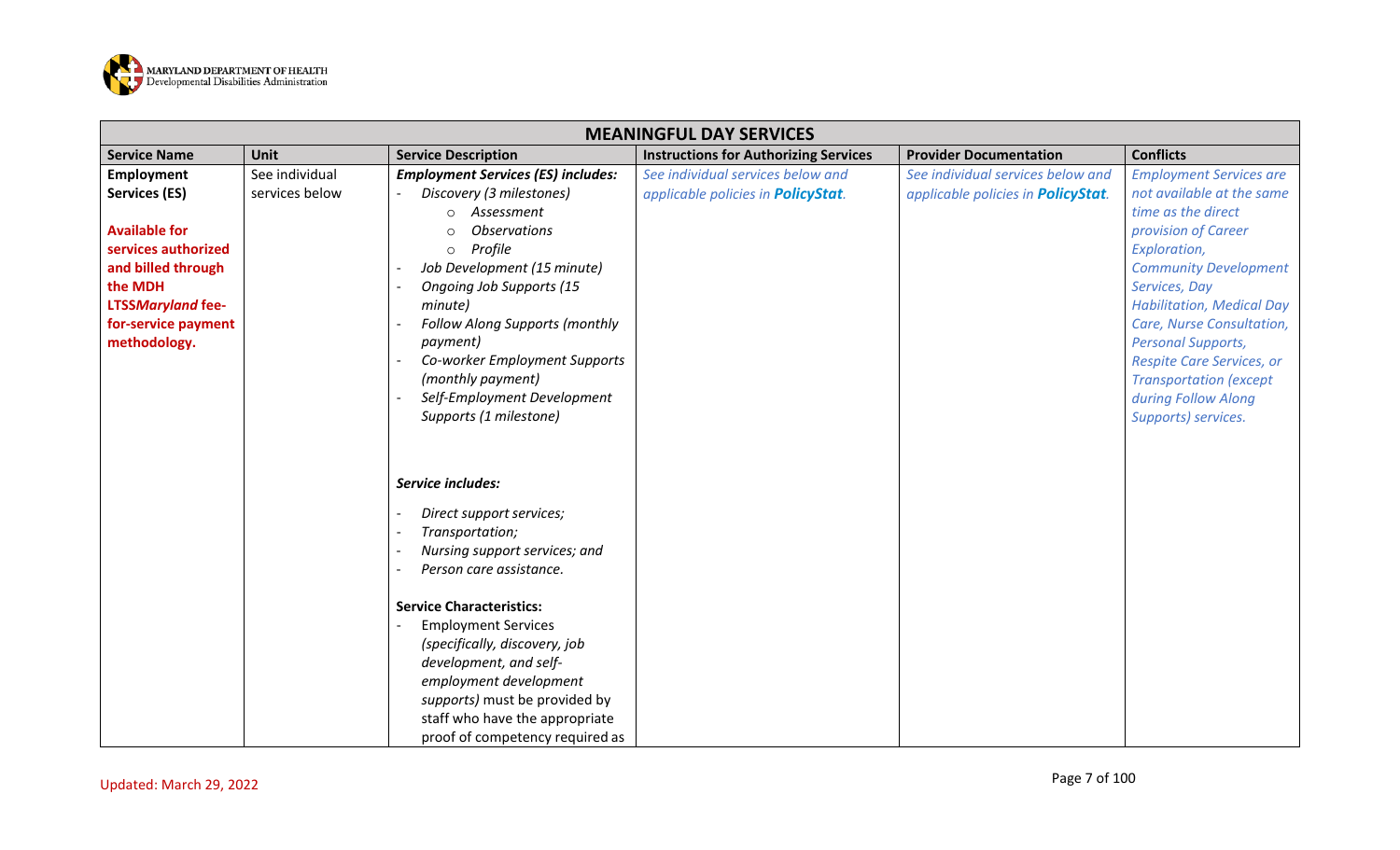

<span id="page-7-0"></span>

|                                          |             | outlined in the DDA Meaningful<br>Day Training Policy.<br>Ongoing Job Supports include<br>personal care (PC), behavioral<br>supports, and nursing support<br>services but may not comprise<br>the entirety of the service.<br>Employment services can be<br>provided virtually after meeting<br>applicable waiver requirements<br>and authorized/approved in PCP.<br>ES do NOT include volunteering,<br>apprenticeships or internships<br>unless it is part of the discovery<br>process and time limited.<br>ES do NOT include payment for<br>supervision, training, support<br>and adaptations typically<br>available to other workers. |                                                                                                      |                                                               |  |
|------------------------------------------|-------------|------------------------------------------------------------------------------------------------------------------------------------------------------------------------------------------------------------------------------------------------------------------------------------------------------------------------------------------------------------------------------------------------------------------------------------------------------------------------------------------------------------------------------------------------------------------------------------------------------------------------------------------|------------------------------------------------------------------------------------------------------|---------------------------------------------------------------|--|
|                                          |             | Self-Direction also includes cost for:<br>Training for direct support<br>$\circ$<br>staff; and<br>Travel reimbursement,<br>$\circ$<br>benefits, and leave time.                                                                                                                                                                                                                                                                                                                                                                                                                                                                          |                                                                                                      |                                                               |  |
| <b>ES</b> - Discovery<br><b>Services</b> | (Milestone) | A time limited comprehensive,<br>person-centered, and community-<br>based employment planning                                                                                                                                                                                                                                                                                                                                                                                                                                                                                                                                            | <b>Service Authorization requirements for</b><br><b>Discovery Services include the</b><br>following: | <b>Required Documentation for each</b><br>Milestone includes: |  |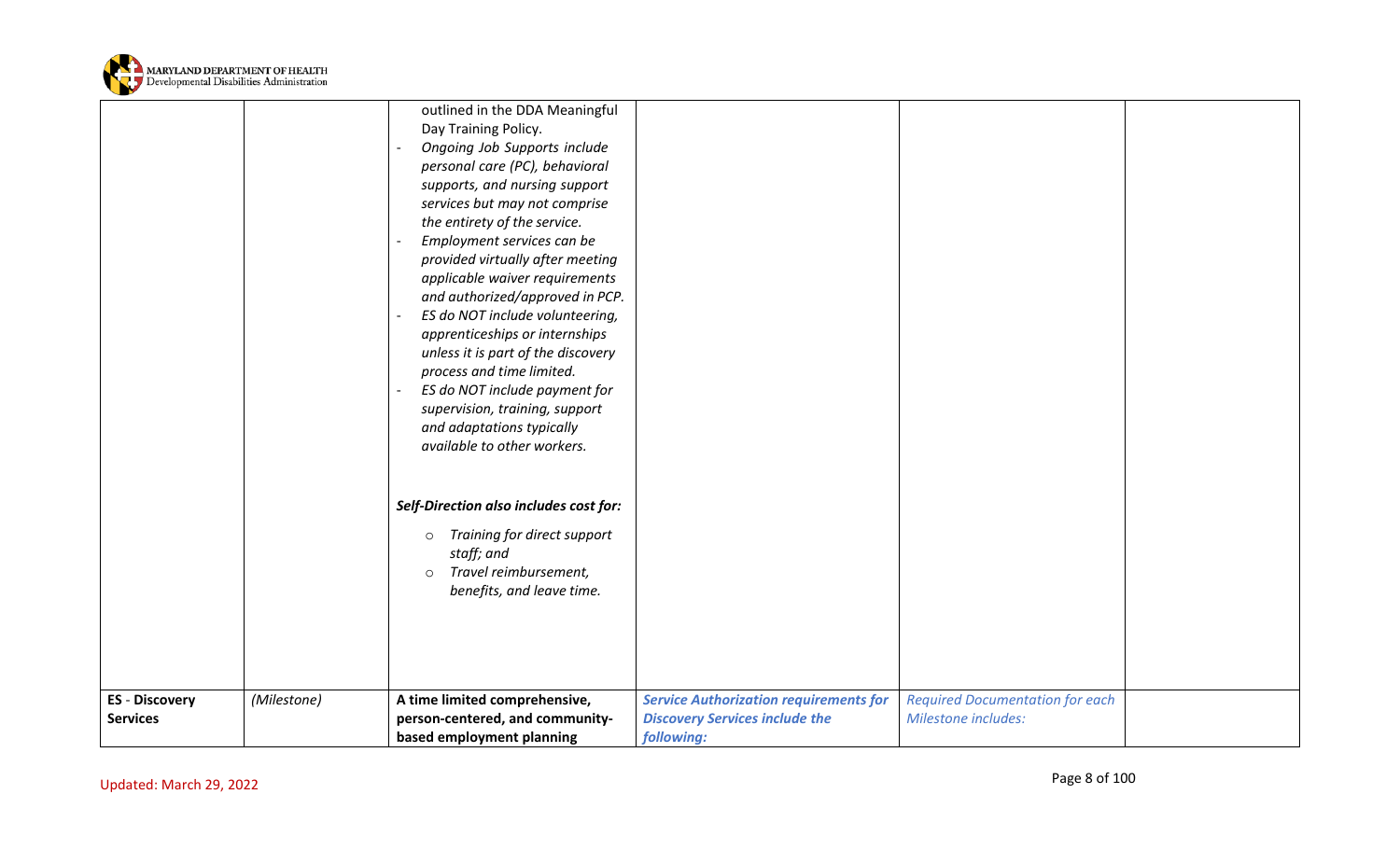

|                          | support service to identify the     | The person is 18 years of age or                 | <b>Milestone #1: to include:</b>   |  |
|--------------------------|-------------------------------------|--------------------------------------------------|------------------------------------|--|
|                          | person's abilities, conditions, and | older and no longer in high school;              | Documentation of a                 |  |
| <b>Available for</b>     | interests, delivered in three (3)   | The person has exhausted all                     | visit/observation with the         |  |
| services authorized      | milestone phases:                   | appropriate and available services               | person and their team in the       |  |
| and billed through       | #1 - Assessment: Home visit,        | through Maryland Medicaid State                  | person's home or in an             |  |
| the MDH                  | community survey, review of         | Plan, Division of Rehabilitation                 | alternate mutually decided         |  |
| <b>LTSSMaryland fee-</b> | experience.                         | Services ("DORS"), State                         | upon location aside from a         |  |
| for-service payment      | #2 - Observations: Of the           | Department of Education, and                     | provider site.                     |  |
| methodology.             | person in at least 3 community      | <b>Department of Human Services;</b>             | Documentation that the visit       |  |
|                          | settings.                           | <b>AND</b>                                       | included discussion of the         |  |
|                          | #3 - Profile: Includes resume and   | Has a documented interest in                     | person's interests and             |  |
|                          | job development plan.               | employment or employment                         | preferred activities or            |  |
|                          |                                     | exploration in their PCP; OR                     | hobbies, including how they        |  |
|                          |                                     | Is currently employed and there is               | spend their time.                  |  |
|                          |                                     | documentation in the PCP of                      | An in-person survey of the         |  |
|                          |                                     | interest in a different job.                     | community near and around          |  |
|                          |                                     |                                                  | the person's home; AND             |  |
|                          |                                     | <b>Service limits for Discovery Services are</b> | <b>Documentation of record</b>     |  |
|                          |                                     | as follows:                                      | reviews for pertinent job          |  |
|                          |                                     | <b>Discovery Services will be</b>                | experience, education and          |  |
|                          |                                     | authorized once every 24 months                  | assessments.                       |  |
|                          |                                     | unless the person experiences an                 |                                    |  |
|                          |                                     | unexpected life event that requires              | <b>Milestone #2: Completion of</b> |  |
|                          |                                     | a discovery service more than once               | <b>Milestone 1 and Community</b>   |  |
|                          |                                     | in a 24-month period.                            | <b>Observation to include:</b>     |  |
|                          |                                     |                                                  | Documentation of                   |  |
|                          |                                     |                                                  | individualized skill               |  |
|                          |                                     | See applicable policies in <b>PolicyStat</b> .   | assessment including               |  |
|                          |                                     |                                                  | information on the learning        |  |
|                          |                                     |                                                  | and teaching styles;               |  |
|                          |                                     |                                                  | <b>Documentation of</b>            |  |
|                          |                                     |                                                  | observations in 3 community-       |  |
|                          |                                     |                                                  | based situations; and/or           |  |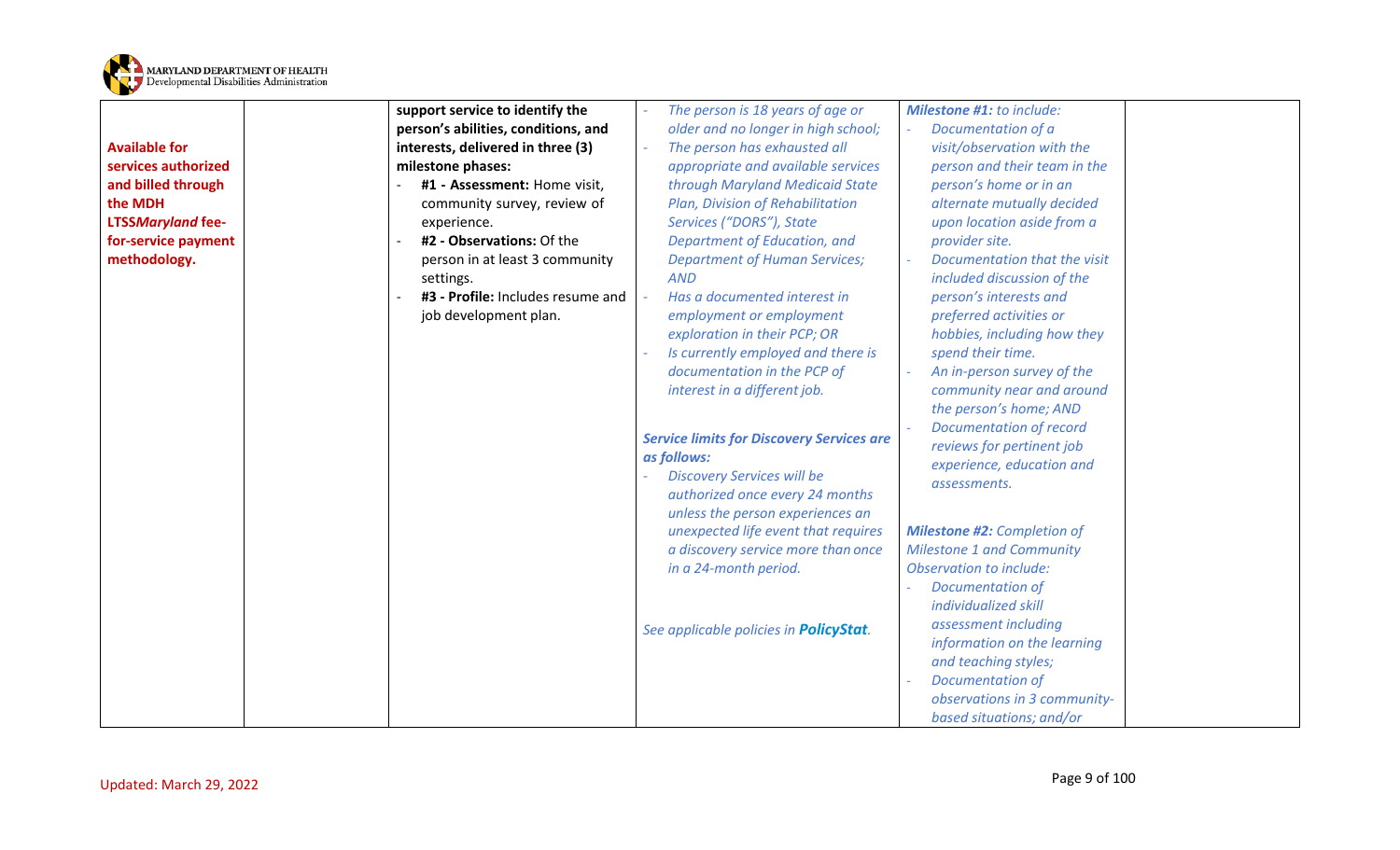

<span id="page-9-0"></span>

|                                |                      |                                                                                                                                    |                                                                                                   | informational interviews with<br>area employers; AND<br>Documentation of what has<br>emerged and what was<br>learned from observations;<br><b>AND</b><br>Evidence of a team discussion<br>and coordination.                                                                                                          |  |
|--------------------------------|----------------------|------------------------------------------------------------------------------------------------------------------------------------|---------------------------------------------------------------------------------------------------|----------------------------------------------------------------------------------------------------------------------------------------------------------------------------------------------------------------------------------------------------------------------------------------------------------------------|--|
|                                |                      |                                                                                                                                    |                                                                                                   | <b>Milestone #3: Completion of</b><br>Milestone 1&2 and Discovery<br>Profile to include:<br><b>Compilation of information</b><br>collected to-date, any<br>additional activities that have<br>occurred; AND,<br>A final summary outlining<br>who the person is; AND<br>Picture, video, and/or<br>written resume; AND |  |
|                                |                      |                                                                                                                                    |                                                                                                   | Team meeting and/or<br>collaboration to compile all<br>information into a final<br><b>Employment Plan which</b><br>includes recommended next<br>steps.<br>See applicable policies in                                                                                                                                 |  |
| ES - Job<br><b>Development</b> | $(15\text{-}minute)$ | <b>Supports to obtain competitive</b><br>integrated employment in the<br>general workforce, including:<br>1. Customized employment | <b>Service Authorization requirements for</b><br><b>Job Development include the</b><br>following: | <b>PolicyStat.</b><br><b>Required documentation for Job</b><br><b>Development includes the</b><br>following:                                                                                                                                                                                                         |  |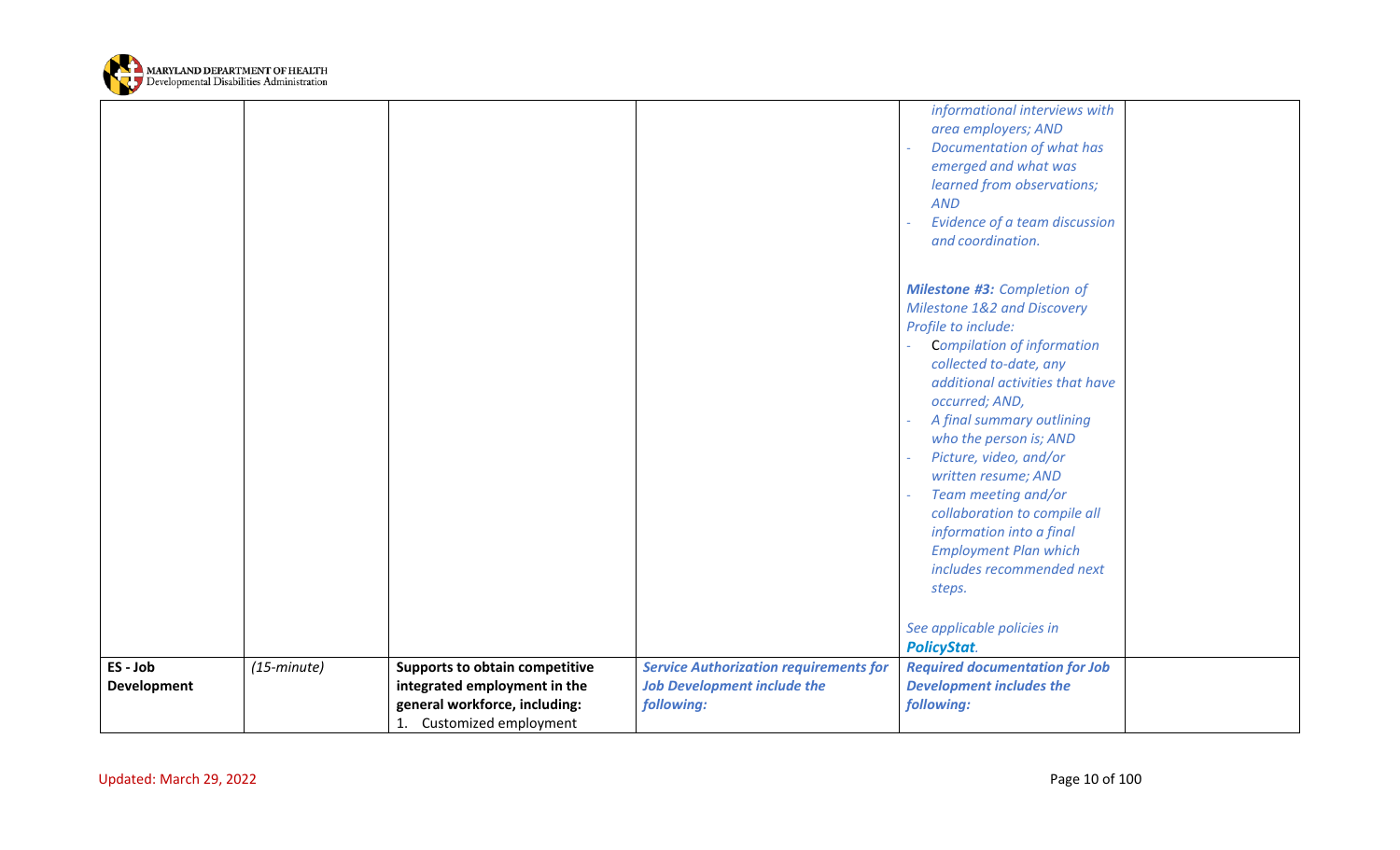

| <b>Available for</b>               | 2. Self-employment | The person is 18 years of age or                                                                                                                                                                                                                                                                                                                                                                                                                                                                                                                                    | Staff timesheets with start                                                                                                                                                                                 |
|------------------------------------|--------------------|---------------------------------------------------------------------------------------------------------------------------------------------------------------------------------------------------------------------------------------------------------------------------------------------------------------------------------------------------------------------------------------------------------------------------------------------------------------------------------------------------------------------------------------------------------------------|-------------------------------------------------------------------------------------------------------------------------------------------------------------------------------------------------------------|
| services authorized                |                    | older and no longer in high school;                                                                                                                                                                                                                                                                                                                                                                                                                                                                                                                                 | and end times and dates of                                                                                                                                                                                  |
| and billed through                 |                    | The person has exhausted all                                                                                                                                                                                                                                                                                                                                                                                                                                                                                                                                        | service; AND                                                                                                                                                                                                |
| the MDH                            |                    | appropriate and available services                                                                                                                                                                                                                                                                                                                                                                                                                                                                                                                                  | <b>Documentation of tasks</b>                                                                                                                                                                               |
| <b>LTSSMaryland fee-</b>           |                    | through Maryland Medicaid State                                                                                                                                                                                                                                                                                                                                                                                                                                                                                                                                     | completed (both with and                                                                                                                                                                                    |
|                                    |                    |                                                                                                                                                                                                                                                                                                                                                                                                                                                                                                                                                                     |                                                                                                                                                                                                             |
| for-service payment<br>methodology |                    | Plan, Division of Rehabilitation<br>Services ("DORS"), State<br>Department of Education, and<br><b>Department of Human Services;</b><br><b>AND</b><br>Has a documented interest in<br><b>Employment Services in their PCP;</b><br><b>OR</b><br>Is currently employed and there is<br>documentation in the PCP of<br>interest in a different job.                                                                                                                                                                                                                    | without the person) and their<br>correlation toward goals of<br>the person as stated in the<br><b>Employment Plan and/or</b><br>PCP, i.e. service note.<br>See applicable policies in<br><b>PolicyStat.</b> |
|                                    |                    | <b>Service limits for Job Development are</b><br>as follows:<br>Services may be authorized for a<br>limit of 8 hours a day and 40 hours<br>per week including Career<br><b>Exploration, Community</b><br><b>Development Services, Day</b><br><b>Habilitation, and Employment</b><br>Services - Ongoing Job Supports.<br>Initial authorization should not<br>exceed 90 hours.<br>Services can be authorized up to<br>twice a year for a total of 180<br>hours.<br>DDA may authorize additional<br>hours with another provider if<br>documentation indicates that the |                                                                                                                                                                                                             |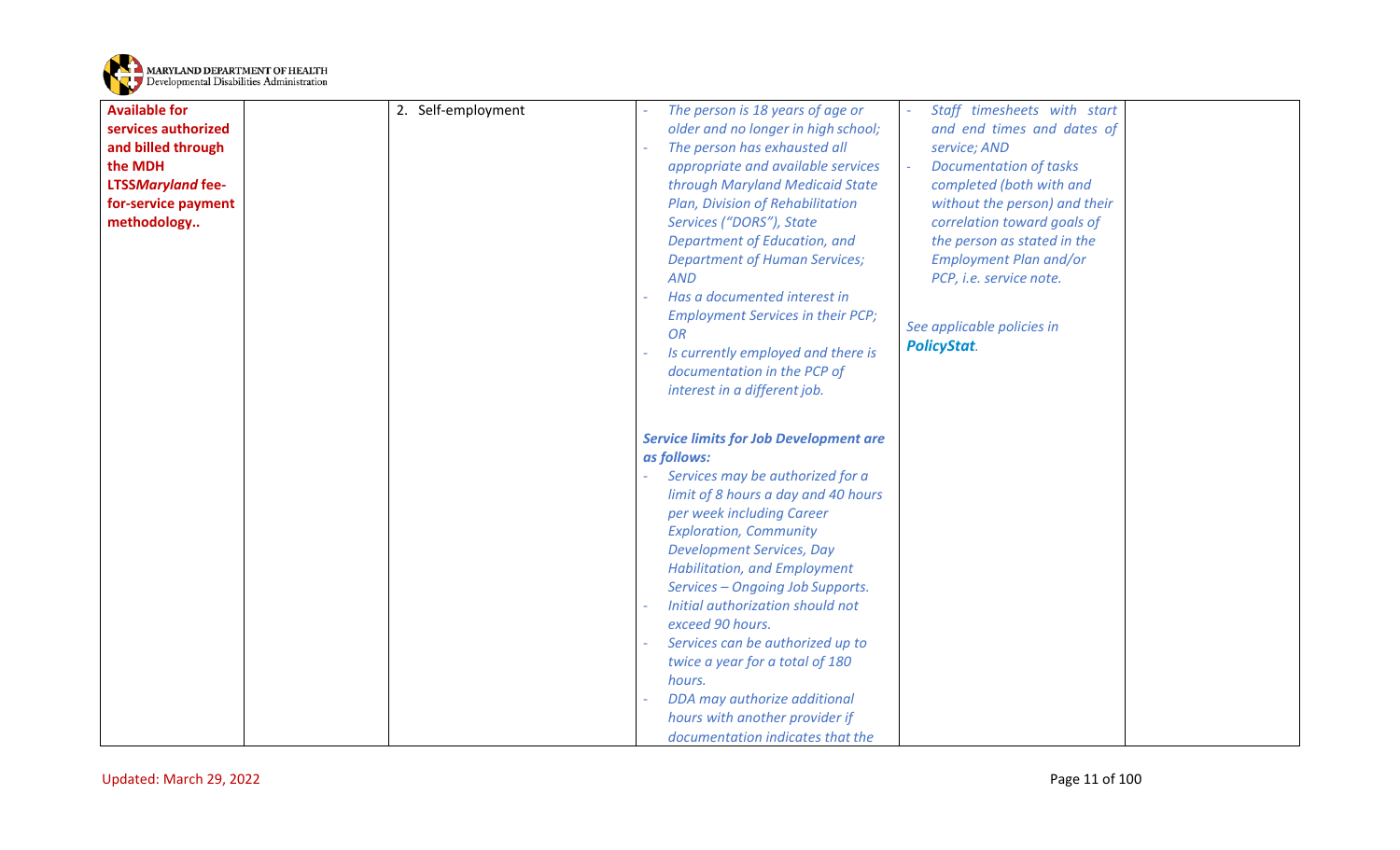

<span id="page-11-0"></span>

|                                                                                                                                                                                                |         |                                                                                                                                                                                                                                                              | provider did not put forth a good<br>faith effort to identify opportunities<br>that align with that person's<br>Employment Plan and/or PCP.<br>See applicable policies in <b>PolicyStat</b> .                                                                                                                                                                                                                                                                                                                                                                                                                                                                                                                                                                                                                                                                                         |                                                                                                                                                                                                                                                                                                                                                                                                                                                                                                                                                                                                                                      |
|------------------------------------------------------------------------------------------------------------------------------------------------------------------------------------------------|---------|--------------------------------------------------------------------------------------------------------------------------------------------------------------------------------------------------------------------------------------------------------------|---------------------------------------------------------------------------------------------------------------------------------------------------------------------------------------------------------------------------------------------------------------------------------------------------------------------------------------------------------------------------------------------------------------------------------------------------------------------------------------------------------------------------------------------------------------------------------------------------------------------------------------------------------------------------------------------------------------------------------------------------------------------------------------------------------------------------------------------------------------------------------------|--------------------------------------------------------------------------------------------------------------------------------------------------------------------------------------------------------------------------------------------------------------------------------------------------------------------------------------------------------------------------------------------------------------------------------------------------------------------------------------------------------------------------------------------------------------------------------------------------------------------------------------|
| <b>ES - Follow Along</b><br><b>Supports</b><br><b>Available for</b><br>services authorized<br>and billed through<br>the MDH<br><b>LTSSMaryland fee-</b><br>for-service payment<br>methodology. | (Month) | <b>Direct and Indirect Supports that</b><br>occur after the person has<br>transitioned into their job:<br>Ensure the person has the<br>assistance necessary to maintain<br>their job(s); AND<br>Includes at least two (2) monthly<br>direct support contacts | <b>Service Authorization requirements for</b><br><b>Follow Along Supports include the</b><br>following:<br>The person is 18 years of age or<br>older and no longer in high school;<br>The person has exhausted all<br>appropriate and available services<br>through Maryland Medicaid State<br>Plan, Division of Rehabilitation<br>Services ("DORS"), State<br>Department of Education, and<br><b>Department of Human Services;</b><br>There is documentation in the PCP<br>that follow along supports are<br>needed for the person to maintain<br>employment; AND<br>The person and their team certify<br>that the employment situation<br>meets the criteria of competitive<br>integrated employment outlined in<br>DDA's guidance.<br><b>Transportation Exception:</b><br><b>Except during Follow Along</b><br>Supports, the participant cannot<br>receive Transportation services | <b>Requirement documentation</b><br>for Follow Along Supports<br>includes the following: Staff<br>timesheets denoting the<br>date/time/location of at least<br>two (2) direct support<br>contacts;<br>Documentation that the<br>person is working in the<br>month service was provided;<br>or that the person is<br>employed but not working<br>and DDA approved<br>extenuating circumstances<br>indicating that the person<br>needed this support to<br>maintain their job; AND<br>Monthly progress note<br>documenting service<br>provision and progress<br>toward outcome(s).<br>See applicable policies in<br><b>PolicyStat.</b> |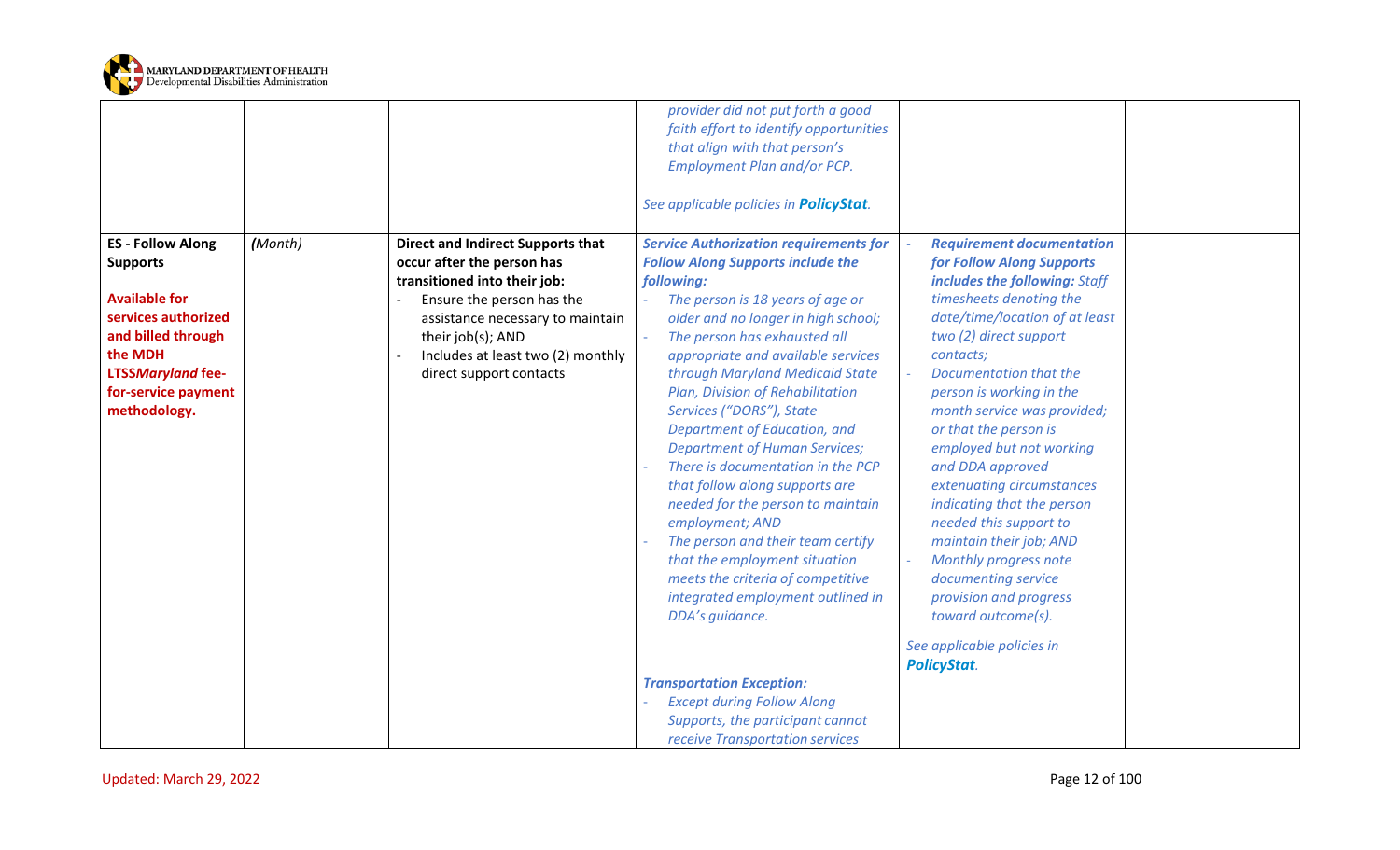

<span id="page-12-0"></span>

|                                                                                                                                                                                            |                      |                                                                                                                                                                                                                                                                                                                                                                                                                                                                                                                                                                                     | separately at the same time as<br>provision of this Waiver program<br>service.<br><b>Service limits for Follow Along</b><br><b>Supports are as follows:</b><br>Services will be authorized on an<br>ongoing basis unless the PCP<br>specifies the time limit or the<br>competitive integrated employment<br>terminates.<br>See applicable policies in <b>PolicyStat</b> .                                                                                                                                                                                                                                                                                                   |                                                                                                                                                                                                                                                                                                                                                                                 |  |
|--------------------------------------------------------------------------------------------------------------------------------------------------------------------------------------------|----------------------|-------------------------------------------------------------------------------------------------------------------------------------------------------------------------------------------------------------------------------------------------------------------------------------------------------------------------------------------------------------------------------------------------------------------------------------------------------------------------------------------------------------------------------------------------------------------------------------|-----------------------------------------------------------------------------------------------------------------------------------------------------------------------------------------------------------------------------------------------------------------------------------------------------------------------------------------------------------------------------------------------------------------------------------------------------------------------------------------------------------------------------------------------------------------------------------------------------------------------------------------------------------------------------|---------------------------------------------------------------------------------------------------------------------------------------------------------------------------------------------------------------------------------------------------------------------------------------------------------------------------------------------------------------------------------|--|
| <b>ES</b> - Ongoing Job<br><b>Supports</b><br><b>Available for services</b><br>authorized and billed<br>through the MDH<br><b>LTSSMaryland fee-</b><br>for-service payment<br>methodology. | $(15\text{-}minute)$ | Supports in learning and completing<br>job tasks to successfully maintain a<br>job including:<br>When beginning a new job;<br>After a promotion;<br>After a significant change in<br>duties; AND/OR<br>When there is a change in<br>circumstances, AND/OR,<br>Individualized supports a participant<br>may need to successfully maintain<br>their job:<br>Job coaching;<br>Facilitation of natural supports;<br>Ongoing job supports;<br>Systematic instruction;<br>Travel training; and<br>Personal care assistance,<br>behavioral supports, and<br>delegated nursing tasks, based | <b>Service Authorization requirements for</b><br><b>Ongoing Job Supports include the</b><br>following:<br>The person is 18 years of age or<br>older and no longer in high school;<br>The person has exhausted all<br>appropriate and available services<br>through Maryland Medicaid State<br>Plan, Division of Rehabilitation<br>Services ("DORS"), State<br>Department of Education, and<br><b>Department of Human Services.</b><br>There is documentation in the PCP<br>that ongoing job supports are<br>needed for the person to maintain<br>employment; AND<br>The person and their team certify<br>that the employment situation<br>meets the criteria of competitive | <b>Required documentation for</b><br><b>Ongoing Job Supports includes</b><br>the following:<br>Staff timesheets with start<br>and end times and dates of<br>service; AND<br><b>Documentation of tasks</b><br>completed and their<br>correlation toward goals of<br>the person as stated in the<br>PCP, i.e. a service note.<br>See applicable policies in<br><b>PolicyStat.</b> |  |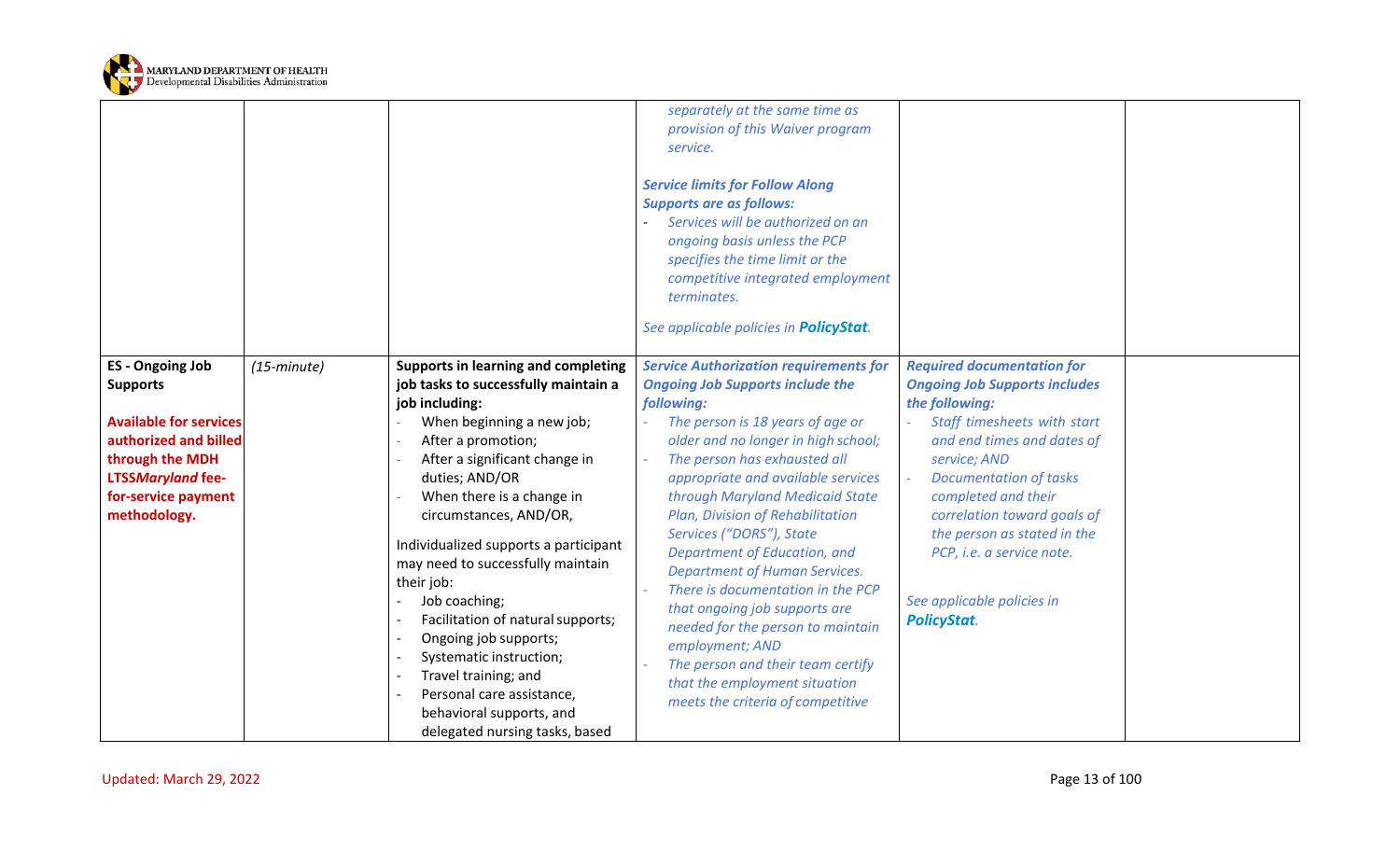

<span id="page-13-0"></span>

|                     |         | on assessed need, to support the     | integrated employment outlined in              |                                       |  |
|---------------------|---------|--------------------------------------|------------------------------------------------|---------------------------------------|--|
|                     |         | employment but may not               | DDA's guidance.                                |                                       |  |
|                     |         | comprise the entirety of the         |                                                |                                       |  |
|                     |         | service.                             | <b>When appropriate:</b>                       |                                       |  |
|                     |         |                                      | A "Fading Plan", that notes the                |                                       |  |
|                     |         |                                      | anticipated number of support                  |                                       |  |
|                     |         | When appropriate, ongoing job        | hours needed.                                  |                                       |  |
|                     |         | supports must include a "fading      | <b>Service limits for Ongoing Job Supports</b> |                                       |  |
|                     |         | plan" that notes the anticipated     | are as follows:                                |                                       |  |
|                     |         | number of support hours needed.      | 10 hours a day and 40 hours per                |                                       |  |
|                     |         |                                      | week including Career Exploration,             |                                       |  |
|                     |         |                                      | <b>Community Development Services,</b>         |                                       |  |
|                     |         |                                      | Day Habilitation, and Employment               |                                       |  |
|                     |         |                                      | Services-Job Development.                      |                                       |  |
|                     |         |                                      |                                                |                                       |  |
|                     |         |                                      | See applicable policies in <b>PolicyStat</b>   |                                       |  |
|                     |         |                                      | including the Competitive Integrated           |                                       |  |
|                     |         |                                      | <b>Employment Policy</b>                       |                                       |  |
|                     |         |                                      |                                                |                                       |  |
|                     |         |                                      |                                                |                                       |  |
|                     |         |                                      |                                                |                                       |  |
|                     |         |                                      |                                                |                                       |  |
|                     |         |                                      |                                                |                                       |  |
|                     |         |                                      |                                                |                                       |  |
|                     |         |                                      |                                                |                                       |  |
|                     |         |                                      |                                                |                                       |  |
|                     |         |                                      |                                                |                                       |  |
|                     |         |                                      |                                                |                                       |  |
| <b>ES-Co-worker</b> | (Month) | Time-limited support provided by     | <b>Service Authorization requirements for</b>  | <b>Required documentation for Co-</b> |  |
| Employment          |         | the employer to assist the person    | <b>Co-worker Employment Supports</b>           | <b>Worker Employment Supports</b>     |  |
| <b>Supports</b>     |         | with extended orientation and        | include the following:                         | includes the following:               |  |
|                     |         | training. Supports are provided by a | The person is 18 years of age or               | Invoice from the employer             |  |
|                     |         |                                      | older and no longer in high school;            | documenting the services              |  |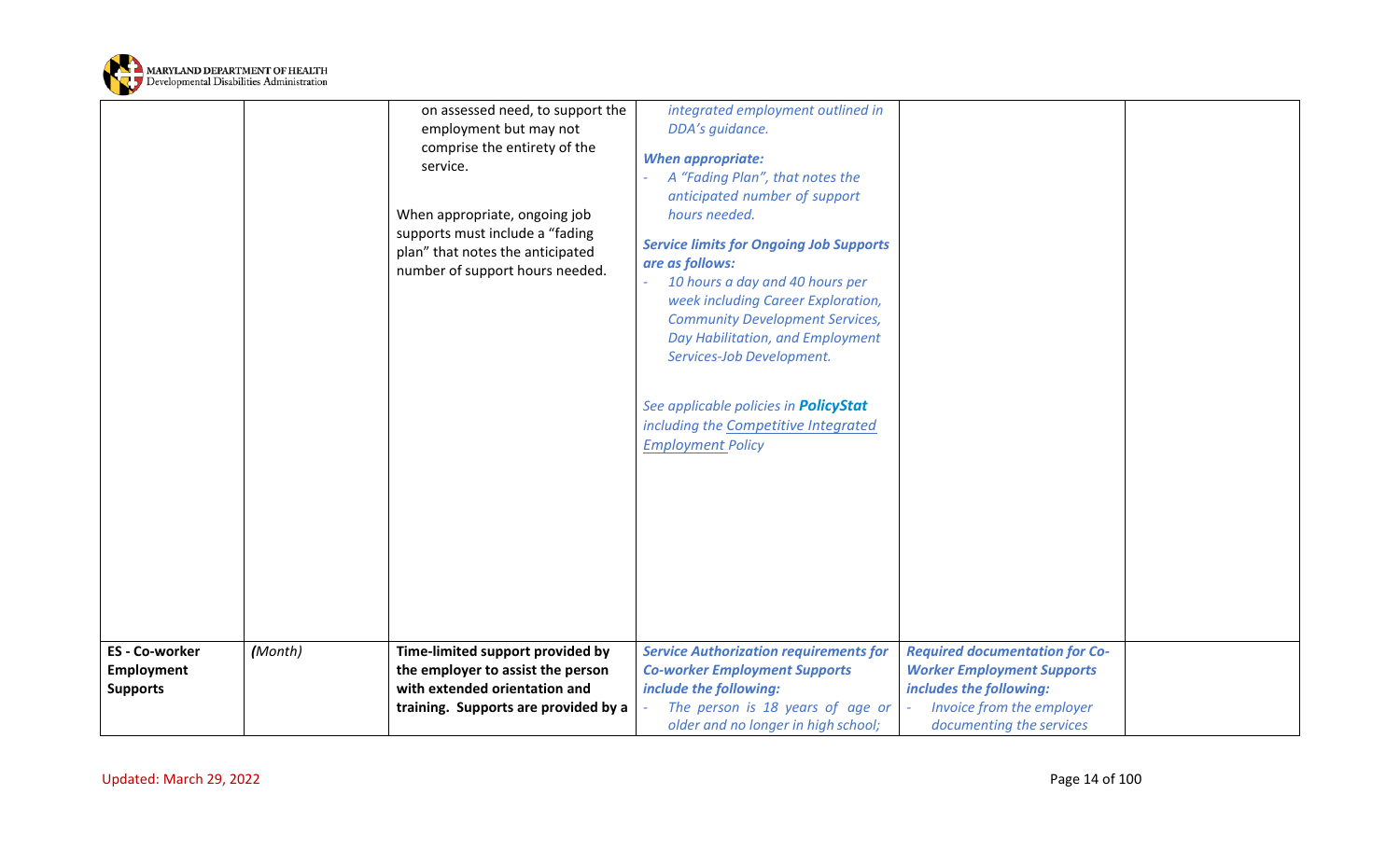

<span id="page-14-0"></span>

| <b>Available for</b><br>services authorized<br>and billed through<br>the MDH<br><b>LTSSMaryland fee-</b><br>for-service payment<br>methodology. |             | co-worker who may receive<br>additional compensation.<br>Co-Worker supports are limited to<br>the first three (3) months of<br>employment, unless approved by<br>DDA. | The person has exhausted all<br>appropriate and available services<br>through Maryland Medicaid State<br>Plan, Division of Rehabilitation<br>Services ("DORS"), State<br>Department of Education, and<br><b>Department of Human Services;</b><br>There is documentation in the PCP<br>that co-worker employment<br>supports are needed for the person<br>to maintain employment; AND<br>The person and their team certify<br>that the employment situation<br>meets the criteria of competitive<br>integrated employment outlined in<br>DDA's guidance.<br>Service limits for Co-worker<br><b>Employment Supports are as follows:</b><br>Services may be authorized for the<br>first three months of employment<br>unless otherwise authorized by the<br><b>DDA</b><br>Compensation is at the discretion of<br>the employer.<br>See applicable policies in <b>PolicyStat</b> . | were provided and signed<br>and dated by the person<br>receiving services and the<br>employee providing the<br>services.<br>See applicable policies in<br><b>PolicyStat.</b>                                                                     |  |
|-------------------------------------------------------------------------------------------------------------------------------------------------|-------------|-----------------------------------------------------------------------------------------------------------------------------------------------------------------------|--------------------------------------------------------------------------------------------------------------------------------------------------------------------------------------------------------------------------------------------------------------------------------------------------------------------------------------------------------------------------------------------------------------------------------------------------------------------------------------------------------------------------------------------------------------------------------------------------------------------------------------------------------------------------------------------------------------------------------------------------------------------------------------------------------------------------------------------------------------------------------|--------------------------------------------------------------------------------------------------------------------------------------------------------------------------------------------------------------------------------------------------|--|
| ES - Self<br><b>Employment</b><br><b>Development</b><br><b>Supports</b>                                                                         | (Milestone) | Supports to develop a business and<br>marketing plan.                                                                                                                 | <b>Service Authorization requirements for</b><br><b>Self Employment Development</b><br><b>Supports include the following:</b><br>The person is 18 years of age or<br>older and no longer in high school;<br>The person has exhausted all<br>appropriate and available services                                                                                                                                                                                                                                                                                                                                                                                                                                                                                                                                                                                                 | <b>Required documentation for Self-</b><br><b>Employment Development</b><br><b>Supports includes the following:</b><br><b>Business and Marketing Plan</b><br>that includes potential<br>sources of business financing<br>and other assistance in |  |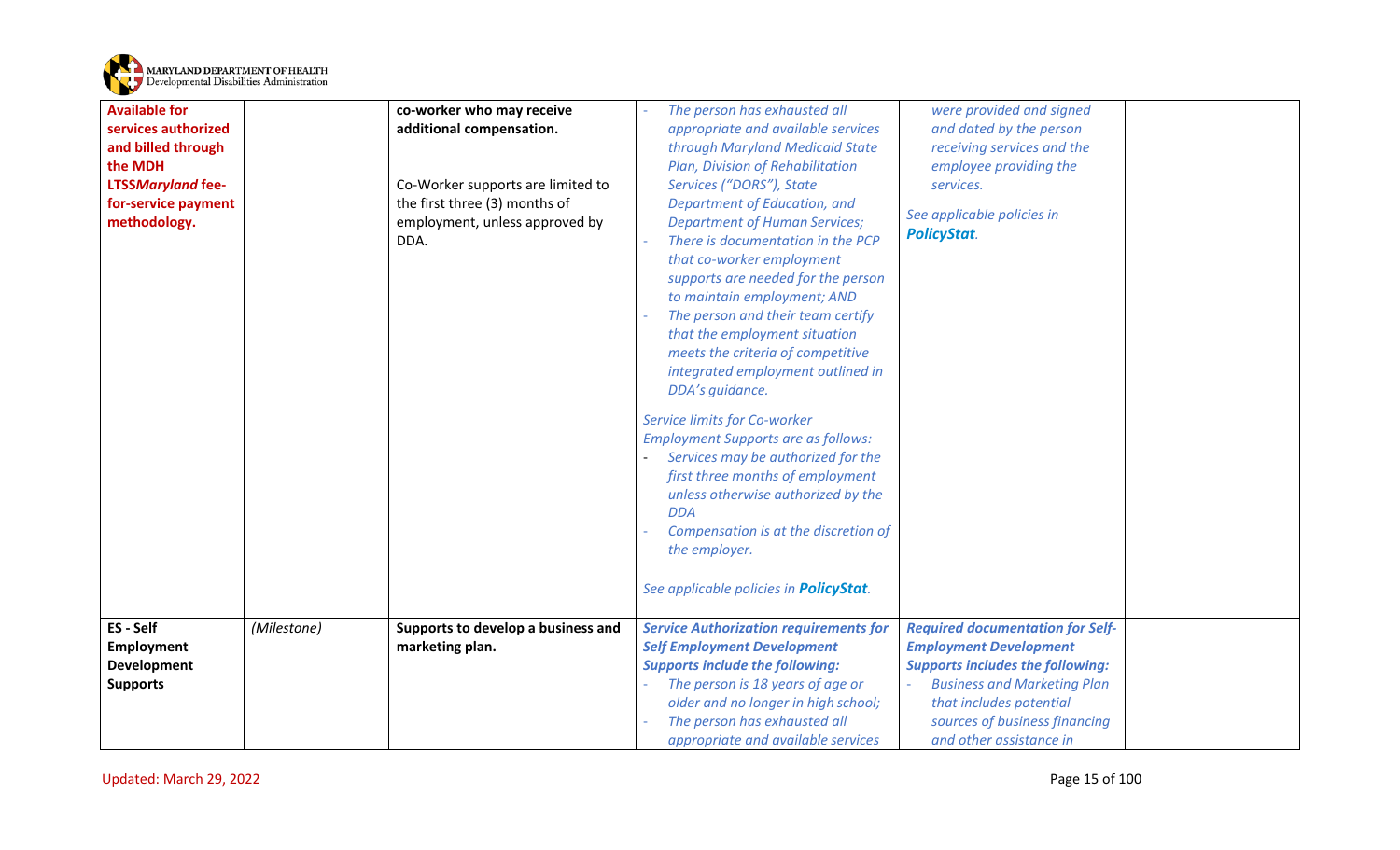

<span id="page-15-0"></span>

| <b>Available for</b><br>services authorized<br>and billed through<br>the MDH<br><b>LTSSMaryland fee-</b><br>for-service payment<br>methodology. |       |                                                                     | through Maryland Medicaid State<br>Plan, Division of Rehabilitation<br>Services ("DORS"), State<br>Department of Education, and<br><b>Department of Human Services;</b><br>Has completed Discovery (must<br>review the Discovery Milestones)<br>and there is a recommendation to<br>pursue self-employment produced<br>from the 3 Discovery milestones.<br><b>Service limits for Self Employment</b><br><b>Development Supports are as follows:</b><br>Self-Employment /Development<br>Supports can be authorized 1 time<br>per year; AND<br>Medicaid funds may NOT be used to<br>defray the expenses associated with<br>starting or operating a business.<br>See applicable policies in <b>PolicyStat</b> . | developing, launching and<br>operating a business.<br>See applicable policies in<br><b>PolicyStat.</b> |                                                    |
|-------------------------------------------------------------------------------------------------------------------------------------------------|-------|---------------------------------------------------------------------|--------------------------------------------------------------------------------------------------------------------------------------------------------------------------------------------------------------------------------------------------------------------------------------------------------------------------------------------------------------------------------------------------------------------------------------------------------------------------------------------------------------------------------------------------------------------------------------------------------------------------------------------------------------------------------------------------------------|--------------------------------------------------------------------------------------------------------|----------------------------------------------------|
| Supported<br><b>Employment</b>                                                                                                                  | (Day) | <b>Community-based supports to</b><br>obtain competitive integrated | <b>Service Authorization requirements for</b><br><b>Supported Employment include the</b>                                                                                                                                                                                                                                                                                                                                                                                                                                                                                                                                                                                                                     | <b>Required documentation for Job</b><br><b>Development includes the</b>                               | <b>From July 1, 2018</b><br>through June 30, 2022, |
|                                                                                                                                                 |       | employment in the general                                           | following:                                                                                                                                                                                                                                                                                                                                                                                                                                                                                                                                                                                                                                                                                                   | following:                                                                                             | <b>Supported Employment</b>                        |
| <b>Available:</b>                                                                                                                               |       | workforce, including:                                               | The person is 18 years of age or                                                                                                                                                                                                                                                                                                                                                                                                                                                                                                                                                                                                                                                                             | Staff timesheets with start                                                                            | daily service units are                            |
| <b>Legacy service</b>                                                                                                                           |       | Customized employment;                                              | older and no longer in high school;                                                                                                                                                                                                                                                                                                                                                                                                                                                                                                                                                                                                                                                                          | and end times and dates of                                                                             | not available:                                     |
| currently billed in                                                                                                                             |       | Self-employment;<br>2.                                              | The person has exhausted all                                                                                                                                                                                                                                                                                                                                                                                                                                                                                                                                                                                                                                                                                 | service; AND                                                                                           | 1. On the same day a                               |
| PCIS2.                                                                                                                                          |       | On-the-job training in work and<br>3.                               | appropriate and available services                                                                                                                                                                                                                                                                                                                                                                                                                                                                                                                                                                                                                                                                           | <b>Documentation of tasks</b>                                                                          | participant is                                     |
|                                                                                                                                                 |       | work-related skills;                                                | through Maryland Medicaid State                                                                                                                                                                                                                                                                                                                                                                                                                                                                                                                                                                                                                                                                              | completed and their                                                                                    | receiving Career                                   |
|                                                                                                                                                 |       | Facilitation of natural supports in<br>4.                           | Plan, Division of Rehabilitation                                                                                                                                                                                                                                                                                                                                                                                                                                                                                                                                                                                                                                                                             | correlation toward goals of                                                                            | Exploration,                                       |
|                                                                                                                                                 |       | the workplace;                                                      | Services ("DORS"), State                                                                                                                                                                                                                                                                                                                                                                                                                                                                                                                                                                                                                                                                                     |                                                                                                        | Community                                          |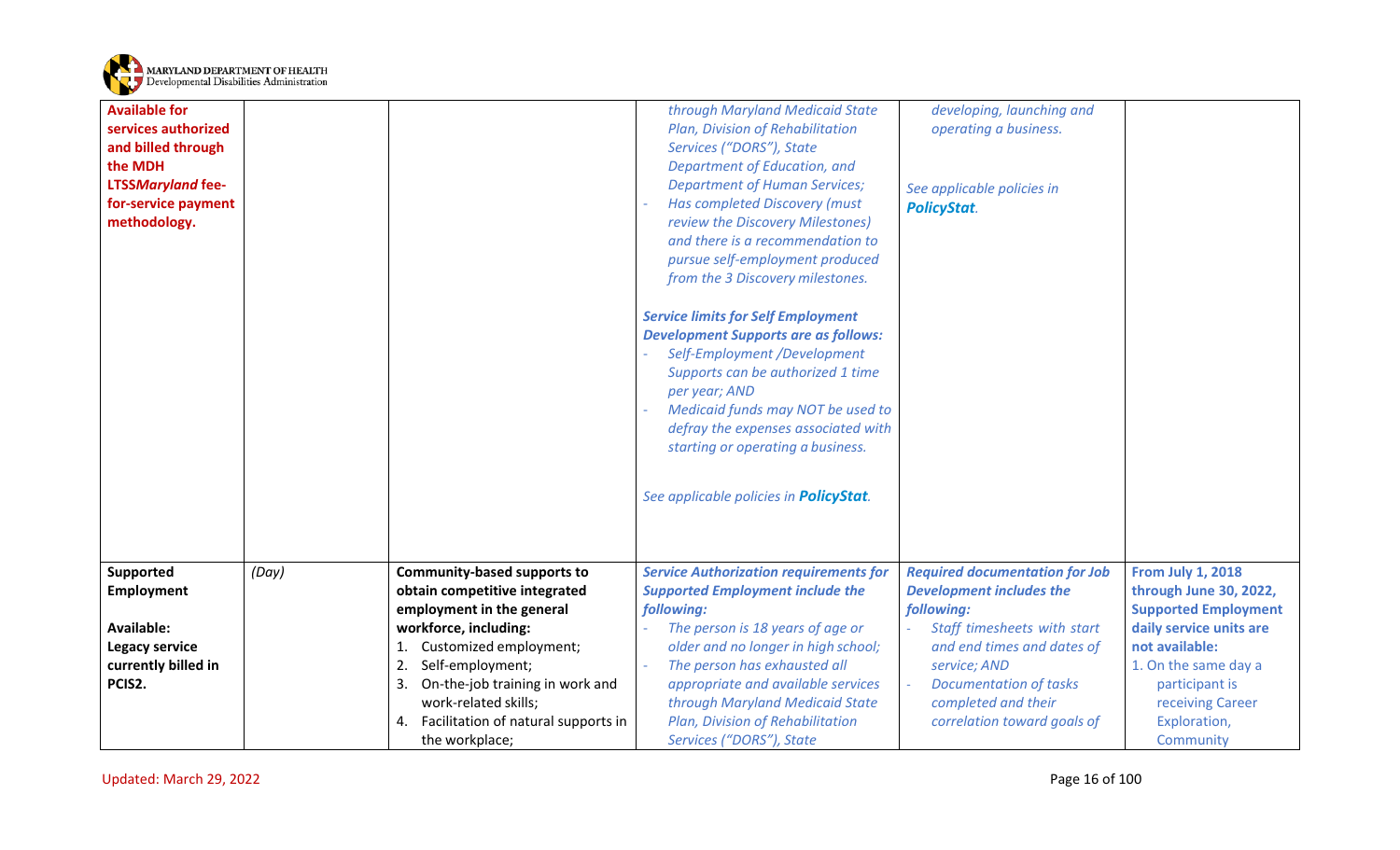

<span id="page-16-0"></span>

|                                                          |       | 5.<br>Ongoing support and<br>monitoring of the individual's<br>performance on the job;<br>Training in related skills needed<br>6.<br>to obtain and retain employment<br>such as using community<br>resources and public<br>transportation.<br><b>Service Provision includes:</b><br>Direct support services;<br>Transportation;<br>Nursing support services; and<br>Person care assistance.<br>Service characteristics include:<br>Service can be provided virtually<br>after meeting applicable waiver<br>requirements and<br>authorized/approved in PCP.<br>Self-Direction also includes cost<br>for:<br>Training for direct support<br>$\circ$<br>staff; and<br>Travel reimbursement,<br>$\Omega$<br>benefits, and leave time. | Department of Education, and<br><b>Department of Human Services;</b><br><b>AND</b><br>Has a documented interest in<br>employment in their PCP; OR<br>Is currently employed and there is<br>documentation in the PCP of<br>interest in a different job; OR<br>There is documentation in the PCP<br>that:<br>Ongoing job supports are<br>$\circ$<br>needed for the person to<br>maintain employment; AND<br>The person and their team<br>$\circ$<br>certify that the employment<br>situation meets the criteria of<br>competitive integrated<br>employment outlined in DDA's<br>quidance.<br><b>When appropriate,</b><br>A "Fading Plan", that notes the<br>anticipated number of support<br>hours needed.<br>See applicable policies in <b>PolicyStat</b> . | the person as stated in the<br>PCP, i.e. service note.<br>See applicable policies in<br><b>PolicyStat.</b> | Development<br>Services, Day<br><b>Habilitation, Medical</b><br>Day Care, or<br>Employment<br>Discovery &<br>Customization<br>services; and<br>2. At the same time as<br>the direct provision<br>of Behavioral<br><b>Support Services,</b><br>Community Living-<br><b>Enhanced Supports,</b><br><b>Community Living-</b><br><b>Group Homes, Nurse</b><br><b>Consultation, Nurse</b><br><b>Health Case</b><br>Management, Nurse<br><b>Case Management</b><br>and Delegation<br>Service, Personal<br>Supports, Respite<br><b>Care Services, Shared</b><br>Living, Supported<br>Living, or<br>Transportation<br>services. |
|----------------------------------------------------------|-------|-----------------------------------------------------------------------------------------------------------------------------------------------------------------------------------------------------------------------------------------------------------------------------------------------------------------------------------------------------------------------------------------------------------------------------------------------------------------------------------------------------------------------------------------------------------------------------------------------------------------------------------------------------------------------------------------------------------------------------------|------------------------------------------------------------------------------------------------------------------------------------------------------------------------------------------------------------------------------------------------------------------------------------------------------------------------------------------------------------------------------------------------------------------------------------------------------------------------------------------------------------------------------------------------------------------------------------------------------------------------------------------------------------------------------------------------------------------------------------------------------------|------------------------------------------------------------------------------------------------------------|------------------------------------------------------------------------------------------------------------------------------------------------------------------------------------------------------------------------------------------------------------------------------------------------------------------------------------------------------------------------------------------------------------------------------------------------------------------------------------------------------------------------------------------------------------------------------------------------------------------------|
| <b>Employment</b><br>Discovery &<br><b>Customization</b> | (Day) | A time limited comprehensive,<br>person-centered, and community-<br>based employment planning<br>support service to identify the                                                                                                                                                                                                                                                                                                                                                                                                                                                                                                                                                                                                  | <b>Service Authorization requirements for</b><br><b>Employment Discovery &amp;</b><br><b>Customization Services include the</b><br>following:                                                                                                                                                                                                                                                                                                                                                                                                                                                                                                                                                                                                              | <b>Required Documentation</b><br>includes:<br>#1: Assessment to include:                                   | <b>From July 1, 2018</b><br>through June 30, 2022,<br><b>Employment Discovery</b><br>and Customization                                                                                                                                                                                                                                                                                                                                                                                                                                                                                                                 |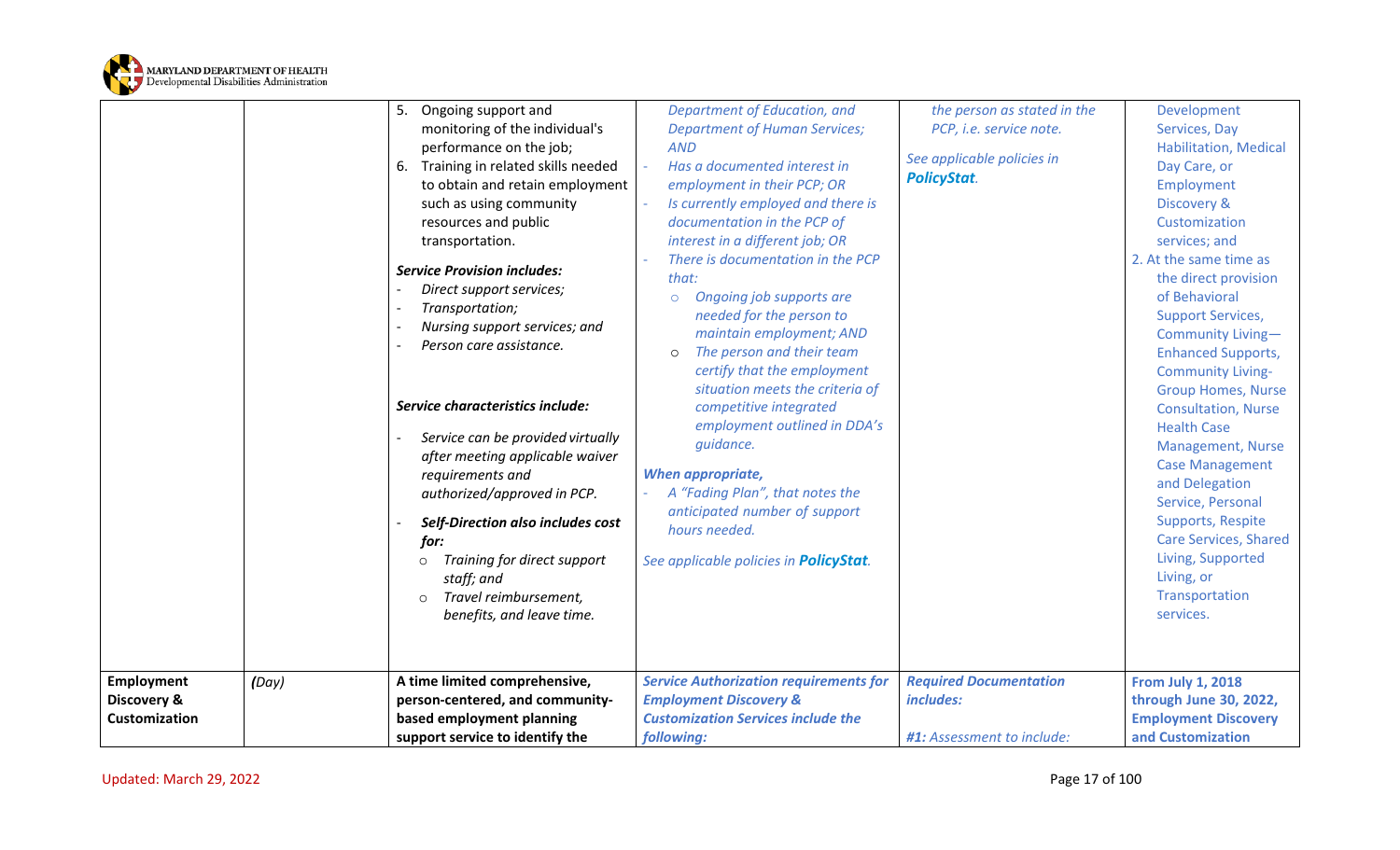

| <b>Available:</b>   | person's abilities, conditions, and  | The person is 18 years of age or       | Documentation the person             | services are not             |
|---------------------|--------------------------------------|----------------------------------------|--------------------------------------|------------------------------|
| Legacy service      | interests including:                 | older and no longer in high school;    | received a face to face visit;       | available:                   |
| currently billed in | #1 - Assessment: Home visit,         | The person has exhausted all           | <b>Documentation of team</b>         | 1. On the same day a         |
| PCIS2.              | community survey, review of          | appropriate and available services     | discussion of the person's           | participant is               |
|                     | experience.                          | through Maryland Medicaid State        | employment goals;                    | receiving Career             |
|                     | #2 - Observations: Of the            | Plan, Division of Rehabilitation       | An environmental scan of job         | Exploration,                 |
|                     | person in at least 3 community       | Services ("DORS"), State               | opportunities available to the       | Community                    |
|                     | settings.                            | Department of Education, and           | person; AND                          | Development                  |
|                     | #3 - Profile: Includes resume and    | <b>Department of Human Services;</b>   | <b>Documentation of record</b>       | Services, Day                |
|                     | job development plan.                | <b>AND</b>                             | reviews for pertinent job            | <b>Habilitation, Medical</b> |
|                     |                                      | Has a documented interest in           | experience, education and            | Day Care, or                 |
|                     |                                      | employment or employment               | assessments.                         | Supported                    |
|                     | Service includes: : :                | exploration in their PCP; OR           |                                      | Employment                   |
|                     |                                      | Is currently employed and there is     | #2: Completion of #1 and             | services; and                |
|                     | Direct support services;<br>$\circ$  | documentation in the PCP of interest   | <b>Community Observation to</b>      | At the same time as<br>2.    |
|                     | Transportation;<br>$\circ$           | in a different job.                    | include:                             | the direct provision         |
|                     | Nursing support services;<br>$\circ$ | Activities must be completed within    | <b>Documentation of</b>              | of Behavioral                |
|                     | and                                  | a six (6) month period unless          | observations in 3 community-         | <b>Support Services,</b>     |
|                     | Person care assistance.<br>$\circ$   | otherwise authorized by the DDA.       | based situations; AND                | Community Living-            |
|                     |                                      |                                        | <b>Documentation of team</b>         | <b>Enhanced Supports,</b>    |
|                     |                                      | <b>Service limits are as follows:</b>  | discussion.                          | <b>Community Living-</b>     |
|                     |                                      | <b>Discovery Services will be</b>      |                                      | <b>Group Homes, Nurse</b>    |
|                     |                                      | authorized once every 24 months        |                                      | <b>Consultation, Nurse</b>   |
|                     |                                      | unless the person experiences an       | #3: Completion of #1&2 and           | <b>Health Case</b>           |
|                     |                                      | unexpected life event that requires    | <b>Discovery Profile to include:</b> | Management, Nurse            |
|                     |                                      | a discovery service more than once     | Resume; AND                          | <b>Case Management</b>       |
|                     |                                      | in a 24-month period.                  | Job Development Plan.                | and Delegation               |
|                     |                                      | Services may not exceed a              |                                      | Service, Personal            |
|                     |                                      | maximum of eight (8) hours per day     | See applicable policies in           | Supports, Respite            |
|                     |                                      | (including other Supported             | <b>PolicyStat.</b>                   | Care Services, Shared        |
|                     |                                      | <b>Employment, Career Exploration,</b> |                                      | Living, Supported            |
|                     |                                      | <b>Community Development Services,</b> |                                      | Living, or                   |
|                     |                                      | and Day Habilitation services).        |                                      | Transportation               |
|                     |                                      |                                        |                                      | services.                    |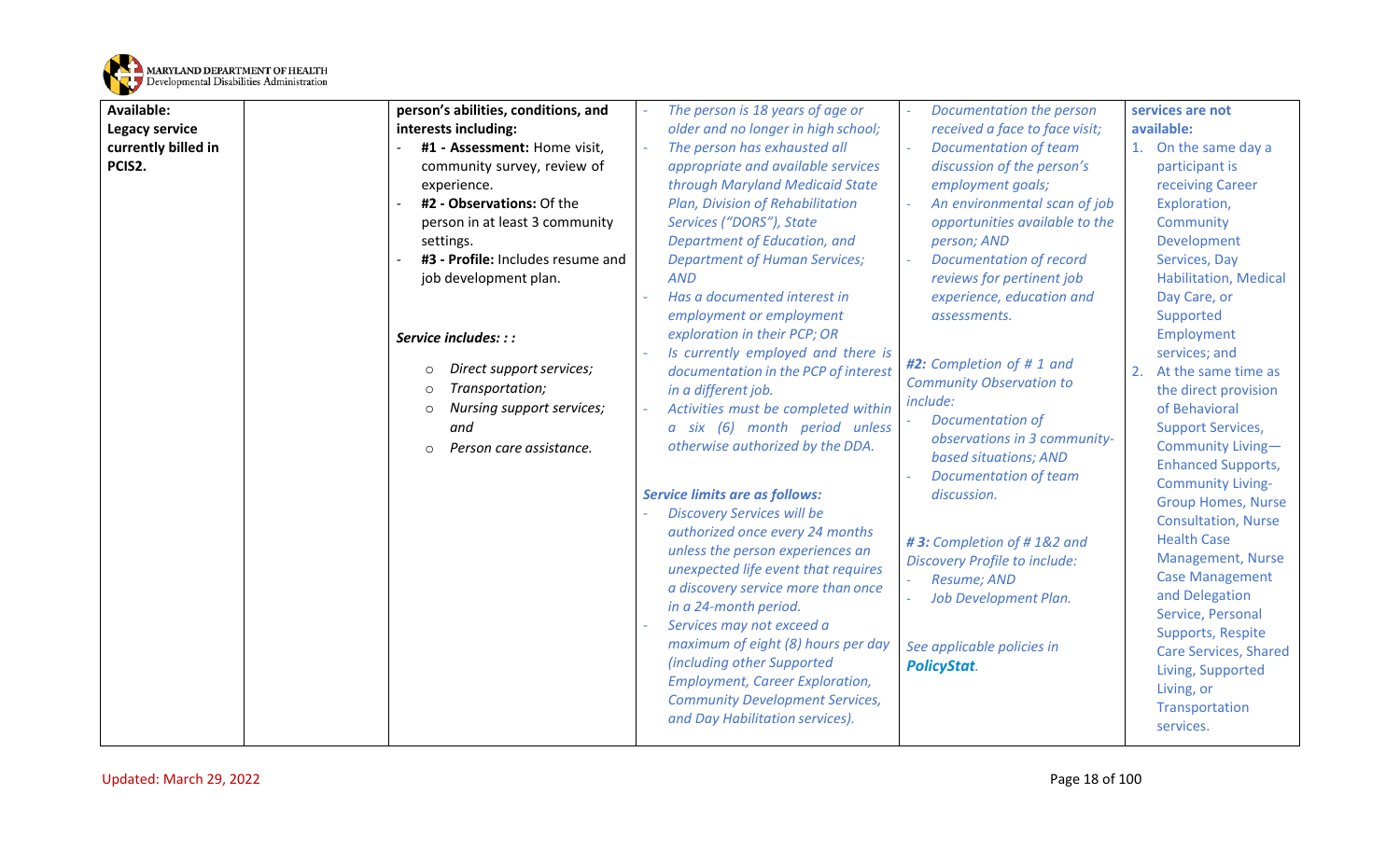

<span id="page-18-0"></span>

|                                                          |                                                        |                                                                                                                                                                                                                                                                                                                                                                                                           | See applicable policies in <b>PolicyStat</b> .                                                                                                                                                                                                                                                                                                                                                                                                                                                                                                                                                                             |                                                                                                                                                                                                                                                                                                                                                                                                                                                                                                                                          |                                                                                                                                                                                                                                                                                                                                                                         |
|----------------------------------------------------------|--------------------------------------------------------|-----------------------------------------------------------------------------------------------------------------------------------------------------------------------------------------------------------------------------------------------------------------------------------------------------------------------------------------------------------------------------------------------------------|----------------------------------------------------------------------------------------------------------------------------------------------------------------------------------------------------------------------------------------------------------------------------------------------------------------------------------------------------------------------------------------------------------------------------------------------------------------------------------------------------------------------------------------------------------------------------------------------------------------------------|------------------------------------------------------------------------------------------------------------------------------------------------------------------------------------------------------------------------------------------------------------------------------------------------------------------------------------------------------------------------------------------------------------------------------------------------------------------------------------------------------------------------------------------|-------------------------------------------------------------------------------------------------------------------------------------------------------------------------------------------------------------------------------------------------------------------------------------------------------------------------------------------------------------------------|
| Community<br><b>Development</b><br><b>Services (CDS)</b> | <b>PCIS2</b> - $(Day)$<br>LTSSMaryland -(15<br>minute) | <b>Community-based services that</b><br>provide the person with<br>development and maintenance of<br>skills related to community<br>membership through engagement<br>in community-based activities with<br>people without disabilities.<br>Service include:<br>Direct support services;<br>Transportation;<br>Nursing support services; and<br>Person care assistance.<br><b>Service Characteristics:</b> | <b>Service Authorization requirements for</b><br><b>Community Development Services</b><br>include the following:<br>The person must be 18 years old<br>and no longer in high school.<br>An individualized schedule will be<br>used to provide an estimate of<br>times associated with service<br>activities that reflect the person's<br>preferences and PCP goals; the<br>schedule is used to determine the<br>authorization of hours and is not<br>intended to dictate the actual<br>provision of services; AND<br>The person has exhausted all<br>appropriate and available services<br>through Maryland Medicaid State | <b>Required documentation for</b><br><b>Community Development</b><br><b>Services includes the following:</b><br>Activity log listing all people<br>in a group (limited to no more<br>than 4 people) to include in<br>and out times and the<br>location of service provision;<br>Service note describing<br>service/activities as<br>authorized by the PCP; AND<br><b>Providers should maintain</b><br>÷.<br>copies of staff timesheets<br>that document the presence<br>of staff who provided the<br>services under the hours<br>billed. | <b>From July 1, 2018</b><br>through June 30, 2022,<br><b>Community</b><br><b>Development Services</b><br>daily service units are<br>not available:<br>1. On the same day a<br>participant is<br>receiving Career<br><b>Exploration, Day</b><br>Habilitation,<br>Employment<br>Discovery and<br>Customization,<br><b>Medical Day Care, or</b><br>Supported<br>Employment |
|                                                          |                                                        | Must be provided in the<br>community;<br>Provide opportunities to develop<br>skills and increase independence<br>related to community<br>integration;<br>Promote positive growth and<br>developing general skills and<br>social supports necessary to<br>gain, retain, or advance<br>competitive integrated<br>employment opportunities;<br>Time limited generic<br>paid and unpaid                       | Plan, Division of Rehabilitation<br>Services ("DORS"), State<br>Department of Education, and<br><b>Department of Human Services.</b><br><b>Authorized staffing levels are</b><br>determined by the person's needs.<br>For people who do not require<br>dedicated 1:1 or 2:1 staffing, the<br>service may not be provided in a<br>ratio greater than 1 to 4 people at a<br>time.<br>For people with medical needs                                                                                                                                                                                                           | <b>Required documentation for 1:1</b><br>and 2:1 staffing:<br>Audit trail should provide a<br>link between the person and<br>the staff providing the<br>support; AND<br>Service notes must support<br>the provision of services as<br>specified in the BP and/or<br>nursing care plan.                                                                                                                                                                                                                                                   | services; and<br>At the same time as<br>the direct provision<br>of Community<br>Living-Enhanced<br><b>Supports, Community</b><br>Living-Group Homes,<br>Personal Supports,<br><b>Respite Care</b><br>Services, Shared<br>Living, Supported<br>Living, or                                                                                                                |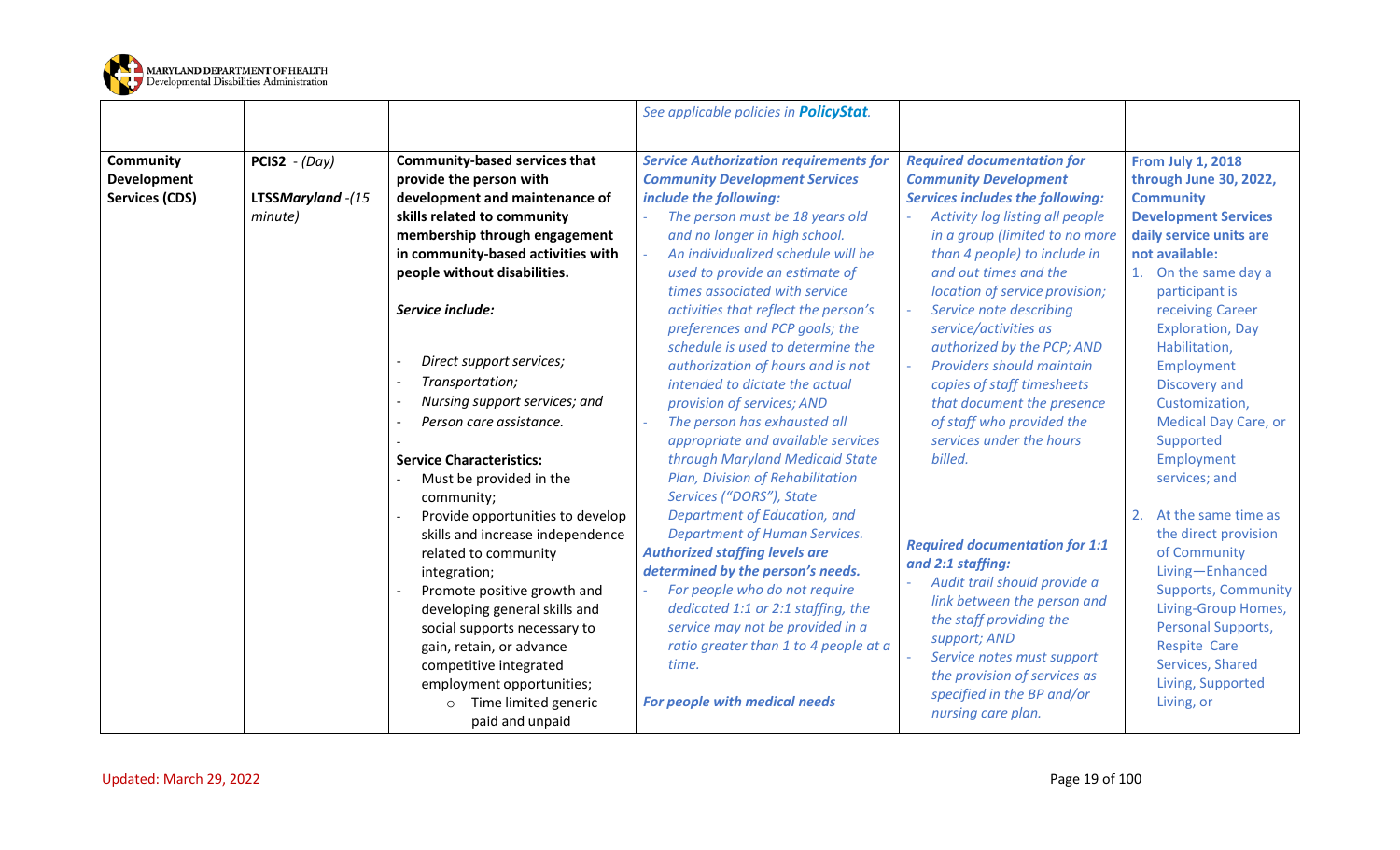

|  | internships and<br>apprenticeships for                                                                                                                                                                                                                                                                                                                                                                                                                                                                                                                           | $\circ$ 1:1: HRST documenting the<br>need for 1:1 dedicated staff to                                                                                                                                                                                                                                                                                                                                                                                                                                                                                                                                              | See applicable policies in | Transportation<br>services.                                                                                                                                                                                                                                                                                                                                                                                                                                                                                                                                                       |
|--|------------------------------------------------------------------------------------------------------------------------------------------------------------------------------------------------------------------------------------------------------------------------------------------------------------------------------------------------------------------------------------------------------------------------------------------------------------------------------------------------------------------------------------------------------------------|-------------------------------------------------------------------------------------------------------------------------------------------------------------------------------------------------------------------------------------------------------------------------------------------------------------------------------------------------------------------------------------------------------------------------------------------------------------------------------------------------------------------------------------------------------------------------------------------------------------------|----------------------------|-----------------------------------------------------------------------------------------------------------------------------------------------------------------------------------------------------------------------------------------------------------------------------------------------------------------------------------------------------------------------------------------------------------------------------------------------------------------------------------------------------------------------------------------------------------------------------------|
|  | development of<br>employment skills, and<br>Time-limited<br>$\circ$<br>participation in Project                                                                                                                                                                                                                                                                                                                                                                                                                                                                  | be reviewed/authorized by RN.<br>$\circ$ 2:1: HRST documenting the<br>need for 2:1 dedicated staff to<br>be reviewed/authorized by RN.                                                                                                                                                                                                                                                                                                                                                                                                                                                                            | <b>PolicyStat.</b>         | Effective Dec 1, 2019, as<br>service transitions into                                                                                                                                                                                                                                                                                                                                                                                                                                                                                                                             |
|  | Search, or similar<br>programs approved by<br>the DDA;<br>Direct support staff services may<br>be provided in an acute care<br>hospital for the purposes of<br>supporting the participant's<br>personal, behavioral and<br>communication supports not<br>otherwise provided in that<br>setting. Services may not be<br>duplicative of hospital or short-<br>term institutional services.<br>Service must be identified in the<br>PCP;<br>Service can be provided virtually<br>after meeting applicable waiver<br>requirements and<br>authorized/approved in PCP. | For people with behavioral needs<br>$\circ$ 1:1: HRST documenting the<br>need for dedicated staff AND a<br>BP specifying the provision of<br>1:1 supports.<br>$\circ$ 2:1: HRST documenting the<br>need for dedicated staff AND a<br>BP specifying the provision of<br>2:1 supports.<br><b>Service limits for Community</b><br><b>Development Services are as follows:</b><br>8 hours per day; AND<br>40 hours per week including Career<br>Exploration, Day Habilitation,<br><b>Supported Employment,</b><br><b>Employment Discovery and</b><br><b>Customization; Employment</b><br>Services Job Development and |                            | LTSSMaryland,<br><b>Community Development</b><br>Services are not available<br>at the same time as the<br>direct provision of Career<br><b>Exploration, Community</b><br>Living-Enhanced<br><b>Supports, Community</b><br>Living-Group Homes, Day<br><b>Habilitation, Employment</b><br>Discovery and<br>Customization,<br><b>Employment Services,</b><br><b>Medical Day Care, Nurse</b><br><b>Consultation, Personal</b><br><b>Supports, Respite Care</b><br>Services, Shared Living,<br><b>Supported Employment,</b><br>Supported Living, or<br><b>Transportation services.</b> |
|  | Note: Only include personal care<br>assistance and nursing support                                                                                                                                                                                                                                                                                                                                                                                                                                                                                               | <b>Ongoing Job Supports.</b>                                                                                                                                                                                                                                                                                                                                                                                                                                                                                                                                                                                      |                            |                                                                                                                                                                                                                                                                                                                                                                                                                                                                                                                                                                                   |
|  | services, based on assessed need,                                                                                                                                                                                                                                                                                                                                                                                                                                                                                                                                | Prior to accessing DDA funding for this                                                                                                                                                                                                                                                                                                                                                                                                                                                                                                                                                                           |                            |                                                                                                                                                                                                                                                                                                                                                                                                                                                                                                                                                                                   |
|  | when provided in combination with                                                                                                                                                                                                                                                                                                                                                                                                                                                                                                                                | service, all other available and                                                                                                                                                                                                                                                                                                                                                                                                                                                                                                                                                                                  |                            |                                                                                                                                                                                                                                                                                                                                                                                                                                                                                                                                                                                   |
|  | other allowable CDS activities; that                                                                                                                                                                                                                                                                                                                                                                                                                                                                                                                             | appropriate funding sources, including                                                                                                                                                                                                                                                                                                                                                                                                                                                                                                                                                                            |                            |                                                                                                                                                                                                                                                                                                                                                                                                                                                                                                                                                                                   |
|  | is, personal care and nursing support                                                                                                                                                                                                                                                                                                                                                                                                                                                                                                                            | but not limited to those offered by                                                                                                                                                                                                                                                                                                                                                                                                                                                                                                                                                                               |                            |                                                                                                                                                                                                                                                                                                                                                                                                                                                                                                                                                                                   |
|  | services may not be the primary or                                                                                                                                                                                                                                                                                                                                                                                                                                                                                                                               | Maryland's State Plan, Division of                                                                                                                                                                                                                                                                                                                                                                                                                                                                                                                                                                                |                            |                                                                                                                                                                                                                                                                                                                                                                                                                                                                                                                                                                                   |
|  |                                                                                                                                                                                                                                                                                                                                                                                                                                                                                                                                                                  | Rehabilitation Services ("DORS"), State                                                                                                                                                                                                                                                                                                                                                                                                                                                                                                                                                                           |                            |                                                                                                                                                                                                                                                                                                                                                                                                                                                                                                                                                                                   |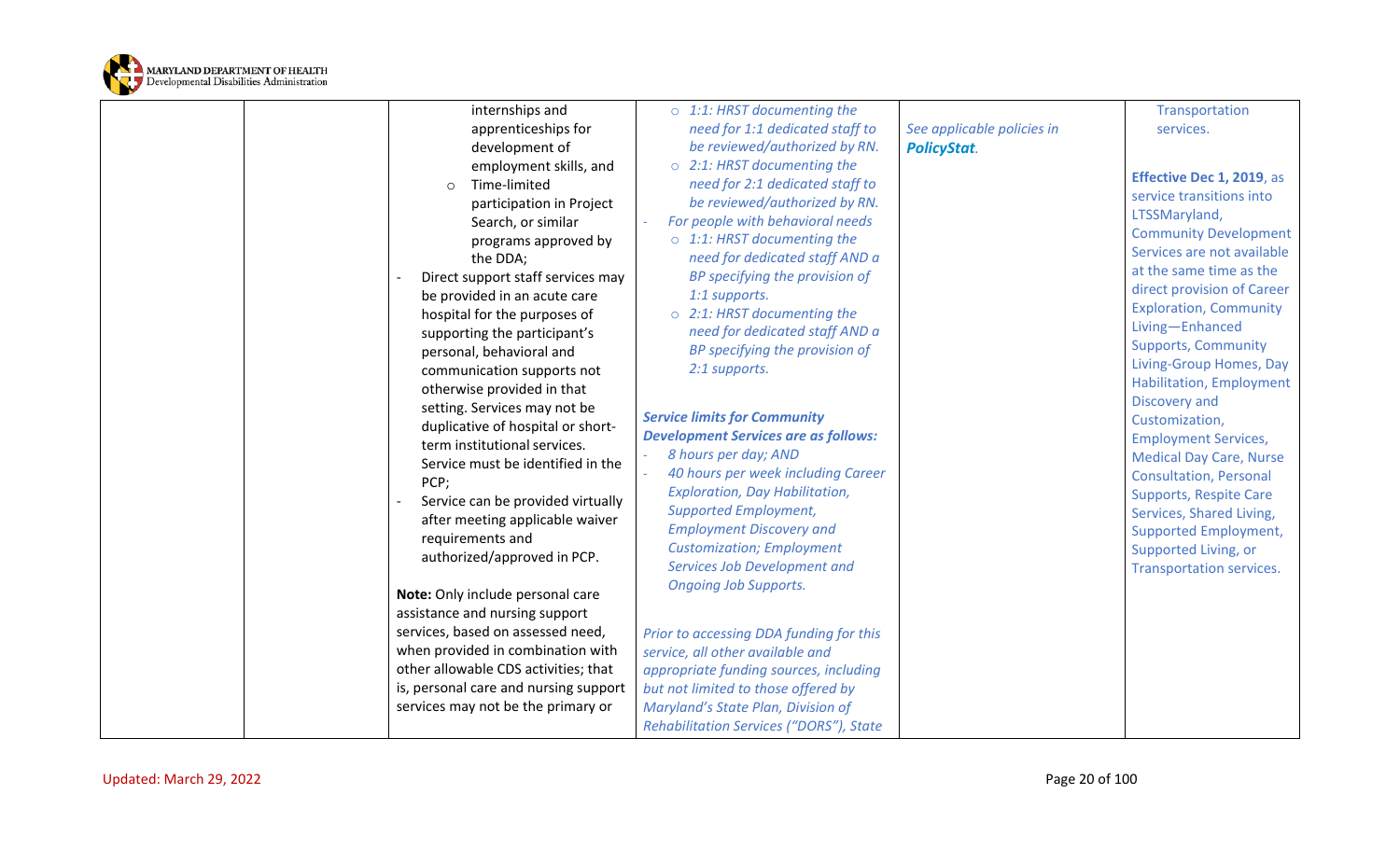

<span id="page-20-0"></span>

|                                            |                                                         | only service provided during CDS;<br><b>AND</b><br>Self-Direction also includes cost<br>for:<br>Training for direct support<br>staff; and<br>Travel reimbursement,<br>benefits, and leave time.                                                                                                                                                       | Department of Education, and<br><b>Department of Human Services, must</b><br>be explored and exhausted to the<br>extent applicable. These efforts must be<br>documented in the participant's file.<br>To the extent any listed services are<br>covered under the Medicaid State Plan,<br>the services under the waiver will be<br>limited to additional services not<br>otherwise covered under the Medicaid<br>State Plan, but consistent with waiver<br>objectives of avoiding<br>institutionalization. |                                                                                                                                                                                                                                                                                                                                                                                     |                                                                                                                                                                                                                                                   |
|--------------------------------------------|---------------------------------------------------------|-------------------------------------------------------------------------------------------------------------------------------------------------------------------------------------------------------------------------------------------------------------------------------------------------------------------------------------------------------|-----------------------------------------------------------------------------------------------------------------------------------------------------------------------------------------------------------------------------------------------------------------------------------------------------------------------------------------------------------------------------------------------------------------------------------------------------------------------------------------------------------|-------------------------------------------------------------------------------------------------------------------------------------------------------------------------------------------------------------------------------------------------------------------------------------------------------------------------------------------------------------------------------------|---------------------------------------------------------------------------------------------------------------------------------------------------------------------------------------------------------------------------------------------------|
|                                            |                                                         |                                                                                                                                                                                                                                                                                                                                                       | See applicable policies in <b>PolicyStat</b> .                                                                                                                                                                                                                                                                                                                                                                                                                                                            |                                                                                                                                                                                                                                                                                                                                                                                     |                                                                                                                                                                                                                                                   |
| <b>Day Habilitation</b><br><b>Services</b> | <b>PCIS2</b> - $(Day)$<br>LTSSMaryland -(15-<br>minute) | <b>Community and facility-based</b><br>services that provide the person<br>with development and maintenance<br>of skills related to activities of daily<br>living, instrumental activities of<br>daily living, and vocation and<br>socialization, through application of<br>formal teaching methods and<br>participation in meaningful<br>activities. | <b>Service Authorization requirements for</b><br><b>Day Habilitation Services include the</b><br>following:<br>The person is 18 years of age or<br>older and no longer in High School;<br>An individualized schedule will be<br>used to provide an estimate of<br>times associated with service<br>activities that reflect the person's<br>preferences and PCP goals; the<br>schedule is used to determine the<br>authorization of hours and is not                                                       | <b>Required documentation for Day</b><br><b>Habilitation Services includes the</b><br>following:<br>Attendance log with in and<br>out times;<br>Documented affirmation the<br>$\omega$<br>service was provided, such as<br>a service note or activity log<br>and individualized schedules.<br>Providers should maintain<br>copies of staff timesheets<br>that document the presence | <b>From July 1, 2018</b><br>through June 30, 2022,<br><b>Day Habilitation services</b><br>are not available:<br>1. On the same day a<br>participant is<br>receiving Career<br>Exploration,<br>Community<br>Development<br>Services,<br>Employment |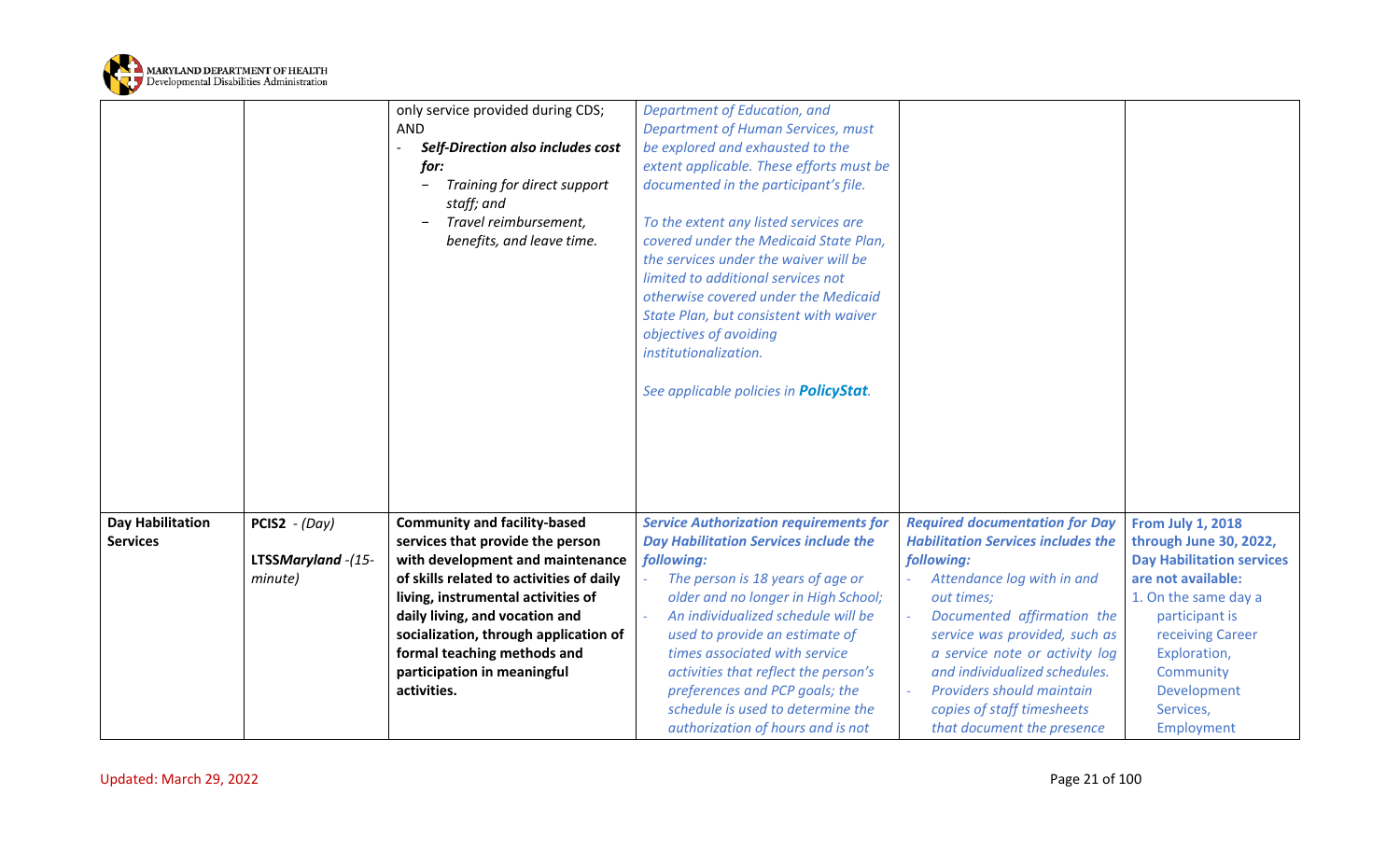

| Service include:                                                  | intended to dictate the actual                                          | of staff who provided the  | Discovery and                    |
|-------------------------------------------------------------------|-------------------------------------------------------------------------|----------------------------|----------------------------------|
|                                                                   | provision of services; AND                                              | services under the hours   | Customization,                   |
| Direct support services;                                          | The person has exhausted all                                            | billed.                    | <b>Medical Day Care, or</b>      |
| Transportation;                                                   | appropriate and available services                                      |                            | Supported                        |
| Nursing support services; and                                     | through Maryland Medicaid State                                         |                            | Employment                       |
| Person care assistance.                                           | Plan, Division of Rehabilitation                                        | See applicable policies in | services; and                    |
| <b>Service Characteristics:</b>                                   | Services ("DORS"), State                                                | <b>PolicyStat.</b>         | 2. At the same time as           |
|                                                                   | Department of Education, and                                            |                            | the direct provision             |
| Services may be provided in                                       | <b>Department of Human Services.</b>                                    |                            | of Community                     |
| small groups (i.e., 2 to 5                                        |                                                                         |                            | Living-Enhanced                  |
| participants) or large groups (i.e.,                              | <b>Authorized staffing levels are</b>                                   |                            | <b>Supports, Community</b>       |
| 6 to 10 participants based on the                                 | determined by the person's needs:                                       |                            | Living-Group Homes,              |
| participant's assessed level of                                   | For people who do not require                                           |                            | Personal Supports,               |
| service need and activity. May                                    | dedicated 1:1 or 2:1 staffing, the                                      |                            | <b>Respite Care</b>              |
| be provided in a variety of                                       | service is provided in Day                                              |                            | Services, Shared                 |
| settings in the community or a                                    | <b>Habilitation Groups including:</b>                                   |                            | Living, Supported                |
| facility owned or operated by                                     | $\circ$ Small Groups (2-5); and                                         |                            | Living, or                       |
| the provider agency;                                              | O Large Groups (6-10)                                                   |                            | Transportation                   |
| May include time-limited                                          | For people with medical needs                                           |                            | services.                        |
| participation in Project Search,                                  | $\circ$ 1:1: HRST documenting the need                                  |                            |                                  |
| or similar programs approved by                                   | for 1:1 dedicated staff to be                                           |                            | Effective Dec 1, 2019, as        |
| the DDA;                                                          | reviewed/authorized by RN.                                              |                            | service transitions into         |
| Direct support staff services may                                 | $\circ$ 2:1: HRST documenting the need<br>for 2:1 dedicated staff to be |                            | LTSSMaryland                     |
| be provided in an acute care                                      | reviewed/authorized by RN.                                              |                            |                                  |
| hospital for the purposes of                                      | For people with behavioral needs                                        |                            | <b>Day Habilitation services</b> |
| supporting the participant's                                      | o 1:1: HRST documenting the                                             |                            | are not available at the         |
| personal, behavioral and                                          | need for dedicated staff; AND a                                         |                            | same time as the direct          |
| communication supports not                                        | BP specifying the provision of                                          |                            | provision of Career              |
| otherwise provided in that                                        | 1:1 supports.                                                           |                            | <b>Exploration, Community</b>    |
| setting. Services may not be                                      | $\circ$ 2:1: HRST documenting the                                       |                            | <b>Development Services,</b>     |
| duplicative of hospital or short-<br>term institutional services. | need for dedicated staff; AND a                                         |                            | Community Living-                |
| Service must be identified in the                                 | BP specifying the provision of                                          |                            | <b>Enhanced Supports,</b>        |
| PCP;                                                              | 2:1 supports.                                                           |                            | <b>Community Living-Group</b>    |
|                                                                   |                                                                         |                            | Homes, Employment                |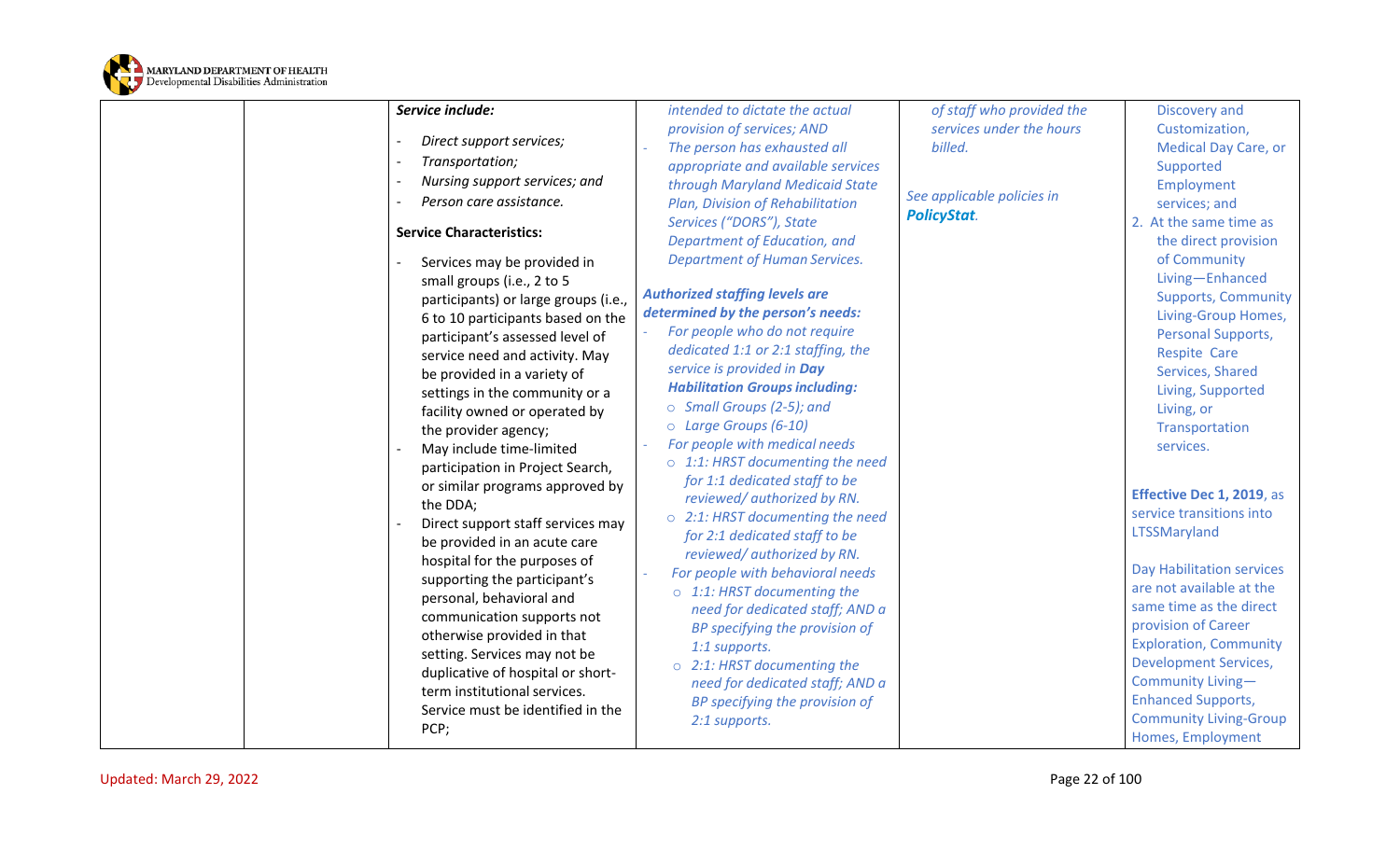

<span id="page-22-0"></span>

|                           |                    | Service can be provided virtually          | <b>Service limits for Day Habilitation</b>     |                                                        | Discovery and                   |
|---------------------------|--------------------|--------------------------------------------|------------------------------------------------|--------------------------------------------------------|---------------------------------|
|                           |                    | after meeting applicable waiver            | <b>Services are as follows:</b>                |                                                        | Customization,                  |
|                           |                    |                                            |                                                |                                                        |                                 |
|                           |                    | requirements and                           | 8 hours per day;                               |                                                        | <b>Employment Services,</b>     |
|                           |                    | authorized/approved in PCP.                | 40 hours per week including Career             |                                                        | <b>Medical Day Care, Nurse</b>  |
|                           |                    | Services cannot be provided in             | <b>Exploration, Community</b>                  |                                                        | <b>Consultation, Personal</b>   |
|                           |                    | the person's home or other                 | <b>Development Services, Employment</b>        |                                                        | <b>Supports, Respite Care</b>   |
|                           |                    | residential setting; AND                   | Services - Job Development, and                |                                                        | Services, Shared Living,        |
|                           |                    | Day Habilitation services are              | <b>Employment Services - Ongoing Job</b>       |                                                        | <b>Supported Employment,</b>    |
|                           |                    | provided Monday through                    | <b>Supports; AND</b>                           |                                                        | Supported Living, or            |
|                           |                    | Friday.                                    | Only available Monday - Friday                 |                                                        | Transportation services.        |
|                           |                    |                                            | and, therefore, cannot be provided             |                                                        |                                 |
|                           |                    |                                            | on Saturdays or Sundays.                       |                                                        |                                 |
|                           |                    | Note: Day Habilitation services may        |                                                |                                                        |                                 |
|                           |                    | include personal care assistance and       | See applicable policies in <b>PolicyStat</b> . |                                                        |                                 |
|                           |                    | nursing support services, based on         |                                                |                                                        |                                 |
|                           |                    | assessed need, when provided in            |                                                |                                                        |                                 |
|                           |                    | combination with other allowable           |                                                |                                                        |                                 |
|                           |                    | Day Habilitation activities; that is,      |                                                |                                                        |                                 |
|                           |                    | personal care and nursing support          |                                                |                                                        |                                 |
|                           |                    | services may not be the primary or         |                                                |                                                        |                                 |
|                           |                    | only service provided during Day           |                                                |                                                        |                                 |
|                           |                    | Habilitation.                              |                                                |                                                        |                                 |
| <b>Career Exploration</b> | $PCIS2 - (Day)$    | <b>Career Exploration are time limited</b> | <b>Service Authorization requirements for</b>  | <b>Required documentation for</b>                      | <b>From July 1, 2018</b>        |
| (CE)                      |                    | services to help the person to learn       | <b>Career Exploration include the</b>          | <b>Career Exploration includes the</b>                 | through June 30, 2022,          |
|                           | LTSSMaryland -(15- | skills to work toward competitive          | following:                                     | following:                                             | <b>Career Exploration daily</b> |
|                           | minute)            | integrated employment, through:            | The person is 18 years of age or               | Attendance log to include in                           | services units are not          |
|                           |                    | Facility-Based Supports at a fixed         | older and no longer in high school;            | and out times;                                         | available:                      |
|                           |                    | site owned, operated, or                   | Prior to July 2018, the person                 | Documented affirmation the<br>$\overline{\phantom{a}}$ | 1. On the same day a            |
|                           |                    | controlled by a licensed provider          | Has been working under a<br>$\circ$            | service was provided, such as                          | participant is                  |
|                           |                    | or doing work under a contract             | supported employment                           | a service note; AND                                    | receiving Community             |
|                           |                    | being paid by a licensed provider          | contract; OR                                   | Providers should maintain                              | Development                     |
|                           |                    | and are only available Monday -            | Has been working in a situation<br>$\circ$     | copies of staff timesheets                             | Services, Day                   |
|                           |                    | Friday.                                    | that is not competitive or                     | that document the presence                             | Habilitation,                   |
|                           |                    | Small and Large Groups where               | integrated.                                    | of staff who provided the                              | Employment                      |
|                           |                    | people complete tasks under a              |                                                |                                                        | Discovery and                   |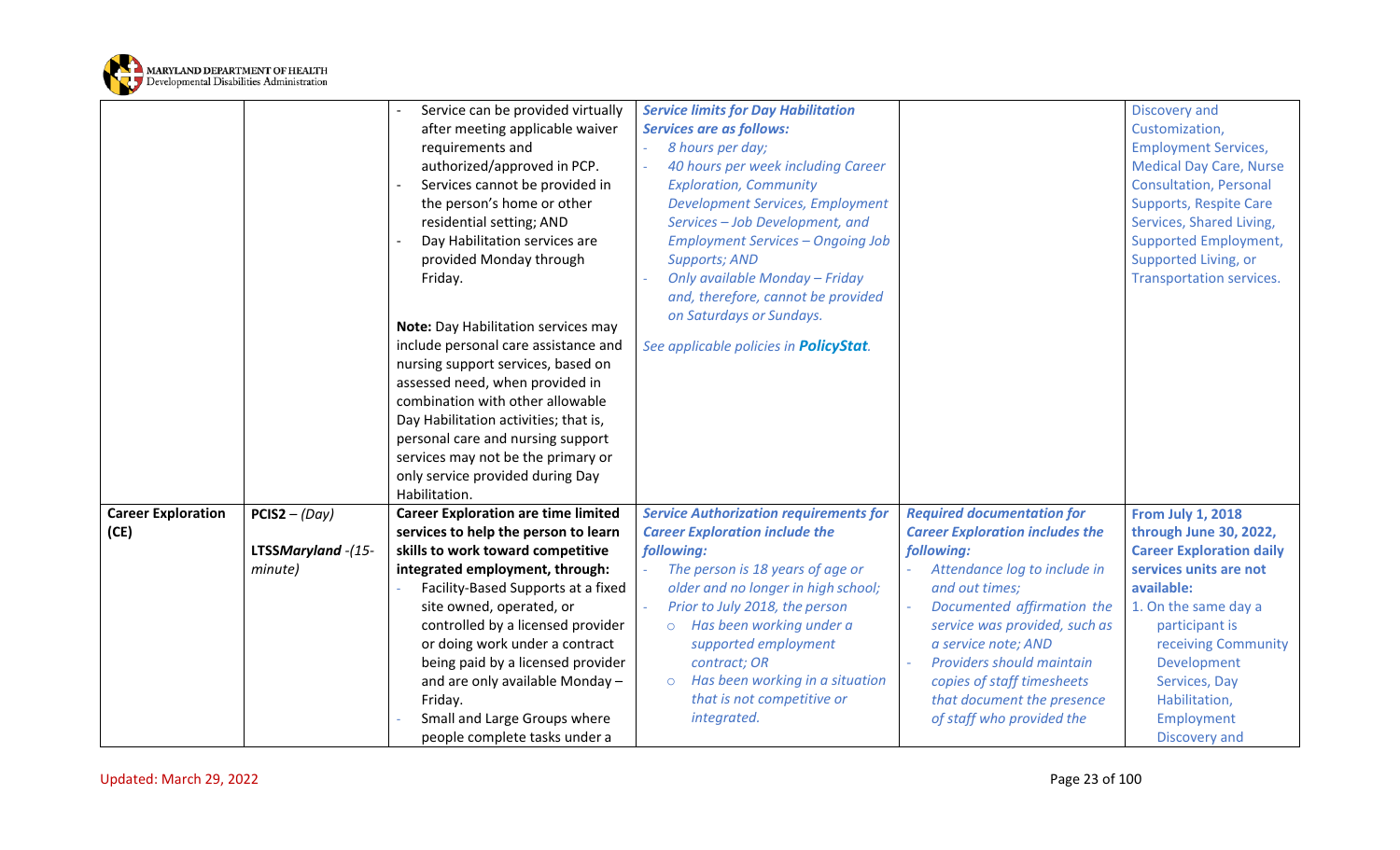

| contract with the provider at a                                                                                                                                                                                                                              | Has been receiving Day<br>$\circ$                                                                                                                                                                                                                                                                                                                                                                                                                          | services under the hours                                                                                                                                                                                                                                                                               | Customization,                                                                                                                                                                                                                                                                                                                                                                                           |
|--------------------------------------------------------------------------------------------------------------------------------------------------------------------------------------------------------------------------------------------------------------|------------------------------------------------------------------------------------------------------------------------------------------------------------------------------------------------------------------------------------------------------------------------------------------------------------------------------------------------------------------------------------------------------------------------------------------------------------|--------------------------------------------------------------------------------------------------------------------------------------------------------------------------------------------------------------------------------------------------------------------------------------------------------|----------------------------------------------------------------------------------------------------------------------------------------------------------------------------------------------------------------------------------------------------------------------------------------------------------------------------------------------------------------------------------------------------------|
| community site not owned,                                                                                                                                                                                                                                    | <b>Habilitation or Supported</b>                                                                                                                                                                                                                                                                                                                                                                                                                           | billed.                                                                                                                                                                                                                                                                                                | <b>Medical Day Care, or</b>                                                                                                                                                                                                                                                                                                                                                                              |
| operated or controlled by the                                                                                                                                                                                                                                | <b>Employment; AND</b>                                                                                                                                                                                                                                                                                                                                                                                                                                     |                                                                                                                                                                                                                                                                                                        | Supported                                                                                                                                                                                                                                                                                                                                                                                                |
| licensed provider, i.e. enclaves,<br>mobile crews:                                                                                                                                                                                                           | The person's PCP includes<br>An employment goal that                                                                                                                                                                                                                                                                                                                                                                                                       | <b>Required documentation for</b>                                                                                                                                                                                                                                                                      | Employment                                                                                                                                                                                                                                                                                                                                                                                               |
|                                                                                                                                                                                                                                                              | $\circ$<br>outlines transition to                                                                                                                                                                                                                                                                                                                                                                                                                          | <b>Small and Large Group Supports:</b>                                                                                                                                                                                                                                                                 | services; and<br>2. At the same time as                                                                                                                                                                                                                                                                                                                                                                  |
| Small: $2 - 8$ people; OR<br>$\circ$<br>Large: $9 - 16$ people.<br>$\circ$                                                                                                                                                                                   | competitive integrated<br>employment AND<br>Documentation that the person<br>$\circ$                                                                                                                                                                                                                                                                                                                                                                       | Attendance log listing all<br>people in a group (Small: 2-8;<br>Large: 9-16) to include in and                                                                                                                                                                                                         | the direct provision<br>of Community<br>Living-Enhanced                                                                                                                                                                                                                                                                                                                                                  |
| Service include:<br>Direct support services;<br>Transportation;<br>Nursing support services; and<br>Person care assistance.<br>Note: CE may include personal<br>care assistance and nursing<br>support services, based on<br>assessed need, when provided in | has been informed of other<br>meaningful day services.<br>A person must be reauthorized<br>annually to receive this service.<br><b>Service limits for Career Exploration</b><br>are as follows:<br>In order for a person previously<br>authorized for this service before<br>July 1, 2019 to be reauthorized,                                                                                                                                              | out times and the location of<br>service provision;<br>Documented affirmation the<br>service was provided, such as<br>a service note; AND<br>Providers should maintain<br>copies of staff timesheets<br>that document the presence<br>of staff who provided the<br>services under the hours<br>billed. | <b>Supports, Community</b><br>Living-Group Homes,<br>Personal Supports,<br><b>Respite Care</b><br>Services, Shared<br>Living, Supported<br>Living, or<br>Transportation<br>services.                                                                                                                                                                                                                     |
| combination with other<br>allowable CE activities; that is,<br>personal care and nursing<br>support services may not be the<br>primary or only service provided<br>during CE.                                                                                | they will need to maintain a<br>current employment goal in their<br>PCP, along with evidence that<br>the person and the team is still<br>working on the outlined trajectory<br>toward competitive integrated<br>employment outcomes.<br><b>New people authorized for Career</b><br>Exploration, after July 1, 2019, can<br>be authorized for up to 720 hours<br>for one plan year, with no ability<br>to be reauthorized, unless<br>approved by DDA due to | See applicable policies in<br><b>PolicyStat.</b>                                                                                                                                                                                                                                                       | Effective Dec 1, 2019, as<br>service transitions into<br>LTSSMaryland,<br><b>Career Exploration</b><br>services are not available<br>at the same time as the<br>direct provision of<br><b>Community Development</b><br>Services, Community<br>Living-Enhanced<br><b>Supports, Community</b><br>Living-Group Homes, Day<br>Habilitation, Employment<br>Services, Medical Day<br>Care, Nurse Consultation, |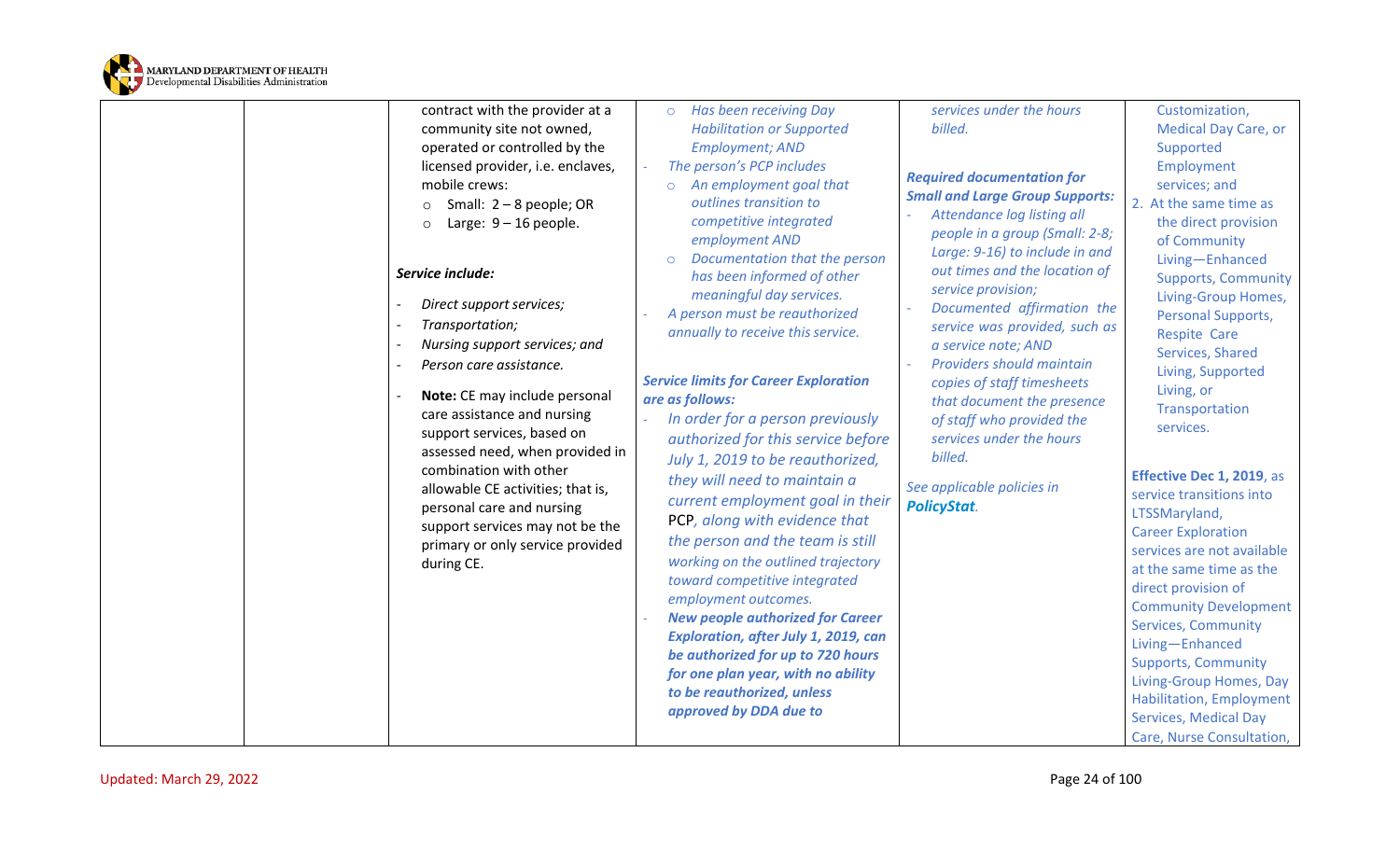

| extenuating circumstances;                     | Personal Supports,              |
|------------------------------------------------|---------------------------------|
| including:                                     | <b>Respite Care Services,</b>   |
| At the end of the plan year,<br>$\circ$        | <b>Shared Living, Supported</b> |
| there were unused hours due to                 | Living, or Transportation       |
| a health issue that the person                 | services.                       |
| experienced;                                   |                                 |
| At the end of the plan year,<br>$\circ$        |                                 |
| there were unused hours                        |                                 |
| because a previous provider did                |                                 |
| not provide the service hours as               |                                 |
| authorized. 8 hours per day;                   |                                 |
| <b>AND</b>                                     |                                 |
| 40 hours per week including                    |                                 |
| <b>Community Development Services,</b>         |                                 |
| Day Habilitation, Employment                   |                                 |
| Services - Job Development, and                |                                 |
| <b>Employment Services - Ongoing Job</b>       |                                 |
| Supports.                                      |                                 |
| Facility-based services are limited to         |                                 |
| Monday - Friday.                               |                                 |
|                                                |                                 |
| See applicable policies in <b>PolicyStat</b> . |                                 |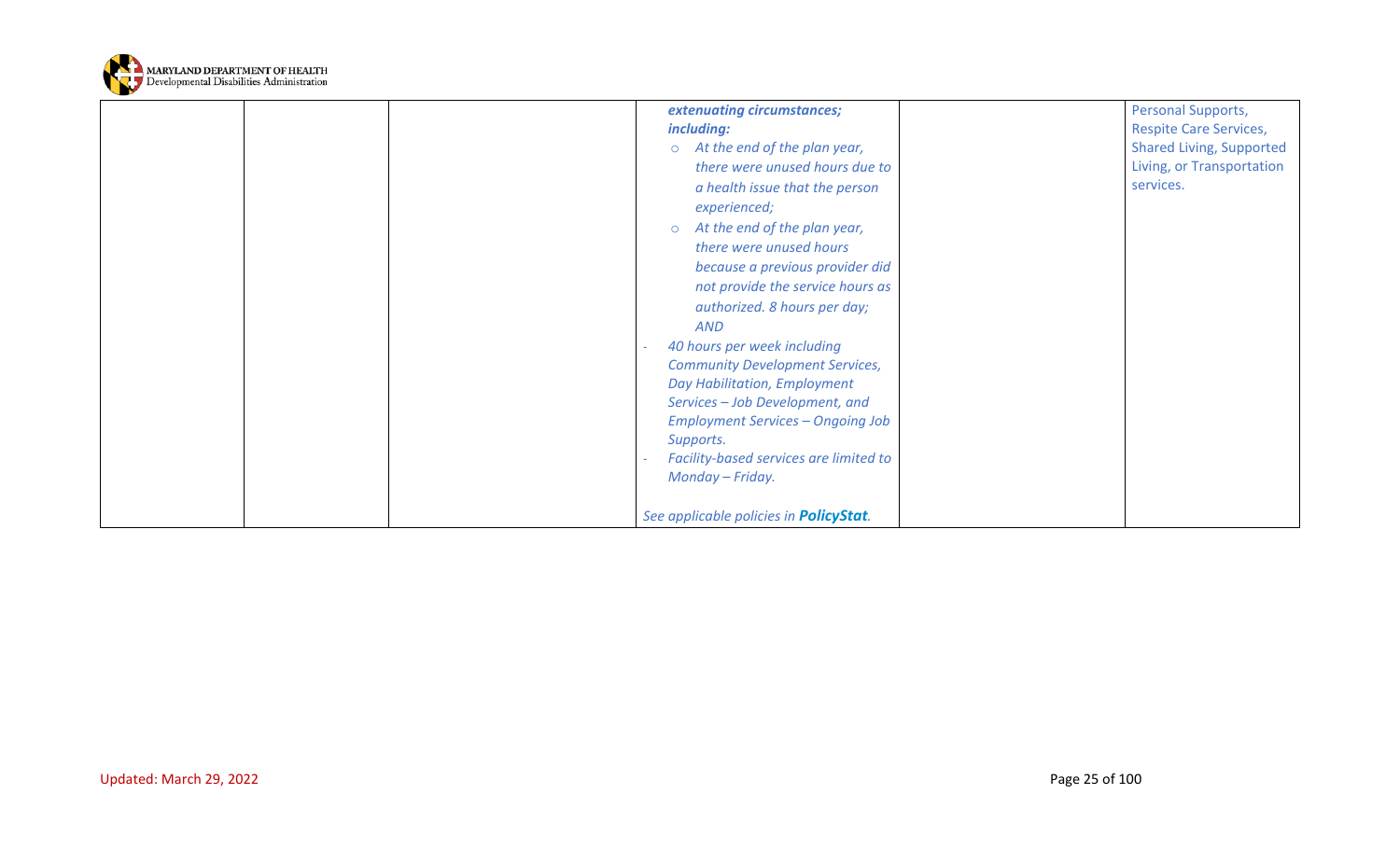

<span id="page-25-1"></span><span id="page-25-0"></span>

|                                                              | <b>SUPPORT SERVICES</b> |                                                                                                                                                                                                                                                                                                                                                                                                                                                                                      |                                                                                                                                                                                                                                                                                                                                                                                                                                                                                                                                   |                                                                                                                                                                                                                                                                                                                                                                                                                                                             |                  |  |
|--------------------------------------------------------------|-------------------------|--------------------------------------------------------------------------------------------------------------------------------------------------------------------------------------------------------------------------------------------------------------------------------------------------------------------------------------------------------------------------------------------------------------------------------------------------------------------------------------|-----------------------------------------------------------------------------------------------------------------------------------------------------------------------------------------------------------------------------------------------------------------------------------------------------------------------------------------------------------------------------------------------------------------------------------------------------------------------------------------------------------------------------------|-------------------------------------------------------------------------------------------------------------------------------------------------------------------------------------------------------------------------------------------------------------------------------------------------------------------------------------------------------------------------------------------------------------------------------------------------------------|------------------|--|
| <b>Service Name</b>                                          | Unit                    | <b>Service Descriptions</b>                                                                                                                                                                                                                                                                                                                                                                                                                                                          | <b>Instructions for Authorizing Services</b>                                                                                                                                                                                                                                                                                                                                                                                                                                                                                      | <b>Provider Billing Documentation</b><br><b>Guidelines</b>                                                                                                                                                                                                                                                                                                                                                                                                  | <b>Conflicts</b> |  |
| <b>Assistive</b><br><b>Technology and</b><br><b>Services</b> | (Items)                 | Assistive Technology (AT) - An AT<br>item, computer application, piece of<br>equipment or product system that<br>may be acquired commercially,<br>modified, or customized.<br><b>Assistive Technology Services (ATS)</b><br>- assistance in the selection,<br>acquisition, use or maintenance of an<br>AT device<br>Included in AT:<br>Speech and communication<br>devices also known as<br>augmentative and alternative<br>communication devices (AAC)<br>such as speech generating | <b>Service Authorization requirements for</b><br><b>Assistive Technology and Services</b><br>include the following:<br>AT < \$1,000<br>Does not require a formal<br>assessment but may be requested<br>by the waiver participant.<br>Documentation that the AT is to<br>maintain, improve the person's<br>functional abilities, enhance<br>interactions, support meaningful<br>relationships, promote independent<br>living or participate in the<br>community;<br>Documentation verifying the<br>item(s) isn't covered under the | <b>Required documentation for</b><br><b>Assistive Technology and</b><br><b>Services includes the following:</b><br>All provider types<br>AT Assessment:<br>$\circ$ A description of the<br>participant's needs and<br>goals;<br>$\circ$ A description of the<br>participant's functional<br>abilities without Assistive<br>Technology;<br>o A description of whether and<br>how Assistive Technology<br>will meet the participant's<br>needs and goals; and |                  |  |
|                                                              |                         | devices, text-to-speech devices<br>and voice amplification devices;<br>Blind and low vision devices such<br>as video magnifiers, devices with<br>optical character recognizer<br>(OCR) and Braille note takers;<br>Deaf and hard of hearing devices<br>such as alerting devices, alarms,<br>and assistive listening devices;<br>Devices for computers and<br>telephone use such as alternative<br>mice and keyboards or hands-<br>free phones;                                       | Durable Medical Equipment (DME),<br>a stand-alone waiver service such<br>as a vehicle or home modification,<br>or available through another<br>funding source such as Maryland<br><b>Medicaid State Plan, Division of</b><br>Rehabilitation Services ("DORS"),<br><b>Maryland State Department of</b><br><b>Education, and Maryland</b><br><b>Department of Human Services;</b><br><b>AND</b>                                                                                                                                     | Medicaid state plan such as a<br>A list of all Assistive<br>$\circ$<br>technology, and other Waiver<br>program services (including a<br>combination of any of the<br>elements listed) that would<br>be most effective to meet the<br>technology needs of the<br>participant.<br>Assessment signed and dated<br>$\circ$<br>by the professional<br>completing the assessment<br>and an invoice that lists the<br>person's name, date and<br>signature.        |                  |  |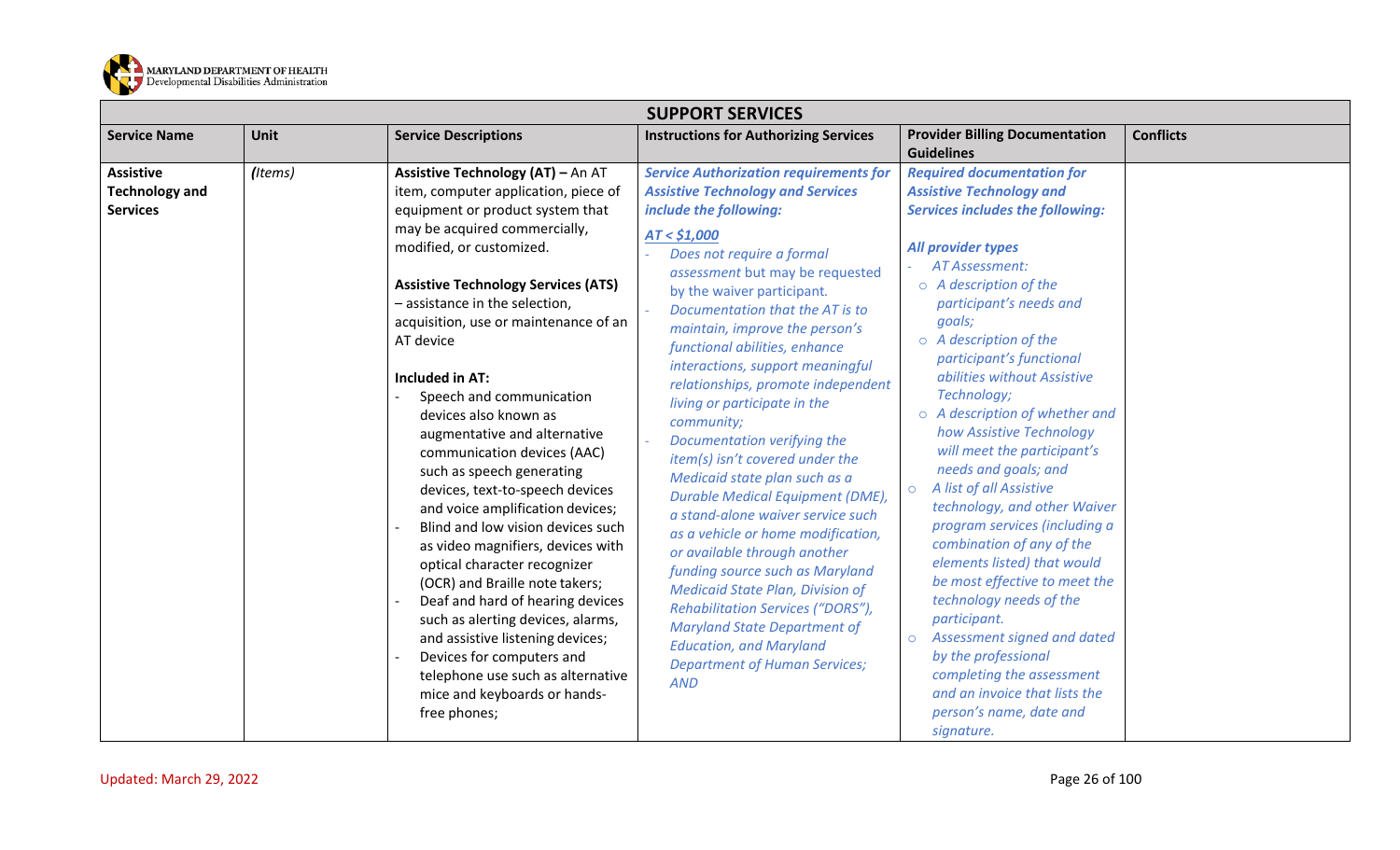

| Environmental control devices    | The AT is not experimental or        | <b>Other ATS: Invoice that</b>      |
|----------------------------------|--------------------------------------|-------------------------------------|
| such as voice activated lights,  | prohibited by State or Federal       | includes an itemized list of AT     |
| lights, fans, and door openers;  | Authority.                           | services, the person's name,        |
| Aids for daily living such as    |                                      | date and signature of person        |
| weighted utensils, adapted       | AT > \$1,000                         | or authorized representative        |
| writing implements, dressing     | Documentation that the AT is to      | acknowledging receipt.              |
| aids;                            | maintain, improve the person's       | AT: Invoice that includes an        |
| Cognitive support devices and    | functional abilities, enhance        | itemized list of AT, the            |
| items such as task analysis      | interactions, support meaningful     | person's name, date and             |
| applications or reminder         | relationships, promote independent   | signature acknowledging             |
| systems;                         | living or participate in the         | receipt.                            |
| Remote support devices such as   | community;                           |                                     |
| assistive technology health      | Documentation verifying the item(s)  | <b>OHCDS</b>                        |
| monitoring such as blood         | isn't covered under the Medicaid     | Documentation that the              |
| pressure bands and               | state plan such as a Durable         | vendor meets all applicable         |
| oximeter and personal            | Medical Equipment (DME), a stand-    | provider qualifications and         |
| emergency response systems;      | alone waiver service such as a       | standards; AND                      |
| <b>AND</b>                       | vehicle or home modification, or     | Signed, dated OHCDS /               |
| Adapted toys and specialized     | available through another funding    | <b>Qualified Provider Agreement</b> |
| equipment such as specialized    | source such as Maryland Medicaid     | that meets the specifications       |
| car seats and adapted bikes.     | <b>State Plan, Division of</b>       | of DDA policy.                      |
|                                  | Rehabilitation Services ("DORS"),    |                                     |
| <b>Included in ATS:</b>          | <b>Maryland State Department of</b>  | See applicable policies in          |
| Assistive Technology needs       | <b>Education, and Maryland</b>       | <b>PolicyStat.</b>                  |
| assessment;                      | <b>Department of Human Services;</b> |                                     |
| Programs, materials, and         | The AT is not experimental or        |                                     |
| assistance in the development of | prohibited by State or Federal       |                                     |
| adaptive materials;              | <b>Authority; AND</b>                |                                     |
| Training or technical assistance | An independent AT assessment that    |                                     |
| for the individual and their     | lists all AT that would be most      |                                     |
| support network including family | effective to meet the person's       |                                     |
| members;                         | needs; AND                           |                                     |
| Repair and maintenance of        | o Lowest cost option is selected; OR |                                     |
| devices and equipment;           |                                      |                                     |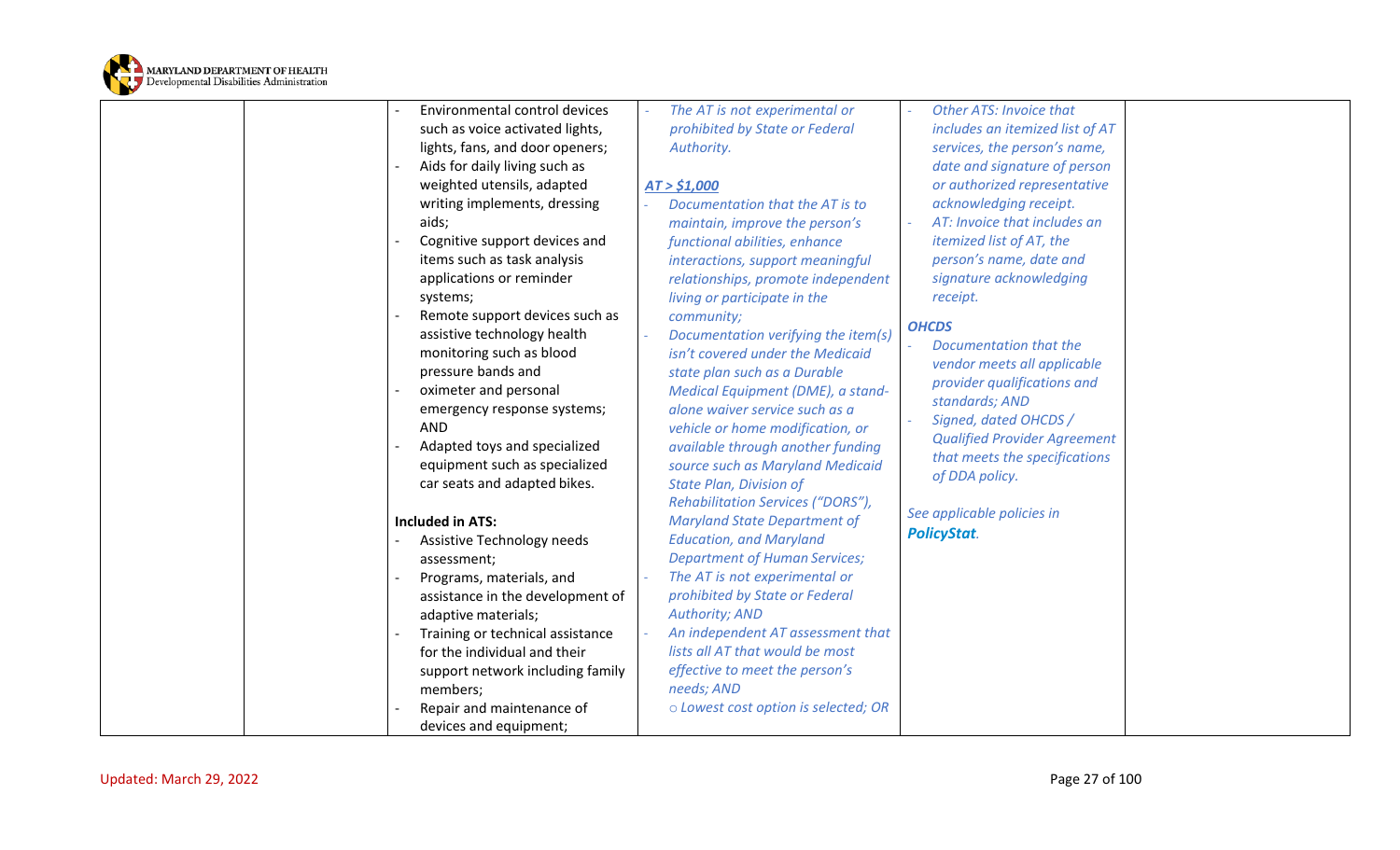

|  | Programming and configuration     | o An explanation of why the chosen      |  |
|--|-----------------------------------|-----------------------------------------|--|
|  | of devices and equipment;         | option is cost effective.               |  |
|  | Coordination and use of assistive |                                         |  |
|  | technology devices and            | Payment rates for ATS must be           |  |
|  | equipment with other necessary    | customary and reasonable as             |  |
|  | therapies,                        | established by DDA.                     |  |
|  | interventions, or services in the |                                         |  |
|  | PCP; AND                          | The below costs are not included in the |  |
|  | Services consisting of purchasing | rate for Assistive Technology and       |  |
|  | or leasing devices.               | <b>Services:</b>                        |  |
|  |                                   | Wheelchairs, architectural              |  |
|  |                                   | modifications, adaptive driving,        |  |
|  |                                   | vehicle modifications, and devices      |  |
|  |                                   | requiring a prescription by             |  |
|  |                                   | physicians or medical providers         |  |
|  |                                   | when these items are covered            |  |
|  |                                   | either through the Medicaid State       |  |
|  |                                   | Plan as Durable Medical Equipment       |  |
|  |                                   | (DME), a stand-alone waiver service     |  |
|  |                                   | (i.e. environmental modification        |  |
|  |                                   | and vehicle modifications), or          |  |
|  |                                   | through DORS;                           |  |
|  |                                   | Services, equipment, items or           |  |
|  |                                   | devices that are experimental or        |  |
|  |                                   | not authorized by the State or          |  |
|  |                                   | <b>Federal authority; OR</b>            |  |
|  |                                   | Smartphones and associated              |  |
|  |                                   | monthly service line or data costs.     |  |
|  |                                   |                                         |  |
|  |                                   |                                         |  |
|  |                                   |                                         |  |
|  |                                   |                                         |  |
|  |                                   |                                         |  |
|  |                                   |                                         |  |
|  |                                   |                                         |  |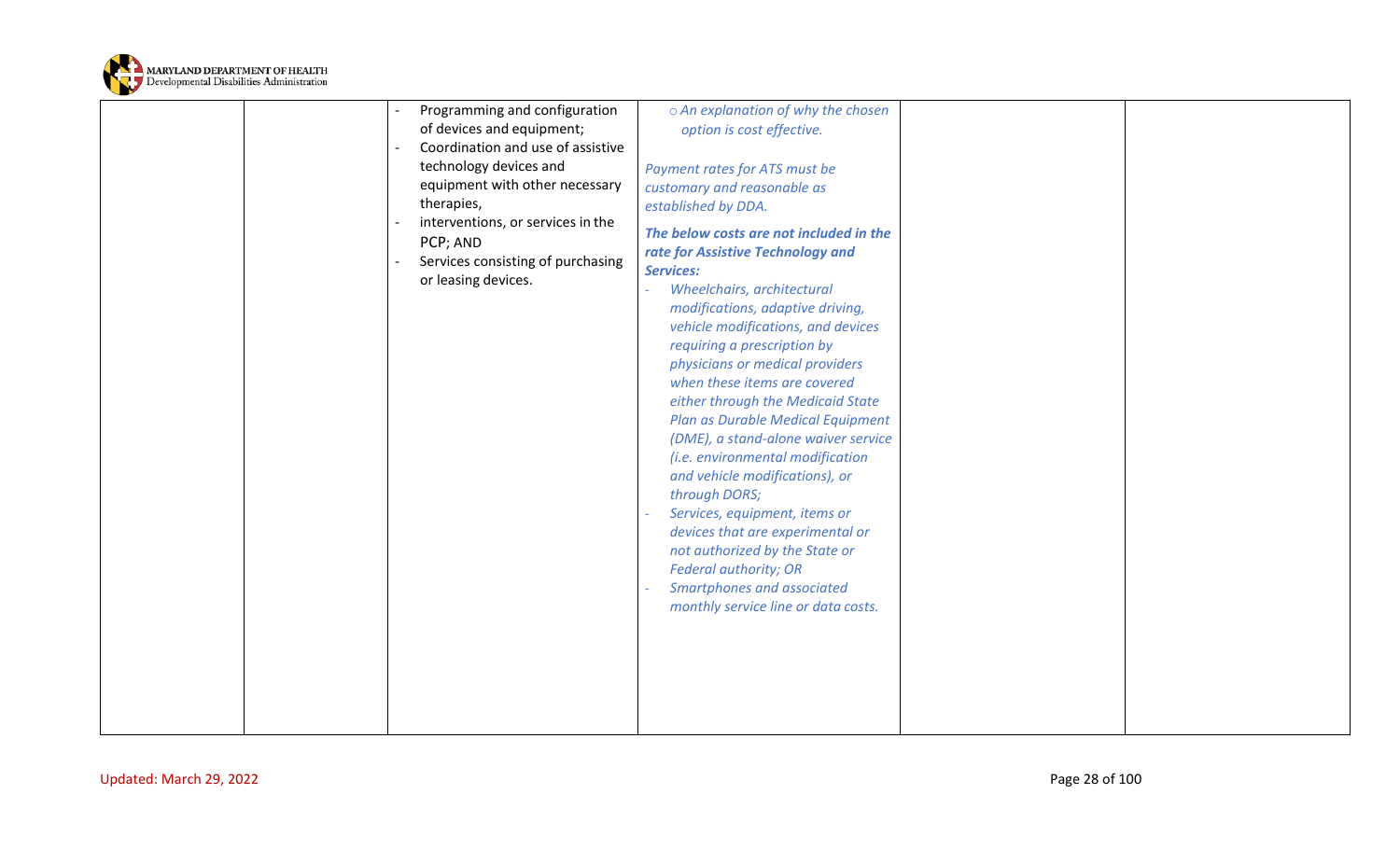

<span id="page-28-0"></span>

| <b>Behavioral Support</b> | See individual | <b>Behavioral Support Services are an</b>      | See individual services below                  | See individual services below and          | <b>Behavioral Supports Services are</b> |
|---------------------------|----------------|------------------------------------------------|------------------------------------------------|--------------------------------------------|-----------------------------------------|
| <b>Services</b>           | services below | array of services to assist people             |                                                | applicable policies in <b>PolicyStat</b> . | not available at the same time as       |
|                           |                | who are, or may experience                     | <b>Note: People receiving Community</b>        |                                            | the direct provision of                 |
|                           |                | difficulty as a result of behavioral,          | <b>Living Enhanced Supports cannot be</b>      |                                            | <b>Community Living-Enhanced</b>        |
|                           |                | social, or emotional issues. These             | authorized standalone Behavioral               |                                            | <b>Supports, Respite Care services</b>  |
|                           |                | services seek to understand a                  | <b>Support Services as these services are</b>  |                                            | or Behavioral Respite.                  |
|                           |                | person's challenging behavior and              | included in this residential service.          |                                            |                                         |
|                           |                | its function to develop a Behavior             |                                                |                                            |                                         |
|                           |                | Plan with the primary aim of                   | See applicable policies in <b>PolicyStat</b> . |                                            |                                         |
|                           |                | enhancing the person's                         |                                                |                                            |                                         |
|                           |                | independence and inclusion in their            |                                                |                                            |                                         |
|                           |                | community.                                     |                                                |                                            |                                         |
|                           |                | <b>BSS includes:</b>                           |                                                |                                            |                                         |
|                           |                | 2 services reimbursed as a                     |                                                |                                            |                                         |
|                           |                | milestone payment:                             |                                                |                                            |                                         |
|                           |                | <b>Behavior Assessment (BA);</b><br>$\circ$    |                                                |                                            |                                         |
|                           |                | <b>AND</b>                                     |                                                |                                            |                                         |
|                           |                | Behavior Plan (BP). and<br>$\circ$             |                                                |                                            |                                         |
|                           |                | 2 fee-for-service services:                    |                                                |                                            |                                         |
|                           |                | <b>Behavioral Consultation; AND</b><br>$\circ$ |                                                |                                            |                                         |
|                           |                | <b>Brief Support Implementation</b><br>$\circ$ |                                                |                                            |                                         |
|                           |                | Services.                                      |                                                |                                            |                                         |
|                           |                | Note: If the requested Behavioral              |                                                |                                            |                                         |
|                           |                | Support Services, or Behavior Plan,            |                                                |                                            |                                         |
|                           |                | restricts the participant's rights, as         |                                                |                                            |                                         |
|                           |                | set forth in Title 7 of the Health-            |                                                |                                            |                                         |
|                           |                | General Article of the Maryland                |                                                |                                            |                                         |
|                           |                | Annotated Code or COMAR Title 10,              |                                                |                                            |                                         |
|                           |                | Subtitle 22, then the need for the             |                                                |                                            |                                         |
|                           |                | restriction must be set forth in the           |                                                |                                            |                                         |
|                           |                | participant's behavior plan in                 |                                                |                                            |                                         |
|                           |                | accordance with applicable                     |                                                |                                            |                                         |
|                           |                | regulations and policies governing             |                                                |                                            |                                         |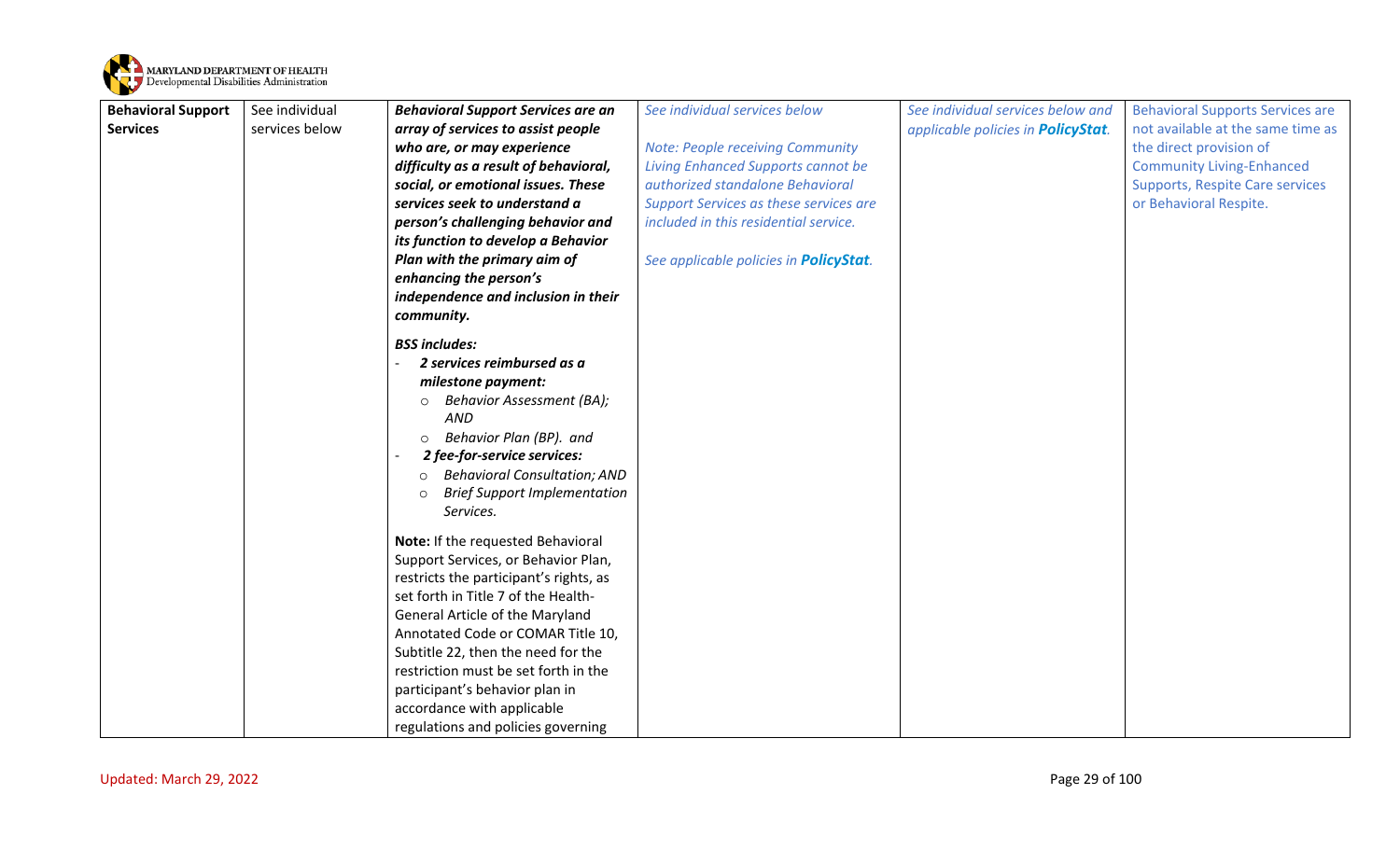

<span id="page-29-0"></span>

|                                             |             | restrictions of participant rights,<br>behavior plans, and positive behavior<br>supports.                                                                                                                                                                                         |                                                                                                                                                                                                                                                                                                                                                                                                                                                                                                                                                                                                                                                                                                                                                                                                                                                                                                                                                                                                                                                    |                                                                                                                                                                                                                                                                                                                                                                                                                                                                                                                                                                                                                                                                                                                                                                                                                          |                                                                                                                                                                                                                 |
|---------------------------------------------|-------------|-----------------------------------------------------------------------------------------------------------------------------------------------------------------------------------------------------------------------------------------------------------------------------------|----------------------------------------------------------------------------------------------------------------------------------------------------------------------------------------------------------------------------------------------------------------------------------------------------------------------------------------------------------------------------------------------------------------------------------------------------------------------------------------------------------------------------------------------------------------------------------------------------------------------------------------------------------------------------------------------------------------------------------------------------------------------------------------------------------------------------------------------------------------------------------------------------------------------------------------------------------------------------------------------------------------------------------------------------|--------------------------------------------------------------------------------------------------------------------------------------------------------------------------------------------------------------------------------------------------------------------------------------------------------------------------------------------------------------------------------------------------------------------------------------------------------------------------------------------------------------------------------------------------------------------------------------------------------------------------------------------------------------------------------------------------------------------------------------------------------------------------------------------------------------------------|-----------------------------------------------------------------------------------------------------------------------------------------------------------------------------------------------------------------|
| <b>Behavioral</b><br><b>Assessment (BA)</b> | (Milestone) | Services identify the person's<br>challenging behaviors by collecting<br>and reviewing relevant data,<br>discussing the information with the<br>person's support team, and, if<br>needed, developing a Behavior Plan<br>(BP) that best addresses the function<br>of the behavior. | <b>Service Authorization requirements for</b><br><b>Behavioral Assessment (BA) include</b><br>the following:<br>Person has a documented history of<br>behaviors resulting in difficulty in<br>the home or community (ex. past BP<br>or functional BA from school); OR<br>A person who has had an event<br>that is impacting their well-being<br>(ex. Death in the family, severe<br>physical trauma, new emerging<br>behaviors of unknown etiology,<br>$etc.$ )<br><b>Additional requirements:</b><br>For children under the age of 21,<br>there must be documentation that<br>these services are above and<br>beyond what is available through<br><b>EPSDT</b> and are aimed at improving<br>and maintaining the ability of the<br>child to remain in and engage in<br>community activities; and<br>The person has exhausted all<br>appropriate and available services<br>through Maryland Medicaid State<br>Plan, Division of Rehabilitation<br>Services ("DORS"), State<br>Department of Education, and<br><b>Department of Human Services.</b> | To qualify for the BA milestone<br>payment, the following must be<br>documented, in the formal<br>written BA:<br>Onsite observations in<br>multiple settings and the<br>implementation of existing<br>programs;<br><b>Environmental assessment of</b><br>all primary environments;<br><b>Medical assessment including</b><br>a review of medication<br>prescribed to modify<br>challenging behaviors and<br>potential side effect of each<br>medication;<br>Collection and review of<br>relevant data;<br>The person's history, based<br>upon the records and<br>interviews with the person<br>and people important to/for<br>the person;<br><b>Record reviews and</b><br>interviews recording the<br>history of the challenging<br>behaviors and attempts to<br>modify it;<br>Discussion with the person's<br>PCP team; | <b>Behavioral Supports Services are</b><br>not available at the same time as<br>the direct provision of<br><b>Community Living-Enhanced</b><br><b>Supports, Respite Care services</b><br>or Behavioral Respite. |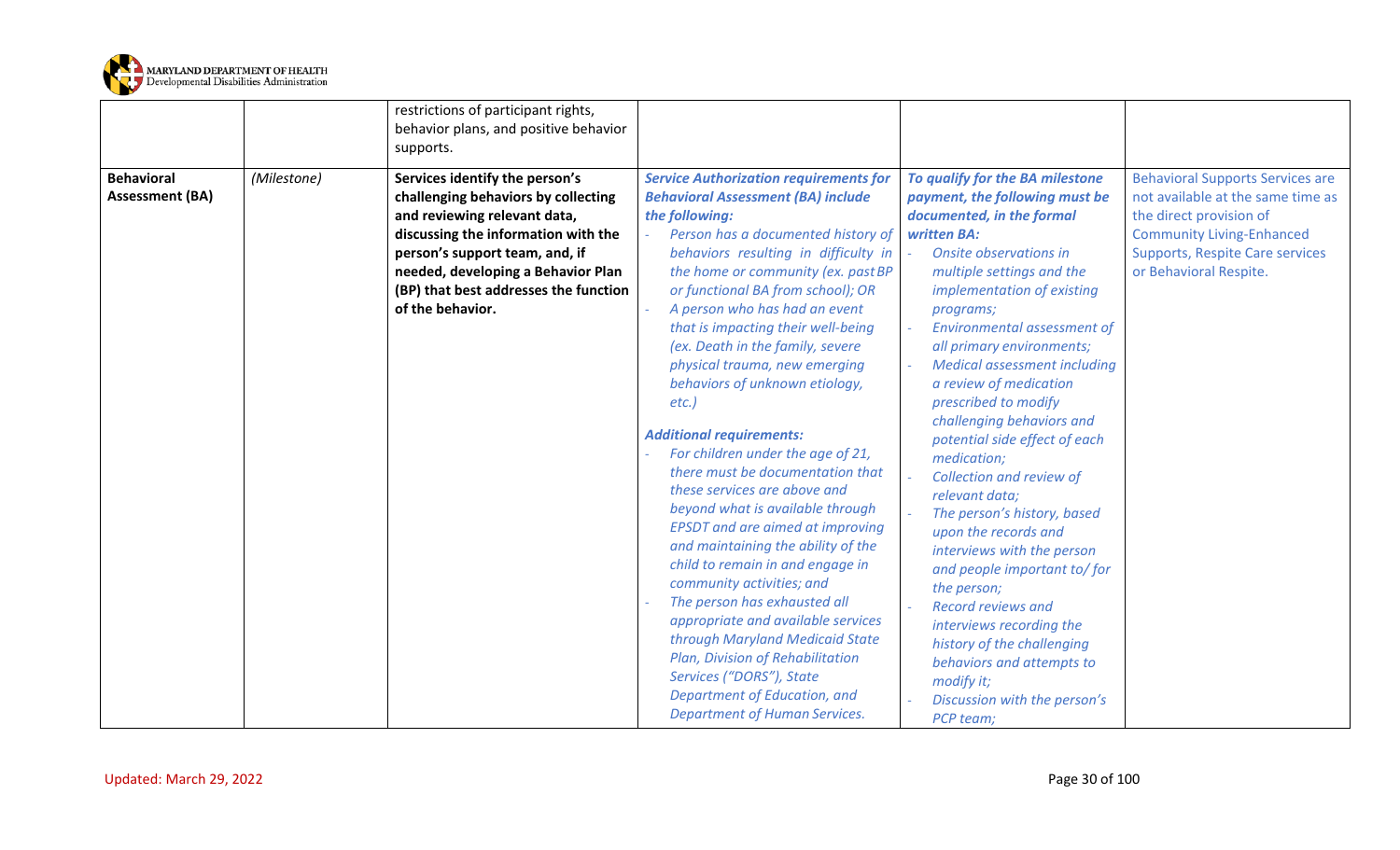

<span id="page-30-0"></span>

|                           |             |                                   | People receiving Community Living-             | <b>Description of challenging</b>     |                                         |
|---------------------------|-------------|-----------------------------------|------------------------------------------------|---------------------------------------|-----------------------------------------|
|                           |             |                                   | <b>Enhanced Supports cannot receive</b>        | behaviors in behavioral terms         |                                         |
|                           |             |                                   | a BA.                                          | (i.e. topography, frequency,          |                                         |
|                           |             |                                   | State funds may be authorized for              | duration, intensity, severity,        |                                         |
|                           |             |                                   | the service if the person is not               | variability, cyclicality); AND        |                                         |
|                           |             |                                   | eligible for Medicaid and/or other             | Specific hypotheses for the           |                                         |
|                           |             |                                   | modes of payment are unavailable.              | identified challenging                |                                         |
|                           |             |                                   |                                                | behavior.                             |                                         |
|                           |             |                                   | <b>Services limits for Behavioral</b>          |                                       |                                         |
|                           |             |                                   | <b>Assessment are as follows:</b>              |                                       |                                         |
|                           |             |                                   | Only one BA will be authorized per             |                                       |                                         |
|                           |             |                                   | PCP year unless the quality of the             | See applicable policies in            |                                         |
|                           |             |                                   | assessment conducted by the                    | <b>PolicyStat.</b>                    |                                         |
|                           |             |                                   | provider did not meet DDA                      |                                       |                                         |
|                           |             |                                   | standards.                                     |                                       |                                         |
|                           |             |                                   | Ongoing assessment, after the                  |                                       |                                         |
|                           |             |                                   | initial BA, is then conducted under            |                                       |                                         |
|                           |             |                                   | the BC services.                               |                                       |                                         |
|                           |             |                                   |                                                |                                       |                                         |
|                           |             |                                   |                                                |                                       |                                         |
|                           |             |                                   | See applicable policies in <b>PolicyStat</b> . |                                       |                                         |
|                           |             |                                   |                                                |                                       |                                         |
| <b>Behavior Plan (BP)</b> | (Milestone) | The BP is developed that best     | The behavior plan will be authorized           | <b>Required documentation for the</b> | <b>Behavioral Supports Services are</b> |
|                           |             | addresses the function of the     | simultaneously with the behavioral             | <b>Milestone payment includes the</b> | not available at the same time as       |
|                           |             | behavior, if needed based on DDA  | assessment. However, the behavior              | following:                            | the direct provision of                 |
|                           |             | requirements.                     | plan will only be reimbursed IF the            | <b>Behavioral Assessment</b>          | <b>Community Living-Enhanced</b>        |
|                           |             |                                   | assessment indicates a need for a              | indicating the need for a             | <b>Supports, Respite Care services</b>  |
|                           |             | <b>Service Characteristics:</b>   | behavior plan.                                 | formalize behavioral plan;            | or Behavioral Respite.                  |
|                           |             | - The DDA policies, procedure and |                                                | <b>AND</b>                            |                                         |
|                           |             | guidance must be followed when    | <b>Additional requirements:</b>                | <b>Recommended positive</b>           |                                         |
|                           |             | developing a behavior plan.       | For children under the age of 21,              | behavioral supports and               |                                         |
|                           |             |                                   | there must be documentation that               | implementation plan based             |                                         |
|                           |             |                                   | these services are above and                   | on DDA requirements.                  |                                         |
|                           |             |                                   | beyond what is available through               |                                       |                                         |
|                           |             |                                   | <b>EPSDT</b> and are aimed at improving        |                                       |                                         |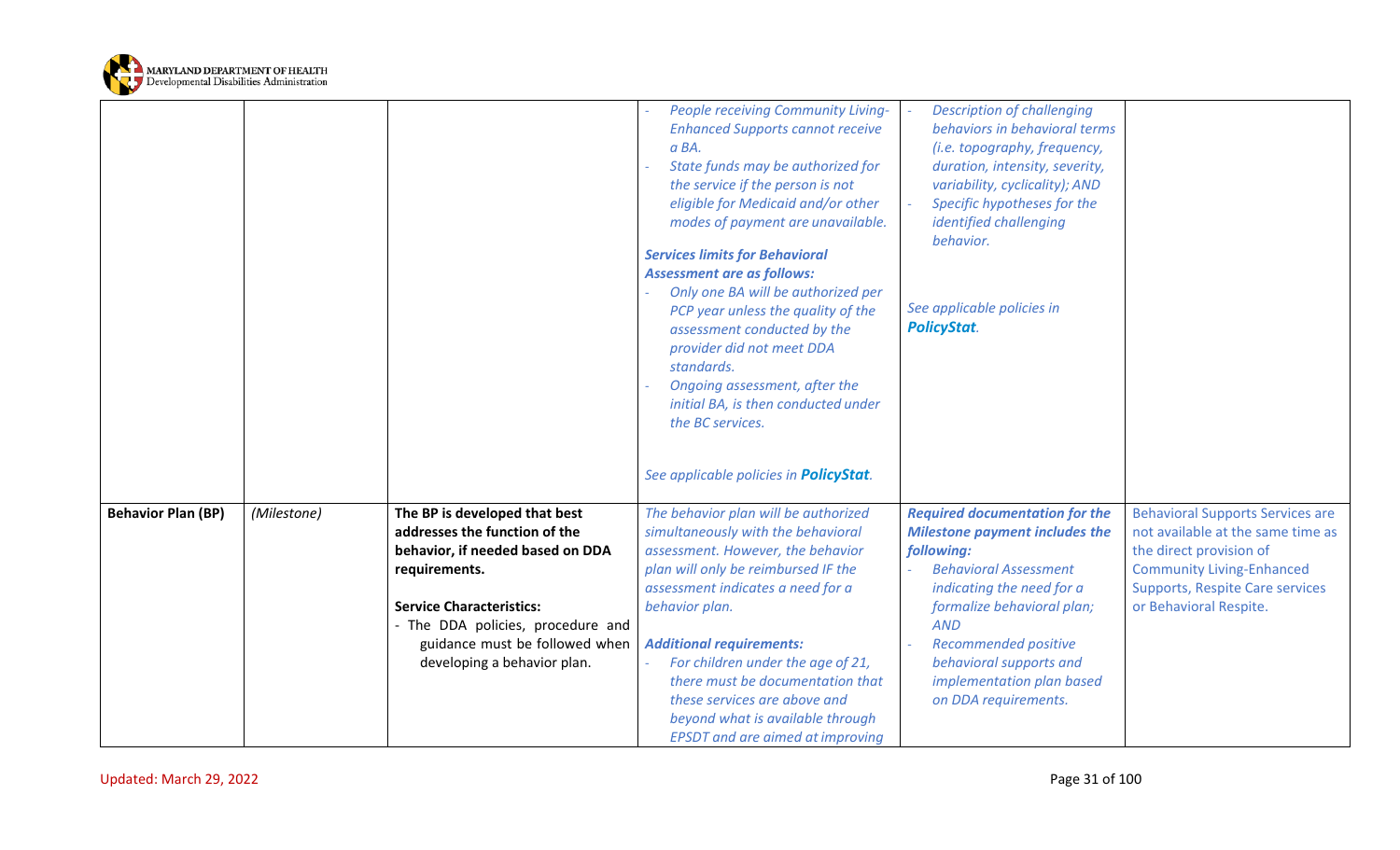

<span id="page-31-0"></span>

|                          |             |                                     | and maintaining the ability of the<br>child to remain in and engage in<br>community activities; and<br>The person has exhausted all<br>appropriate and available services<br>through Maryland Medicaid State<br>Plan, Division of Rehabilitation<br>Services ("DORS"), State<br>Department of Education, and<br><b>Department of Human Services.</b>                                  | See applicable policies in<br><b>PolicyStat.</b> |                                                                  |
|--------------------------|-------------|-------------------------------------|---------------------------------------------------------------------------------------------------------------------------------------------------------------------------------------------------------------------------------------------------------------------------------------------------------------------------------------------------------------------------------------|--------------------------------------------------|------------------------------------------------------------------|
|                          |             |                                     | <b>Services limits for Behavioral Plan are</b>                                                                                                                                                                                                                                                                                                                                        |                                                  |                                                                  |
|                          |             |                                     | as follows:<br>Only one behavior plan will be<br>authorized per PCP year unless the<br>quality of the assessment<br>conducted by the provider did not<br>meet DDA standards.<br>Development and updates to the<br>behavioral plan as required by<br>regulations is then conducted under<br>the Behavioral Consultation<br>services.<br>See applicable policies in <b>PolicyStat</b> . |                                                  |                                                                  |
| <b>Behavioral</b>        | (15 Minute) | Services that oversee, monitor, and | Behavioral Consultation will be                                                                                                                                                                                                                                                                                                                                                       | <b>Required documentation for BC</b>             | <b>Behavioral Supports Services are</b>                          |
| <b>Consultation (BC)</b> |             | modify the BP, including:           | authorized simultaneously with the                                                                                                                                                                                                                                                                                                                                                    | <b>includes Monitoring Progress</b>              | not available at the same time as                                |
|                          |             | <b>Recommendations for</b>          | behavioral assessment.                                                                                                                                                                                                                                                                                                                                                                | Note that includes, at a                         | the direct provision of                                          |
|                          |             | subsequent professional             |                                                                                                                                                                                                                                                                                                                                                                                       | minimum:                                         | <b>Community Living-Enhanced</b>                                 |
|                          |             | evaluation services;                | <b>Service Authorization requirements for</b>                                                                                                                                                                                                                                                                                                                                         | <b>Assessment of behavioral</b>                  | <b>Supports, Respite Care services</b><br>or Behavioral Respite. |
|                          |             | Consultation, after development     | <b>Behavioral Consultation hours include</b>                                                                                                                                                                                                                                                                                                                                          | supports in the environment;                     |                                                                  |
|                          |             | of the BP;                          | the following:                                                                                                                                                                                                                                                                                                                                                                        | Notes that detail the specific                   |                                                                  |
|                          |             | Working with the person and         | BC hours are based on assessed                                                                                                                                                                                                                                                                                                                                                        | <b>BP</b> interventions that have                |                                                                  |
|                          |             | caregivers to implement the BP;     | needs, supporting data,<br>plan                                                                                                                                                                                                                                                                                                                                                       |                                                  |                                                                  |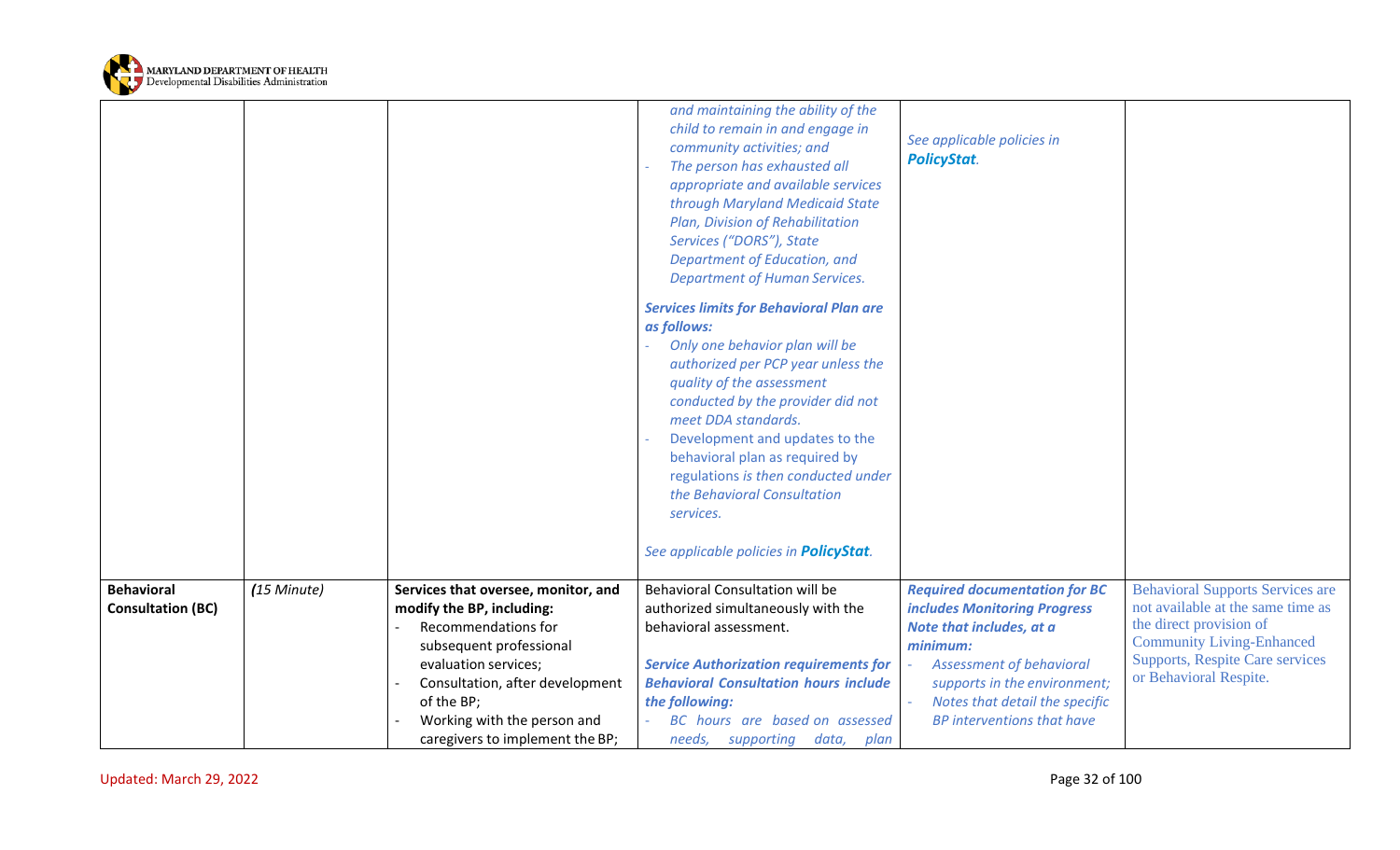

|  | Ongoing education on             |        | implementation, and authorization        | been implemented and           |  |
|--|----------------------------------|--------|------------------------------------------|--------------------------------|--|
|  | recommendations, strategies,     |        | from DDA;                                | consequent outcomes;           |  |
|  | and next steps;                  |        | Generally, the need for BC will be       | Data, trend analysis and       |  |
|  | Ongoing assessment and           |        | related to staff training, oversight     | graphs to detail progress on   |  |
|  | documentation of progress in all |        | and monitoring of BP                     | target behaviors identified in |  |
|  | pertinent environments against   |        | implementation, and may be               | $a$ BP;                        |  |
|  | identified goals;                |        | authorized as specified in the BP.       | <b>Recommendations;</b>        |  |
|  | Development of updates to the    |        | If BC is not specified in the BP,        | Providers should document      |  |
|  | BP as required by regulations;   |        | additional documentation is              | that tasks associated with the |  |
|  | AND/OR                           |        | necessary to support the request,        | behavioral plan were           |  |
|  | Monitoring and ongoing           |        | including but not limited to             | completed (ex. Signature,      |  |
|  | assessment of the                |        | documentation that:                      | check box, etc.); AND          |  |
|  | implementation of the BP.        |        | $\circ$ The person is not                | Providers are required to      |  |
|  |                                  |        | demonstrating progress; OR               | retain staff time sheets or    |  |
|  |                                  |        | The BP is no longer effective<br>$\circ$ | payroll information            |  |
|  |                                  |        | due to a change in needs.                | documenting the provision of   |  |
|  |                                  |        | <b>People receiving Community Living</b> | the services.                  |  |
|  |                                  |        | <b>Enhanced Supports cannot receive</b>  |                                |  |
|  |                                  |        | <b>Behavioral Consultation</b>           |                                |  |
|  |                                  |        |                                          | See applicable policies in     |  |
|  |                                  |        | Note: When authorizing, note that        | <b>PolicyStat.</b>             |  |
|  |                                  |        | monitoring is an essential part of this  |                                |  |
|  |                                  |        | service and must occur as dictated by    |                                |  |
|  |                                  |        | progress against identified goals but at |                                |  |
|  |                                  | least: |                                          |                                |  |
|  |                                  |        | Monthly for the first 6 months.          |                                |  |
|  |                                  |        | Quarterly after the first 6 six          |                                |  |
|  |                                  |        | months.                                  |                                |  |
|  |                                  |        |                                          |                                |  |
|  |                                  |        | <b>Additional requirements:</b>          |                                |  |
|  |                                  |        | For children under the age of 21,        |                                |  |
|  |                                  |        | there must be documentation that         |                                |  |
|  |                                  |        | these services are above and             |                                |  |
|  |                                  |        | beyond what is available through         |                                |  |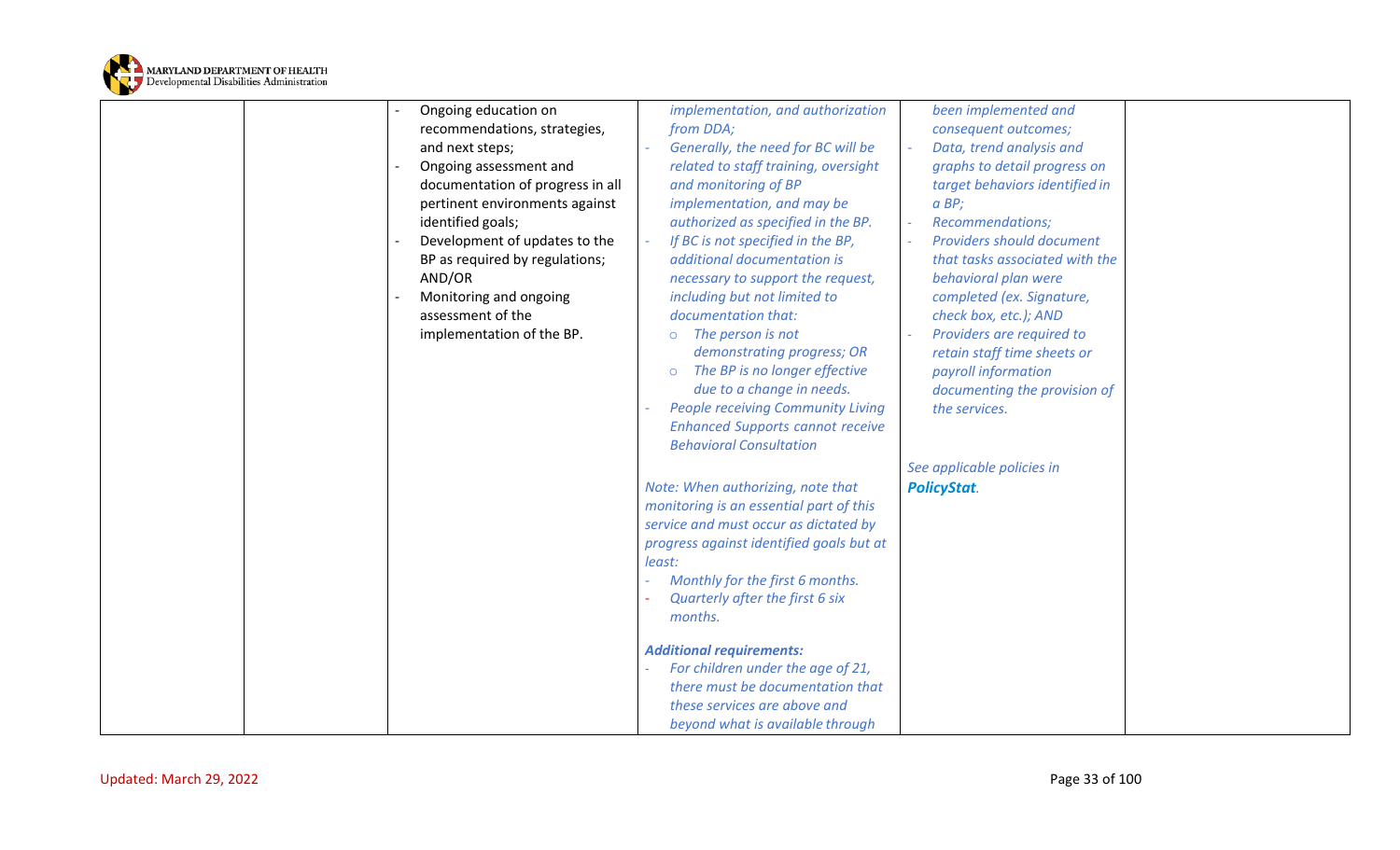

<span id="page-33-0"></span>

|                                        |             |                                                                                                                                                                                                                                                                                                                           | <b>EPSDT</b> and are aimed at improving<br>and maintaining the ability of the<br>child to remain in and engage in<br>community activities; and<br>The person has exhausted all<br>appropriate and available services<br>through Maryland Medicaid State<br>Plan, Division of Rehabilitation<br>Services ("DORS"), State<br>Department of Education, and<br><b>Department of Human Services.</b><br><b>Service Limits - 8 hours per day</b><br>See applicable policies in PolicyStat. |                                                                                                                                                                                                                                                                                                         |                                                                                                      |
|----------------------------------------|-------------|---------------------------------------------------------------------------------------------------------------------------------------------------------------------------------------------------------------------------------------------------------------------------------------------------------------------------|--------------------------------------------------------------------------------------------------------------------------------------------------------------------------------------------------------------------------------------------------------------------------------------------------------------------------------------------------------------------------------------------------------------------------------------------------------------------------------------|---------------------------------------------------------------------------------------------------------------------------------------------------------------------------------------------------------------------------------------------------------------------------------------------------------|------------------------------------------------------------------------------------------------------|
| <b>Brief Support</b><br>Implementation | (15 Minute) | Time-limited services to provide<br>direct assistance and modeling to                                                                                                                                                                                                                                                     | <b>Service Authorization requirements for</b><br><b>Brief Support Implementation Services</b>                                                                                                                                                                                                                                                                                                                                                                                        | <b>Required documentation for BSIS</b><br>includes the following:                                                                                                                                                                                                                                       | <b>Behavioral Supports Services are</b><br>not available at the same time as                         |
| <b>Services (BSIS)</b>                 |             | families, agency staff, and caregivers                                                                                                                                                                                                                                                                                    | include the following:                                                                                                                                                                                                                                                                                                                                                                                                                                                               |                                                                                                                                                                                                                                                                                                         | the direct provision of                                                                              |
|                                        |             | so they can independently<br>implement the BP including:<br>On-site and in person execution<br>and modeling of behavioral<br>support strategies;<br>Timely written feedback on the<br>effectiveness of the BP; AND/OR<br>On-site meetings or instructional<br>sessions with the person's<br>support network regarding BP. | <b>BSIS service hours are based on</b><br>assessed needs, supporting data,<br>plan implementation, and<br>authorization from the DDA;<br>Person has a formal BP as per DDA<br>requirements; AND<br>There is a documented need for<br>additional onsite execution and<br>modeling of identified behavioral<br>support strategies.<br><b>Brief Support Implementation</b><br>Services cannot duplicate other<br>services being provided (e.g. 1:1<br>supports).                        | <b>Staff timesheets or payroll</b><br>information documenting the<br>staff present during service<br>provision of the service;<br>Notes that detail the specific<br>support implementation<br>services provided; AND<br>Signature/date of provider.<br>See applicable policies in<br><b>PolicyStat.</b> | <b>Community Living-Enhanced</b><br><b>Supports, Respite Care services</b><br>or Behavioral Respite. |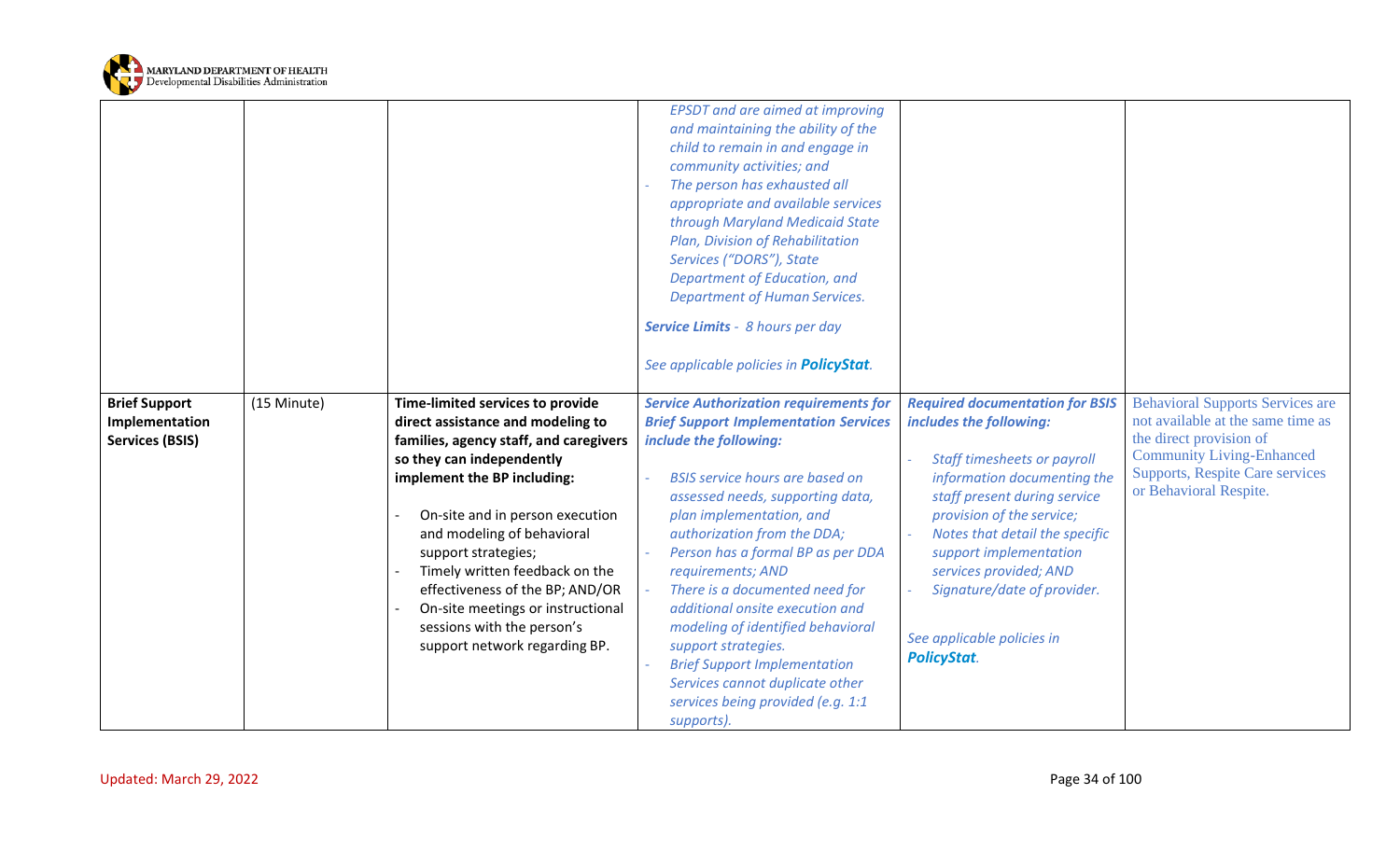

<span id="page-34-0"></span>

|                                         |             |                                                                                                                                                                                                                                                                                                                                                                                                                                                                                                                                                                                                                                                                         | <b>People receiving Community Living</b><br><b>Enhanced Supports cannot receive</b><br><b>Brief Support Implementation</b><br>Services.<br><b>Service limits:</b><br>8 hours per day.<br>See applicable policies in <b>PolicyStat</b> .                                                                                                                                                                                                                                                                                                                                                                                                                                                                                                                                                                                                         |                                                                                                                                                                                                                                                                                                                                                                                                                                                                                                                                                               |
|-----------------------------------------|-------------|-------------------------------------------------------------------------------------------------------------------------------------------------------------------------------------------------------------------------------------------------------------------------------------------------------------------------------------------------------------------------------------------------------------------------------------------------------------------------------------------------------------------------------------------------------------------------------------------------------------------------------------------------------------------------|-------------------------------------------------------------------------------------------------------------------------------------------------------------------------------------------------------------------------------------------------------------------------------------------------------------------------------------------------------------------------------------------------------------------------------------------------------------------------------------------------------------------------------------------------------------------------------------------------------------------------------------------------------------------------------------------------------------------------------------------------------------------------------------------------------------------------------------------------|---------------------------------------------------------------------------------------------------------------------------------------------------------------------------------------------------------------------------------------------------------------------------------------------------------------------------------------------------------------------------------------------------------------------------------------------------------------------------------------------------------------------------------------------------------------|
| Environmental<br><b>Assessment (EA)</b> | (Milestone) | <b>Environmental Assessment is an on-</b><br>site evaluation with the person at<br>their primary residence to<br>determine if environmental<br>modifications or assistive technology<br>may be necessary in the<br>participant's home.<br>The assessment includes:<br>An evaluation of the person;<br>Environmental factors in the<br>person's home;<br>The person's ability to perform<br>activities of daily living;<br>The person's strength, range of<br>motion, and endurance;<br>The person's need for assistive<br>technology and or modifications;<br>and<br>The person's support network,<br>including family members'<br>capacity to support<br>independence. | <b>Service Authorization requirements for</b><br><b>Environmental Assessment include the</b><br>following:<br>For people in residential models<br>including Community Living-<br><b>Enhanced Supports and Community</b><br>Living-Group Home services when<br>they have NEW accessibility needs<br>(e.g. grab bars, ramp, stair glide,<br>etc.) and the service is necessary to<br>support health, safety, access to<br>the home, and independence;<br>May not be completed prior to<br>waiver eligibility (exception: person<br>is transitioning from an institution);<br><b>AND</b><br>Documentation verifying the<br>item(s) isn't covered under the<br><b>Maryland Medicaid State Plan,</b><br><b>Division of Rehabilitation Services</b><br>("DORS"), State Department of<br><b>Education, and Department of</b><br><b>Human Services.</b> | <b>Required documentation for</b><br><b>Environmental Assessment</b><br>includes the following:<br>All provider types<br>Typed assessment that includes:<br>A description of the EA<br>process conducted on-site<br>with the person in his/her<br>primary residence;<br>Findings;<br><b>Recommendations for EM</b><br>and/or AT; AND<br>Signature/date of provider.<br><b>OHCDS</b><br>Documentation that the<br>vendor meets all applicable<br>provider qualifications and<br>standards; AND<br>Signed, dated OHCDS /<br><b>Qualified Provider Agreement</b> |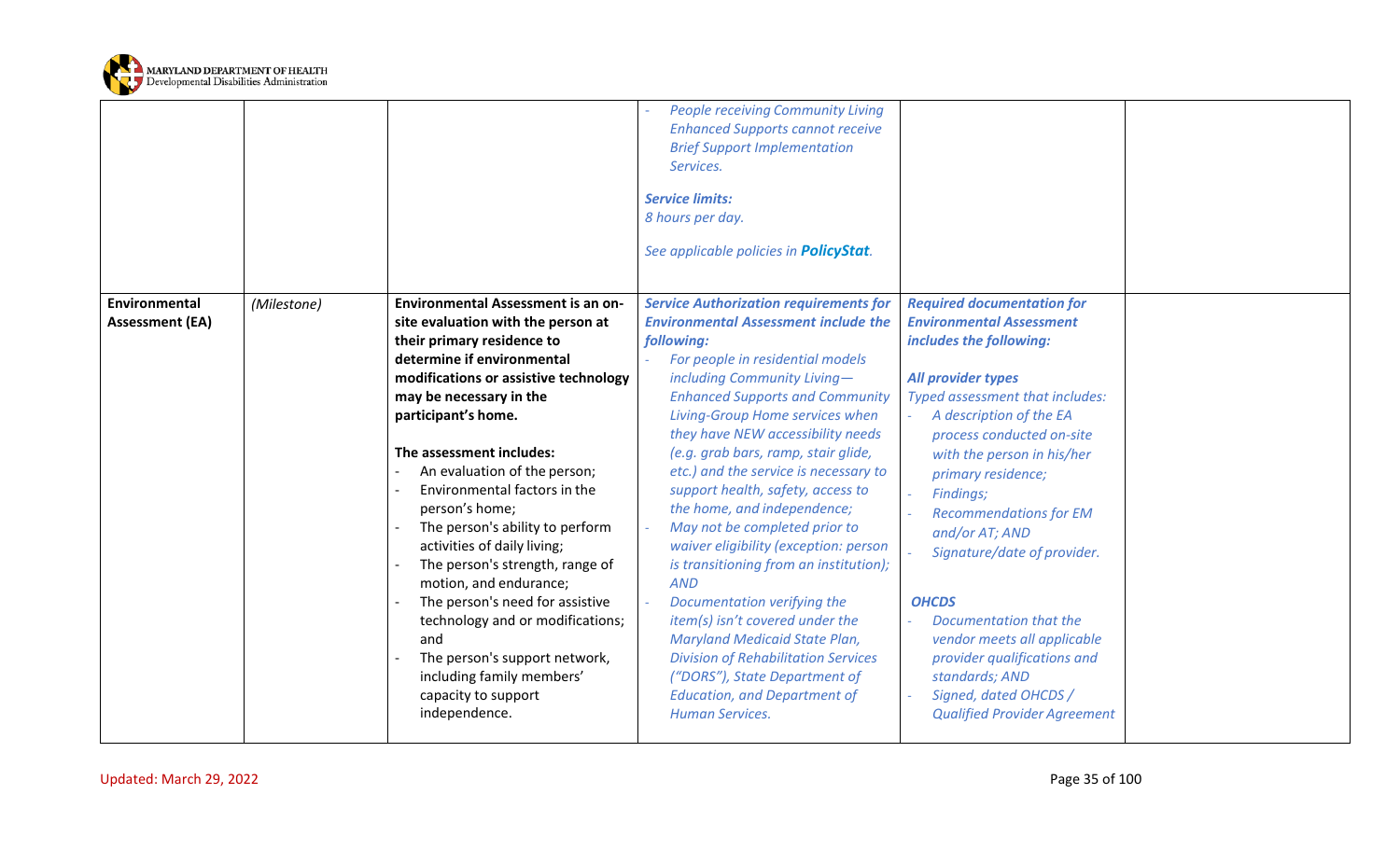

<span id="page-35-0"></span>

|                      |        |                                         | <b>Service limits for Environmental</b>       | that meets the specifications      |  |
|----------------------|--------|-----------------------------------------|-----------------------------------------------|------------------------------------|--|
|                      |        |                                         | <b>Assessments are as follows:</b>            | of DDA policy.                     |  |
|                      |        |                                         |                                               |                                    |  |
|                      |        |                                         | Person may only receive one (1) EA            |                                    |  |
|                      |        |                                         | annually unless otherwise                     | See applicable policies in         |  |
|                      |        |                                         | authorized by the DDA due to                  | <b>PolicyStat.</b>                 |  |
|                      |        |                                         | quality of assessment or participant          |                                    |  |
|                      |        |                                         | or participant resides in different           |                                    |  |
|                      |        |                                         | residents throughout the year (e.g.,          |                                    |  |
|                      |        |                                         | splits time with parents).                    |                                    |  |
|                      |        |                                         |                                               |                                    |  |
|                      |        |                                         | See applicable policies in PolicyStat.        |                                    |  |
|                      |        |                                         |                                               |                                    |  |
| Environmental        | (Item) | <b>Environmental Modifications (EM)</b> | <b>Service Authorization requirements for</b> | <b>Required documentation for</b>  |  |
| <b>Modifications</b> |        | are physical modifications to a         | <b>Environmental Modifications include</b>    | <b>Environmental Modifications</b> |  |
|                      |        | person's home designed to promote       | the following:                                | includes the following:            |  |
|                      |        | independence or create a safer          | For people in residential models              |                                    |  |
|                      |        | healthier environment for the           | including Community Living-                   | All provider types                 |  |
|                      |        | person.                                 | <b>Enhanced Supports and Community</b>        | <b>Receipts for materials</b>      |  |
|                      |        |                                         | Living-Group Home services when               | purchase and labor costs           |  |
|                      |        | <b>Service includes:</b>                | they have NEW accessibility needs             | provided in an invoice; AND        |  |
|                      |        | Grab bars, ramps, railings, warnings    | (e.g. grab bars, ramp, stair glide,           | EM that require a building         |  |
|                      |        | on walking surfaces, alert devices,     | etc.) and the service is necessary to         | permit require a complete          |  |
|                      |        | adaptations to electrical, phone and    | support health, safety, access to             | inspection.                        |  |
|                      |        | lighting systems, widening of           | the home, and independence;                   | Signature by the provider and      |  |
|                      |        | doorways and halls, door openers,       | Documentation verifying the                   | the person, or their               |  |
|                      |        | installation of lifts and stair glides, | item(s) isn't covered under the               | authorized representative          |  |
|                      |        | bathroom and kitchen modifications      | Maryland Medicaid State Plan,                 | that the EM has been               |  |
|                      |        | for accessibility, alarms or locks,     | <b>Division of Rehabilitation Services</b>    | completed and is effective to      |  |
|                      |        | protective coverings, Plexiglas,        | ("DORS"), State Department of                 | meet the person's needs.           |  |
|                      |        | raised/lowered electrical switches      | <b>Education, and Department of</b>           |                                    |  |
|                      |        | and sockets, safety screen doors,       | <b>Human Services;</b>                        | <b>OHCDS</b>                       |  |
|                      |        | training on use of modification and     | Pre-approval from property                    |                                    |  |
|                      |        | service and maintenance of              | manager or home owner that the                |                                    |  |
|                      |        | modifications.                          | person will be allowed to remain in           |                                    |  |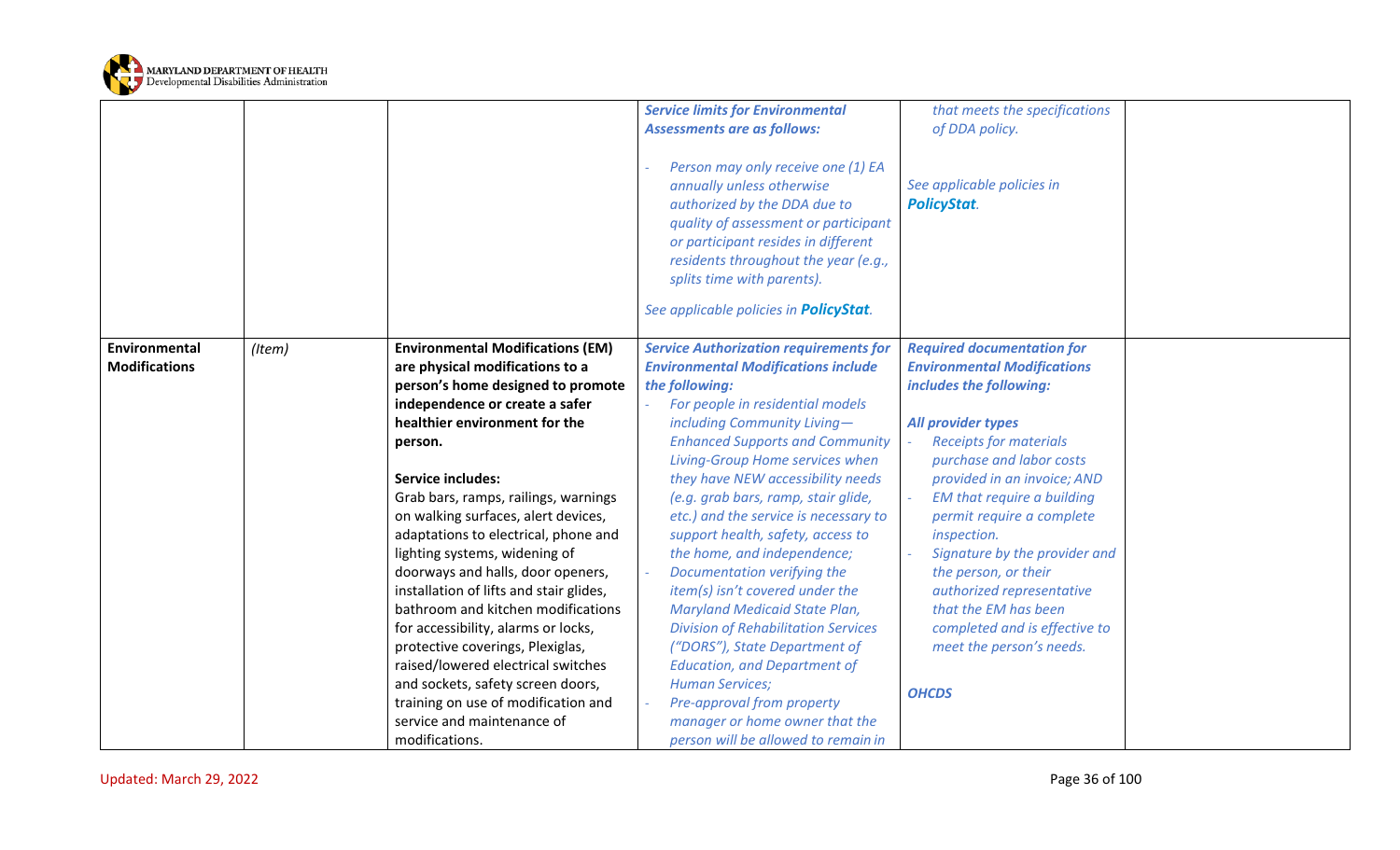

| Note: If the requested Environmental                                                                                                                                                                                                                                                                                                                                                                                                                                                                                                                            | the residence for at least one year;                                                                                                                                                                                                                                                                                                                                                                                                                                                                                                                                                               | Documentation that the vendor        |
|-----------------------------------------------------------------------------------------------------------------------------------------------------------------------------------------------------------------------------------------------------------------------------------------------------------------------------------------------------------------------------------------------------------------------------------------------------------------------------------------------------------------------------------------------------------------|----------------------------------------------------------------------------------------------------------------------------------------------------------------------------------------------------------------------------------------------------------------------------------------------------------------------------------------------------------------------------------------------------------------------------------------------------------------------------------------------------------------------------------------------------------------------------------------------------|--------------------------------------|
| Modification restricts the                                                                                                                                                                                                                                                                                                                                                                                                                                                                                                                                      | <b>AND</b>                                                                                                                                                                                                                                                                                                                                                                                                                                                                                                                                                                                         | meets all applicable provider        |
| participant's rights, as set forth in                                                                                                                                                                                                                                                                                                                                                                                                                                                                                                                           | Any restrictive modifications are                                                                                                                                                                                                                                                                                                                                                                                                                                                                                                                                                                  | qualifications and standards;        |
| Title 7 of the Health-General Article                                                                                                                                                                                                                                                                                                                                                                                                                                                                                                                           | approved in the person's approved                                                                                                                                                                                                                                                                                                                                                                                                                                                                                                                                                                  | <b>AND</b>                           |
| of the Maryland Annotated Code or                                                                                                                                                                                                                                                                                                                                                                                                                                                                                                                               | BP.                                                                                                                                                                                                                                                                                                                                                                                                                                                                                                                                                                                                | Signed, dated OHCDS /                |
| COMAR Title 10, Subtitle 22, then the                                                                                                                                                                                                                                                                                                                                                                                                                                                                                                                           | >52,000                                                                                                                                                                                                                                                                                                                                                                                                                                                                                                                                                                                            | <b>Qualified Provider Agreement</b>  |
| need for the restriction must be set                                                                                                                                                                                                                                                                                                                                                                                                                                                                                                                            | EA assessment that recommends                                                                                                                                                                                                                                                                                                                                                                                                                                                                                                                                                                      | that meets the specifications        |
| forth in the participant's behavior                                                                                                                                                                                                                                                                                                                                                                                                                                                                                                                             | <b>EM; AND</b>                                                                                                                                                                                                                                                                                                                                                                                                                                                                                                                                                                                     | of DDA policy.                       |
| plan in accordance with applicable                                                                                                                                                                                                                                                                                                                                                                                                                                                                                                                              | Unless otherwise approved by DDA,                                                                                                                                                                                                                                                                                                                                                                                                                                                                                                                                                                  | <b>Note:</b> If provided to a person |
| regulations and policies governing                                                                                                                                                                                                                                                                                                                                                                                                                                                                                                                              | three (3) bids must be provided                                                                                                                                                                                                                                                                                                                                                                                                                                                                                                                                                                    | transitioning from an institution -  |
| restrictions of participant rights,                                                                                                                                                                                                                                                                                                                                                                                                                                                                                                                             | with the lowest bid selected.                                                                                                                                                                                                                                                                                                                                                                                                                                                                                                                                                                      | service is billed as a Medicaid      |
| behavior plans, and positive behavior                                                                                                                                                                                                                                                                                                                                                                                                                                                                                                                           | The below costs are not included in the                                                                                                                                                                                                                                                                                                                                                                                                                                                                                                                                                            | administrative cost.                 |
| supports.                                                                                                                                                                                                                                                                                                                                                                                                                                                                                                                                                       | rate for Environmental Modifications:                                                                                                                                                                                                                                                                                                                                                                                                                                                                                                                                                              | See applicable policies in           |
| <b>Deliverable Requirements:</b><br>Prior to installation, the provider<br>must obtain any required permits<br>or approvals from State or local<br>governmental units for the<br>Environmental Modification.<br>The provider must provide this<br>Waiver program service in<br>accordance with a written<br>schedule that:<br>The provider provides to the<br>$\circ$<br>participant and the<br><b>Coordinator of Community</b><br>Services prior to<br>commencement of the work;<br>and<br>Indicates an estimated start<br>$\circ$<br>date and completion date | Home improvements such as<br>carpeting, roof repair, decks, air<br>conditioning that are of general<br>utility, not of direct medical or<br>remedial benefit to the person.<br>EM that add to the home's total<br>square footage unless the<br>construction is directly related to<br>the person's accessibility needs.<br>EM provided by a family member or<br>relative.<br>Purchase of a generator for use<br>other than to support medical<br>health devices used by the person<br>that require electricity.<br><b>Service limits for Environmental</b><br><b>Modifications are as follows:</b> | <b>PolicyStat.</b>                   |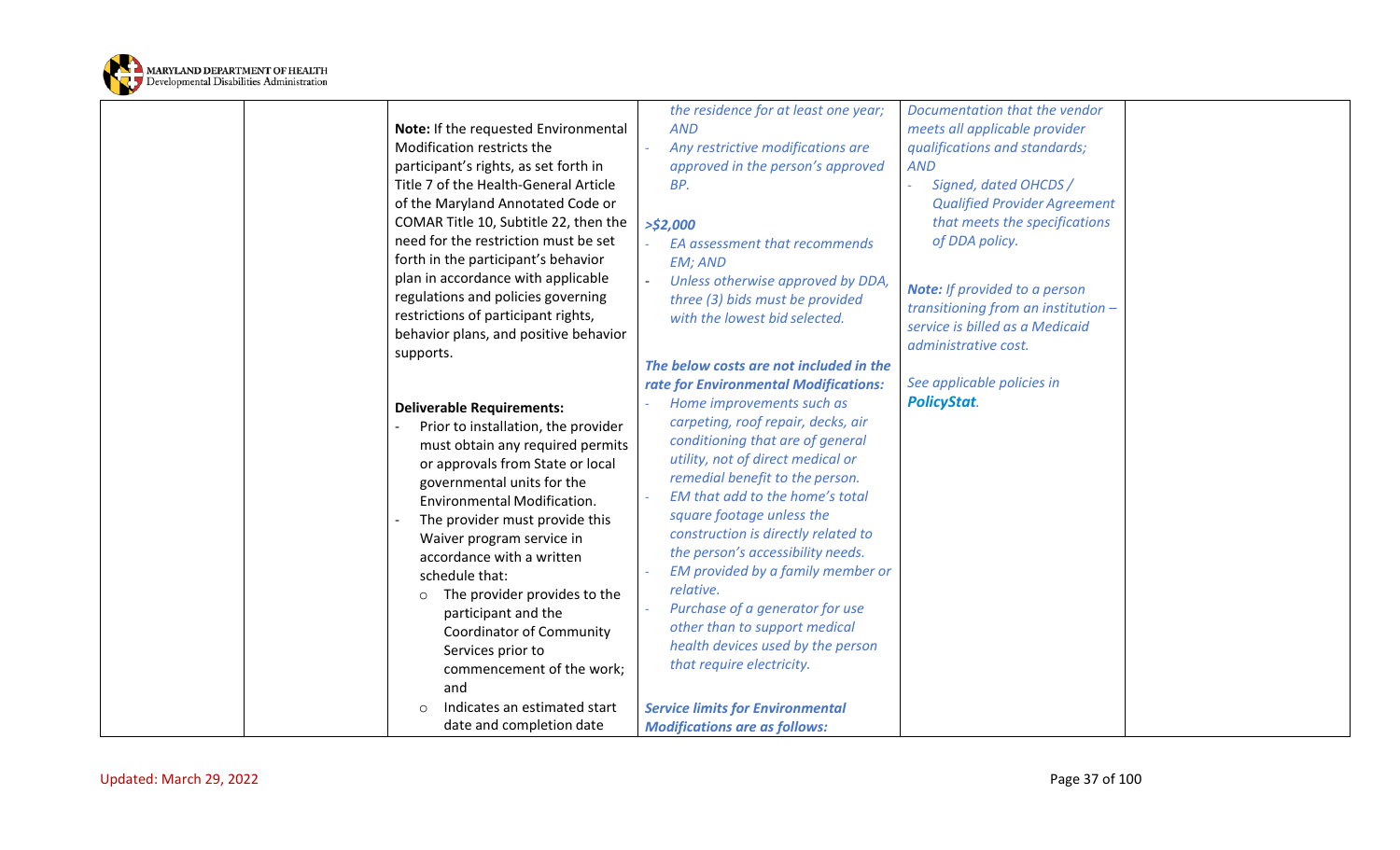

|                         |        | The provider must provide              | Costs of services must be                      |                                      |  |
|-------------------------|--------|----------------------------------------|------------------------------------------------|--------------------------------------|--|
|                         |        | progress reports regarding work        | customary, reasonable, and may                 |                                      |  |
|                         |        | to the participant, the                | not exceed a total of \$15,000 every           |                                      |  |
|                         |        | <b>Coordinator of Community</b>        | three years.                                   |                                      |  |
|                         |        | Services, the Fiscal Management        | Elevators are excluded from                    |                                      |  |
|                         |        | Services provider, and, if             | coverage                                       |                                      |  |
|                         |        | applicable, the property owner.        |                                                |                                      |  |
|                         |        | The provider must perform all          |                                                |                                      |  |
|                         |        | work in accordance with                | See applicable policies in <b>PolicyStat</b> . |                                      |  |
|                         |        | applicable laws and regulations,       |                                                |                                      |  |
|                         |        | including, but not limited to, the     |                                                |                                      |  |
|                         |        | Americans with Disabilities Act        |                                                |                                      |  |
|                         |        | and State and local building           |                                                |                                      |  |
|                         |        | codes.                                 |                                                |                                      |  |
|                         |        | The provider must obtain any           |                                                |                                      |  |
|                         |        | final inspections and ensure work      |                                                |                                      |  |
|                         |        | passes required inspections.           |                                                |                                      |  |
|                         |        | Upon delivery to the participant       |                                                |                                      |  |
|                         |        | (including installation) or            |                                                |                                      |  |
|                         |        | maintenance performed, the             |                                                |                                      |  |
|                         |        | <b>Environmental Modification must</b> |                                                |                                      |  |
|                         |        | be in good operating condition         |                                                |                                      |  |
|                         |        | and repair in accordance with          |                                                |                                      |  |
|                         |        | applicable specifications.             |                                                |                                      |  |
|                         |        |                                        |                                                |                                      |  |
|                         |        |                                        |                                                |                                      |  |
|                         |        |                                        |                                                |                                      |  |
|                         |        |                                        |                                                |                                      |  |
|                         |        |                                        |                                                |                                      |  |
|                         |        |                                        |                                                |                                      |  |
| <b>Family Caregiver</b> | (Item) | <b>Family Caregiver Training &amp;</b> | <b>Service Authorization requirements for</b>  | <b>Required documentation for</b>    |  |
| <b>Training &amp;</b>   |        | <b>Empowerment includes:</b>           | <b>Family Caregiver Training &amp;</b>         | <b>Family Caregiver Training and</b> |  |
| <b>Empowerment</b>      |        | Educational materials, training        | <b>Empowerment include the following:</b>      | <b>Empowerment includes the</b>      |  |
|                         |        | programs, workshops and                |                                                | following:                           |  |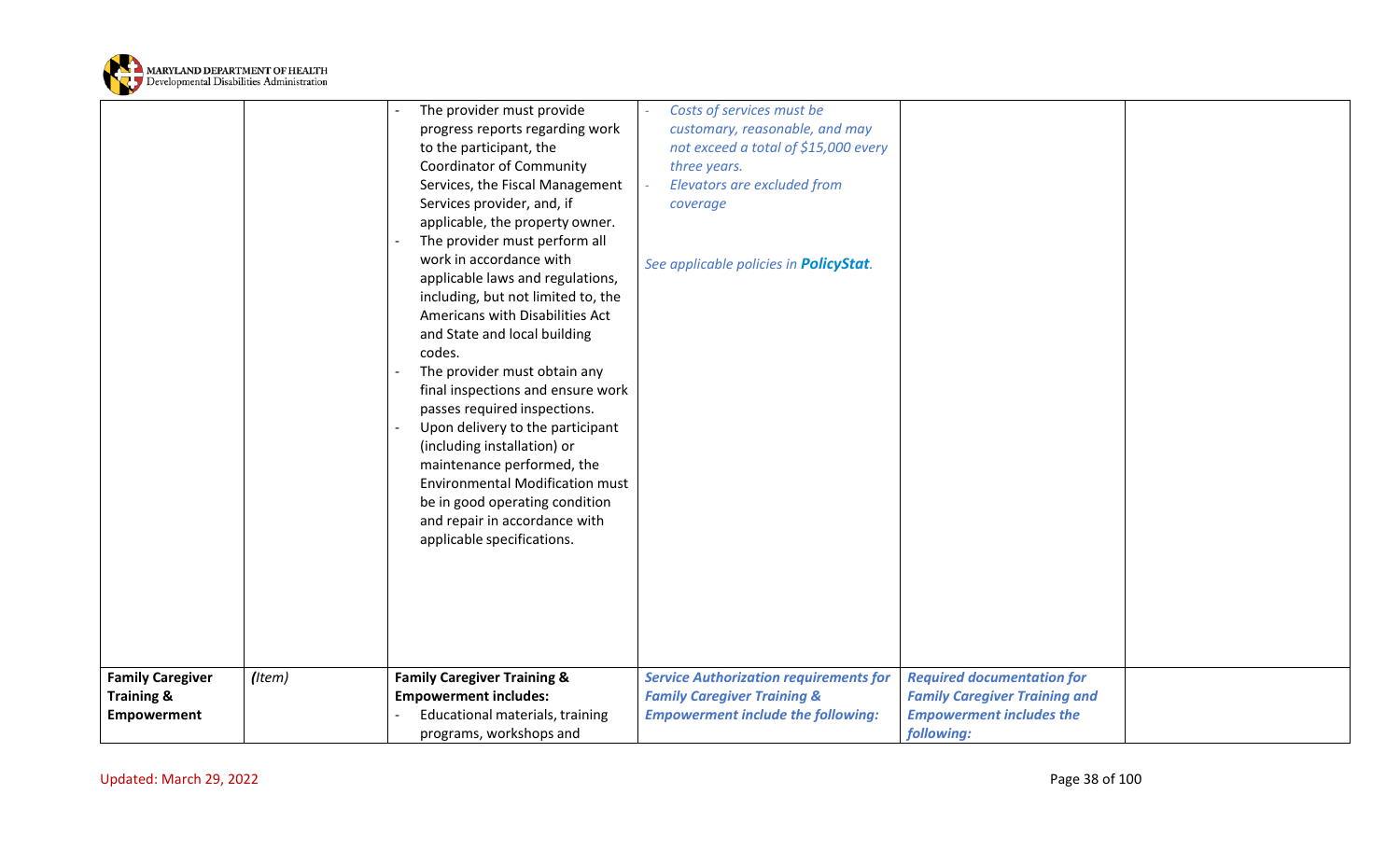

|                           |                      | conferences that help the family        | Service must be provided to an                 |                                         |  |
|---------------------------|----------------------|-----------------------------------------|------------------------------------------------|-----------------------------------------|--|
|                           |                      | caregiver to:                           | unpaid family member who is                    | A copy of the training or               |  |
|                           |                      | Understand the disability of<br>$\circ$ | providing support, training,                   | conference agenda, invoice              |  |
|                           |                      | the person supported;                   | companionship or supervision of                | detailing the costs of the              |  |
|                           |                      | Achieve greater competence<br>$\circ$   | the person; AND                                | training, conference or                 |  |
|                           |                      | and confidence in providing             | Documentation verifying the                    | materials, and a signed and             |  |
|                           |                      | supports;                               | services aren't covered under the              | dated acknowledgement of                |  |
|                           |                      | Develop and access<br>$\circ$           | <b>Maryland Medicaid State Plan,</b>           | the caregiver of attendance             |  |
|                           |                      | community and other                     | <b>Division of Rehabilitation Services</b>     | or receipt of materials.                |  |
|                           |                      | resources and supports;                 | ("DORS"), State Department of                  |                                         |  |
|                           |                      | Develop or enhance key<br>$\circ$       | <b>Education, and Department of</b>            |                                         |  |
|                           |                      | parenting strategies;                   | <b>Human Services.</b>                         | *Note: OHCDS is not a qualified         |  |
|                           |                      | Develop advocacy skills; and<br>$\circ$ |                                                | provider.                               |  |
|                           |                      | Support the person in<br>$\circ$        | <b>Service Limits for Family Caregiver</b>     |                                         |  |
|                           |                      | developing self-advocacy                | <b>Training &amp; Empowerment are as</b>       |                                         |  |
|                           |                      | skills                                  | follows:                                       |                                         |  |
|                           |                      |                                         | Training is limited to maximum of 10           |                                         |  |
|                           |                      |                                         | hours per year per unpaid family               |                                         |  |
|                           |                      |                                         | caregiver per year                             |                                         |  |
|                           |                      |                                         | <b>Educational materials and training</b>      |                                         |  |
|                           |                      |                                         | programs, workshops and                        |                                         |  |
|                           |                      |                                         | conference registration costs are              |                                         |  |
|                           |                      |                                         | limited to \$500 per unpaid family             |                                         |  |
|                           |                      |                                         | caregiver per year.                            |                                         |  |
|                           |                      |                                         | The below costs are not included in the        |                                         |  |
|                           |                      |                                         | rate for Family Caregiver Training &           |                                         |  |
|                           |                      |                                         | <b>Empowerment:</b>                            |                                         |  |
|                           |                      |                                         | Cost of travel, meals, or                      |                                         |  |
|                           |                      |                                         | overnight lodging.                             |                                         |  |
|                           |                      |                                         |                                                |                                         |  |
|                           |                      |                                         | See applicable policies in <b>PolicyStat</b> . |                                         |  |
| <b>Family and Peer</b>    | $(15\text{-}minute)$ | Peer and family mentors explain         | <b>Service Authorization requirements for</b>  | <b>Required documentation for</b>       |  |
| <b>Mentoring Supports</b> |                      | community services, programs, and       | <b>Family and Peer Mentoring Supports</b>      | <b>Family and Peer Mentoring</b>        |  |
|                           |                      | strategies they have used to achieve    | include the following:                         | <b>Supports includes the following:</b> |  |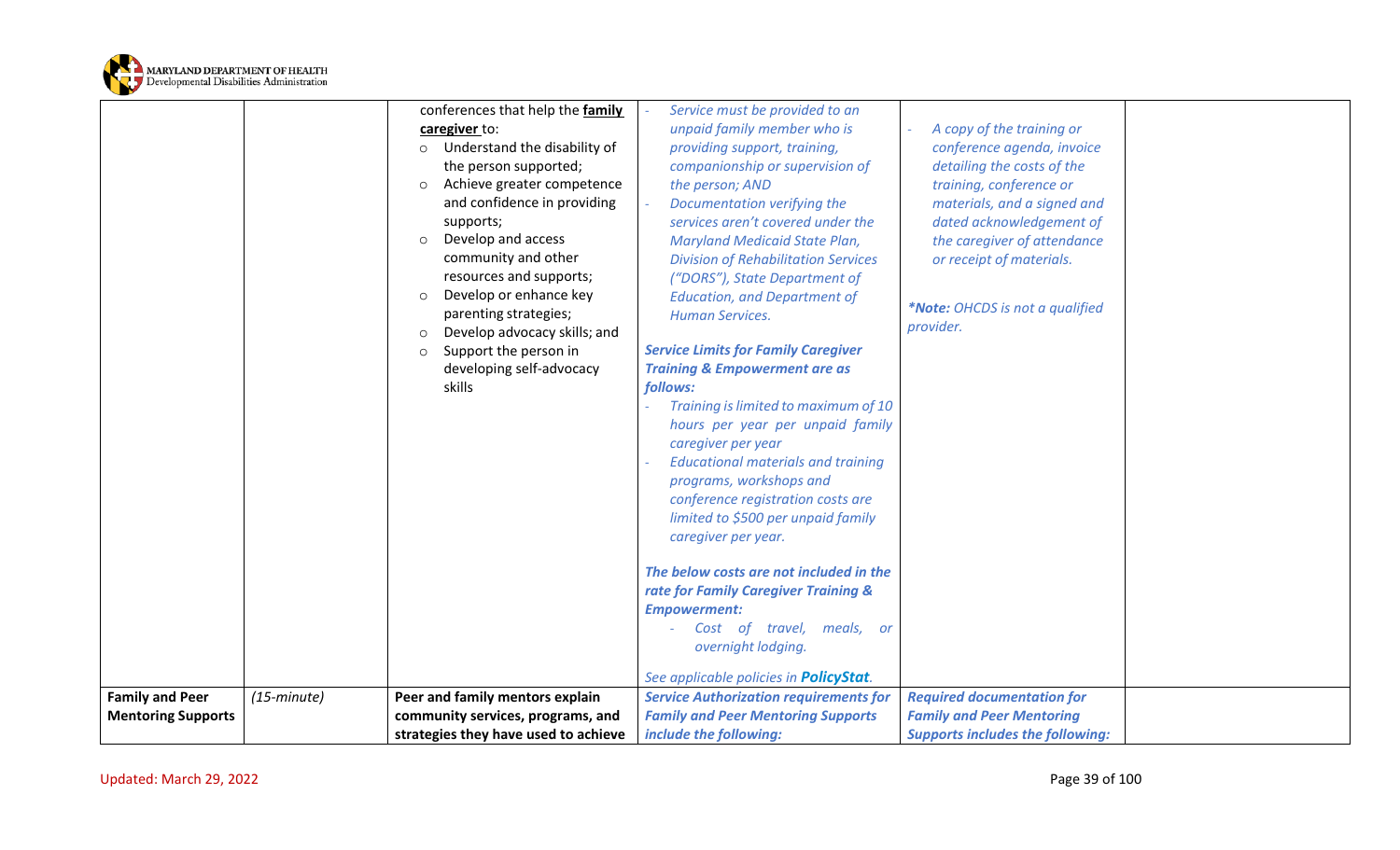

|                                           |                      | persons' goals. Shared experiences<br>provide support and guidance to the<br>person and/or family members to<br>navigate a broad range of<br>community resources beyond those<br>offered through the waiver with<br>other waiver persons and their<br>families. Limited in nature, service is<br>aimed at providing support and<br>advice based on lived experience of<br>a family member or self-advocate.<br><b>Service includes:</b><br><b>Family and Peer Mentoring</b><br>Supports include support to<br>siblings from others with shared<br>experiences.<br>Facilitation of connection<br>between:<br>$\circ$ The participant and the<br>participant's relatives; and<br>$\circ$ A mentor; and<br>Follow-up support to assure the<br>match between the mentor and<br>the participant and the<br>participant's relatives meets peer<br>expectations. | Service need is identified in the<br>person's PCP; AND<br><b>Documentation verifying service</b><br>$\omega$<br>isn't covered under the Maryland<br><b>Medicaid State Plan, Division of</b><br>Rehabilitation Services ("DORS"),<br><b>State Department of Education,</b><br>and Department of Human<br>Services.<br><b>Service limits for Family and Peer</b><br><b>Mentoring Supports are as follows:</b><br>Service is limited to 8 hours per day.<br>See applicable policies in <b>PolicyStat</b> . | Provider timesheets or<br>payroll records documenting<br>the start/end time of<br>staff/mentor providing<br>services; AND<br>For each block of consecutive<br>units of service, document<br>how the service performed<br>relates to the PCP service<br>authorization, i.e. service<br>note.<br>*Note: OHCDS is not a qualified<br>provider.<br>See applicable policies in<br><b>PolicyStat.</b> |  |
|-------------------------------------------|----------------------|-----------------------------------------------------------------------------------------------------------------------------------------------------------------------------------------------------------------------------------------------------------------------------------------------------------------------------------------------------------------------------------------------------------------------------------------------------------------------------------------------------------------------------------------------------------------------------------------------------------------------------------------------------------------------------------------------------------------------------------------------------------------------------------------------------------------------------------------------------------|---------------------------------------------------------------------------------------------------------------------------------------------------------------------------------------------------------------------------------------------------------------------------------------------------------------------------------------------------------------------------------------------------------------------------------------------------------------------------------------------------------|-------------------------------------------------------------------------------------------------------------------------------------------------------------------------------------------------------------------------------------------------------------------------------------------------------------------------------------------------------------------------------------------------|--|
| <b>Housing Support</b><br><b>Services</b> | $(15\text{-minute})$ | <b>Housing Support Services (HSS)</b><br>include:<br>Housing Information and<br>Assistance to obtain and retain<br>independent housing;                                                                                                                                                                                                                                                                                                                                                                                                                                                                                                                                                                                                                                                                                                                   | <b>Service Authorization requirements for</b><br><b>Housing Support Services include the</b><br>following:<br>Person is 18 years or older;                                                                                                                                                                                                                                                                                                                                                              | <b>Required documentation for</b><br><b>Housing Support Services</b><br>includes the following:                                                                                                                                                                                                                                                                                                 |  |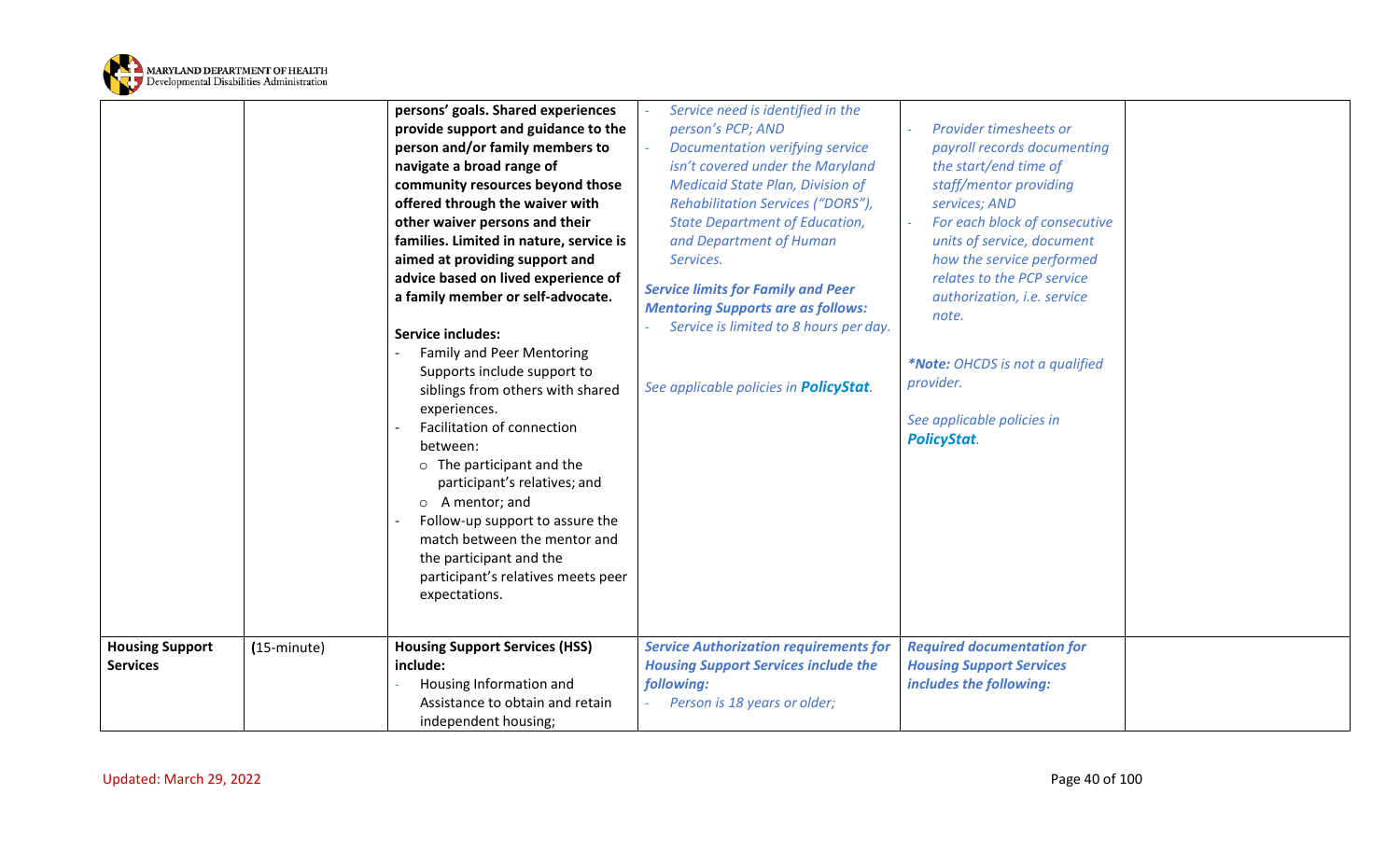

|  | <b>Housing Transition Services to</b> | Service need is identified in the              | Provider timesheets for                     |  |
|--|---------------------------------------|------------------------------------------------|---------------------------------------------|--|
|  | assess housing needs and              | person's PCP;                                  | payroll records documenting                 |  |
|  | develop individualized housing        | Documentation verifying service                | the start/end time of staff                 |  |
|  | support plan; and                     | isn't covered under the Maryland               | providing service; AND                      |  |
|  | <b>Housing Tenancy Sustaining</b>     | <b>Medicaid State Plan, Division of</b>        | For each block of consecutive               |  |
|  | Services which assist the             |                                                |                                             |  |
|  |                                       | Rehabilitation Services ("DORS"),              | units of service, document                  |  |
|  | individual to maintain living in      | <b>State Department of Education,</b>          | how the service performed                   |  |
|  | their rented or leased home.          | and Department of Human                        | relates to the PCP service                  |  |
|  |                                       | <b>Services; AND</b>                           | authorization, i.e. service                 |  |
|  |                                       | Supports must be consistent with               | note, housing support plan,                 |  |
|  |                                       | programs available through HUD                 | etc.                                        |  |
|  |                                       | and MD Housing.                                | <b>Housing Support Plan</b>                 |  |
|  |                                       |                                                | <b>Requirements:</b>                        |  |
|  |                                       | <b>Service limits for Housing Support</b>      | Be incorporated into the                    |  |
|  |                                       | <b>Services are as follows:</b>                | participant's PCP.                          |  |
|  |                                       | Service limits are 8 hours per day/            | <b>Contain the following</b>                |  |
|  |                                       | 175 hours annually.                            | components:                                 |  |
|  |                                       |                                                | $\circ$ A description of the                |  |
|  |                                       |                                                | participant's barriers to                   |  |
|  |                                       | See applicable policies in <b>PolicyStat</b> . | obtaining and retaining                     |  |
|  |                                       |                                                | housing;                                    |  |
|  |                                       |                                                | The participant's short and                 |  |
|  |                                       |                                                | long-term housing goals;                    |  |
|  |                                       |                                                |                                             |  |
|  |                                       |                                                | Strategies to address the<br>$\circ$        |  |
|  |                                       |                                                | participant's identified                    |  |
|  |                                       |                                                | barriers, including<br>prevention and early |  |
|  |                                       |                                                | intervention services when                  |  |
|  |                                       |                                                | housing is jeopardized; and                 |  |
|  |                                       |                                                | Natural supports,                           |  |
|  |                                       |                                                | $\circ$<br>resources, community-            |  |
|  |                                       |                                                |                                             |  |
|  |                                       |                                                | based service providers,                    |  |
|  |                                       |                                                | and services to support the                 |  |
|  |                                       |                                                | goals and strategies                        |  |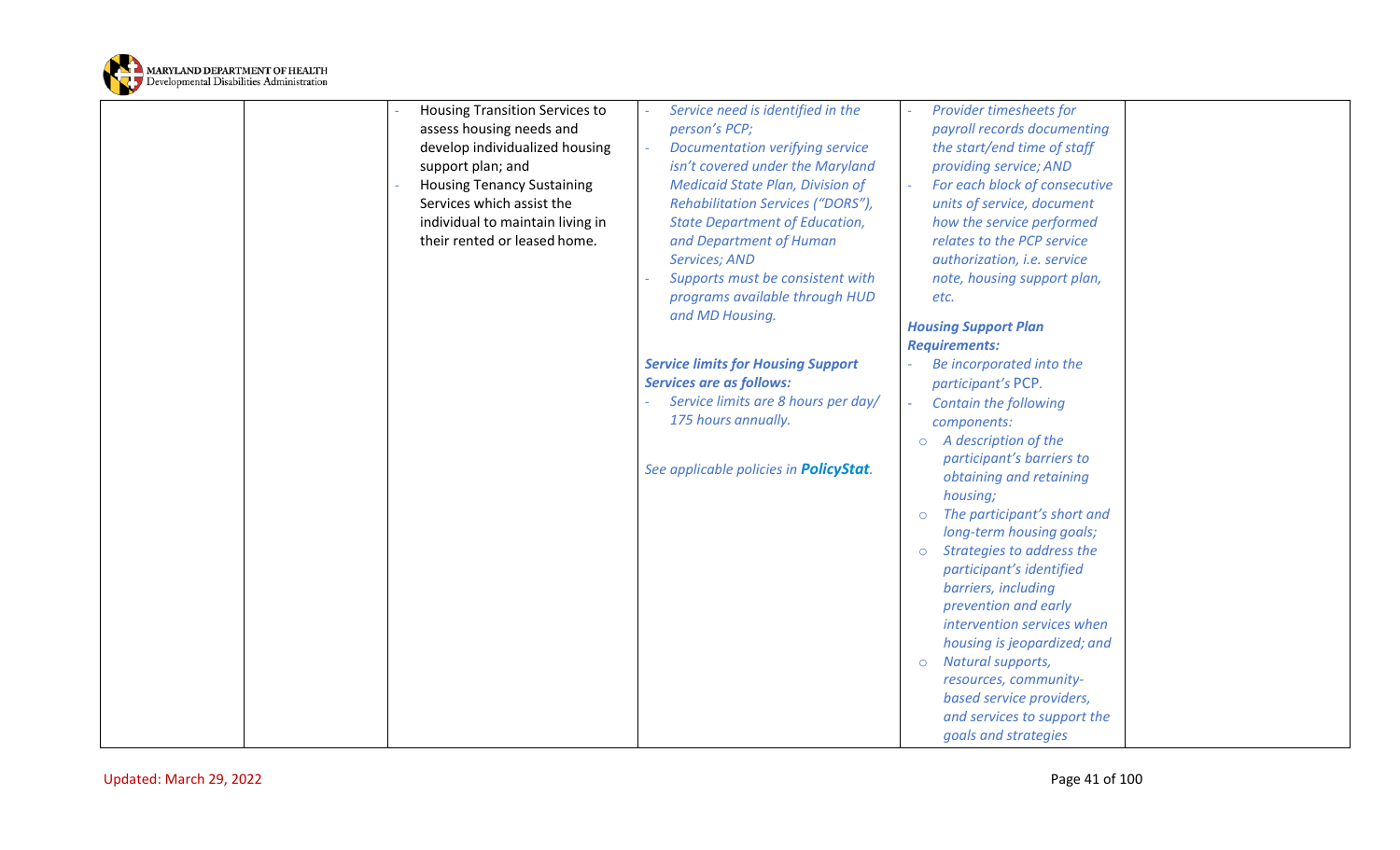

|                                                                                                   |                                                                                                                                                                                                                                                                                                                                                                                                                                                                                                                                                                                                                                                                                                                                                                                                             |                                                                                                                                                                                                                                                                                                                                                                                                                                                                                                                                                                                                                                                                                                                                                                                                              | identified in the housing<br>support plan.<br>*Note: OHCDS is not a qualified<br>provider.<br>See applicable policies in<br><b>PolicyStat.</b>                                                                                                                                                                                                                                                                                                                                                                                                                                                                                               |                                                                                                                                                                                                                                                                                                                                                           |
|---------------------------------------------------------------------------------------------------|-------------------------------------------------------------------------------------------------------------------------------------------------------------------------------------------------------------------------------------------------------------------------------------------------------------------------------------------------------------------------------------------------------------------------------------------------------------------------------------------------------------------------------------------------------------------------------------------------------------------------------------------------------------------------------------------------------------------------------------------------------------------------------------------------------------|--------------------------------------------------------------------------------------------------------------------------------------------------------------------------------------------------------------------------------------------------------------------------------------------------------------------------------------------------------------------------------------------------------------------------------------------------------------------------------------------------------------------------------------------------------------------------------------------------------------------------------------------------------------------------------------------------------------------------------------------------------------------------------------------------------------|----------------------------------------------------------------------------------------------------------------------------------------------------------------------------------------------------------------------------------------------------------------------------------------------------------------------------------------------------------------------------------------------------------------------------------------------------------------------------------------------------------------------------------------------------------------------------------------------------------------------------------------------|-----------------------------------------------------------------------------------------------------------------------------------------------------------------------------------------------------------------------------------------------------------------------------------------------------------------------------------------------------------|
| <b>Individual and</b><br>(Item)<br><b>Family-Directed</b><br><b>Goods and Services</b><br>(IFDGS) | <b>Individual and Family-Directed</b><br>Goods and Services are services,<br>equipment, or supplies not<br>otherwise provided through the<br>waiver or through the Medicaid<br><b>State Plan and meet the service</b><br>requirements.<br><b>IFDGS includes dedicated funding up</b><br>to \$500 that persons may choose to<br>use to support staff recruitment and<br>advertisement efforts such as<br>developing and printing flyers and<br>using staffing registries<br>Purchase of equipment or supplies<br>for self-directing individuals that<br>relate to a need or goal identified in<br>the PCP, maintain or increase<br>independence, promote<br>opportunities for community living<br>and inclusion, and are not available<br>under a waiver service, Medicaid<br>state plan, or another source. | <b>Service Authorization requirements for</b><br><b>Individual and Family-Directed Goods</b><br>and Services include the following:<br><b>Person is self-directing services;</b><br>Person has cost savings within<br>their self-directed budget with the<br>exception of the dedicated \$500 to<br>support people to recruit staff;<br>Service need is identified in the<br>person's PCP;<br><b>Service item:</b><br>1. Is related to a need or goal<br>identified in the PCP;<br>2. Maintain or increase<br>independence;<br>3. Promote opportunities for<br>community living and inclusion;<br><b>AND</b><br>4. Are not available under a<br>waiver service or State Plan<br>services.<br><b>Service item:</b><br>1. Decrease the need for Medicaid<br>services,<br>2. Increase community<br>integration, | <b>Required documentation for</b><br><b>Individual and Family-Directed</b><br><b>Goods and Services includes the</b><br>following:<br><b>FMS documentation for IFDGS</b><br>includes the following:<br>Documentation that the<br>vendor meets all applicable<br>provider qualifications and<br>standards;<br>Written assessment,<br>behavioral or housing<br>support plan, etc. as per<br>required by specific service;<br>and<br>Receipts for purchased items.<br><b>Note: Transition services</b><br>provided to an individual leaving<br>an institution up to 180 days prior<br>to moving is billed as a Medicaid<br>administrative cost. | <b>Individual and Family Directed</b><br>Goods and Services are not<br>available to participants at the<br>same time the participant is<br>receiving support services in<br><b>Career Exploration, Community</b><br>Living-Enhanced Supports,<br><b>Community Living-Group Home,</b><br>Day Habilitation, Medical Day<br>Care, or Shared Living services. |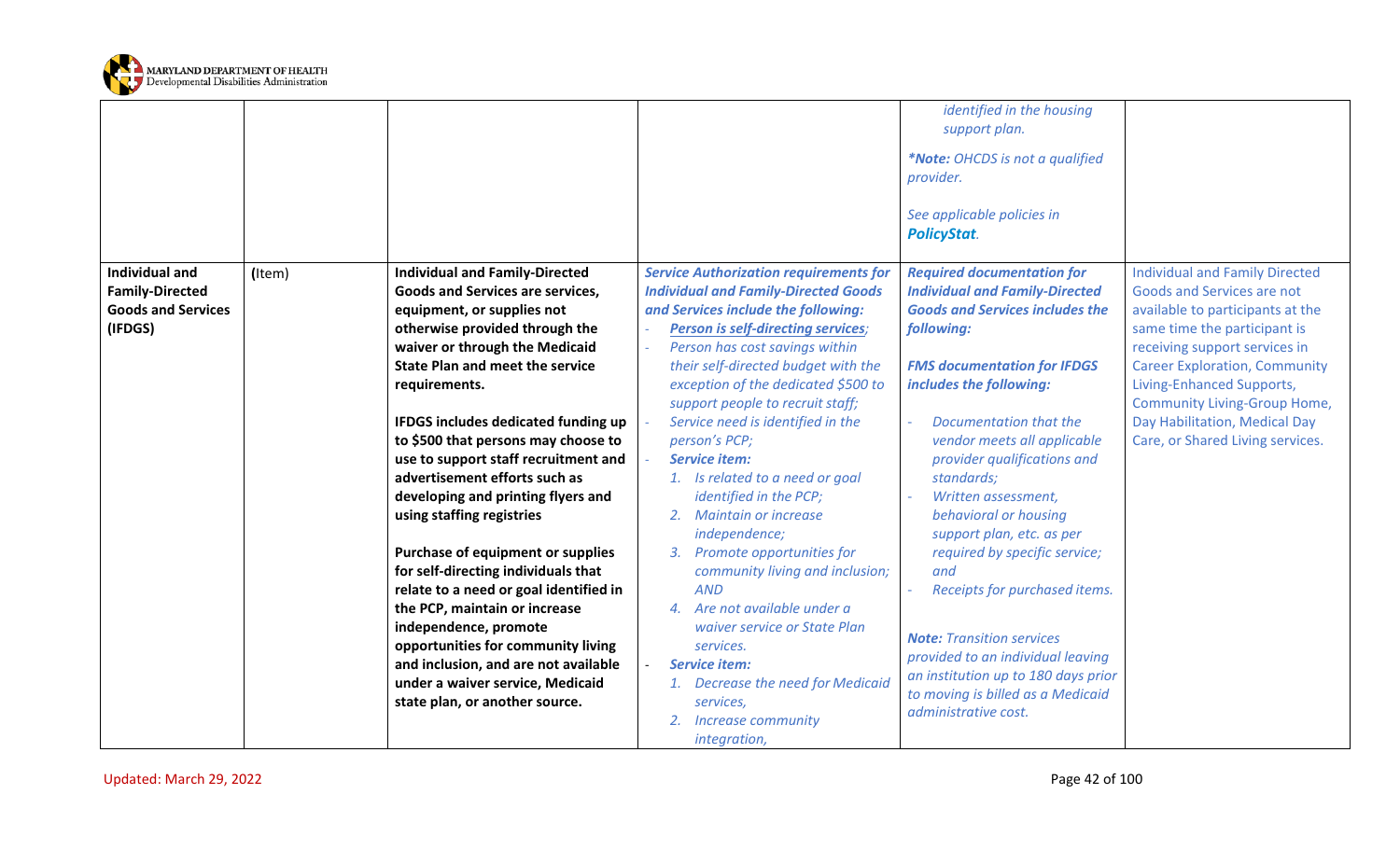

| Service includes:<br>Up to \$500 for staff recruitment;<br>Dental services recommended by<br>a licensed dentist and not<br>covered by health insurance,<br>Fitness memberships and items,<br>weight loss program services<br>other than food;<br>Nutritional consultation and<br>supplements recommended by a<br>professional licensed in the<br>relevant field; AND<br>Certain other goods and services<br>that meet the service<br>requirements noted above.                                                                            | 3. Increase the participant's<br>safety in the home, or<br>4. Support the family in the<br>continued provision of care to<br>the participant.<br><b>Service limits for Individual and</b><br><b>Family-Directed Goods and Services</b><br>are as follows:<br>Up to \$5,500 per year from the<br>total self-directed budget of which<br>\$500 is dedicated to support people<br>to recruit staff.<br>See applicable policies in <b>PolicyStat</b> . | See applicable policies in<br><b>PolicyStat.</b> |  |
|-------------------------------------------------------------------------------------------------------------------------------------------------------------------------------------------------------------------------------------------------------------------------------------------------------------------------------------------------------------------------------------------------------------------------------------------------------------------------------------------------------------------------------------------|----------------------------------------------------------------------------------------------------------------------------------------------------------------------------------------------------------------------------------------------------------------------------------------------------------------------------------------------------------------------------------------------------------------------------------------------------|--------------------------------------------------|--|
| Services not ot Included:<br>Items that have no benefit to the<br>person;<br>Utility charges;<br>Co-payment for medical services,<br>over the counter medications, or<br>homeopathic services;<br>Items used solely for<br>entertainment or recreational<br>purposes (e.g. televisions, video<br>recorders, game stations, DVD<br>player, and monthly cable fees);<br>Experimental or prohibited goods<br>and treatments;<br>Monthly telephone fees;<br>Room & board, including<br>deposits, rent, and mortgage<br>expenses and payments; |                                                                                                                                                                                                                                                                                                                                                                                                                                                    |                                                  |  |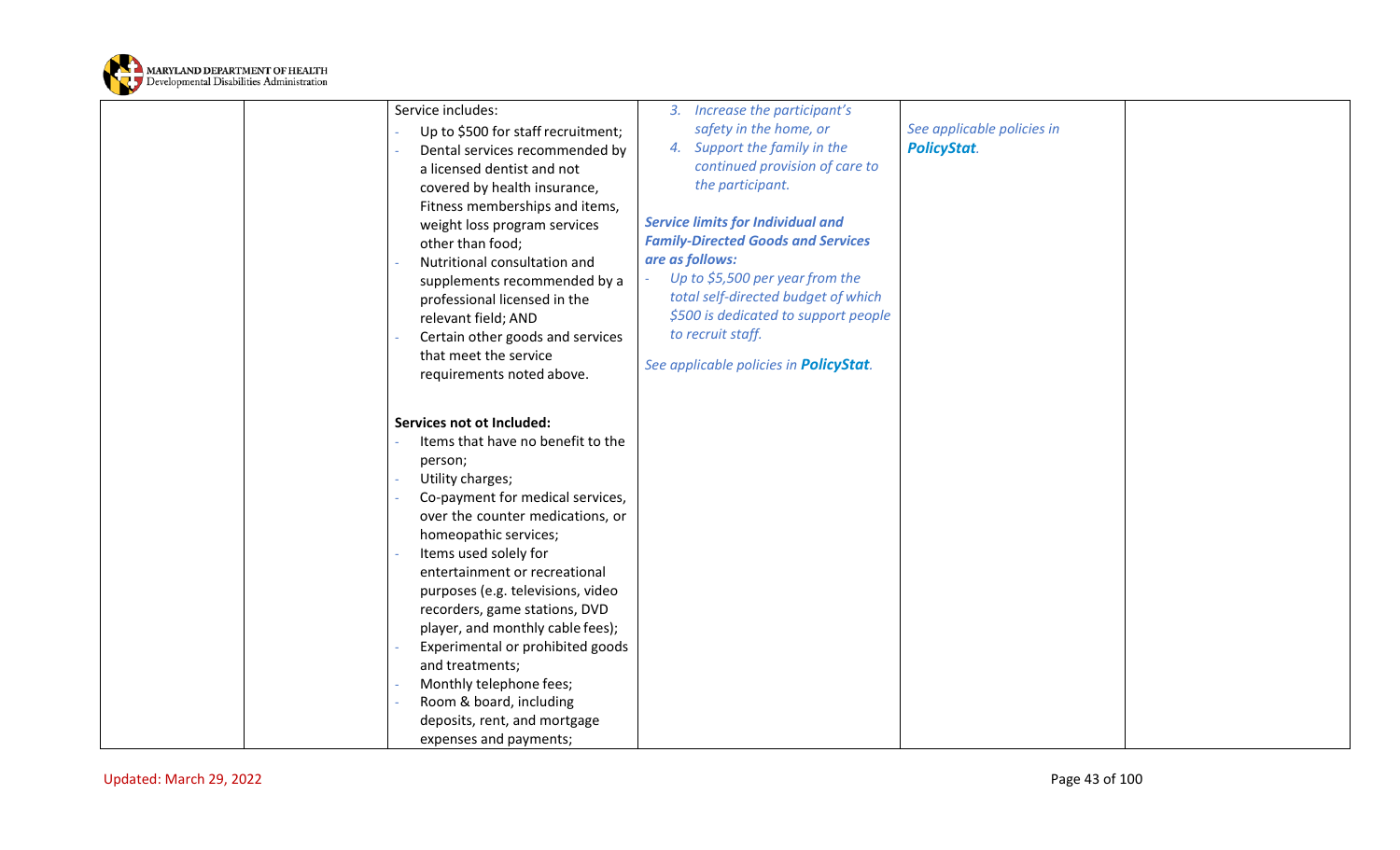

|                         | Food;                                                     |                |  |
|-------------------------|-----------------------------------------------------------|----------------|--|
|                         | Fees associated with                                      |                |  |
|                         | telecommunications;                                       |                |  |
|                         | Tobacco products, alcohol,                                |                |  |
|                         | marijuana, or illegal drugs;                              |                |  |
|                         | Vacation expenses;                                        |                |  |
|                         | Insurance; vehicle maintenance                            |                |  |
|                         | or any other transportation-                              |                |  |
|                         | related expenses;                                         |                |  |
|                         | Tickets and related costs to                              |                |  |
|                         | attend recreational events;                               |                |  |
|                         | Personal trainers; spa                                    |                |  |
|                         | treatments;                                               |                |  |
|                         | Goods or services with costs that                         |                |  |
|                         | significantly exceed community                            |                |  |
|                         | norms for the same or similar                             |                |  |
|                         | good or service;                                          |                |  |
|                         | Tuition including post-secondary                          |                |  |
|                         | credit and non-credit courses;                            |                |  |
|                         | educational services otherwise                            |                |  |
|                         | available through a program                               |                |  |
|                         | funded under the Individuals                              |                |  |
|                         | with Disabilities Education Action                        |                |  |
|                         | (IDEA), including private tuition,                        |                |  |
|                         | Applied Behavioral Analysis (ABA)                         |                |  |
|                         | in schools, school supplies,<br>tutors, and homeschooling |                |  |
|                         | activities and supplies;                                  |                |  |
|                         | Staff bonuses and housing                                 |                |  |
|                         | subsidies;                                                |                |  |
|                         | Subscriptions;                                            |                |  |
|                         | Training provided to paid                                 |                |  |
|                         | caregivers;                                               |                |  |
|                         | Services in hospitals;                                    |                |  |
|                         |                                                           |                |  |
|                         |                                                           |                |  |
| Updated: March 29, 2022 |                                                           | Page 44 of 100 |  |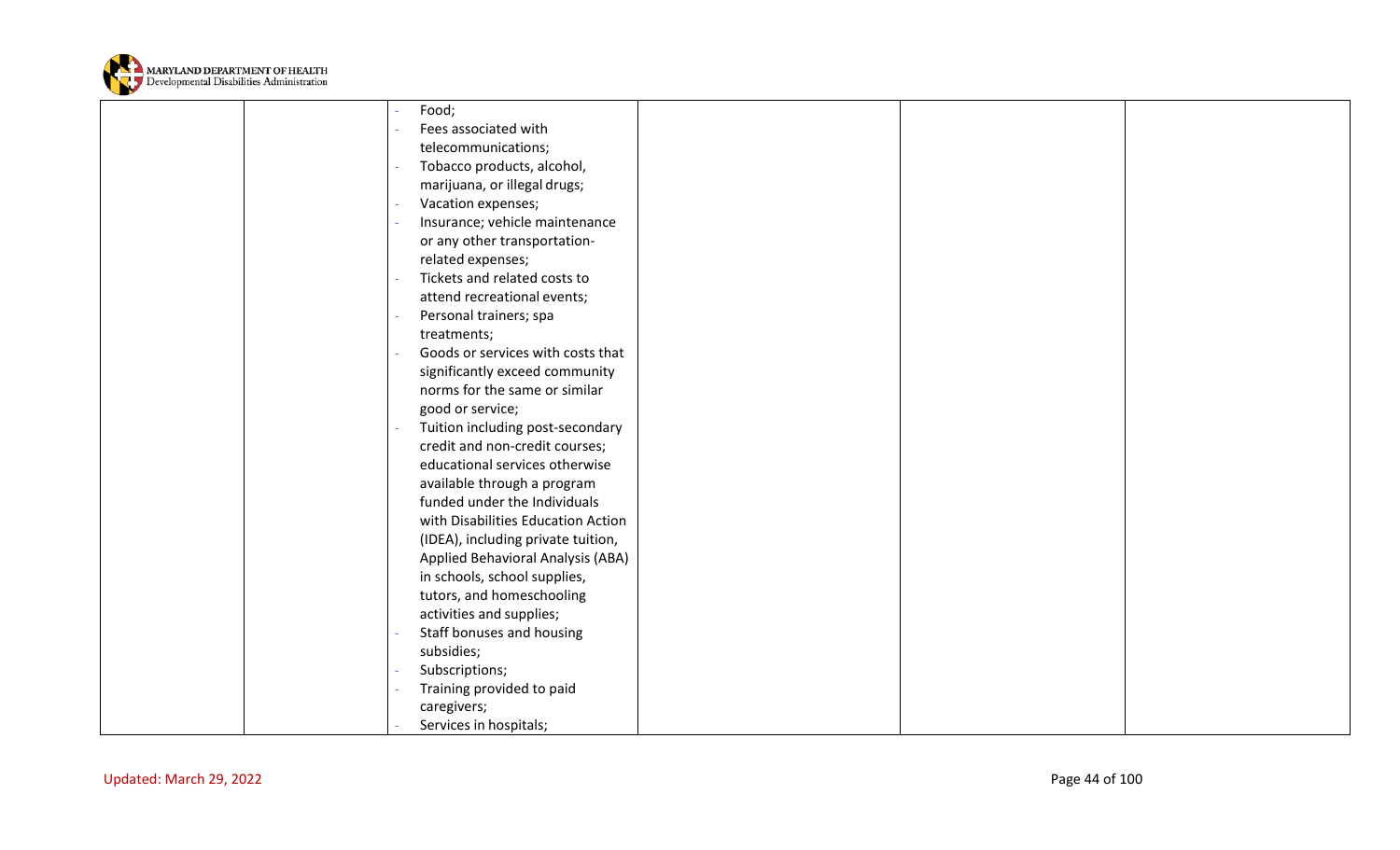

|                          |         | Costs of travel, meals, and<br>overnight lodging for staff,<br>families and natural support<br>network members to attend a<br>training event or conference;<br>Service animals and associated<br>fees;<br>Additional units or costs beyond<br>the maximum allowable for<br>Medicaid or waiver services; OR<br>Therapeutic interventions to<br>maintain or improve function<br>including art, music, dance, and<br>therapeutic swimming or<br>horseback riding. |                                                                                                |                                                                        |                                                                      |
|--------------------------|---------|----------------------------------------------------------------------------------------------------------------------------------------------------------------------------------------------------------------------------------------------------------------------------------------------------------------------------------------------------------------------------------------------------------------------------------------------------------------|------------------------------------------------------------------------------------------------|------------------------------------------------------------------------|----------------------------------------------------------------------|
| <b>Live-In Caregiver</b> | (Month) | Live-In Caregiver Supports includes:                                                                                                                                                                                                                                                                                                                                                                                                                           | <b>Service Authorization requirements for</b><br><b>Live-In Caregiver Supports include the</b> | <b>Required documentation for</b><br><b>Live-In Caregiver Supports</b> | Live-In Caregiver Rent is not<br>available to participants receiving |
| <b>Supports</b>          |         | Rent and food costs of a live-in                                                                                                                                                                                                                                                                                                                                                                                                                               | following:                                                                                     | includes the following:                                                | support services in residential                                      |
| (Available under CP      |         | caregiver that is providing supports                                                                                                                                                                                                                                                                                                                                                                                                                           |                                                                                                |                                                                        | models, including Community                                          |
| <b>Waiver only)</b>      |         | and services in the person's own                                                                                                                                                                                                                                                                                                                                                                                                                               | The person is not receiving                                                                    | <b>OHCDS</b> (only qualified provider)                                 | Living-Enhanced Supports,                                            |
|                          |         | home.                                                                                                                                                                                                                                                                                                                                                                                                                                                          | <b>Community Living-Group Home or</b>                                                          | Invoice signed by the person                                           | <b>Community Living-Group Home,</b>                                  |
|                          |         |                                                                                                                                                                                                                                                                                                                                                                                                                                                                | <b>Enhanced Supports, Supported</b>                                                            | or their guardian, including                                           | <b>Shared Living and Supported</b>                                   |
|                          |         |                                                                                                                                                                                                                                                                                                                                                                                                                                                                | <b>Living or Shared Living Services;</b>                                                       | dates service was provided,                                            | Living services.                                                     |
|                          |         |                                                                                                                                                                                                                                                                                                                                                                                                                                                                | Verification that the person has a<br>valid rental agreement or home                           | the signature of the live-in<br>caregiver, and statement that          |                                                                      |
|                          |         |                                                                                                                                                                                                                                                                                                                                                                                                                                                                | ownership and are not living in the                                                            | the services were successfully                                         |                                                                      |
|                          |         |                                                                                                                                                                                                                                                                                                                                                                                                                                                                | home of family, the caregiver or a                                                             | executed;                                                              |                                                                      |
|                          |         |                                                                                                                                                                                                                                                                                                                                                                                                                                                                | home that is owned or leased by a                                                              | Documentation that the                                                 |                                                                      |
|                          |         |                                                                                                                                                                                                                                                                                                                                                                                                                                                                | DDA licensed provider; AND                                                                     | vendor meets all applicable                                            |                                                                      |
|                          |         |                                                                                                                                                                                                                                                                                                                                                                                                                                                                | Written agreements including                                                                   | provider qualifications and                                            |                                                                      |
|                          |         |                                                                                                                                                                                                                                                                                                                                                                                                                                                                | detailed service expectations,<br>arrangement termination                                      | standards; AND<br>Signed, dated OHCDS /                                |                                                                      |
|                          |         |                                                                                                                                                                                                                                                                                                                                                                                                                                                                |                                                                                                |                                                                        |                                                                      |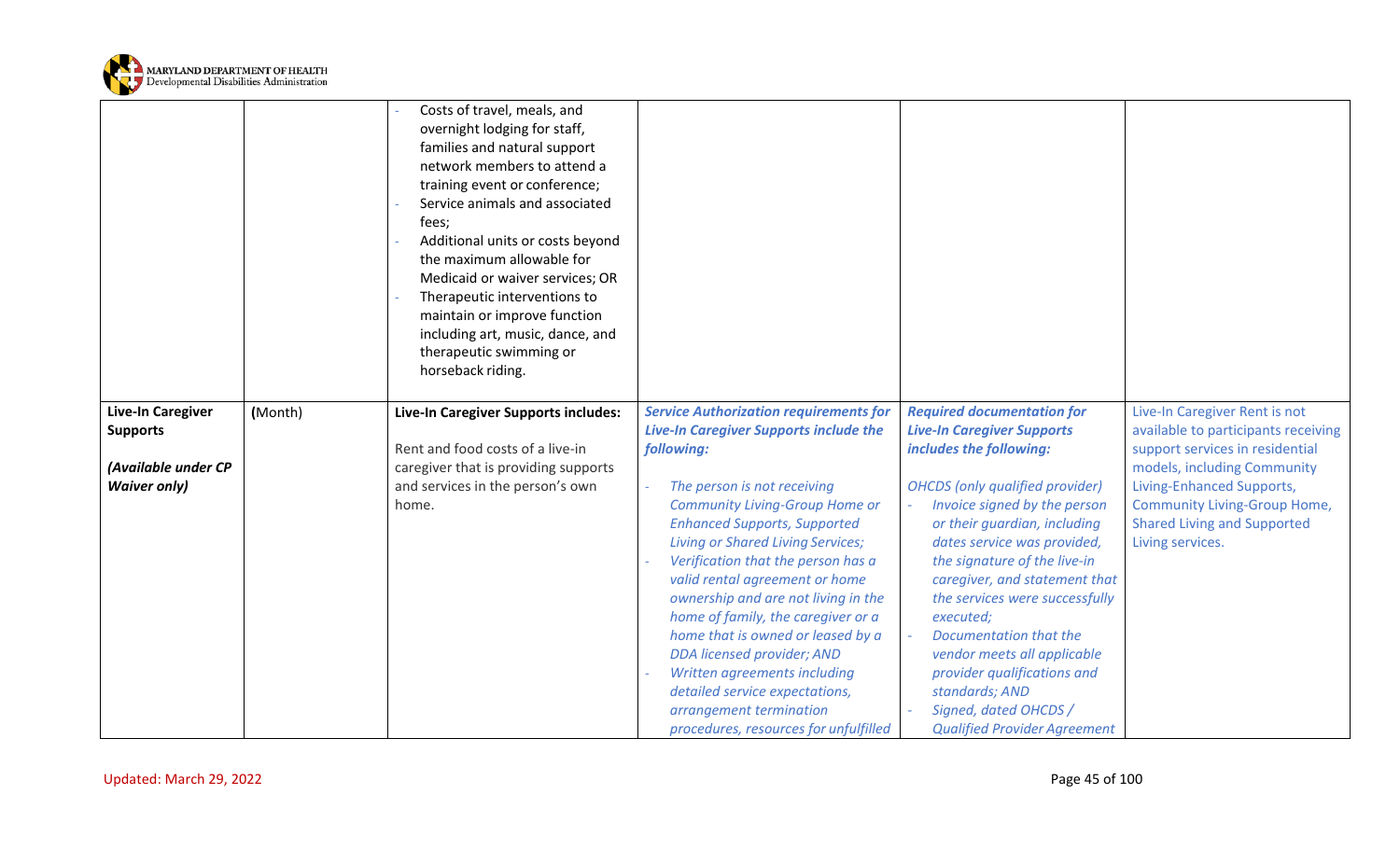

|  | obligations, and monetary<br>considerations signed by the person<br>and the caregiver.<br>If the person is receiving Section 8<br>rental assistance, documentation of<br>the rental agreement and the<br>section 8 status if the dwelling must<br>be provided.<br>The monthly amount authorized is<br>based on the HUD/fair market                                                                                                                                                     | that meets the specifications<br>of DDA policy.<br>See applicable policies in<br><b>PolicyStat.</b> |
|--|----------------------------------------------------------------------------------------------------------------------------------------------------------------------------------------------------------------------------------------------------------------------------------------------------------------------------------------------------------------------------------------------------------------------------------------------------------------------------------------|-----------------------------------------------------------------------------------------------------|
|  | housing for rental costs.<br>Within a single-family dwelling<br>unit, the difference in rental costs<br>between a 1-bedroom and 2-<br>bedroom (or 2-bedroom and 3-<br>bedroom, etc.) unit based on the<br>Fair Market Rent (FMR) for the<br>jurisdiction as determined by HUD.<br>The monthly amount authorized for<br>food is the USDA Monthly Food<br>Plan Cost at the 2-person moderate<br>plan level. See:<br>https://www.fns.usda.gov/cnpp/us<br>da-food-plans-cost-food-reports. |                                                                                                     |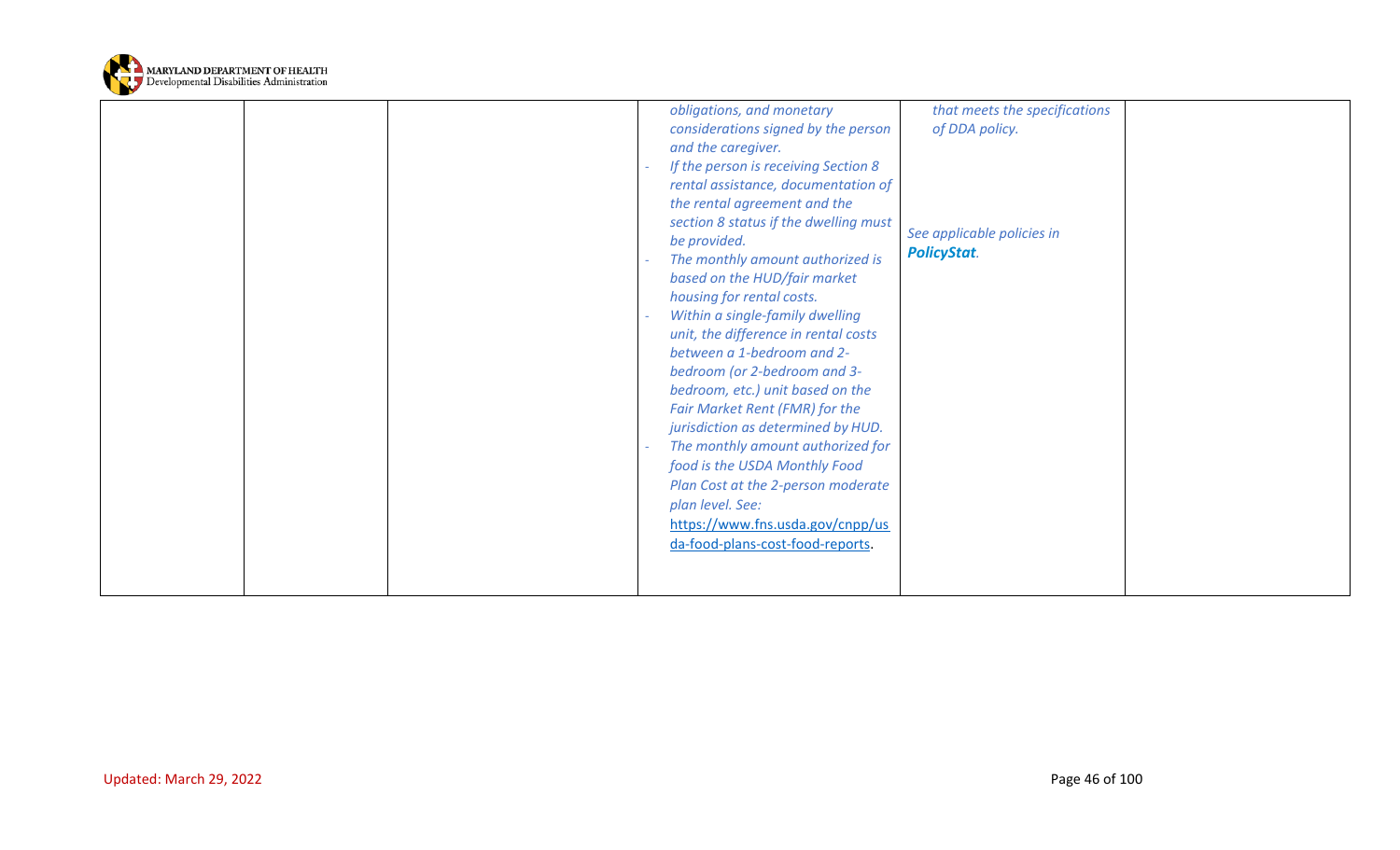

| <b>Nursing Support</b> | (15 minutes) | Provides a registered nurse, licensed                                                                                                                                                                                                                                                                                                                                                            | <b>Service Authorization include the</b>                                                                                                                                                                                                                                                                                                                                                                                                           | <b>Required documentation:</b>                                                                                                                                                                                          | <b>Nurse Support Services are not</b>                                                                      |
|------------------------|--------------|--------------------------------------------------------------------------------------------------------------------------------------------------------------------------------------------------------------------------------------------------------------------------------------------------------------------------------------------------------------------------------------------------|----------------------------------------------------------------------------------------------------------------------------------------------------------------------------------------------------------------------------------------------------------------------------------------------------------------------------------------------------------------------------------------------------------------------------------------------------|-------------------------------------------------------------------------------------------------------------------------------------------------------------------------------------------------------------------------|------------------------------------------------------------------------------------------------------------|
| <b>Services</b>        |              | in the State of Maryland, to perform                                                                                                                                                                                                                                                                                                                                                             | following:                                                                                                                                                                                                                                                                                                                                                                                                                                         | The registered nurse must                                                                                                                                                                                               | available to participants receiving                                                                        |
|                        |              | <b>Nursing Consultation, Health Case</b>                                                                                                                                                                                                                                                                                                                                                         | <b>Nursing Consultation</b>                                                                                                                                                                                                                                                                                                                                                                                                                        | complete and maintain                                                                                                                                                                                                   | meaningful day or residential                                                                              |
| Note: Service          |              | <b>Management, and Delegation</b>                                                                                                                                                                                                                                                                                                                                                                | <b>Enrolled in the Self-Directed</b>                                                                                                                                                                                                                                                                                                                                                                                                               | documentation of delivery                                                                                                                                                                                               | supports as it is a component of                                                                           |
| beginning March        |              | services, based on the participant's                                                                                                                                                                                                                                                                                                                                                             | <b>Services Program</b>                                                                                                                                                                                                                                                                                                                                                                                                                            | services, including any                                                                                                                                                                                                 | that service. The only exception                                                                           |
| 2021                   |              | assessed need.<br><b>Service includes:</b><br>Initial nursing assessment<br>including:<br>o Complete a comprehensive<br>nursing assessment;<br>$\circ$ Clinical review/update HRST;<br>o Determine if person can self-<br>medicate;<br>Nursing Consultation including:<br>o Provide recommendations to<br>access health services and<br>supports<br>o Develop or review health care<br>protocols | Over 21 years of age (under 22 -<br>should be referred to EPSDT);<br>Living in his/her own home or<br>family home; AND<br>Able to self-medicate;<br>Requires no medications or<br>treatments; OR<br>Receiving supports from gratuitous<br>(unpaid) caregivers and has no paid<br>caregivers.<br><b>Nurse Consultation Services cannot</b><br>be provided:<br>• In a DDA-licensed residential<br>or day site.<br>If the person is in a<br>$\bullet$ | nursing assessments, nursing<br>care plans, health care plans<br>and protocols, training of<br>participant, direct support<br>staff, and/or uncompensated<br>caregivers, and any other<br>documentation of services, in | is when there is a new assessed<br>need for additional nursing<br>delegation as noted in this<br>guidance. |
|                        |              | o Develop or review<br>communication systems<br><b>Health Case Management</b><br>including:<br>o Provide recommendations to<br>access health services and<br>supports<br>o Develop a Nursing Care Plan<br>and protocols                                                                                                                                                                          | placement where nursing<br>services are provided as part<br>of the services, including a<br>hospital, nursing or<br>rehabilitation facility.<br>If Rare and Expensive Case<br><b>Management (REM) is</b><br>providing staff for the<br>provision of nursing and<br>health services.                                                                                                                                                                |                                                                                                                                                                                                                         |                                                                                                            |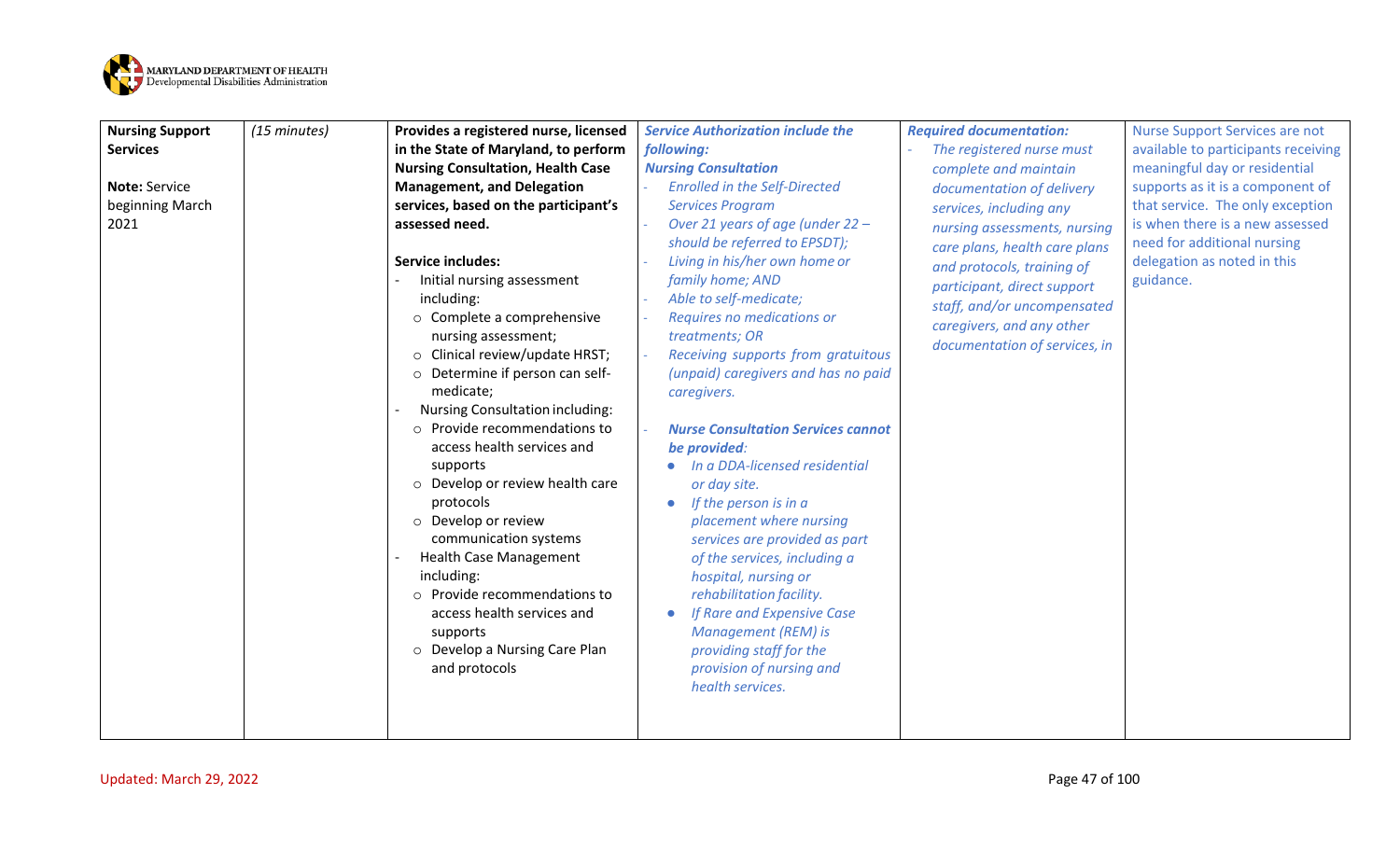

|  | $\circ$ Provide training to the        |                                                                          | accordance with applicable              | <b>Nurse Support Services are not</b> |
|--|----------------------------------------|--------------------------------------------------------------------------|-----------------------------------------|---------------------------------------|
|  | provider's direct support staff        | <b>Nurse Consultation Service limits</b>                                 | Maryland laws and                       | available to participants at the      |
|  | Determine if tasks can be              | are as follows:                                                          | regulations, Department                 | same time as the direct provision     |
|  | delegated                              | o Requested hours will be authorized                                     | policies, and standards of              | of Employment Discovery and           |
|  |                                        | up to a limit of 4 hours per s per                                       | nursing care.                           | Customization, Medical Day Care,      |
|  | Nursing delegation including:          | quarter; OR 64 15-minute unit                                            |                                         | or Transportation services.           |
|  | Provide recommendations to<br>$\circ$  |                                                                          | <b>Required as applicable to the</b>    |                                       |
|  | access health services and             | <b>Nursing Health Case Management -</b>                                  | need for and provision of               |                                       |
|  | supports                               | A person may qualify for this                                            | services:                               |                                       |
|  | Develop a Nursing Care Plan<br>$\circ$ | service if they are: (1) receiving                                       | Telephone triage.                       |                                       |
|  | and protocols                          | services via the Traditional Services                                    | Documentation within the                |                                       |
|  | Provide training to direct<br>$\circ$  | delivery model at a DDA-licensed                                         | person's file of<br>recommendations for |                                       |
|  | support staff                          | community provider site, including                                       | utilizing community                     |                                       |
|  | Monitor the direct support<br>$\circ$  | residential, day, or employment                                          | resources.                              |                                       |
|  | staff's performance of                 | type services; or (2) receiving                                          | Annual written report to the            |                                       |
|  | delegated nursing tasks                | Personal Support services from a<br><b>DDA-licensed or DDA-certified</b> | PCP team.                               |                                       |
|  |                                        | community provider.                                                      |                                         |                                       |
|  |                                        | A person may qualify for this                                            | Each continuous block of units          |                                       |
|  |                                        | service if they are: (1) able to                                         | must include the date of services       |                                       |
|  |                                        | perform self-medication and                                              | and name and signature of the           |                                       |
|  |                                        | treatments as determined by the                                          | RN providing services.                  |                                       |
|  |                                        | Nurse Health Case Manager; or (2)                                        |                                         |                                       |
|  |                                        | medications and treatments are                                           | See applicable policies in              |                                       |
|  |                                        | provided for using the exemption                                         | <b>PolicyStat.</b>                      |                                       |
|  |                                        | from delegation from the MBON                                            |                                         |                                       |
|  |                                        | related to the gratuitous provision                                      |                                         |                                       |
|  |                                        | of care; and (3) direct support                                          |                                         |                                       |
|  |                                        | professional staff performing                                            |                                         |                                       |
|  |                                        | health services are employed by a                                        |                                         |                                       |
|  |                                        | DDA- licensed community provider.                                        |                                         |                                       |
|  |                                        |                                                                          |                                         |                                       |
|  |                                        |                                                                          |                                         |                                       |
|  |                                        |                                                                          |                                         |                                       |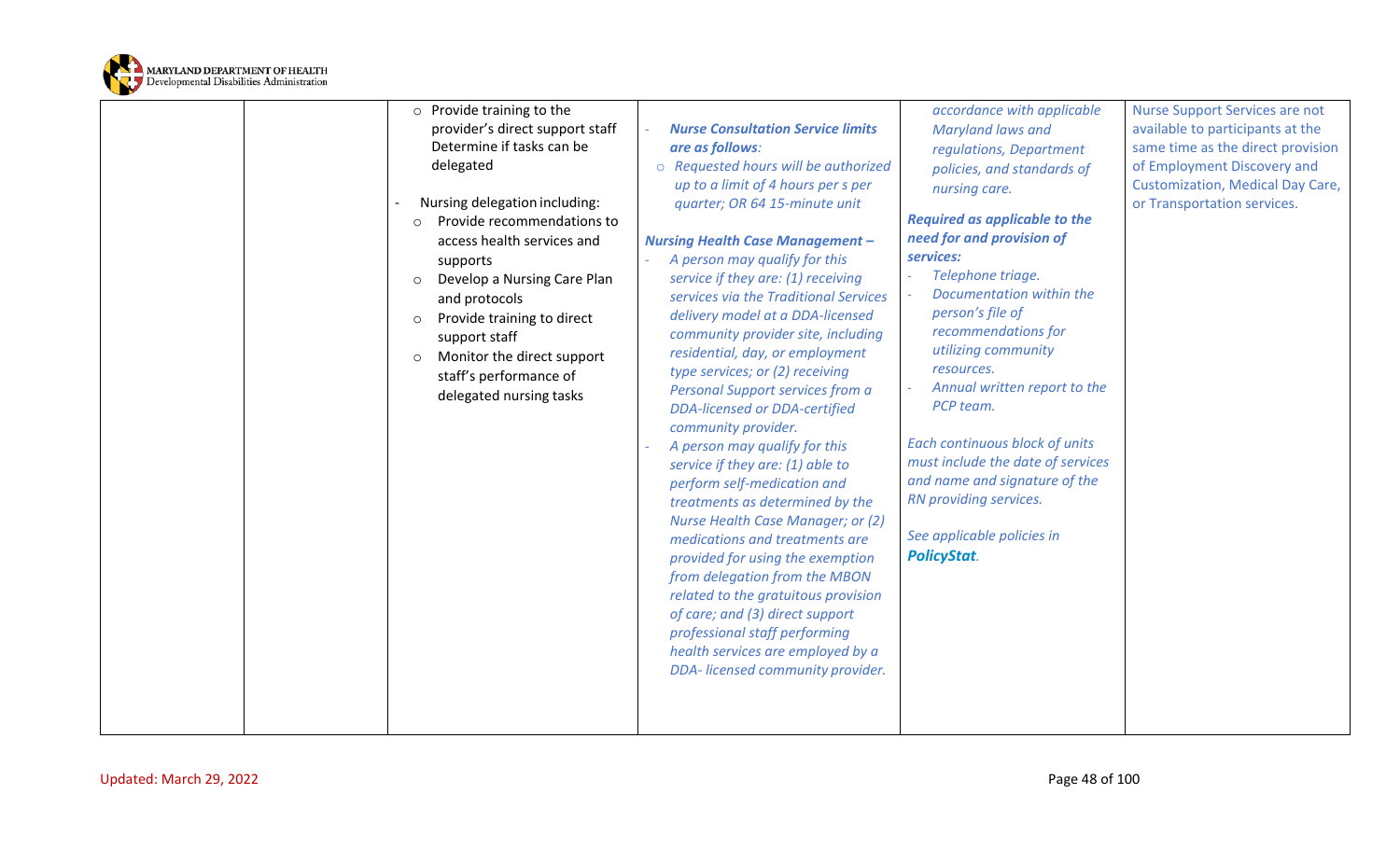

| Continually monitor the<br>$\circ$    | Prior to initiation of the service, the                           |  |
|---------------------------------------|-------------------------------------------------------------------|--|
| participant's health by               | <b>Nurse Health Case Manager is</b>                               |  |
| conducting nursing                    | required to determine that the                                    |  |
| assessments and reviewing             | person is able to perform self-                                   |  |
| health data                           | medication and treatments. If                                     |  |
| Ensure available on a 24/7<br>$\circ$ | unable to perform self-medication                                 |  |
| basis, or provide qualified           | and treatments, the Nurse Health                                  |  |
| back-up, to address the               | Case Manager is to: (1)(i) verify                                 |  |
| participant's health needs as         | that the medications and                                          |  |
| may arise emergently                  | treatments are provided for by                                    |  |
|                                       | unpaid supports; or (ii) that no                                  |  |
| Nursing Support Services (i.e., Nurse | medications/treatments are                                        |  |
| Consultation, Health Case             | required; and (2) ensure that the                                 |  |
| Management and Nurse Case             | direct support professional staff are                             |  |
| Management and Delegation             | employed by a DDA-licensed or                                     |  |
| services) do not include provision of | DDA-certified community-based                                     |  |
| any direct nursing care services to a | provider.                                                         |  |
| participant.                          | This service is not available to a                                |  |
|                                       | person if the person: (1) cannot                                  |  |
|                                       | perform self-medication and                                       |  |
|                                       | treatments; (2) medications and<br>treatments are provided for by |  |
|                                       | paid direct support staff; or (3)                                 |  |
|                                       | the direct support staff is not                                   |  |
|                                       | employed by a DDA community                                       |  |
|                                       | provider.                                                         |  |
|                                       |                                                                   |  |
|                                       |                                                                   |  |
|                                       |                                                                   |  |
|                                       |                                                                   |  |
|                                       |                                                                   |  |
|                                       |                                                                   |  |
|                                       |                                                                   |  |
|                                       |                                                                   |  |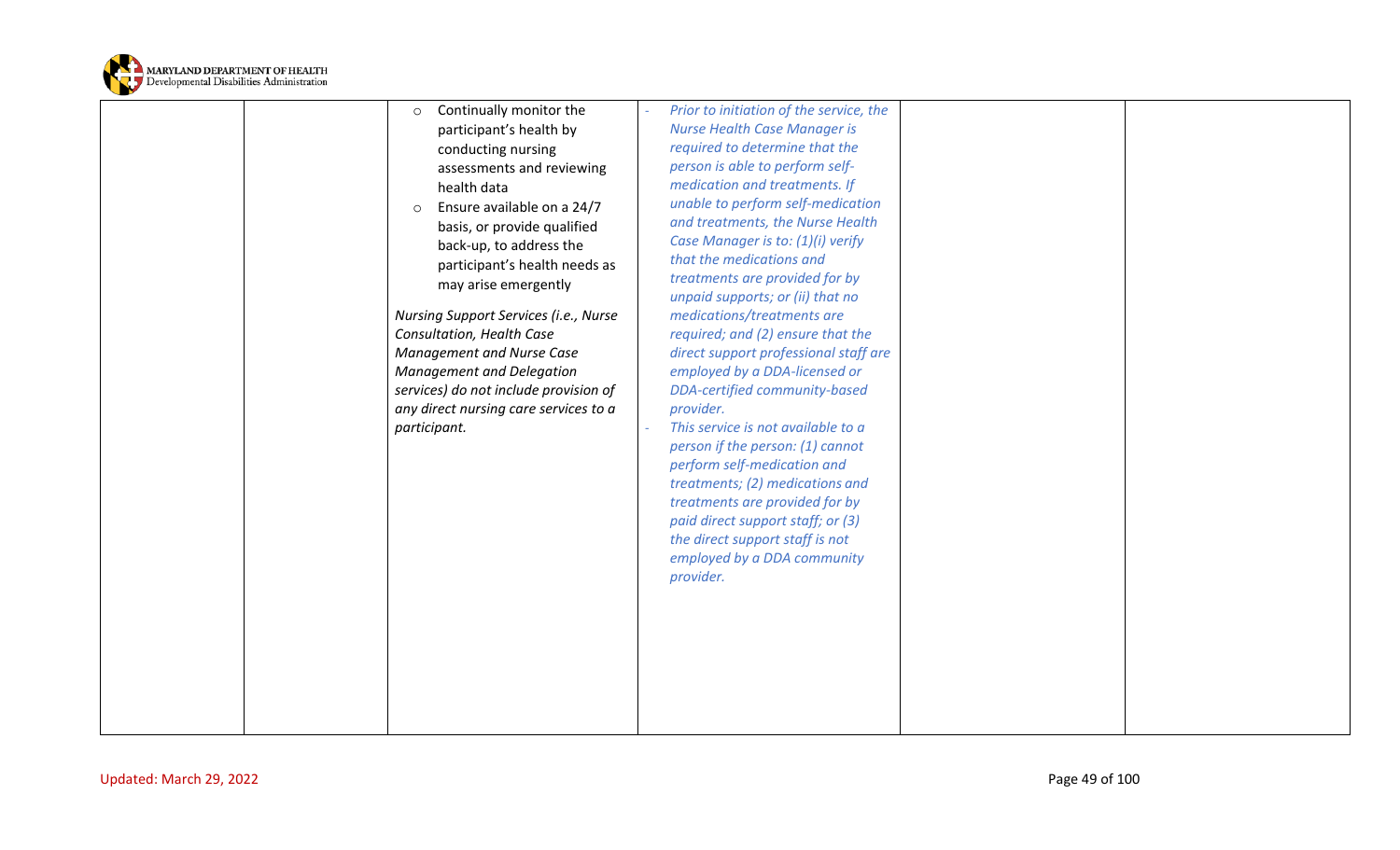

|                         | <b>Nursing Health Case Management</b>                      |  |
|-------------------------|------------------------------------------------------------|--|
|                         | standalone support services                                |  |
|                         | cannot be provided:                                        |  |
|                         | In a DDA-licensed residential or<br>$\circ$                |  |
|                         | day site.                                                  |  |
|                         | If the person is in a placement<br>$\circ$                 |  |
|                         | where nursing services are                                 |  |
|                         | provided as part of the services,                          |  |
|                         | including a hospital, nursing or                           |  |
|                         | rehabilitation facility.                                   |  |
|                         | If Rare and Expensive Case<br>$\circ$                      |  |
|                         | Management (REM) is providing                              |  |
|                         | staff for the provision of nursing<br>and health services. |  |
|                         |                                                            |  |
|                         | <b>Service limits for Nursing Health</b>                   |  |
|                         | <b>Case Management are as follows:</b>                     |  |
|                         | o Up to 4 hours per quarter or 64                          |  |
|                         | 15-minute units per year                                   |  |
|                         |                                                            |  |
|                         | <b>Nursing Delegation</b>                                  |  |
|                         | A person may qualify for this                              |  |
|                         | service if they are either: (1)                            |  |
|                         | receiving services via the                                 |  |
|                         | <b>Traditional Services delivery model</b>                 |  |
|                         | at a DDA-licensed community-                               |  |
|                         | based provider site, including                             |  |
|                         | residential, day, or employment                            |  |
|                         | type services; (2) receiving Personal                      |  |
|                         | Support services; or (3) enrolled in                       |  |
|                         | the Self-Directed Services Program.                        |  |
|                         |                                                            |  |
|                         |                                                            |  |
|                         |                                                            |  |
|                         |                                                            |  |
| Updated: March 29, 2022 | Page 50 of 100                                             |  |
|                         |                                                            |  |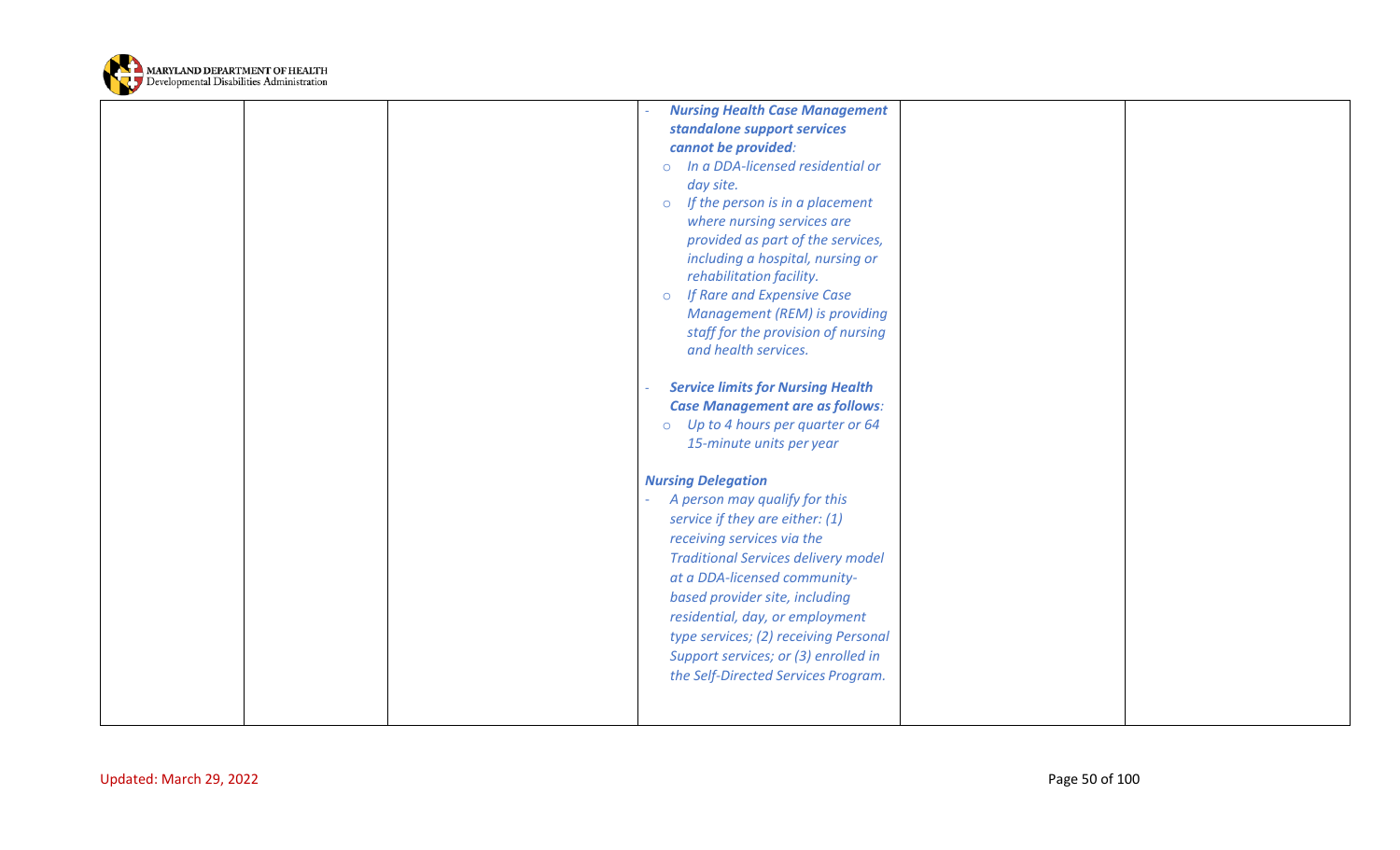

|                         |  | The person's health conditions must        |                |  |
|-------------------------|--|--------------------------------------------|----------------|--|
|                         |  | be determined by the RN CM/DN to           |                |  |
|                         |  | meet applicable delegation criteria        |                |  |
|                         |  | (i.e., be chronic, stable, routine,        |                |  |
|                         |  | predictable and uncomplicated)             |                |  |
|                         |  | and nursing tasks are assessed to          |                |  |
|                         |  | be eligible for delegation as per the      |                |  |
|                         |  | <b>Maryland Board of Nursing</b>           |                |  |
|                         |  | regulations.                               |                |  |
|                         |  | The person must require delegation         |                |  |
|                         |  | as assessed by the RN as being             |                |  |
|                         |  | unable to perform their own care.          |                |  |
|                         |  | The RN CM/DN has determined                |                |  |
|                         |  | that all tasks and skills required to      |                |  |
|                         |  | be performed or assisted with are          |                |  |
|                         |  | delegable and the interval of the          |                |  |
|                         |  | RN CM/DN's assessment, training,           |                |  |
|                         |  | and supervision allow for the safe         |                |  |
|                         |  | delivery of delegated nursing              |                |  |
|                         |  | services in accordance with                |                |  |
|                         |  | <b>Maryland Board of Nursing</b>           |                |  |
|                         |  | regulations.                               |                |  |
|                         |  | The person is over 21 years of age         |                |  |
|                         |  | (under 22 - should be referred to          |                |  |
|                         |  | EPSDT).                                    |                |  |
|                         |  | <b>Nursing Delegation cannot be</b>        |                |  |
|                         |  | provided:                                  |                |  |
|                         |  | If the person is in a placement<br>$\circ$ |                |  |
|                         |  | where nursing services are                 |                |  |
|                         |  | provided as part of the services,          |                |  |
|                         |  | including a hospital, nursing or           |                |  |
|                         |  | rehabilitation facility.                   |                |  |
|                         |  |                                            |                |  |
|                         |  |                                            |                |  |
| Updated: March 29, 2022 |  |                                            | Page 51 of 100 |  |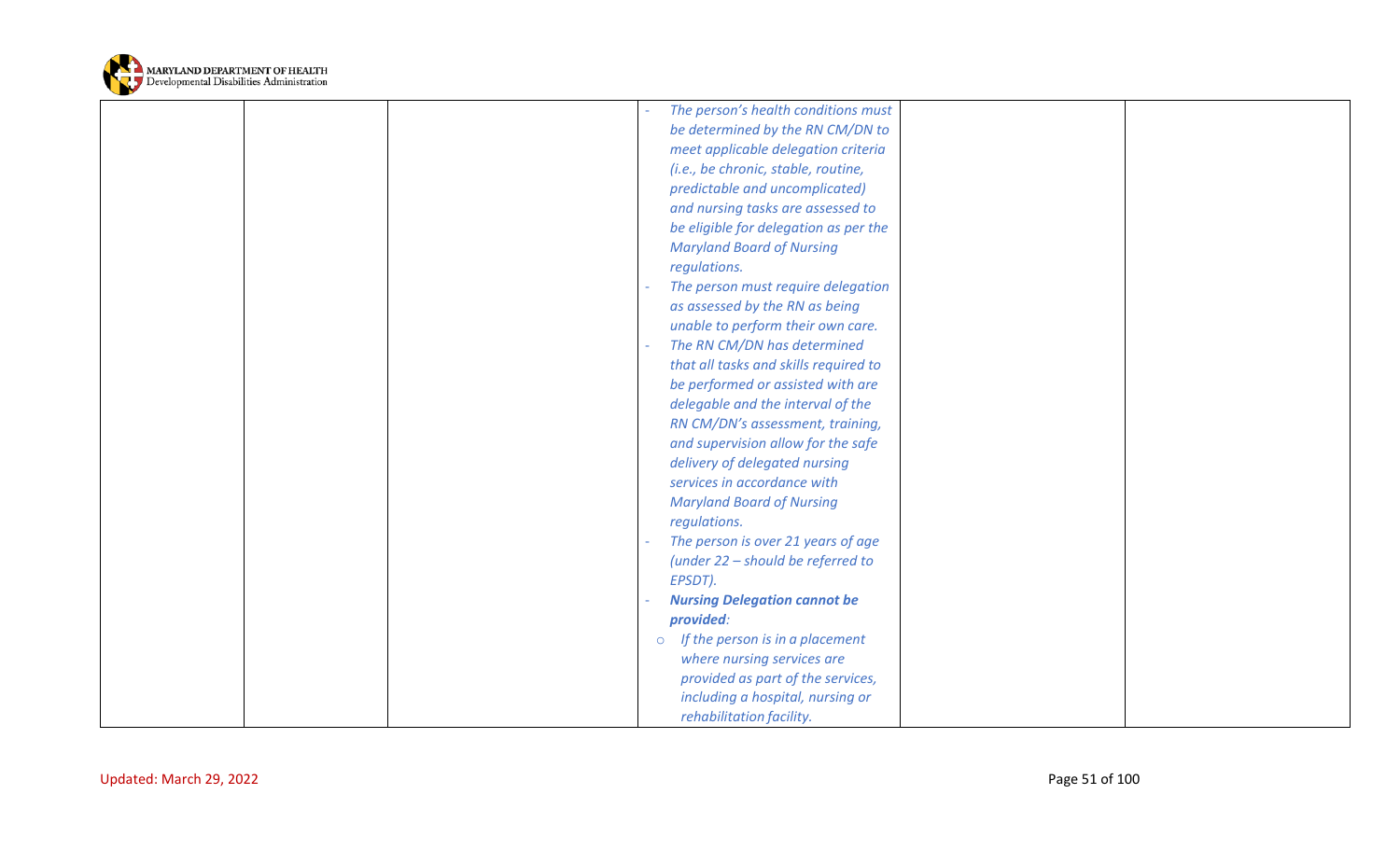

|                         | <b>Management (REM) is providing</b><br>staff for the provision of nursing<br>and health services<br><b>Service limits for Nursing</b><br><b>Delegation are as follows:</b><br>Assessment is minimally every 45<br>$\circ$<br>days but may be more frequent<br>based on the MBON 10.27.11<br>regulation and the prudent<br>nursing judgment of the<br>delegating RN in meeting<br>conditions for delegation<br>A participant is not eligible to receive<br>any of these additional nursing<br>services beyond the initial assessment<br>(i.e., Nurse Consultation, Health Case<br><b>Management, or Delegation services)</b><br>if:<br>The participant's health needs do<br>$\omega$<br>not require performance of any<br>nursing tasks or administration of<br>any medication; |
|-------------------------|---------------------------------------------------------------------------------------------------------------------------------------------------------------------------------------------------------------------------------------------------------------------------------------------------------------------------------------------------------------------------------------------------------------------------------------------------------------------------------------------------------------------------------------------------------------------------------------------------------------------------------------------------------------------------------------------------------------------------------------------------------------------------------|
|                         | The nursing tasks are not delegable<br>$\equiv$<br>in accordance with applicable<br><b>Maryland regulations; or</b>                                                                                                                                                                                                                                                                                                                                                                                                                                                                                                                                                                                                                                                             |
| Updated: March 29, 2022 | Page 52 of 100                                                                                                                                                                                                                                                                                                                                                                                                                                                                                                                                                                                                                                                                                                                                                                  |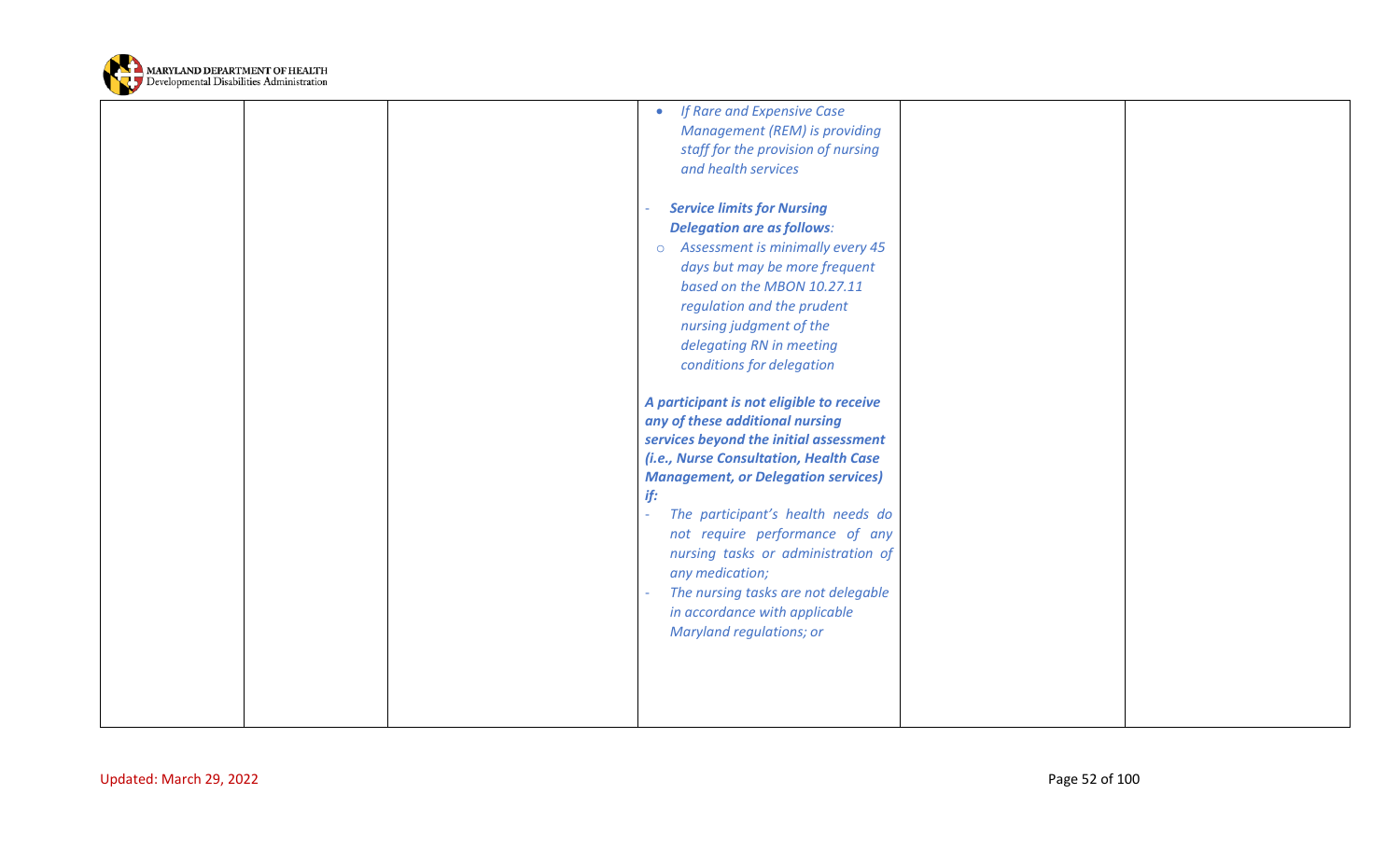

|                         | The participant does not have any             |                |  |
|-------------------------|-----------------------------------------------|----------------|--|
|                         | direct support staff paid, to provide         |                |  |
|                         | any Waiver program service either             |                |  |
|                         | under the traditional services                |                |  |
|                         | delivery model or self-directed               |                |  |
|                         | services delivery model, or any               |                |  |
|                         | uncompensated caregivers.                     |                |  |
|                         |                                               |                |  |
|                         | A participant cannot qualify, or              |                |  |
|                         | receiving funding from the Waiver             |                |  |
|                         | program Nurse Consultation, Health            |                |  |
|                         | <b>Case Management, or Delegation</b>         |                |  |
|                         | services if the participant:                  |                |  |
|                         | Requires provision of direct nursing          |                |  |
|                         | care services; or                             |                |  |
|                         | Currently receives, or is eligible to         |                |  |
|                         | receive, nursing services in another          |                |  |
|                         | health care program paid for by the           |                |  |
|                         | <b>Maryland Medicaid Program or the</b>       |                |  |
|                         | Department, such as hospital                  |                |  |
|                         | services, skilled nursing or                  |                |  |
|                         | rehabilitation facility services, or          |                |  |
|                         | <b>Medicaid Program's Rare and</b>            |                |  |
|                         | <b>Expensive Case Management</b>              |                |  |
|                         | Program's private duty nursing                |                |  |
|                         | services                                      |                |  |
|                         |                                               |                |  |
|                         | <b>Service Authorization requirements for</b> |                |  |
|                         | <b>Nursing Support Services - Delegation</b>  |                |  |
|                         | <b>Services standalone support:</b>           |                |  |
|                         | In the event that additional Nurse            |                |  |
|                         | delegation training supports are              |                |  |
|                         | needed, in a meaningful day or                |                |  |
|                         | residential services that include             |                |  |
|                         |                                               |                |  |
| Updated: March 29, 2022 |                                               | Page 53 of 100 |  |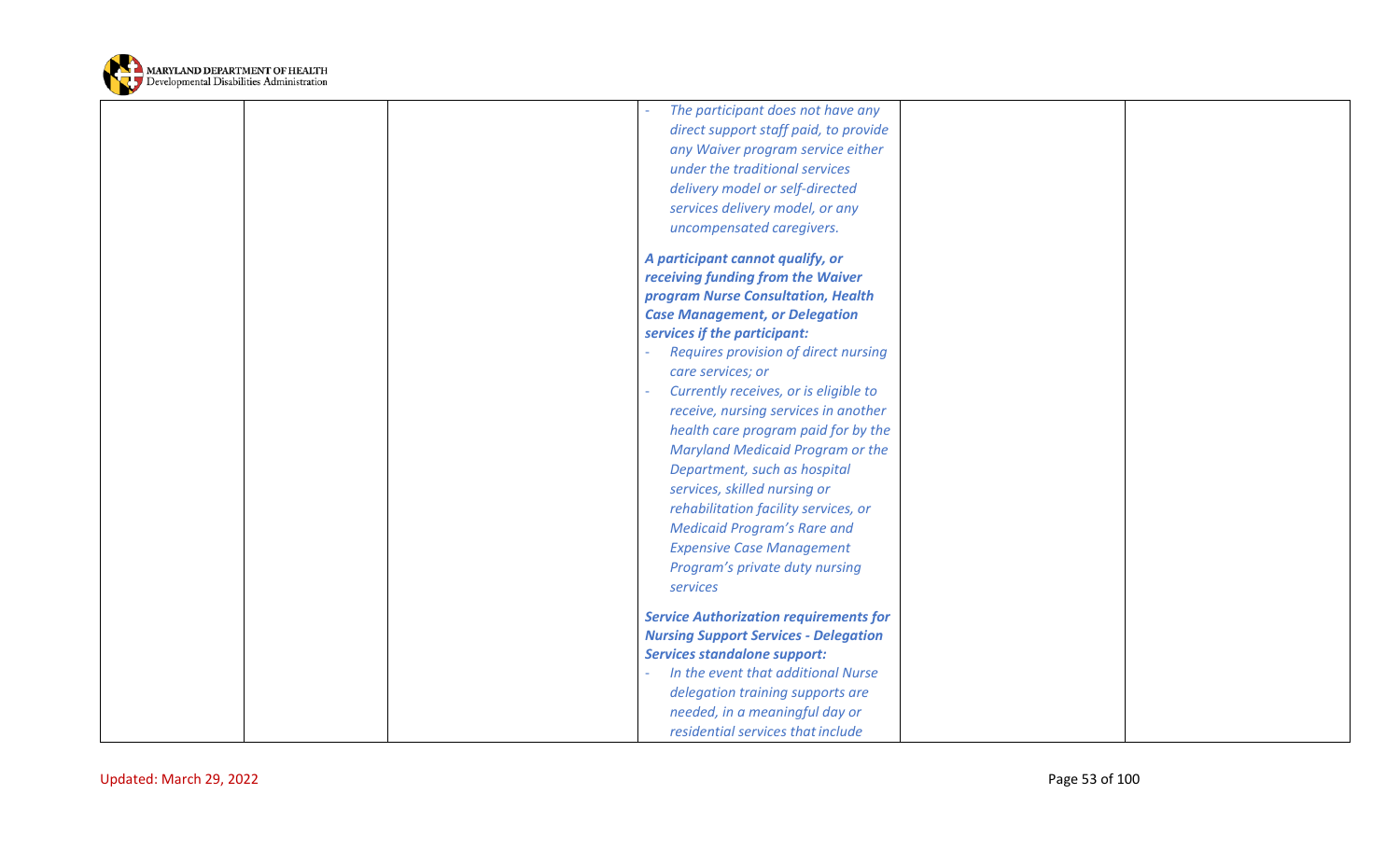

|  | nursing support services as a<br>component, as indicated in the<br>HRST because of a change in the<br>person's health status or after<br>discharge from a hospital or skilled<br>nursing facility, the request is<br>reviewed by DDA's Regional Office<br>and additional standalone Nursing<br><b>Support Service - Delegation Service</b><br>support service hours can be<br>authorized. |  |
|--|-------------------------------------------------------------------------------------------------------------------------------------------------------------------------------------------------------------------------------------------------------------------------------------------------------------------------------------------------------------------------------------------|--|
|  | See applicable policies in <b>PolicyStat</b> .                                                                                                                                                                                                                                                                                                                                            |  |

| <b>Education, Training,</b><br><b>Advocacy Supports provides funding</b><br><b>Participant Education, Training, and</b><br><b>Participant Education, Training,</b><br>and Advocacy Supports are not<br>for the cost associated with training<br>and Advocacy Supports includes<br>available at the same time as the<br>and Advocacy<br><b>Advocacy Supports include the</b><br>the following:<br>direct provision of Transportation<br>programs, workshops and<br>following:<br><b>Supports</b><br>conferences to assist the person<br>Service need is identified in the<br>services.<br>develop skills<br>A copy of the training or<br>person's PCP; AND<br>Documentation verifying service<br>conference agenda, invoice<br>isn't covered under the Maryland<br>detailing the costs of the training,<br><b>Covered expenses include:</b><br><b>Medicaid State Plan, Division of</b><br>conference or materials, and a<br>Enrollment fees associated with<br><b>Rehabilitation Services ("DORS"),</b><br>signed and dated<br>training programs, conferences,<br>acknowledgement of the person<br><b>State Department of Education,</b><br>and workshops;<br>and Department of Human<br>of attendance or receipt of<br>Books and educational materials;<br>materials.<br>Services.<br>AND |
|-------------------------------------------------------------------------------------------------------------------------------------------------------------------------------------------------------------------------------------------------------------------------------------------------------------------------------------------------------------------------------------------------------------------------------------------------------------------------------------------------------------------------------------------------------------------------------------------------------------------------------------------------------------------------------------------------------------------------------------------------------------------------------------------------------------------------------------------------------------------------------------------------------------------------------------------------------------------------------------------------------------------------------------------------------------------------------------------------------------------------------------------------------------------------------------------------------------------------------------------------------------------------------------------|
|-------------------------------------------------------------------------------------------------------------------------------------------------------------------------------------------------------------------------------------------------------------------------------------------------------------------------------------------------------------------------------------------------------------------------------------------------------------------------------------------------------------------------------------------------------------------------------------------------------------------------------------------------------------------------------------------------------------------------------------------------------------------------------------------------------------------------------------------------------------------------------------------------------------------------------------------------------------------------------------------------------------------------------------------------------------------------------------------------------------------------------------------------------------------------------------------------------------------------------------------------------------------------------------------|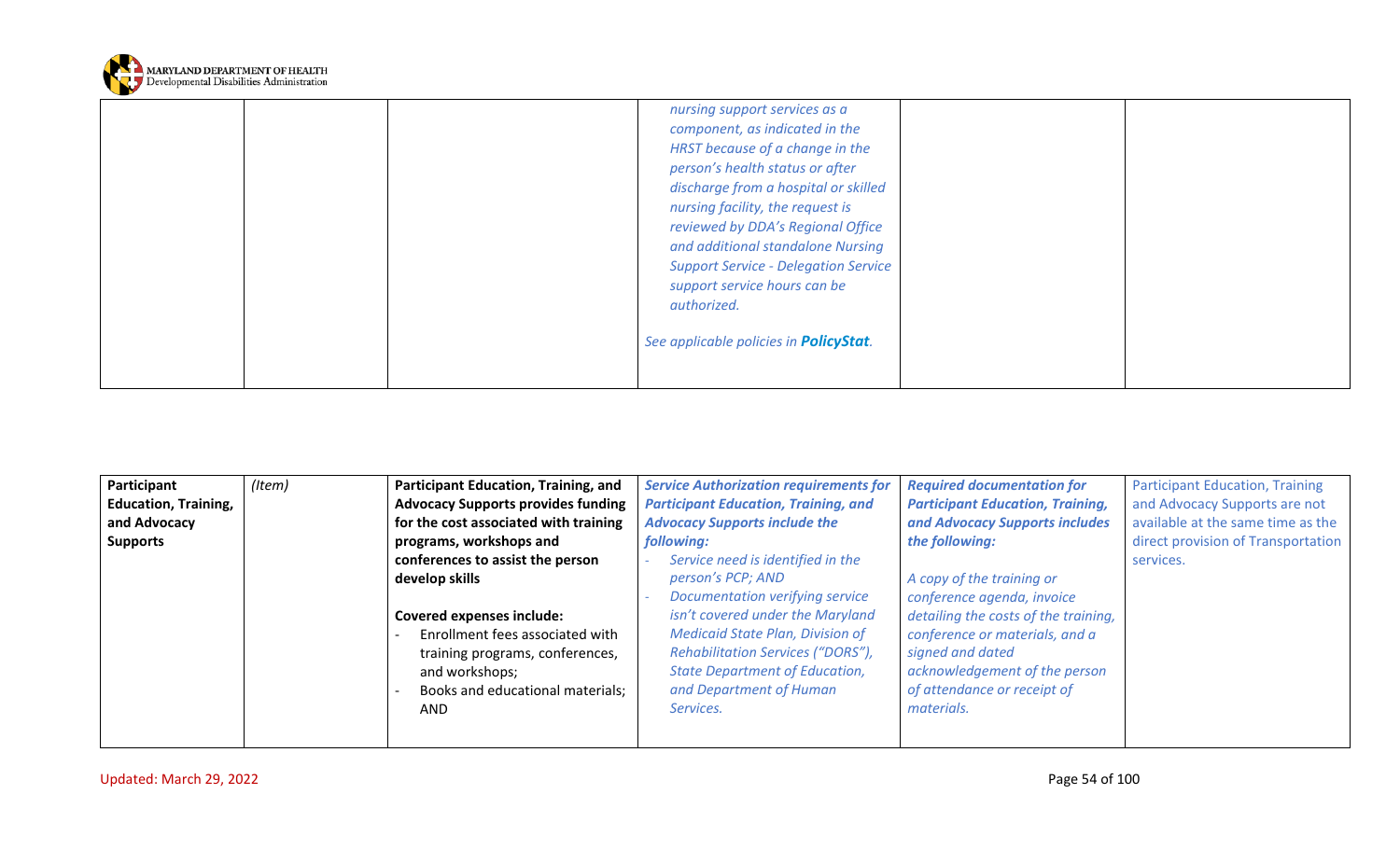

|                          |             | Transportation that enables the<br>participant to attend and<br>participant in the training<br>programs, conferences, and<br>workshops.<br><b>Not Included:</b><br>Tuition, airfare, cost of meals or<br>overnight lodging                                                                                                                                                                                                                                                                                                                                         | <b>Service limits for Participant</b><br><b>Education, Training, and Advocacy</b><br><b>Supports are as follows:</b><br>Service is limited to 10 hours of<br>training per person per year<br>amount of training<br>The<br><b>or</b><br>registration fees is limited to \$500<br>per person per year.<br>See applicable policies in PolicyStat.                                                                                                                                                                                                                                                                                                                                                                                      | *Note: OHCDS is not a qualified<br>provider.<br>See applicable policies in<br><b>PolicyStat.</b>                                                                                                                                                                                                                                                                                                                                                                                                     |                                                                                                                                                                                                                                                                                                                                                                                                                                                                                                            |
|--------------------------|-------------|--------------------------------------------------------------------------------------------------------------------------------------------------------------------------------------------------------------------------------------------------------------------------------------------------------------------------------------------------------------------------------------------------------------------------------------------------------------------------------------------------------------------------------------------------------------------|-------------------------------------------------------------------------------------------------------------------------------------------------------------------------------------------------------------------------------------------------------------------------------------------------------------------------------------------------------------------------------------------------------------------------------------------------------------------------------------------------------------------------------------------------------------------------------------------------------------------------------------------------------------------------------------------------------------------------------------|------------------------------------------------------------------------------------------------------------------------------------------------------------------------------------------------------------------------------------------------------------------------------------------------------------------------------------------------------------------------------------------------------------------------------------------------------------------------------------------------------|------------------------------------------------------------------------------------------------------------------------------------------------------------------------------------------------------------------------------------------------------------------------------------------------------------------------------------------------------------------------------------------------------------------------------------------------------------------------------------------------------------|
| <b>Personal Supports</b> | (15 minute) | Habilitative services assist people<br>who live in their own or family<br>homes with acquiring and building<br>the skills necessary to maximize<br>their personal independence. These<br>services include:<br>In home skills development;<br>Community integration and<br>engagement skills development;<br><b>AND</b><br>Personal care assistance services.<br>Service includes:<br>Direct support services<br>Transportation; and<br>Person care assistance<br>Self-Direction also includes cost<br>for:<br>Training for direct support staff;<br>$\circ$<br>and | <b>Service Authorization requirements for</b><br><b>Personal Supports include the</b><br>following:<br>The person lives in their own home<br>or their family's home;<br>The person needs habilitative<br>supports for community<br>engagement (outside of meaningful<br>day services) or home skills<br>development;<br>The person has exhausted all<br>appropriate and available services<br>through Maryland Medicaid State<br>Plan, Division of Rehabilitation<br>Services ("DORS"), State<br>Department of Education, and<br><b>Department of Human Services;</b><br>Family and natural supports have<br>been explored and exhausted; AND<br>This service is the most cost-<br>effective service to meet the<br>person's needs. | <b>Required documentation for</b><br><b>Personal Supports includes the</b><br>following:<br>Service note describing<br>activities/supports that align<br>with the PCP; AND<br>Start and stop time of the<br>services provided will be<br>documented in the EVV<br>system maintained and<br>provided by the Maryland<br><b>Department of Health</b><br>(MDH)/DDA.<br>Providers are required to<br>retain staff time sheets or<br>payroll information<br>documenting the provision of<br>the services. | Personal Supports services are<br>not available at the same time as<br>the direct provision of Career<br><b>Exploration, Community</b><br><b>Development Services,</b><br><b>Community Living-Enhanced</b><br><b>Supports, Community Living-</b><br>Group Homes, Day Habilitation,<br><b>Employment Discovery and</b><br><b>Customization, Employment</b><br>Services, Medical Day Care,<br><b>Respite Care Services, Supported</b><br><b>Employment, Supported Living,</b><br>or Transportation services. |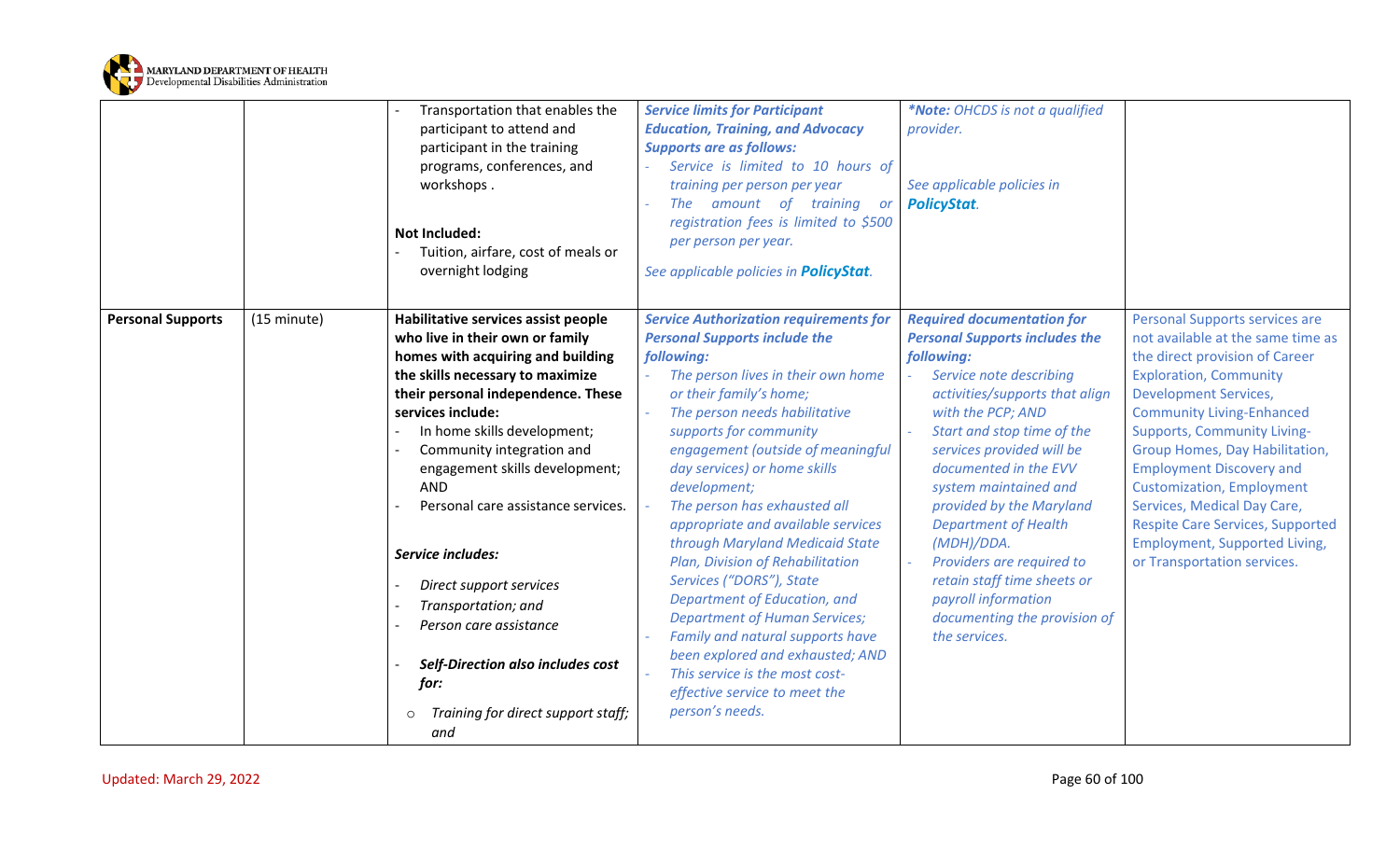

|                         | Travel reimbursement, benefits,<br>$\circ$ | <b>Personal Supports cannot be</b>            |                |  |
|-------------------------|--------------------------------------------|-----------------------------------------------|----------------|--|
|                         | and leave time.                            | authorized:                                   |                |  |
|                         |                                            | When PS supplants or duplicates               |                |  |
|                         | Personal care assistance services          | CFC.                                          |                |  |
|                         | include assistance with activities         | In lieu of respite or supervision.            |                |  |
|                         | of daily living and instrumental           | If personal care comprise the                 |                |  |
|                         | activities of daily living, which          | entirety of the service.                      |                |  |
|                         | may include meal preparation               |                                               |                |  |
|                         | and cleaning when the person is            | <b>Supporting documentation to</b>            |                |  |
|                         | unable to do it for themselves             | demonstrate assessed need for                 |                |  |
|                         | only when in combination with              | <b>Personal Supports includes the</b>         |                |  |
|                         | other allowable Personal                   | following:                                    |                |  |
|                         | Supports activities occurring.             | The number of hours requested                 |                |  |
|                         |                                            | must be commensurate with the                 |                |  |
|                         | Transportation to and from and             | outcomes, purpose, and services               |                |  |
|                         | within this service is included            | objectives maintained in the                  |                |  |
|                         | within the LTSSMaryland service            | person's PCP. The number of hours             |                |  |
|                         | rates or self-directed budget              | authorized will be determined                 |                |  |
|                         |                                            | based on:                                     |                |  |
|                         | when new rates applied.                    | Information provided in the                   |                |  |
|                         | Transportation will be provided            | person's schedule of                          |                |  |
|                         | or arranged by the provider or             | activities; AND                               |                |  |
|                         | self-directing participant and             | <b>Documented outcomes</b>                    |                |  |
|                         | funded through the rate system.            | included in the PCP and the                   |                |  |
|                         | The provider shall use the mode            | alignment of the supports                     |                |  |
|                         | of transportation which achieves           | requested with those                          |                |  |
|                         | the least costly, and most                 | outcomes.                                     |                |  |
|                         | appropriate, means of                      |                                               |                |  |
|                         | transportation for the individual          | <b>Personal Support Services includes the</b> |                |  |
|                         |                                            | provision of supplementary care by            |                |  |
|                         | with priority given to the use of          | legally responsible persons necessary to      |                |  |
|                         | public transportation when                 | meet the person's extraordinary care          |                |  |
|                         | appropriate.                               | needs due to the person's disability that     |                |  |
|                         |                                            | are above and beyond the typical, basic       |                |  |
|                         |                                            |                                               |                |  |
| Updated: March 29, 2022 |                                            |                                               | Page 61 of 100 |  |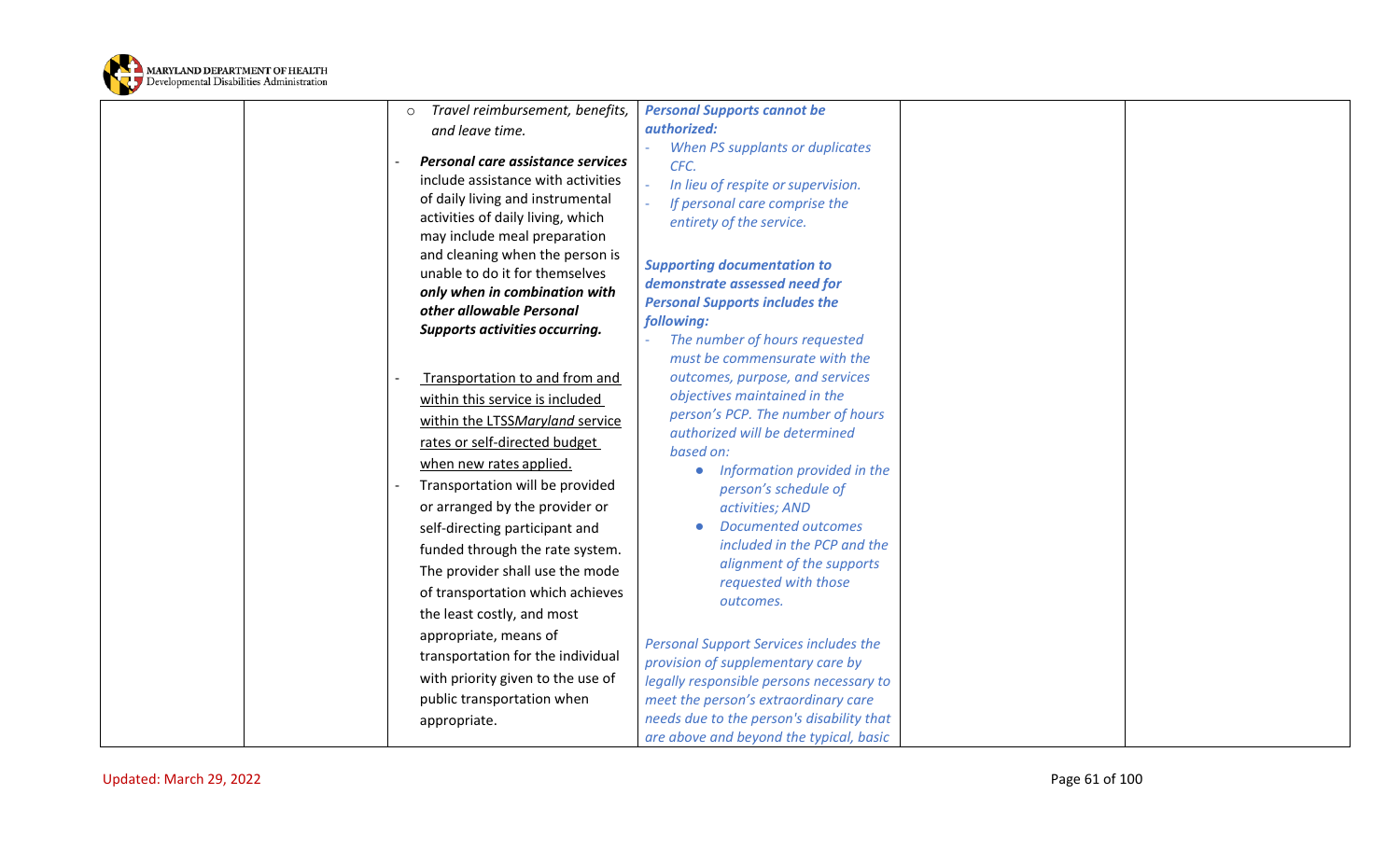

| Direct support staff services may<br>be provided in an acute care<br>hospital for the purposes of<br>supporting the participant's<br>personal, behavioral and<br>communication supports not<br>otherwise provided in that<br>setting. Services may not be<br>duplicative of hospital or short-<br>term institutional services.<br>Service must be identified in the<br>PCP.<br>Service can be provided virtually<br>after meeting applicable waiver<br>requirements and<br>authorized/approved in PCP. | care for a legally responsible person<br>would ordinarily perform or be<br>responsible to perform on behalf of a<br>waiver person.<br>Assessment of the person's age,<br>exceptional care needs, outcome,<br>and activities is needed.<br><b>Service limits for Personal Supports are</b><br>as follows:<br><b>Personal Support services are</b><br>limited to 82 hours per week<br>unless otherwise pre- authorized<br>by the DDA.<br>Legal guardians and relatives may not<br>be paid for greater than 40-hours per<br>week for services unless otherwise<br>approved by the DDA.<br><b>Authorization for 2:1 staffing levels:</b><br>Initial authorization up to three<br>months.<br>Additional authorization after<br>initial authorization and<br>assessment of fading plan and<br>continued assessed need.<br>Documented and justification of<br>assessed need in the participant's<br>PCP and nursing care plan or |  |
|--------------------------------------------------------------------------------------------------------------------------------------------------------------------------------------------------------------------------------------------------------------------------------------------------------------------------------------------------------------------------------------------------------------------------------------------------------------------------------------------------------|---------------------------------------------------------------------------------------------------------------------------------------------------------------------------------------------------------------------------------------------------------------------------------------------------------------------------------------------------------------------------------------------------------------------------------------------------------------------------------------------------------------------------------------------------------------------------------------------------------------------------------------------------------------------------------------------------------------------------------------------------------------------------------------------------------------------------------------------------------------------------------------------------------------------------|--|
|                                                                                                                                                                                                                                                                                                                                                                                                                                                                                                        | behavior support plan as<br>applicable.<br>Adaptive equipment or other<br>modifications, including the use of                                                                                                                                                                                                                                                                                                                                                                                                                                                                                                                                                                                                                                                                                                                                                                                                             |  |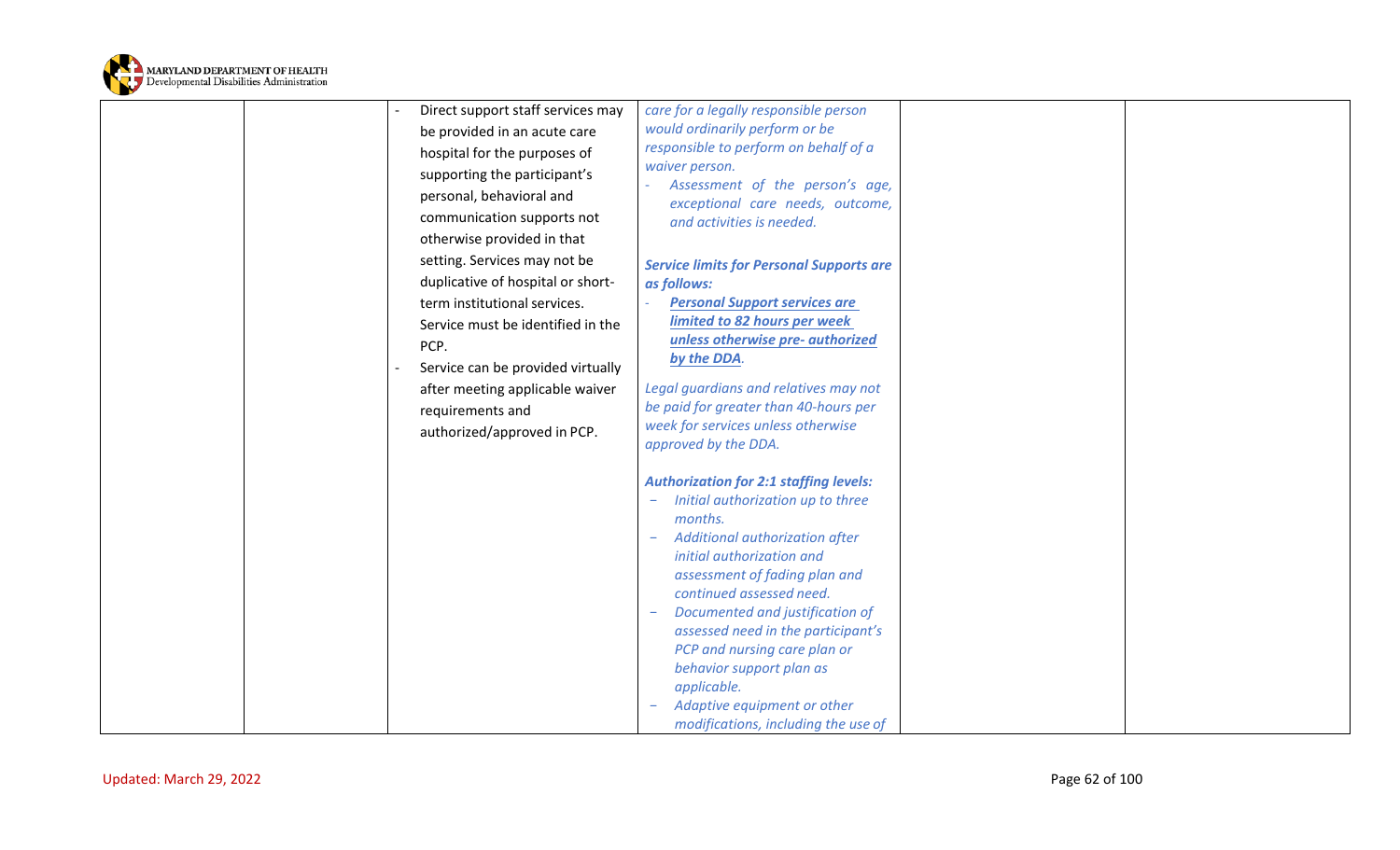

|                       |        |                                                                          | assistive technology, must have<br>been assessed and determined not<br>to be an effective alternative to<br>meet the participant's needs; or,<br>there must be a plan to have<br>adaptive equipment or other<br>modifications in place within 90<br>calendar days of the initial request<br>for 2:1 staffing.<br>The request shall also include a<br>fading plan that can include<br>natural supports, adaptive<br>equipment or other modifications. |                                   |                                                               |
|-----------------------|--------|--------------------------------------------------------------------------|------------------------------------------------------------------------------------------------------------------------------------------------------------------------------------------------------------------------------------------------------------------------------------------------------------------------------------------------------------------------------------------------------------------------------------------------------|-----------------------------------|---------------------------------------------------------------|
|                       |        |                                                                          | <b>Enhanced Personal Supports rate may</b>                                                                                                                                                                                                                                                                                                                                                                                                           |                                   |                                                               |
|                       |        |                                                                          | be provided, based upon a person's<br>needs when:                                                                                                                                                                                                                                                                                                                                                                                                    |                                   |                                                               |
|                       |        |                                                                          | -The person has an approved<br><b>Behavioral Plan; and/or</b>                                                                                                                                                                                                                                                                                                                                                                                        |                                   |                                                               |
|                       |        |                                                                          | The participant has a Health Risk<br>Screening Score of 4 or higher.                                                                                                                                                                                                                                                                                                                                                                                 |                                   |                                                               |
|                       |        |                                                                          | See applicable policies in <b>PolicyStat</b> .                                                                                                                                                                                                                                                                                                                                                                                                       |                                   |                                                               |
| Remote                | (Item) | <b>Remote Support Services provide</b>                                   | <b>Service Authorization requirements for</b>                                                                                                                                                                                                                                                                                                                                                                                                        | <b>Required documentation for</b> | Remote Support Services are not                               |
| <b>Support</b>        |        | oversight and monitoring within the                                      | <b>Remote Support Services (RSS) include</b>                                                                                                                                                                                                                                                                                                                                                                                                         | <b>Remote Support Services</b>    | available to participants receiving                           |
| <b>Services (RSS)</b> |        | person's home through an off-site                                        | the following:                                                                                                                                                                                                                                                                                                                                                                                                                                       | includes the following:           | support services in Community                                 |
|                       |        | electronic support system in order to<br>reduce or replace the amount of | Person is 18+ years old and is not<br>receiving Community Living -                                                                                                                                                                                                                                                                                                                                                                                   | All provider types                | <b>Living Enhanced Supports or</b><br>Shared Living services. |
|                       |        | staffing a person needs while                                            | <b>Enhanced Supports or Shared</b>                                                                                                                                                                                                                                                                                                                                                                                                                   | Invoice that includes an          |                                                               |
|                       |        | ensuring health, safety, and welfare.                                    | Living;                                                                                                                                                                                                                                                                                                                                                                                                                                              | itemized list of RSS, the         |                                                               |
|                       |        |                                                                          | Team has conducted a preliminary                                                                                                                                                                                                                                                                                                                                                                                                                     | person's name, date and           |                                                               |
|                       |        |                                                                          | assessment to consider the person's                                                                                                                                                                                                                                                                                                                                                                                                                  | signature of person or            |                                                               |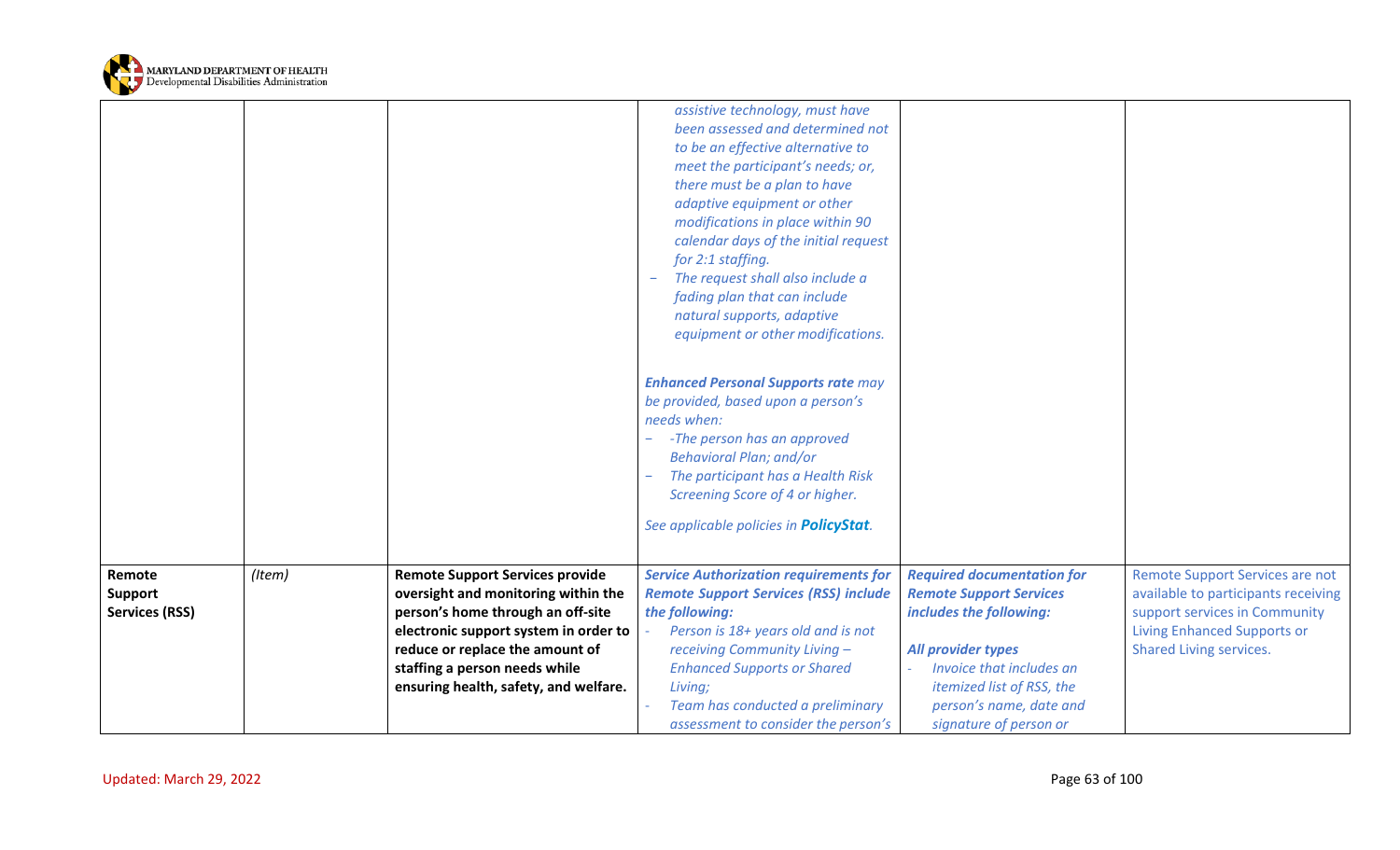

| <b>Remote Support Services (RSS)</b>                                                                                                                                                                                                                                                                                                                        | goals, level of support needs,                                                                                                                                                                                                                                                                                                                                                                                                                                                                                                                                                                                                                                                                                                                                                                                                                                                                                                                                                            | authorized representative                                                                                                                                                                                                                                                                     |  |
|-------------------------------------------------------------------------------------------------------------------------------------------------------------------------------------------------------------------------------------------------------------------------------------------------------------------------------------------------------------|-------------------------------------------------------------------------------------------------------------------------------------------------------------------------------------------------------------------------------------------------------------------------------------------------------------------------------------------------------------------------------------------------------------------------------------------------------------------------------------------------------------------------------------------------------------------------------------------------------------------------------------------------------------------------------------------------------------------------------------------------------------------------------------------------------------------------------------------------------------------------------------------------------------------------------------------------------------------------------------------|-----------------------------------------------------------------------------------------------------------------------------------------------------------------------------------------------------------------------------------------------------------------------------------------------|--|
| includes:                                                                                                                                                                                                                                                                                                                                                   | behavioral challenges, risks and                                                                                                                                                                                                                                                                                                                                                                                                                                                                                                                                                                                                                                                                                                                                                                                                                                                                                                                                                          | acknowledging receipt.                                                                                                                                                                                                                                                                        |  |
| Electronic support system<br>installation, repair, maintenance,<br>and back-up system;<br>Training and technical assistance<br>for the person and his/her<br>support network;<br>Off-site system monitoring staff;<br><b>AND</b><br>Stand-by intervention staff for<br>notifying emergency personnel<br>such as police, fire, and back-up<br>support staff. | benefits and other residents in the<br>home and is documented in the<br>person's PCP;<br>DDA approved RSS provider policies<br>detailing procedures to ensure the<br>person's health, welfare,<br>independence, and privacy and<br>system security;<br>Informed consent has been<br>obtained from all people living in<br>the home;<br>Unless exempted by DDA,<br>demonstration that RSS cost no<br>more than direct staffing; AND<br>Verification that RSS are done in<br>real time by awake staff at a<br>monitoring base using:<br>o Live 2-way communication;<br>o Motion sensing;<br>o Radio frequency identification;<br>o Web-based monitoring systems;<br>AND/OR<br>o Other devices approved by DDA<br>The provider must have develop,<br>maintain, and enforce written policies,<br>approved by the DDA in effect, which<br>address:<br>How the provider, and electronic<br>support system used, will maintain<br>the participant's privacy;<br>How the provider will ensure the | <b>OHCDS</b><br>Documentation that the<br>vendor meets all applicable<br>provider qualifications and<br>standards; AND<br>Signed, dated OHCDS /<br><b>Qualified Provider Agreement</b><br>that meets the specifications<br>of DDA policy.<br>See applicable policies in<br><b>PolicyStat.</b> |  |
|                                                                                                                                                                                                                                                                                                                                                             | electronic support system used                                                                                                                                                                                                                                                                                                                                                                                                                                                                                                                                                                                                                                                                                                                                                                                                                                                                                                                                                            |                                                                                                                                                                                                                                                                                               |  |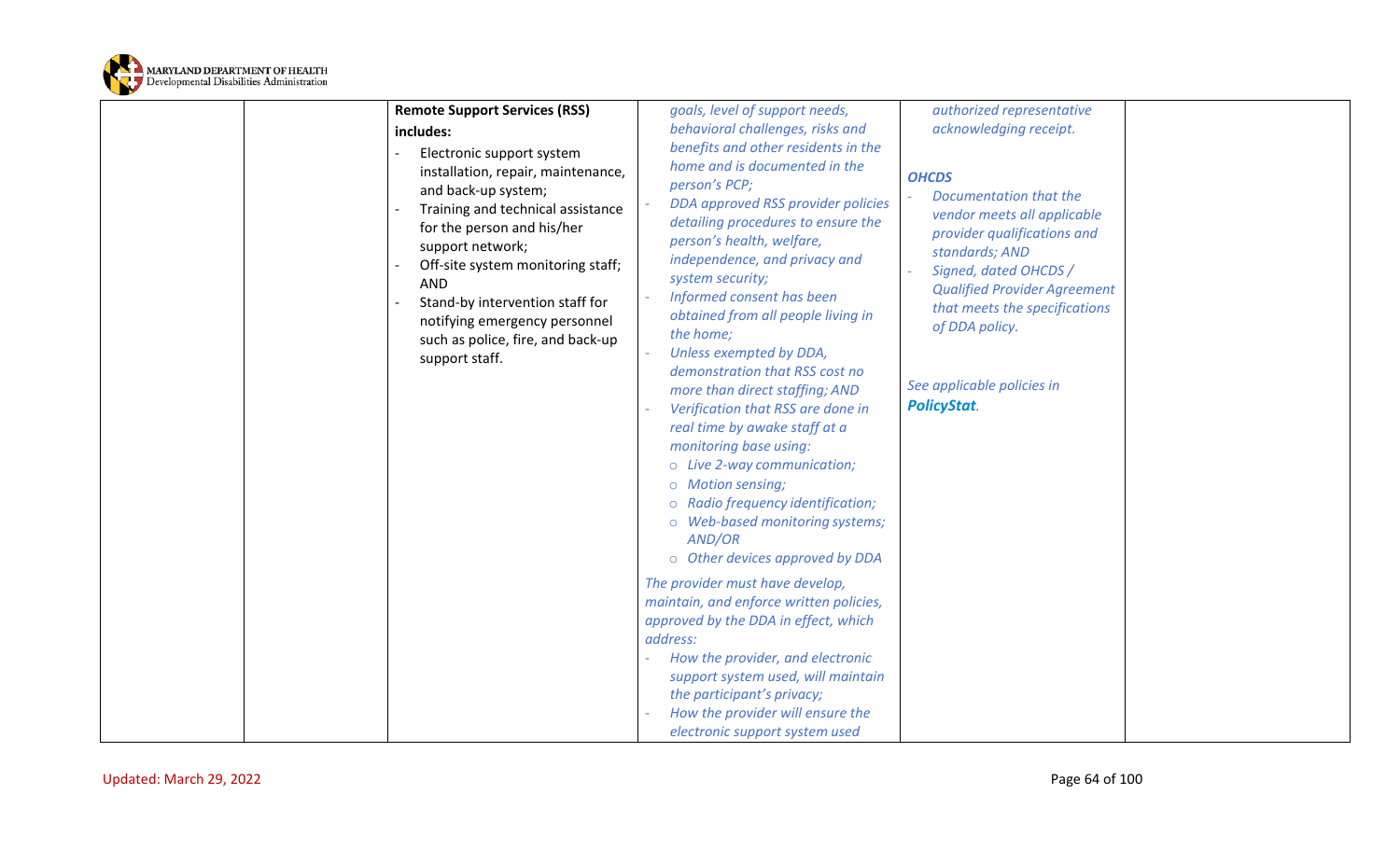

|                     |                                  |                                                                                                                                                                                                                                                                                                                                                                                      | meets applicable information<br>security standards; and<br>How the provider will ensure its<br>provision of Remote Support<br>Services complies with applicable<br>laws governing individuals' right to<br>privacy<br><b>Note:</b> Time limited direct supports<br>from the existing services are available<br>during transition to remote monitoring.<br>If a person has overnight support and<br>requests RSS in conjunction with<br>overnight support, this may be<br>approved ONLY during a time-limited<br>transition period of 90 days and the<br>goal is to step down to only RSS.<br>See applicable policies in PolicyStat. |                                                                                                                                                                                                                                                                              |                                                                                                                                                                                                                                                                                                                                                                                                                                                           |
|---------------------|----------------------------------|--------------------------------------------------------------------------------------------------------------------------------------------------------------------------------------------------------------------------------------------------------------------------------------------------------------------------------------------------------------------------------------|-------------------------------------------------------------------------------------------------------------------------------------------------------------------------------------------------------------------------------------------------------------------------------------------------------------------------------------------------------------------------------------------------------------------------------------------------------------------------------------------------------------------------------------------------------------------------------------------------------------------------------------|------------------------------------------------------------------------------------------------------------------------------------------------------------------------------------------------------------------------------------------------------------------------------|-----------------------------------------------------------------------------------------------------------------------------------------------------------------------------------------------------------------------------------------------------------------------------------------------------------------------------------------------------------------------------------------------------------------------------------------------------------|
| <b>Respite Care</b> | (15 minute)<br>(Daily)<br>(Item) | Respite Care is short-term care<br>intended to provide both the family<br>or other primary caregiver and the<br>person with a break from their daily<br>routines. It is a one to one service.<br>Respite can be provided in:<br>The person's own home,<br>The home of a respite care<br>provider,<br>A licensed residential site,<br>State certified overnight or youth<br>camps, OR | <b>Service Authorization requirements for</b><br><b>Respite Care include the following:</b><br>Description of support needed;<br>Cannot be used to replace day care<br>while the person's parent or<br>guardian is at work;<br>The person is not receiving<br><b>Community Living-Group Home or</b><br><b>Enhanced Supports, Supported</b><br><b>Living or Rare and Expensive</b><br><b>Medical Care (REM); AND</b><br>Documentation verifying service<br>isn't covered under the Maryland<br><b>Medicaid State Plan, Division of</b>                                                                                               | <b>Required documentation for</b><br><b>Respite Care includes the</b><br>following:<br><b>Person's own home</b><br>Timesheet signed/dated by<br>provider<br>Home of provider or licensed site<br>Attendance log with staff in<br>and out times.<br><b>Non-camp settings:</b> | Respite Care Services are not<br>available to participants receiving<br>support services in Community<br>Living Enhanced Supports,<br><b>Community Living-Group Home,</b><br>or Supported Living services.<br>Respite Care Services are not<br>available at the same time as the<br>direct provision of Career<br><b>Exploration, Community</b><br><b>Development Services,</b><br><b>Community Living-Enhanced</b><br><b>Supports, Community Living-</b> |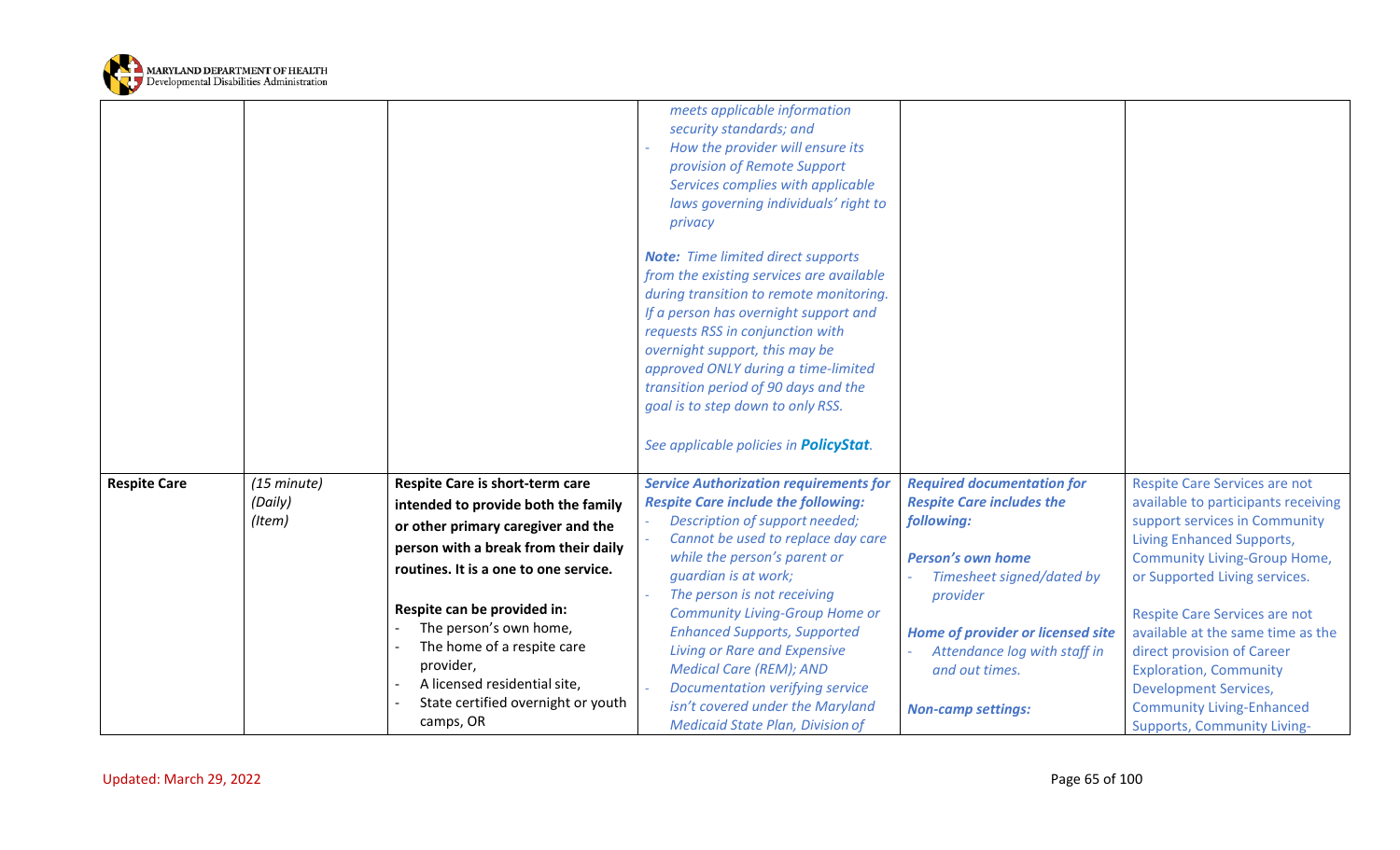

|                       | Other settings and camps as                                                    | Rehabilitation Services ("DORS"),                                                             | A service note must be                                                       | Group Homes, Day Habilitation,                                       |
|-----------------------|--------------------------------------------------------------------------------|-----------------------------------------------------------------------------------------------|------------------------------------------------------------------------------|----------------------------------------------------------------------|
|                       | approved by DDA.                                                               | <b>State Department of Education,</b>                                                         | included for each continuous                                                 | <b>Employment Discovery and</b>                                      |
|                       |                                                                                | and Department of Human                                                                       | span of units that document                                                  | <b>Customization, Employment</b>                                     |
|                       |                                                                                | Services.                                                                                     | caregiver relief. The note                                                   | Services, Medical Day Care,                                          |
|                       | <b>Not included:</b>                                                           | Payment rates must be customary<br>and reasonable as established by                           | should be written, signed,<br>and dated by the person                        | Personal Supports, Supported<br><b>Employment, Supported Living,</b> |
|                       | Fees associated with respite such<br>as membership fees at a                   | DDA.                                                                                          | providing the respite and by                                                 | or Transportation services.                                          |
|                       | recreational facility, community                                               |                                                                                               | the caretaker.                                                               |                                                                      |
|                       | activities or insurance fees.                                                  | <b>Service limits for Respite Care are as</b>                                                 |                                                                              |                                                                      |
|                       |                                                                                | follows:                                                                                      | Camp:                                                                        |                                                                      |
|                       | Habilitative supports or activities                                            | Respite care services hourly and<br>daily total hours may not exceed                          | The provider must document                                                   |                                                                      |
|                       |                                                                                | 720 hours within each plan year                                                               | verification that the respite<br>camp was provided (an                       |                                                                      |
|                       |                                                                                | unless otherwise authorized by the<br>DDA.                                                    | affirmative verification) and                                                |                                                                      |
|                       |                                                                                | Camp cannot exceed \$7,248 within                                                             | paid.                                                                        |                                                                      |
|                       |                                                                                | each plan year.                                                                               | *Note: OHCDS is not a qualified                                              |                                                                      |
|                       |                                                                                |                                                                                               | provider.                                                                    |                                                                      |
|                       |                                                                                | See applicable policies in <b>PolicyStat</b> .                                                |                                                                              |                                                                      |
|                       |                                                                                |                                                                                               | See applicable policies in                                                   |                                                                      |
|                       |                                                                                |                                                                                               | <b>PolicyStat.</b>                                                           |                                                                      |
| <b>Support Broker</b> | <b>Optional self-directed service</b><br>(Hour)<br>delivery model support that | <b>Service Authorization requirements for</b><br><b>Support Broker include the following:</b> | <b>Required documentation for</b><br><b>Support Broker Services includes</b> |                                                                      |
|                       | provides employer related                                                      | <b>Person is self-directing services;</b>                                                     | the following:                                                               |                                                                      |
|                       | information, coaching, and advice                                              | Service need is identified in the                                                             |                                                                              |                                                                      |
|                       | for a participant in support of self-                                          | person's PCP.                                                                                 | <b>FMS requirements include:</b>                                             |                                                                      |
|                       | direction to make informed                                                     | <b>Note:</b> Support Broker Services are an                                                   | Documentation that the                                                       |                                                                      |
|                       | decisions related to day-to-day                                                | optional service for people who self-                                                         | <b>Support Broker meets all</b>                                              |                                                                      |
|                       | management of staff providing                                                  | direct.                                                                                       | applicable provider                                                          |                                                                      |
|                       | services and available budget.                                                 |                                                                                               | qualifications and standards;                                                |                                                                      |
|                       | <b>Services include:</b>                                                       | <b>Service limits for Support Broker</b><br><b>Services are as follows:</b>                   | Timesheet with description of<br>support provided noted                      |                                                                      |
|                       | Information, coaching, and                                                     | Initial orientation and assistance up                                                         |                                                                              |                                                                      |
|                       | mentoring and Benefits and                                                     | to 15 hours;                                                                                  |                                                                              |                                                                      |
|                       | leave time.                                                                    |                                                                                               |                                                                              |                                                                      |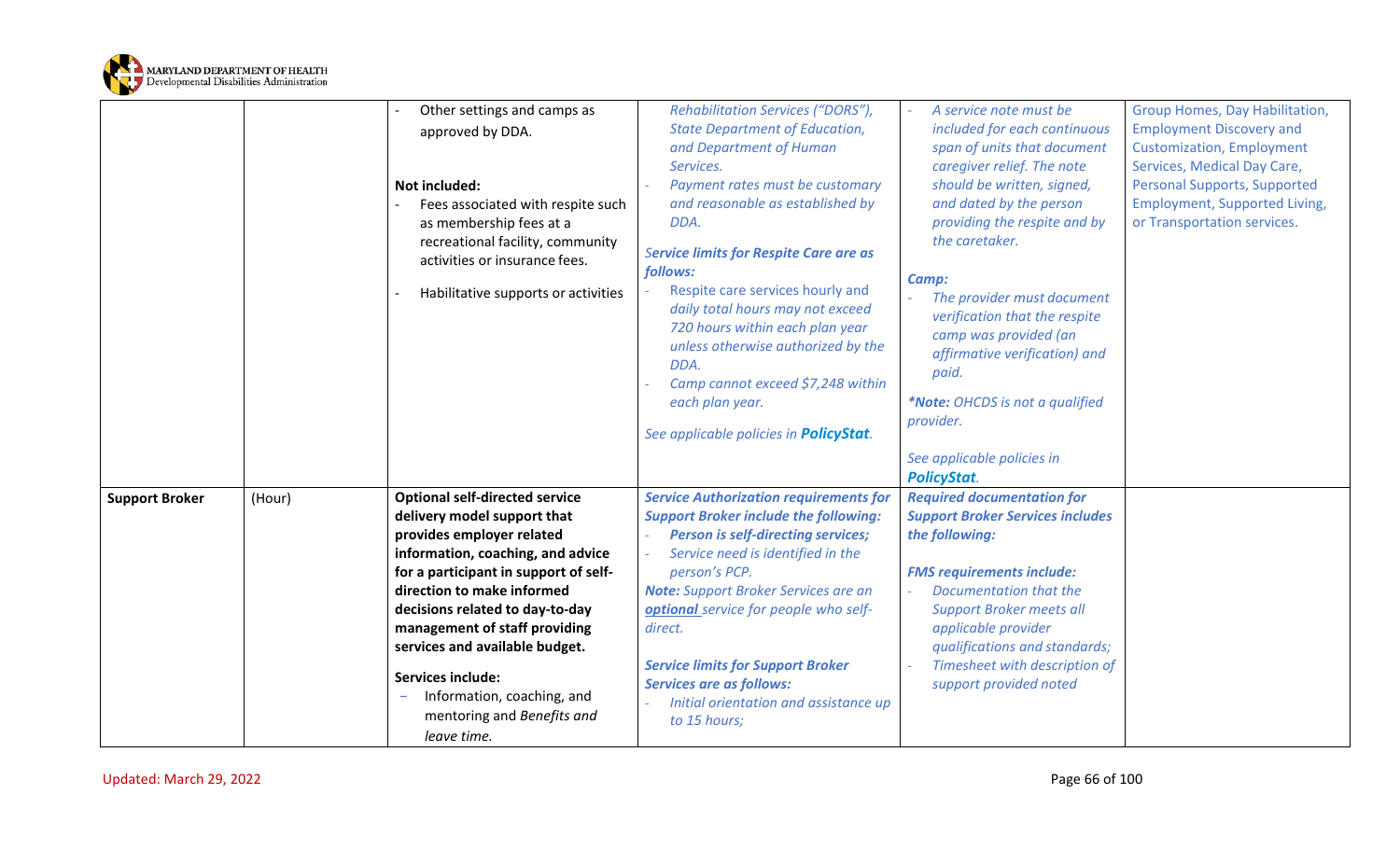

|                            |        |                                                                                                                                                                                                                                                                                                                                                                                                                                                          | Information, coaching, and<br>mentoring up to 4 hours per month<br>unless otherwise authorized by<br>DDA.<br>Additional assistance, coaching,<br>and mentoring may be authorized<br>based on extraordinary<br>circumstances when there<br>significant changes in the<br>participant's health or medical<br>situation.<br>Note: Service hours must be necessary,<br>documented, and evaluated by the<br>team.<br>See applicable policies in <b>PolicyStat</b> .                                       | See applicable policies in<br><b>PolicyStat.</b>                                                                                                                                                                                                                                                                                                                         |  |
|----------------------------|--------|----------------------------------------------------------------------------------------------------------------------------------------------------------------------------------------------------------------------------------------------------------------------------------------------------------------------------------------------------------------------------------------------------------------------------------------------------------|------------------------------------------------------------------------------------------------------------------------------------------------------------------------------------------------------------------------------------------------------------------------------------------------------------------------------------------------------------------------------------------------------------------------------------------------------------------------------------------------------|--------------------------------------------------------------------------------------------------------------------------------------------------------------------------------------------------------------------------------------------------------------------------------------------------------------------------------------------------------------------------|--|
| <b>Transition Services</b> | (Item) | <b>Transition Services are allowable</b><br>expenses related to moving from:<br>1. An institutional setting to a group<br>home or private residence in the<br>community, for which the person<br>or their legal representative will<br>be responsible; or<br>2. Community residential provider<br>to a private residence in the<br>community, for which the person<br>or their legal representative will<br>be responsible.<br><b>Service includes::</b> | <b>Service Authorization requirements for</b><br><b>Transition Services include the</b><br>following:<br>Documentation in the PCP that the<br>person is unable to pay for or<br>obtain assistance from other<br>sources for transition related costs;<br><b>Documentation verifying service</b><br>isn't covered under the Maryland<br><b>Medicaid State Plan, Division of</b><br>Rehabilitation Services ("DORS"),<br><b>State Department of Education,</b><br>and Department of Human<br>Services; | <b>Required documentation for</b><br><b>Transition Services includes the</b><br>following:<br>Receipts which reconcile with the<br>approved log of items, to include<br>the person's name, date and<br>signature acknowledging receipt<br>of the goods purchased within 60<br>days of the move.<br><b>OHCDS</b><br>Documentation that the<br>vendor meets all applicable |  |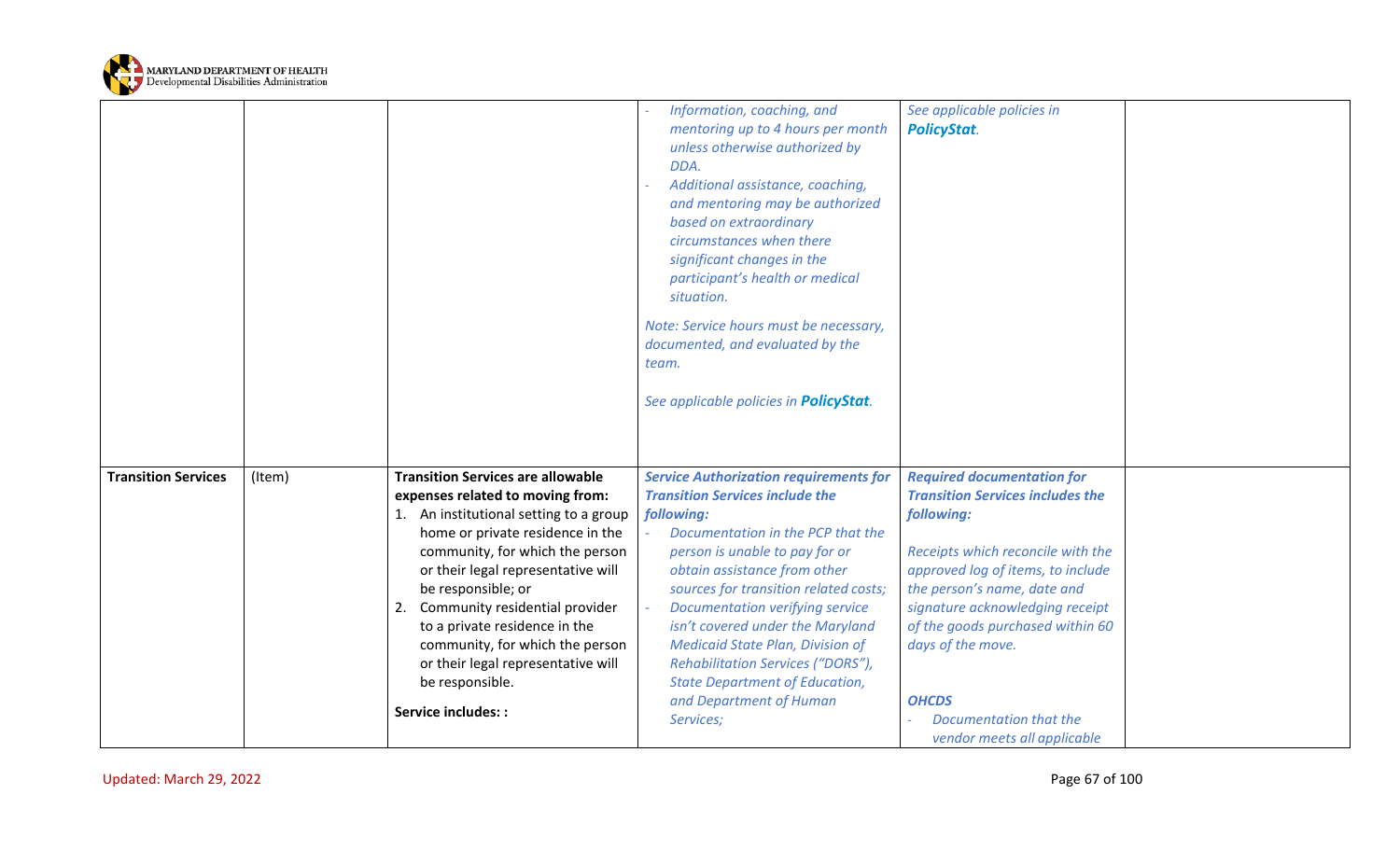

| Security deposits that is required    | Log of items requested to be                             | provider qualifications and         |  |
|---------------------------------------|----------------------------------------------------------|-------------------------------------|--|
| to obtain a lease on an               | reviewed/authorized by DDA; AND                          | standards; AND                      |  |
| apartment or home;                    | <b>Transition services are furnished</b>                 | Signed, dated OHCDS /               |  |
| Reasonable cost, as defined by        | only to the extent that they are                         | <b>Qualified Provider Agreement</b> |  |
| the DDA, of essential household       | reasonable, necessary and based                          | that meets the specifications       |  |
| goods;                                | on the person's needs.                                   | of DDA policy.                      |  |
| Fees or deposits associated with      |                                                          |                                     |  |
| set-up of essential utilities -       |                                                          | <b>Note: Transition services</b>    |  |
| telephone, electricity, heating       | <b>Service limits for Transition Services</b>            | provided to an individual leaving   |  |
| and water;                            | are as follows:                                          | an institution up to 180 days prior |  |
| Cost of services necessary for the    | \$5,000 lifetime limit unless                            | to moving is billed as a Medicaid   |  |
| person's health and safety, such      | authorized by DDA.<br>Transition items and goods must be | administrative cost.                |  |
| as pest removal services and one-     | procured within 60 days after                            |                                     |  |
| time cleaning prior to moving in;     | moving.                                                  | See applicable policies in          |  |
| AND/OR                                |                                                          | <b>PolicyStat.</b>                  |  |
| Moving expenses.                      |                                                          |                                     |  |
|                                       | See applicable policies in <b>PolicyStat</b> .           |                                     |  |
| Not included:                         |                                                          |                                     |  |
| Monthly rent or mortgage, food,       |                                                          |                                     |  |
| telephone fees, regular utility       |                                                          |                                     |  |
| charges, and entertainment            |                                                          |                                     |  |
| costs, such as cable fees;            |                                                          |                                     |  |
| Items purchased from the              |                                                          |                                     |  |
| person's relatives, legal guardians   |                                                          |                                     |  |
| or other legally responsible          |                                                          |                                     |  |
| person; AND/OR                        |                                                          |                                     |  |
| Payment for room and board.           |                                                          |                                     |  |
|                                       |                                                          |                                     |  |
| Note: The person will own all of the  |                                                          |                                     |  |
| items purchased under this service    |                                                          |                                     |  |
| and the items shall transfer with the |                                                          |                                     |  |
| person to their new residence and     |                                                          |                                     |  |
| any subsequent residence. If the      |                                                          |                                     |  |
| participant no longer wants any item  |                                                          |                                     |  |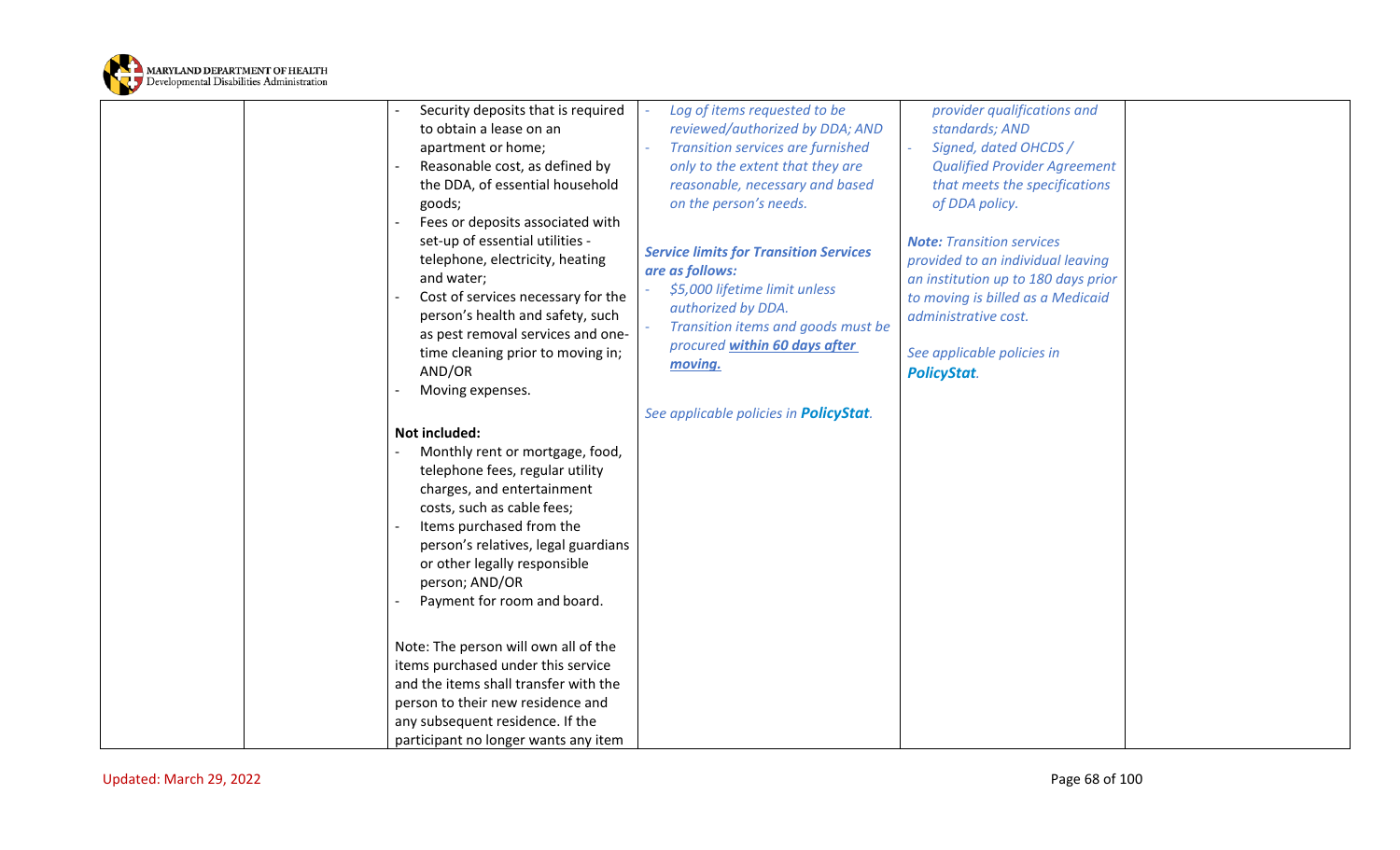

|                                   |        | purchased under this service, the<br>item shall be returned to the DDA<br>unless otherwise directed.<br>All goods must be in good operating<br>condition and repair in accordance<br>with applicable specifications.<br>All services must be performed in<br>accordance with standard<br>workmanship and applicable<br>specifications. |                                                                                                                                                                                                                                                  |                                                                                                                                                                                                                                                                                                         |                                                                                                                                                                                                                                                                                                                                              |
|-----------------------------------|--------|----------------------------------------------------------------------------------------------------------------------------------------------------------------------------------------------------------------------------------------------------------------------------------------------------------------------------------------|--------------------------------------------------------------------------------------------------------------------------------------------------------------------------------------------------------------------------------------------------|---------------------------------------------------------------------------------------------------------------------------------------------------------------------------------------------------------------------------------------------------------------------------------------------------------|----------------------------------------------------------------------------------------------------------------------------------------------------------------------------------------------------------------------------------------------------------------------------------------------------------------------------------------------|
| Transportation<br><b>Services</b> | (Item) | <b>Transportation services are designed</b><br>to improve the person's and the<br>family caregiver's ability to<br>independently access community<br>activities within their own                                                                                                                                                       | <b>Service Authorization requirements</b><br><b>Transportation Services include the</b><br>following:<br>Person lives in their own home or<br>their family's home                                                                                | <b>Required documentation for</b><br><b>Transportation Services includes</b><br>the following:<br><b>All Orientation services,</b>                                                                                                                                                                      | Transportation services are not<br>available at the same time as the<br>direct provision of Career<br><b>Exploration, Community</b><br><b>Development Services,</b>                                                                                                                                                                          |
|                                   |        | community in response to needs<br>identified through the PCP.<br>The participant's community is<br>defined as places the participant<br>lives, works, shops, or regularly<br>spends their days. The participant's<br>community does not include<br>vacations in the State or other travel                                              | <b>Description of transportation</b><br>services and frequency to access<br>community activities within their<br>own community<br>Transport within a person's own<br>community and is not<br>transportation related to a medical<br>service; AND | accessing mobility and volunteer<br>transportation services, travel<br>training documentation includes:<br>Timesheet signed and dated<br>by the provider; AND<br>Service note describing the<br>service provided.<br><b>All Prepaid transportation</b><br>vouchers and cards<br>documentation includes: | <b>Community Living-Enhanced</b><br><b>Supports, Community Living-</b><br>Group Homes, Day Habilitation,<br><b>Employment Discovery and</b><br><b>Customization, Employment</b><br>Services, Medical Day Care,<br>Personal Supports, Respite Care,<br><b>Shared Living, Supported</b><br><b>Employment, or Supported Living</b><br>services. |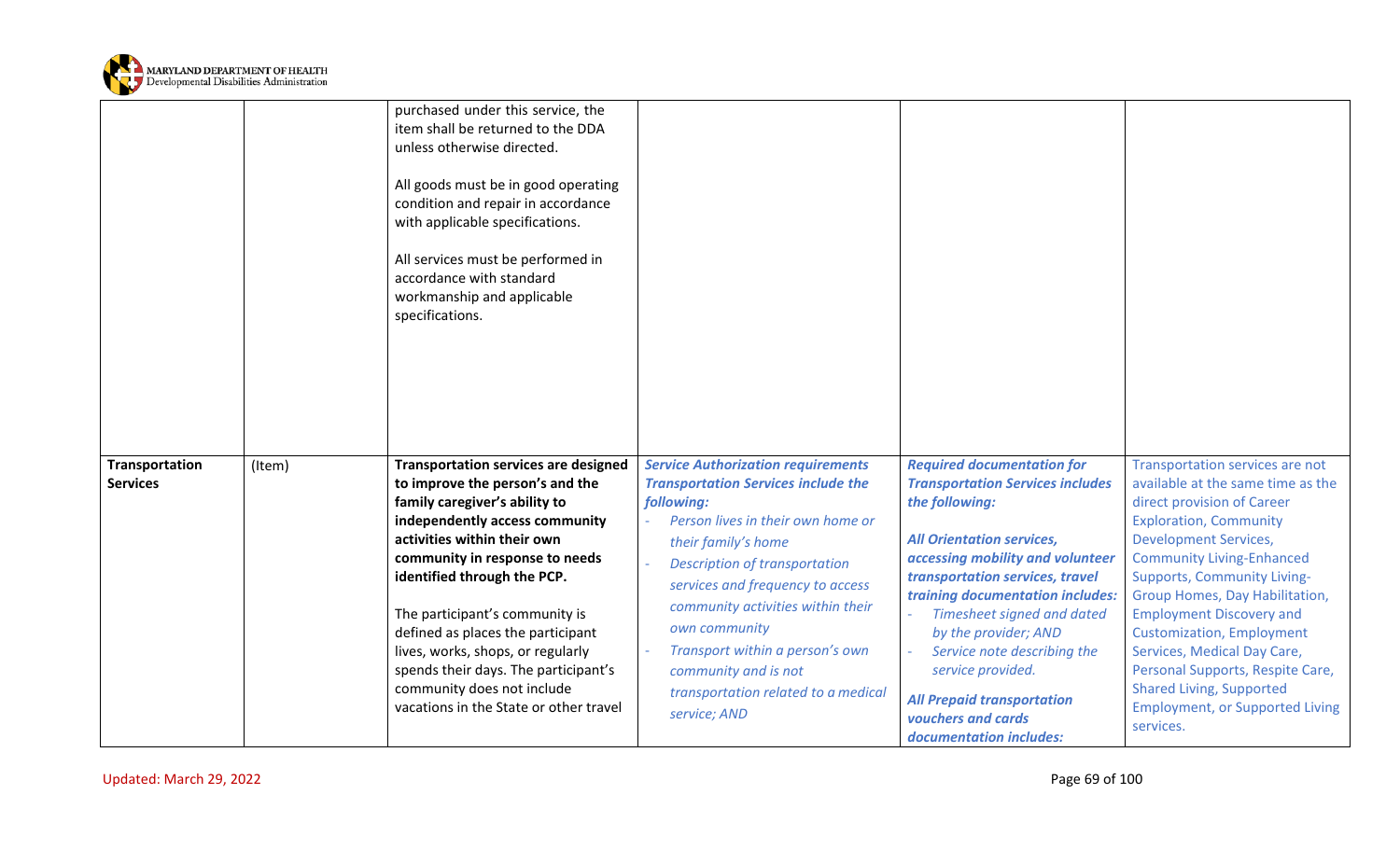

|                           |        | inside or outside of the State of           | Documentation verifying service                | Receipt(s) signed/dated by            | Note: Transportation supports are    |
|---------------------------|--------|---------------------------------------------|------------------------------------------------|---------------------------------------|--------------------------------------|
|                           |        | Maryland.                                   | isn't covered under the Maryland               | the person acknowledging              | available for participants supported |
|                           |        |                                             | <b>Medicaid State Plan, Division of</b>        | receipt.                              | with Follow-Along Job Supports.      |
|                           |        | <b>Transportation Services can include:</b> | Rehabilitation Services ("DORS"),              | All Mileage reimbursement             | This means that a person receiving   |
|                           |        | Orientation to using other senses           | <b>State Department of Education,</b>          | documentation includes:               | Follow-Along Job Supports, can       |
|                           |        | or supports for safe movement;              | and Department of Human                        | Mileage log to include travel         | access the stand-alone               |
|                           |        | Accessing Mobility and volunteer            | Services.                                      | date and signature of the             | Transportation support service to    |
|                           |        | transportation services;                    |                                                | provider and the person.              | get to/from their job even if they   |
|                           |        | Travel training;                            | <b>Service limits for Transportation</b>       |                                       | are also authorized for residential  |
|                           |        | Transportation services including:          | <b>Services are as follows:</b>                | <b>OHCDS also require:</b>            | services.                            |
|                           |        | public and community                        | \$7,500 annual limit for people                | Documentation that the                |                                      |
|                           |        | transportation, taxi services, and          | using traditional services.                    | vendor meets all applicable           |                                      |
|                           |        | non-traditional transportation              |                                                | provider qualifications and           |                                      |
|                           |        | providers;                                  | <b>Note:</b> For people self-directing their   | standards; AND                        |                                      |
|                           |        | Purchase of prepaid                         | services, the transportation budget is         | Signed, dated OHCDS /                 |                                      |
|                           |        | transportation vouchers and                 | based on their need while considering          | <b>Qualified Provider Agreement</b>   |                                      |
|                           |        | cards; AND/OR                               | their preferences and funds availability       | that meets the specifications         |                                      |
|                           |        | Mileage reimbursement for                   | from their authorized PCP and budget.          | of DDA policy.                        |                                      |
|                           |        | transportation provided by                  |                                                |                                       |                                      |
|                           |        | another individual using their              | See applicable policies in <b>PolicyStat</b> . | See applicable policies in            |                                      |
|                           |        | own car.                                    |                                                | <b>PolicyStat.</b>                    |                                      |
|                           |        | <b>Not included:</b>                        |                                                |                                       |                                      |
|                           |        | Payment to spouses or legally               |                                                |                                       |                                      |
|                           |        | responsible individuals for                 |                                                |                                       |                                      |
|                           |        | furnishing transportation                   |                                                |                                       |                                      |
|                           |        | services.                                   |                                                |                                       |                                      |
|                           |        |                                             |                                                |                                       |                                      |
| Vehicle                   | (Item) | <b>Vehicle Modifications are</b>            | <b>Service Authorization requirements for</b>  | <b>Required documentation for</b>     |                                      |
| <b>Modifications (VM)</b> |        | adaptations or alterations to a             | <b>Vehicle Modifications include the</b>       | <b>Vehicle Modifications includes</b> |                                      |
|                           |        | vehicle that is the person's or the         | following:                                     | the following:                        |                                      |
|                           |        | person's family's primary means of          | Proof of vehicle                               | <b>All Provider Types:</b>            |                                      |
|                           |        | transportation.                             | registration/ownership to the                  | <b>Vehicle Modifications:</b>         |                                      |
|                           |        |                                             | person or legally responsible parent           | Verification that the modified        |                                      |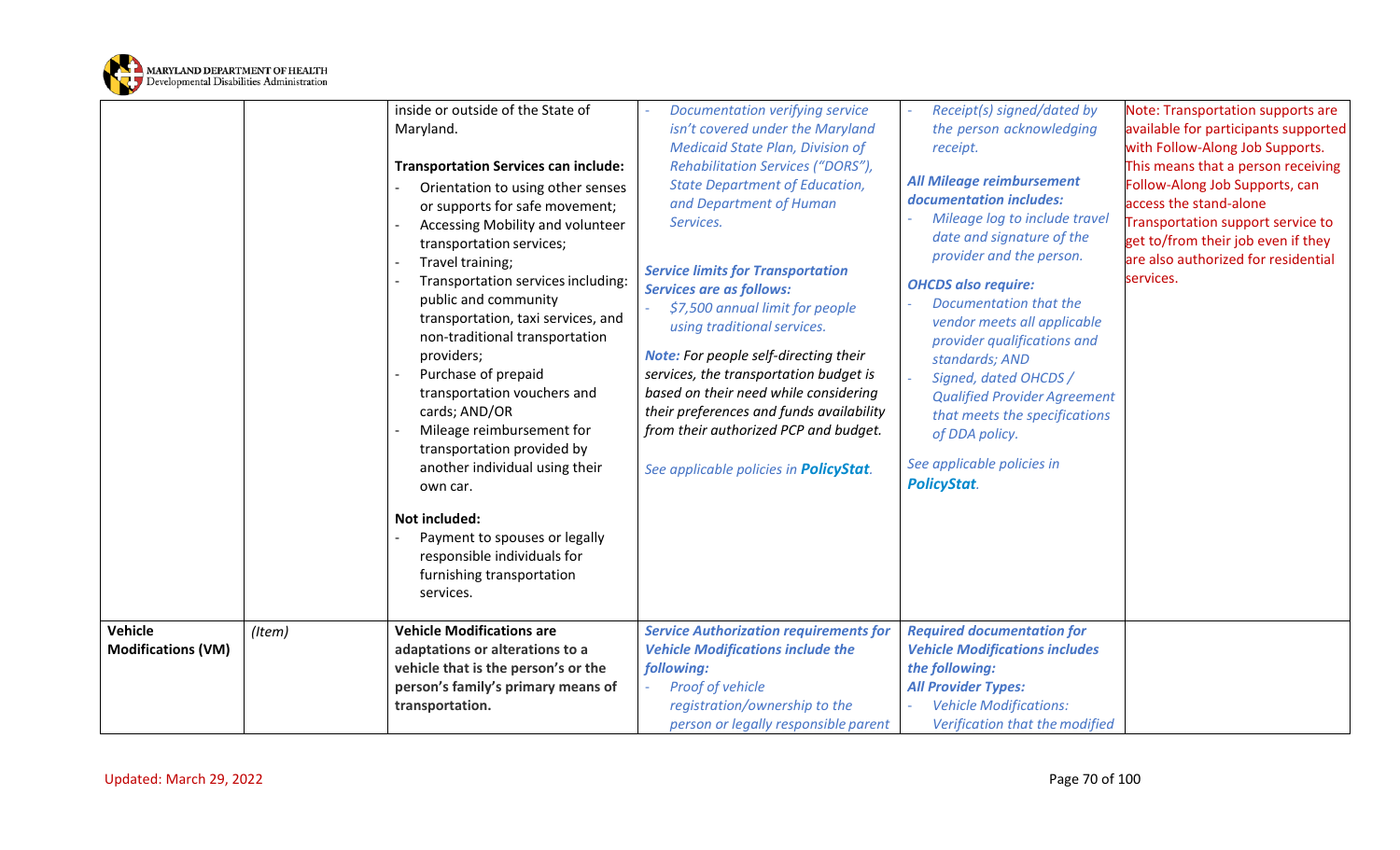

| <b>Vehicle Modifications may include:</b> | of a minor or other primary                                                                                                                                                                                                                                                                                                                                                                                                                                           | vehicle meets safety                                                                                                                                                                                                                                                                          |  |
|-------------------------------------------|-----------------------------------------------------------------------------------------------------------------------------------------------------------------------------------------------------------------------------------------------------------------------------------------------------------------------------------------------------------------------------------------------------------------------------------------------------------------------|-----------------------------------------------------------------------------------------------------------------------------------------------------------------------------------------------------------------------------------------------------------------------------------------------|--|
| Assessment to determine specific          | caretaker;                                                                                                                                                                                                                                                                                                                                                                                                                                                            | standards.                                                                                                                                                                                                                                                                                    |  |
| needs of the person as a driver or        | Assessment recommending the                                                                                                                                                                                                                                                                                                                                                                                                                                           | <b>All VM Services:</b>                                                                                                                                                                                                                                                                       |  |
| passenger, review modification            | needed modification (unless                                                                                                                                                                                                                                                                                                                                                                                                                                           | Invoice that includes an                                                                                                                                                                                                                                                                      |  |
| options, and develop a                    | <b>Division of Rehabilitation Services</b>                                                                                                                                                                                                                                                                                                                                                                                                                            | itemized list of VM                                                                                                                                                                                                                                                                           |  |
| prescription for required                 | ("DORS") assessment has been                                                                                                                                                                                                                                                                                                                                                                                                                                          | Services, provider's                                                                                                                                                                                                                                                                          |  |
| modifications of a vehicle;               | completed in the past year);                                                                                                                                                                                                                                                                                                                                                                                                                                          | signature, date and                                                                                                                                                                                                                                                                           |  |
| Assistance with modifications to          | Documentation in the person's PCP                                                                                                                                                                                                                                                                                                                                                                                                                                     | signature of person or                                                                                                                                                                                                                                                                        |  |
| be purchased and installed in a           | the changes are a necessary                                                                                                                                                                                                                                                                                                                                                                                                                                           | authorized representative                                                                                                                                                                                                                                                                     |  |
| vehicle owned by or a new                 | component of achieving the PCP                                                                                                                                                                                                                                                                                                                                                                                                                                        | acknowledging receipt;                                                                                                                                                                                                                                                                        |  |
| vehicle purchased by the person,          | outcomes;                                                                                                                                                                                                                                                                                                                                                                                                                                                             | <b>AND</b>                                                                                                                                                                                                                                                                                    |  |
| or legally responsible parent of a        | A prescription for vehicle                                                                                                                                                                                                                                                                                                                                                                                                                                            | Retain assessment,                                                                                                                                                                                                                                                                            |  |
| minor or other caretaker as               | modification completed by a                                                                                                                                                                                                                                                                                                                                                                                                                                           | prescription for vehicle                                                                                                                                                                                                                                                                      |  |
| approved by DDA;                          | qualified provider;                                                                                                                                                                                                                                                                                                                                                                                                                                                   | modification, and cost                                                                                                                                                                                                                                                                        |  |
| Non-warranty vehicle                      | With new/used vehicle purchase in                                                                                                                                                                                                                                                                                                                                                                                                                                     | breakdown as applicable.                                                                                                                                                                                                                                                                      |  |
| modification repairs; AND                 | which the portion of the cost for the                                                                                                                                                                                                                                                                                                                                                                                                                                 |                                                                                                                                                                                                                                                                                               |  |
| Training on use of the                    | modification is request there must                                                                                                                                                                                                                                                                                                                                                                                                                                    |                                                                                                                                                                                                                                                                                               |  |
| modification.                             | be a cost breakdown that specifies<br>the cost of the modification; AND<br>Documentation verifying the<br>vehicle modification isn't covered<br>under the Maryland Medicaid State<br>Plan, Division of Rehabilitation<br>Services ("DORS"), State<br>Department of Education, and<br><b>Department of Human Services.</b><br>Note: Authorized costs of assessment,<br>repairs and modification training must<br>be customary and reasonable as<br>established by DDA. | <b>OHCDS</b><br>Documentation that the<br>vendor meets all applicable<br>provider qualifications and<br>standards; AND<br>Signed, dated OHCDS /<br><b>Qualified Provider Agreement</b><br>that meets the specifications<br>of DDA policy.<br>See applicable policies in<br><b>PolicyStat.</b> |  |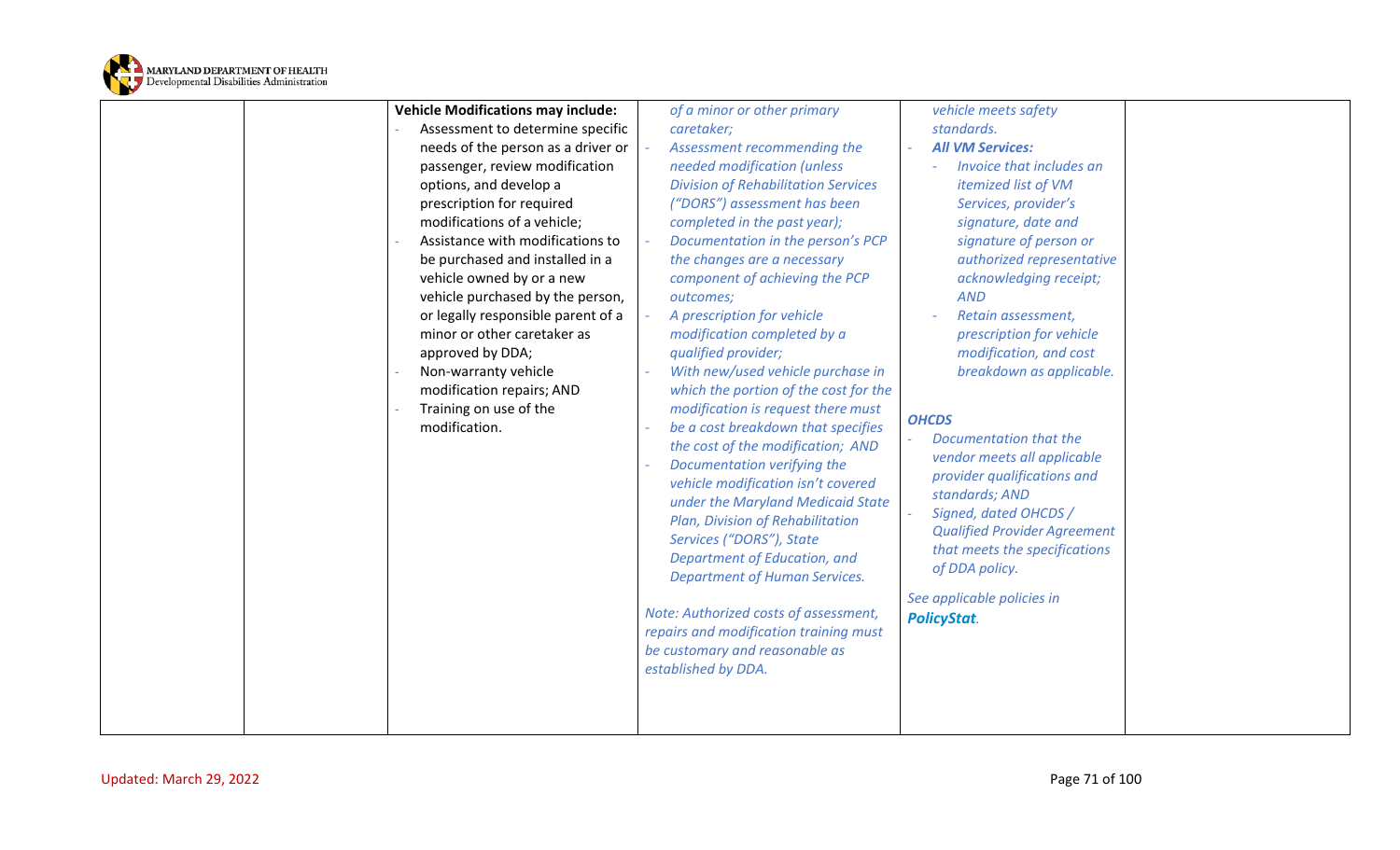

|  | The below costs are not included in the<br>rate for Vehicle Modification:<br>Purchase of new/used vehicles,<br>general vehicle maintenance or<br>repair, State inspections, insurance,<br>gas, fines, tickets or warranty<br>purchase.<br>VM purchased by the program that<br>have been damaged in an accident.<br><b>Modifications to provider owned</b><br>vehicles. |  |
|--|------------------------------------------------------------------------------------------------------------------------------------------------------------------------------------------------------------------------------------------------------------------------------------------------------------------------------------------------------------------------|--|
|  | <b>Service limits for Vehicle Modifications</b><br>are as follows:<br>Must be within the \$15,000 ten-<br>year limit.<br>See applicable policies in <b>PolicyStat</b> .                                                                                                                                                                                                |  |

| <b>RESIDENTIAL SERVICES</b> |       |                                       |                                              |                                        |                                |  |
|-----------------------------|-------|---------------------------------------|----------------------------------------------|----------------------------------------|--------------------------------|--|
| <b>Service Name</b>         | Unit  | <b>Service Description</b>            | <b>Instructions for Authorizing Services</b> | <b>Provider Billing Documentation</b>  | <b>Conflicts</b>               |  |
|                             |       |                                       |                                              | <b>Guidelines</b>                      |                                |  |
| <b>Community Living-</b>    | (Day) | <b>Community Living-Group Home</b>    | The following criteria will be used for      | To bill the day rate, the person       | Community Living-              |  |
| <b>Group Home Support</b>   |       | Support services provide the          | new persons to access Community              | must be in the home overnight or       | <b>Group Home services are</b> |  |
|                             |       | person with development,              | <b>Living - Group Home services:</b>         | for a minimum of 6 hours during        | not available at the same      |  |
|                             |       | acquisition, and maintenance of       | The person is 18 years of age or             | the day.                               | time as the direct             |  |
|                             |       | skills related to activities of daily | older unless otherwise authorized            |                                        | provision of Career            |  |
|                             |       | living, instrumental activities of    | by the DDA;                                  | <b>Documentation requirements for</b>  | <b>Exploration, Community</b>  |  |
|                             |       | daily living, and socialization,      | Person has critical support needs            | <b>Community Living-Group Home</b>     | <b>Development Services,</b>   |  |
|                             |       | through application of formal         | that cannot be met by other                  | <b>Support includes the following:</b> | <b>Community Living-</b>       |  |
|                             |       | teaching methods in a                 | residential or in-home services and          | Attendance log                         | <b>Enhanced Supports, Day</b>  |  |
|                             |       | community residential setting.        | supports;                                    | acknowledging that the                 | Habilitation, Employment       |  |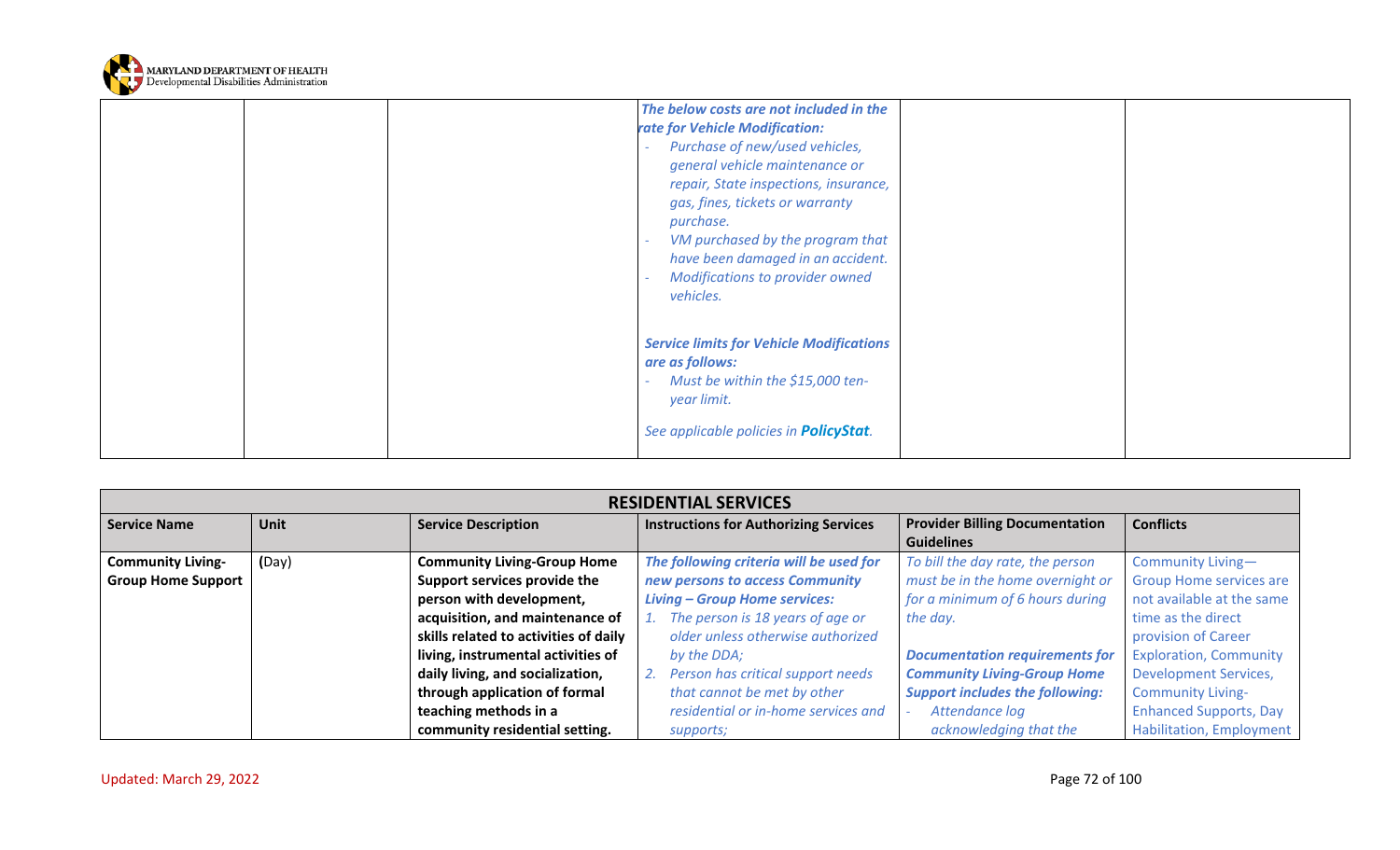

| <b>Service Provision includes:</b><br>Direct support services<br>$\circ$<br>Transportation<br>$\Omega$<br>Nursing support services;<br>$\Omega$<br>and                                                                                                                                                                                                                                                                                                                                                                      | 4.<br>$\alpha$ ) | This residential model is the most<br>integrated and most cost-effective<br>service to meet needs; AND<br>The person meets one of the<br>following criteria:<br>They currently lives on their own                                                                                                                                                                                                                                                                                                                                                                                                                             | person was in the home at<br>least 6 hours; AND<br>Documented affirmation the<br>service was provided;<br>examples include but are not<br>limited to: MAR, service                                                                                                                                                                                                                                                    | Discovery and<br>Customization,<br><b>Employment Services,</b><br><b>Medical Day Care, Nurse</b><br><b>Consultation, Nurse</b><br><b>Health Case</b>                                                                                                                                                                                                                                                                                                                       |
|-----------------------------------------------------------------------------------------------------------------------------------------------------------------------------------------------------------------------------------------------------------------------------------------------------------------------------------------------------------------------------------------------------------------------------------------------------------------------------------------------------------------------------|------------------|-------------------------------------------------------------------------------------------------------------------------------------------------------------------------------------------------------------------------------------------------------------------------------------------------------------------------------------------------------------------------------------------------------------------------------------------------------------------------------------------------------------------------------------------------------------------------------------------------------------------------------|-----------------------------------------------------------------------------------------------------------------------------------------------------------------------------------------------------------------------------------------------------------------------------------------------------------------------------------------------------------------------------------------------------------------------|----------------------------------------------------------------------------------------------------------------------------------------------------------------------------------------------------------------------------------------------------------------------------------------------------------------------------------------------------------------------------------------------------------------------------------------------------------------------------|
| Person care assistance<br>$\circ$<br><b>Service Characteristics include:</b><br>Support for learning socially<br>acceptable behavior; effective<br>communication; self-direction<br>and problem solving;<br>engaging in safety practices;<br>performing household chores<br>in a safe and effective<br>manner; performing self-care;<br>and skills for employment;<br>Transportation to and from<br>and within this service is<br>included within the services;<br>and<br>Nurse Case Management and<br>Delegation Services. | b)<br>d          | and unable to care for himself or<br>herself even with services and<br>supports;<br>They currently lives on their own or<br>with family or other unpaid<br>caregivers and such living situation<br>presents an imminent risk to their<br>physical or mental health and<br>safety or the health and safety of<br>others;<br>The person is (i) homeless and<br>living on the street; (ii) has no<br>permanent place to live; or (ii) at<br>immediate risk of homelessness or<br>having no permanent place to live;<br>The Person currently lives with<br>family or other unpaid caregivers<br>and documentation exists that in- | notes, etc.<br><b>Providers are required to retain:</b><br>Staff time sheets or payroll<br>information documenting the<br>provision of the staffing<br>hours specified for the home;<br>Service documentation (i.e.<br>MAR, service notes, etc.) and<br>have available upon request;<br><b>AND</b><br><b>Documentation that staff</b><br>meet all qualifications as<br>required for this specific<br>service and DDA. | Management, Personal<br><b>Supports, Respite Care</b><br>Services, Shared Living,<br><b>Supported Employment,</b><br>Supported Living, or<br><b>Transportation services.</b><br><b>Note: Transportation</b><br>supports are available<br>for participants<br>supported with Follow-<br>Along Job Supports. This<br>means that a person<br>receiving Follow-Along<br>Job Supports, can access<br>the stand-alone<br><b>Transportation support</b><br>service to get to/from |
| <b>Acute Care Hospital Stay</b><br><b>Supports:</b><br>Direct support staff services may<br>be provided in an acute care<br>hospital for the purposes of<br>supporting the participant's                                                                                                                                                                                                                                                                                                                                    | e)               | home services available through<br>the other waiver services would not<br>be sufficient to meet the needs of<br>the person;<br>The person's family's or unpaid<br>caregiver's health changes<br>significantly where the primary<br>caregiver is incapacitated and<br>there is no other available<br>caregiver. Examples of such                                                                                                                                                                                                                                                                                               | See applicable policies in<br><b>PolicyStat.</b>                                                                                                                                                                                                                                                                                                                                                                      | their job even if they are<br>also authorized for<br>residential services.                                                                                                                                                                                                                                                                                                                                                                                                 |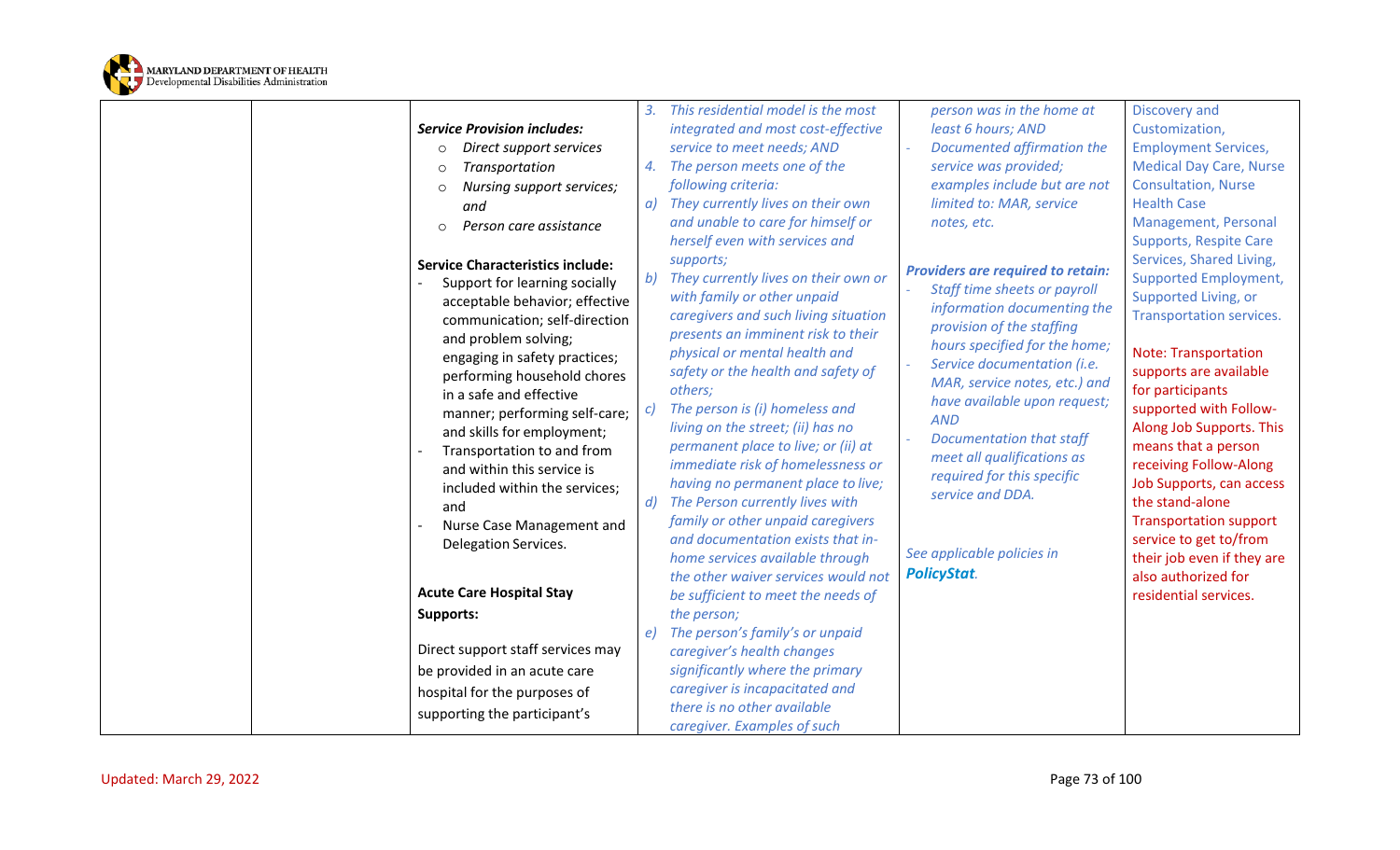

| personal, behavioral and<br>communication supports not<br>otherwise provided in that<br>f<br>setting. Services may not be<br>duplicative of hospital or short-<br>g)<br>term institutional services.<br>Service must be identified in the<br>PCP. Note: Services are provided<br>in a provider licensed and owned<br>or operated group home setting.<br>Residential total shared staffing<br>hours include an allocation for<br>base staffing hours plus an<br>allocation of flexible hours per<br>home to support and promote<br>individualized supports. The total<br>h)<br>home hours are referred to as<br>"shared hours." | significant health changes include a<br>long-term illness or permanent<br><i>injury;</i><br>There is no family or unpaid<br>caretaker to provide needed care;<br>There is a risk of abuse or neglect<br>to the person in their current living<br>situation as evidenced by: (1)<br>recurrent involvement of the Child<br>Protective Services (CPS) or Adult<br>Protective Services (APS) as<br>documented by the case manager<br>that indicates the person's health<br>and safety cannot be assured and<br>attempts to resolve the situation<br>are not effective with CPS or APS<br>involvement or (2) removal from<br>the home by CPS or APS;<br>With no other home or residential<br>setting available, the person is: (1)<br>ready for discharge from a hospital,<br>nursing facility, State Residential<br>Center, psychiatric facility, or other<br>institution; (2) ready for release<br>from incarceration; (3) residing in a<br>temporary setting such as a shelter,<br>hotel, or hospital emergency<br>department (4) transitioning from<br>a residential school; or (5)<br>returning from an out of State<br>placement; or<br><b>Extenuating circumstances; AND</b> |
|--------------------------------------------------------------------------------------------------------------------------------------------------------------------------------------------------------------------------------------------------------------------------------------------------------------------------------------------------------------------------------------------------------------------------------------------------------------------------------------------------------------------------------------------------------------------------------------------------------------------------------|--------------------------------------------------------------------------------------------------------------------------------------------------------------------------------------------------------------------------------------------------------------------------------------------------------------------------------------------------------------------------------------------------------------------------------------------------------------------------------------------------------------------------------------------------------------------------------------------------------------------------------------------------------------------------------------------------------------------------------------------------------------------------------------------------------------------------------------------------------------------------------------------------------------------------------------------------------------------------------------------------------------------------------------------------------------------------------------------------------------------------------------------------------------------------------|
|--------------------------------------------------------------------------------------------------------------------------------------------------------------------------------------------------------------------------------------------------------------------------------------------------------------------------------------------------------------------------------------------------------------------------------------------------------------------------------------------------------------------------------------------------------------------------------------------------------------------------------|--------------------------------------------------------------------------------------------------------------------------------------------------------------------------------------------------------------------------------------------------------------------------------------------------------------------------------------------------------------------------------------------------------------------------------------------------------------------------------------------------------------------------------------------------------------------------------------------------------------------------------------------------------------------------------------------------------------------------------------------------------------------------------------------------------------------------------------------------------------------------------------------------------------------------------------------------------------------------------------------------------------------------------------------------------------------------------------------------------------------------------------------------------------------------------|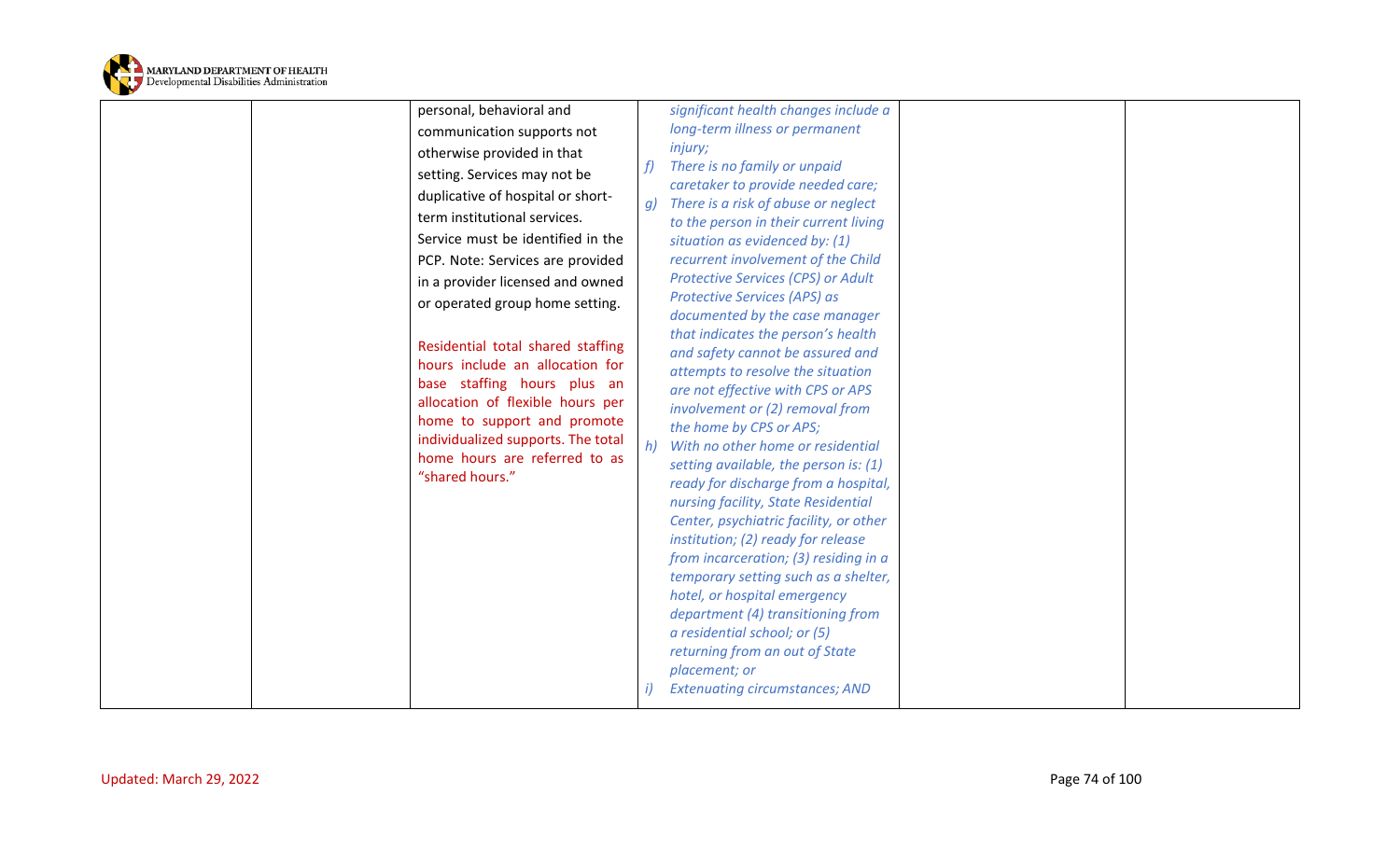

| The residential service is the most<br>cost-effective means to meet the<br>participant's assessed need                                                                                                                                                                                                                                                                                                                                |  |
|---------------------------------------------------------------------------------------------------------------------------------------------------------------------------------------------------------------------------------------------------------------------------------------------------------------------------------------------------------------------------------------------------------------------------------------|--|
| If the person is living in their own, or a<br>family home:<br><b>Documentation that CFC and</b><br>personal supports have been<br>explored and are insufficient to<br>meet the person's needs; OR<br>Documentation that the person's<br>health and welfare is jeopardized in<br>their current living situation.<br><b>Examples of documentation include</b><br>APS referrals, increased ER visits,<br>critical incident reports, etc. |  |
| If the person is in an institutional<br>setting or homeless:<br>Documentation that less restrictive<br>living options have been explored<br>and cannot meet the person's<br>needs.                                                                                                                                                                                                                                                    |  |
| <b>Service Authorization requirements for</b><br><b>Nursing Support Services - Delegation</b><br><b>Services standalone support:</b><br>In the event that additional Nursing<br>Delegation training supports are<br>needed as indicated in the HRST<br>because of a change in the person's<br>health status or after discharge                                                                                                        |  |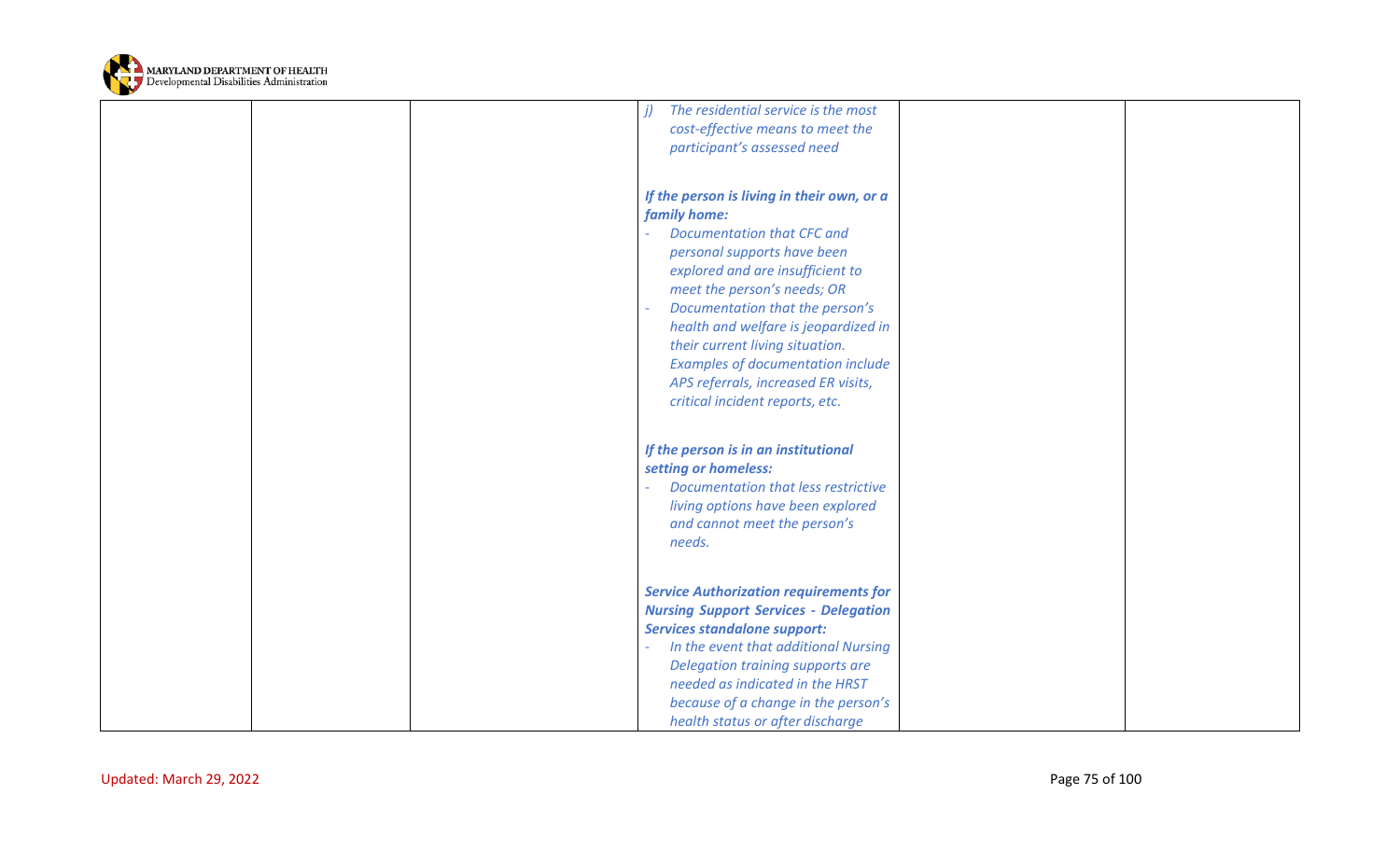

|  | from a hospital or skilled nursing<br>facility, the request is reviewed by<br><b>DDA's Regional Office and</b><br>additional standalone Nursing<br><b>Support Service - Delegation</b><br>Service support service hours can<br>be authorized.                                                                                                                                                                                                |  |
|--|----------------------------------------------------------------------------------------------------------------------------------------------------------------------------------------------------------------------------------------------------------------------------------------------------------------------------------------------------------------------------------------------------------------------------------------------|--|
|  | <b>Community Living - Group Home</b><br><b>Retainer Fee:</b><br>Limited to up to 18 days per<br>calendar year per recipient per<br>provider.<br>Effective March 2021, retainer fees<br>will no longer show on the PCP but<br>may be billed via the Provider<br>Portal.                                                                                                                                                                       |  |
|  | Prior to accessing DDA funding for this<br>service, all other available and<br>appropriate funding sources, including<br>but not limited to those offered by<br>Maryland's State Plan, Division of<br>Rehabilitation Services ("DORS"), State<br>Department of Education, and<br>Department of Human Services, must<br>be explored and exhausted to the<br>extent applicable. These efforts must<br>be documented in the participant's file. |  |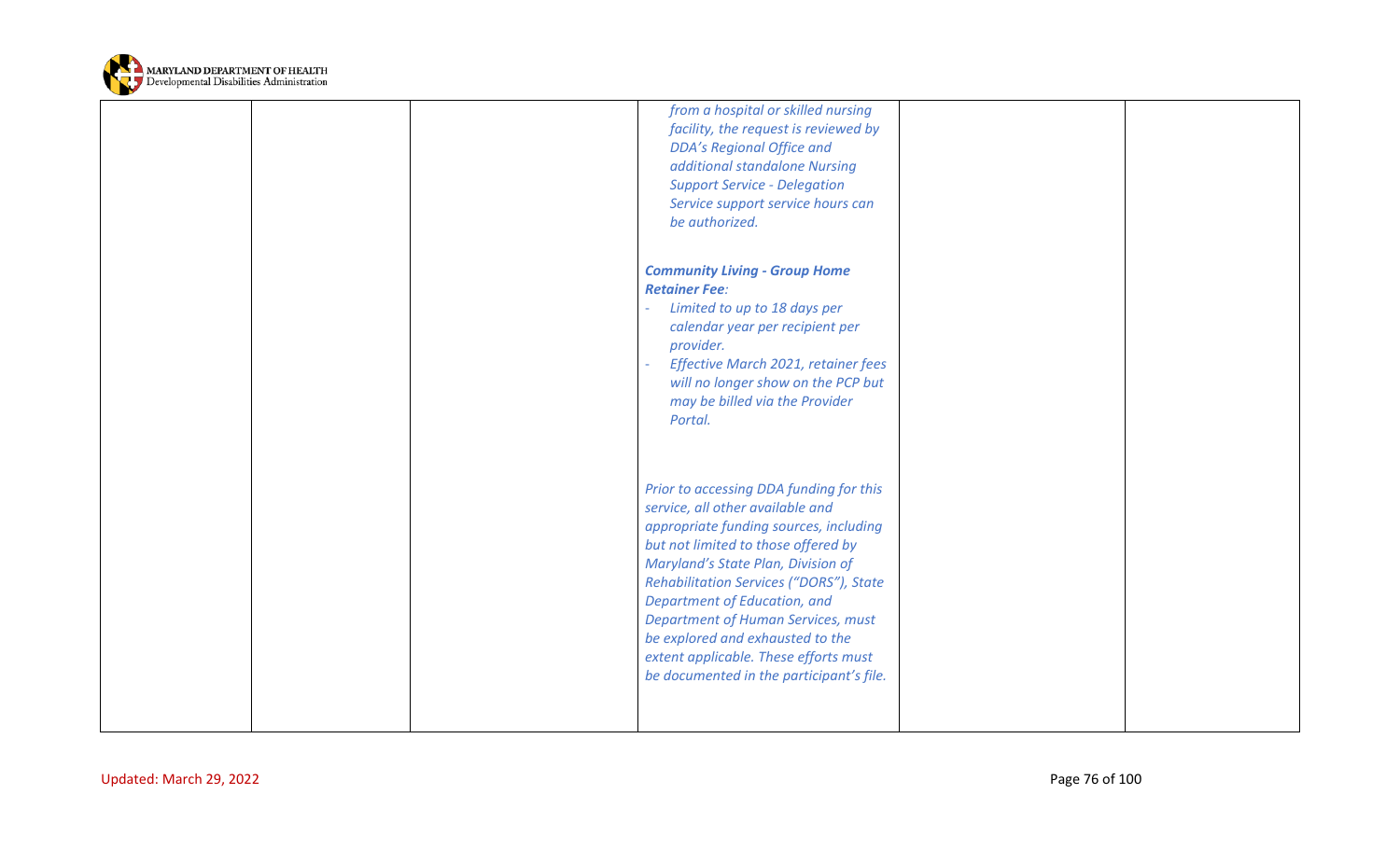

|                                                                                            |             |                                                                                                                              | To the extent any listed services are<br>covered under the Medicaid State Plan,<br>the services under the waiver will be<br>limited to additional services not<br>otherwise covered under the Medicaid<br>State Plan, but consistent with waiver<br>objectives of avoiding<br>institutionalization. |                                                                                                                                                                                                                             |                                                                                                                                                                                                       |
|--------------------------------------------------------------------------------------------|-------------|------------------------------------------------------------------------------------------------------------------------------|-----------------------------------------------------------------------------------------------------------------------------------------------------------------------------------------------------------------------------------------------------------------------------------------------------|-----------------------------------------------------------------------------------------------------------------------------------------------------------------------------------------------------------------------------|-------------------------------------------------------------------------------------------------------------------------------------------------------------------------------------------------------|
|                                                                                            |             |                                                                                                                              | See applicable policies in <b>PolicyStat</b> .                                                                                                                                                                                                                                                      |                                                                                                                                                                                                                             |                                                                                                                                                                                                       |
| <b>Community Living-</b><br><b>Group Home</b><br><b>Support: Dedicated</b><br><b>Hours</b> | (15 minute) | Dedicated 1:1 or 2:1 staff-to-<br>participant supports within<br><b>Community Living - Group Home</b><br>supports.           | <b>Teams may request authorization of</b><br>dedicated staff hours when shared<br>hours and overnight supervision (as<br>applicable) does not meet the<br>person's needs as set forth in DDA's<br>policies and guidance.                                                                            | <b>Required documentation for</b><br><b>Community Living-Group Home</b><br><b>Support: Dedicated Hours</b><br>includes the following:<br>Staff time sheets or payroll<br>records documenting the<br>start/end time of staff | Community Living-<br><b>Group Home Dedicated</b><br>Hours are not available at<br>the same time as the<br>direct provision of Career<br><b>Exploration, Community</b><br><b>Development Services,</b> |
|                                                                                            |             | Service characteristics include:<br>Dedicated hours can be used<br>to support more than one<br>participant if it meets their |                                                                                                                                                                                                                                                                                                     | providing dedicated hours;<br><b>AND</b><br>For each block of consecutive<br>units of service, document<br>service performed.                                                                                               | <b>Community Living-</b><br><b>Enhanced Supports, Day</b><br><b>Habilitation, Employment</b><br>Discovery and<br>Customization,                                                                       |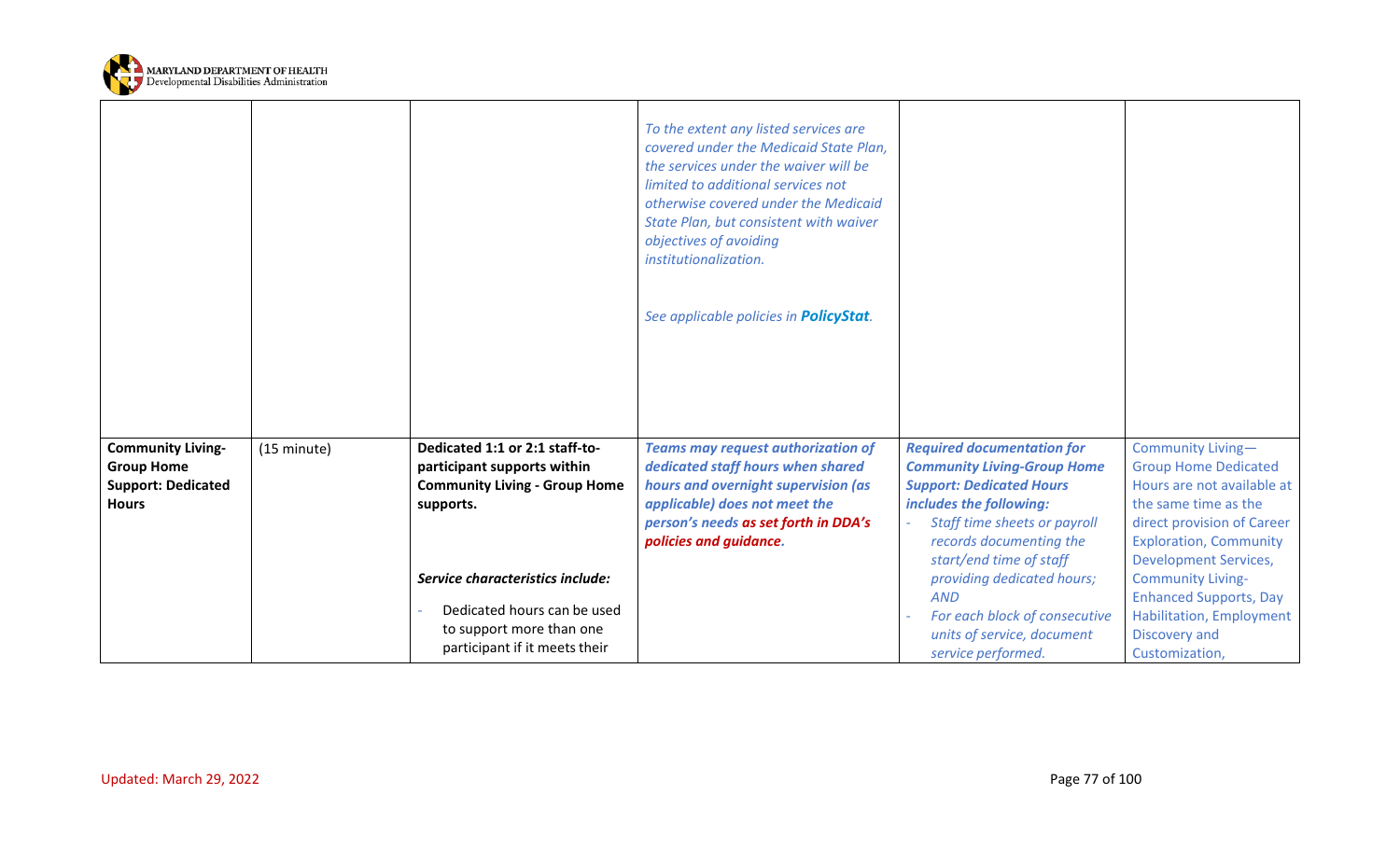

| assessed needs and the | Notes:                                         |                                         |                                      | <b>Employment Services,</b>    |
|------------------------|------------------------------------------------|-----------------------------------------|--------------------------------------|--------------------------------|
|                        | following circumstances are<br>1- Shared hours |                                         | <b>Dedicated hours (behavioral):</b> | <b>Medical Day Care, Nurse</b> |
| met:                   |                                                | o Service with overnight supports       | Providers may use the                | <b>Consultation, Nurse</b>     |
| $\circ$                | The participants are retired,                  | $\circ$ 1 resident = 138 hours          | behavioral plan data tracking        | <b>Health Case</b>             |
| transitioning from one | $\circ$                                        | 2 residents = $179$ hours               | form to document services            | Management, Personal           |
|                        | meaningful day service to<br>$\circ$           | $3$ residents = 199.5 hours             | provided under dedicated             | <b>Supports, Respite Care</b>  |
|                        | another, recovering from a<br>$\circ$          | 4 residents = 302 hours                 | hours associated with the            | Services, Shared Living,       |
|                        | health condition, or receive<br>$\circ$        | $5$ residents = 322.5 hours             | behavioral plan outcomes.            | <b>Supported Employment,</b>   |
| less than 40 hours of  | $\circ$                                        | $6$ residents = 415 hours               |                                      | Supported Living, or           |
|                        | meaningful day services per<br>$\circ$         | 7 residents = 473.5 hours               |                                      | Transportation services.       |
| week;                  | $\circ$                                        | 8 residents = 494 hours                 |                                      |                                |
| $\circ$                | The dedicated hours are                        |                                         | See applicable policies in           |                                |
| documented in each     |                                                | o Service without overnight supports    | <b>PolicyStat.</b>                   |                                |
|                        | participant's respective PCP<br>$\circ$        | 1 resident = 82 hours                   |                                      |                                |
| and the Service        | $\circ$                                        | 2 residents = $123$ hours               |                                      |                                |
|                        | Implementation Plan; and<br>$\circ$            | $3$ residents = 143.5 hours             |                                      |                                |
| $\circ$                | The DDA provider may only<br>$\circ$           | 4 residents = 246 hours                 |                                      |                                |
|                        | bill the dedicated hours for<br>$\circ$        | $5$ residents = 266.5 hours             |                                      |                                |
|                        | one participant, to avoid<br>$\circ$           | $6$ residents = 303 hours               |                                      |                                |
| duplication.           | $\circ$                                        | $7$ residents = 361.5 hours             |                                      |                                |
|                        | $\circ$                                        | 8 residents = 382 hours                 |                                      |                                |
|                        |                                                | 2- Dedicated 1:1 hours max out when     |                                      |                                |
|                        |                                                | the house reaches 1:1 support for each  |                                      |                                |
|                        |                                                | person living in the home.              |                                      |                                |
|                        |                                                |                                         |                                      |                                |
|                        |                                                | 3 - The authorized hours are not        |                                      |                                |
|                        |                                                | limited to services provided inside the |                                      |                                |
|                        |                                                | home and can support the person with    |                                      |                                |
|                        |                                                | community engagement, including for     |                                      |                                |
|                        |                                                | individualized transportation needs.    |                                      |                                |
|                        |                                                |                                         |                                      |                                |
|                        |                                                |                                         |                                      |                                |
|                        |                                                |                                         |                                      |                                |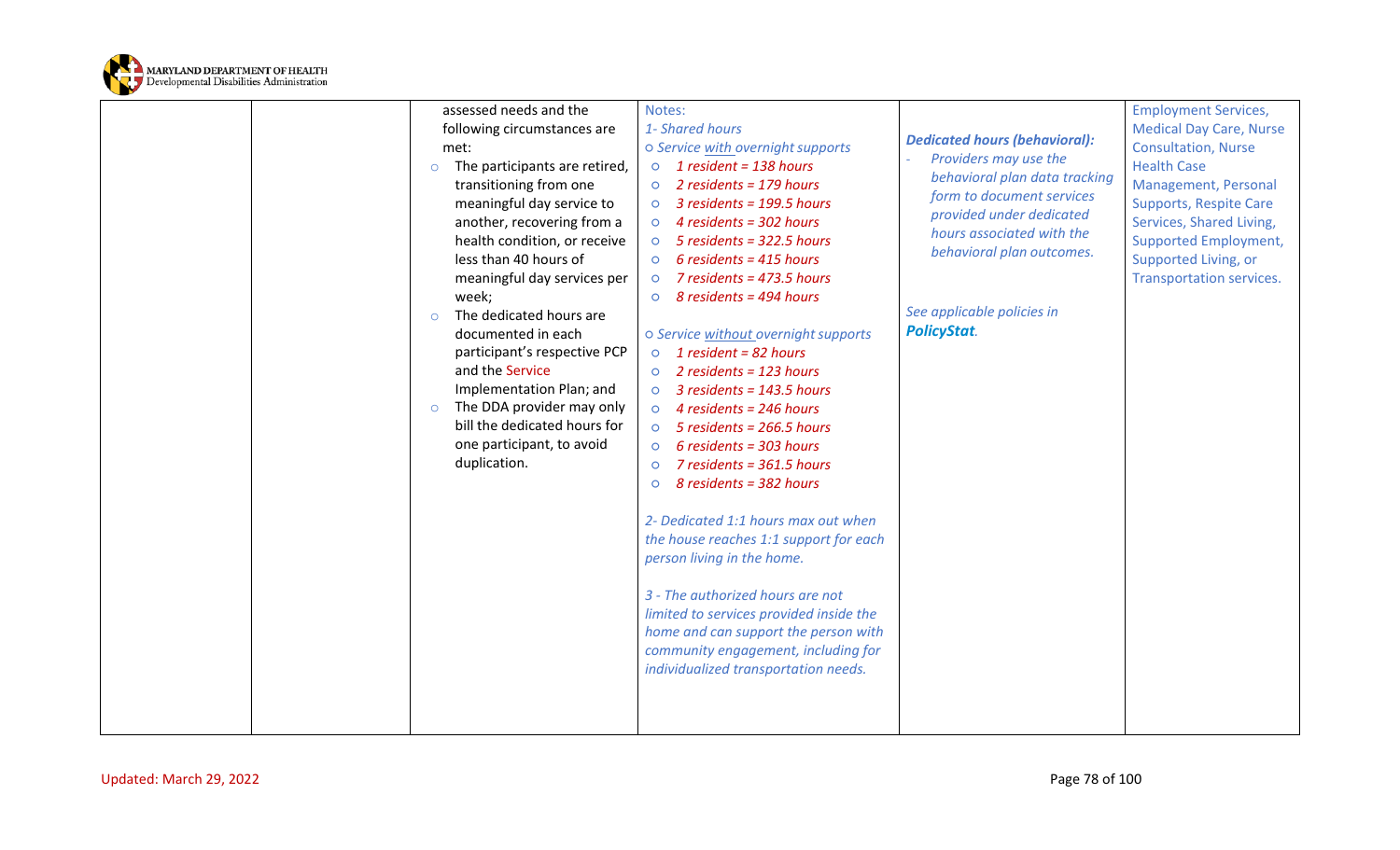

|  | 4 - Based on assessed need,              |  |
|--|------------------------------------------|--|
|  | authorization can be for specified       |  |
|  | months or for the entire year.           |  |
|  |                                          |  |
|  |                                          |  |
|  | <b>Supporting documentation to</b>       |  |
|  | demonstrate assessed need include:       |  |
|  |                                          |  |
|  | 1 - All 1:1 dedicated hours:             |  |
|  | HRST documenting the need for 1:1        |  |
|  | HRST documenting the need for 1:1        |  |
|  | staffing,                                |  |
|  | SIS,                                     |  |
|  |                                          |  |
|  | Behavioral Plan, and/or                  |  |
|  | <b>Community integration goals</b>       |  |
|  |                                          |  |
|  |                                          |  |
|  | 2 - If 1:1 dedicated hours are requested |  |
|  | for <b>medical</b> needs:                |  |
|  | Dedicated hours must be                  |  |
|  | recommended by an Nursing Care           |  |
|  |                                          |  |
|  | Plan or Behavior Plan; AND               |  |
|  | Needs that may merit dedicated           |  |
|  | hours include but are not limited to     |  |
|  | fractures impacting mobility, post-      |  |
|  | operative and post-hospitalization       |  |
|  | recovery, chemotherapy, dialysis,        |  |
|  | transfers, turning, positioning, etc.    |  |
|  | When dedicated hours are                 |  |
|  |                                          |  |
|  | requested for mobility/ambulation,       |  |
|  | there must be documentation that         |  |
|  | DME and AT has been explored as          |  |
|  | an alternative to dedicated staff.       |  |
|  |                                          |  |
|  |                                          |  |
|  |                                          |  |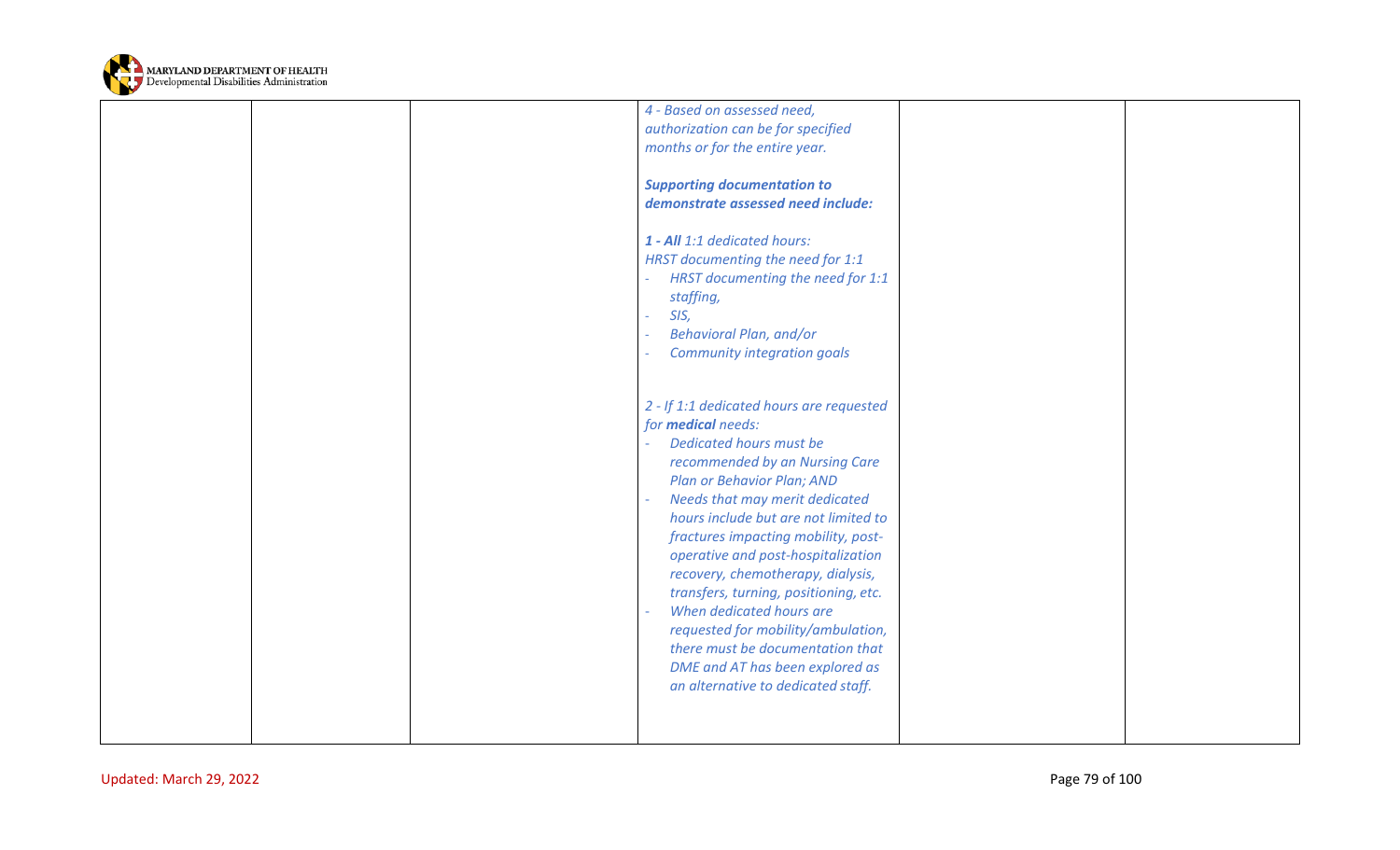

| compromised by leaving the home<br>or they are of retirement age.<br>3 - If 1:1 dedicated hours are requested<br>for <b>behavioral</b> needs:<br><b>Behavioral assessment and</b><br>behavioral plan must specify the<br>frequency, severity and duration of<br>the behavior(s) and need for<br>dedicated staff;<br>Recent (within 90 days) incident<br>reports document the need for<br>dedicated staff; AND<br>Documentation that the least<br>restrictive staffing options have<br>been explored and cannot meet the<br>person's needs.<br><b>Dedicated hours CANNOT be</b><br>authorized as an alternative to day<br>habilitation if the person is of<br>working age (as determined by<br><b>Social Security guidelines) AND is</b><br>refusing both employment AND<br>CDS options unless otherwise noted<br>in policy or this guidance. |  |
|----------------------------------------------------------------------------------------------------------------------------------------------------------------------------------------------------------------------------------------------------------------------------------------------------------------------------------------------------------------------------------------------------------------------------------------------------------------------------------------------------------------------------------------------------------------------------------------------------------------------------------------------------------------------------------------------------------------------------------------------------------------------------------------------------------------------------------------------|--|
| Dedicated hours may be authorized<br>in lieu of day services when the<br>person's health status is                                                                                                                                                                                                                                                                                                                                                                                                                                                                                                                                                                                                                                                                                                                                           |  |
|                                                                                                                                                                                                                                                                                                                                                                                                                                                                                                                                                                                                                                                                                                                                                                                                                                              |  |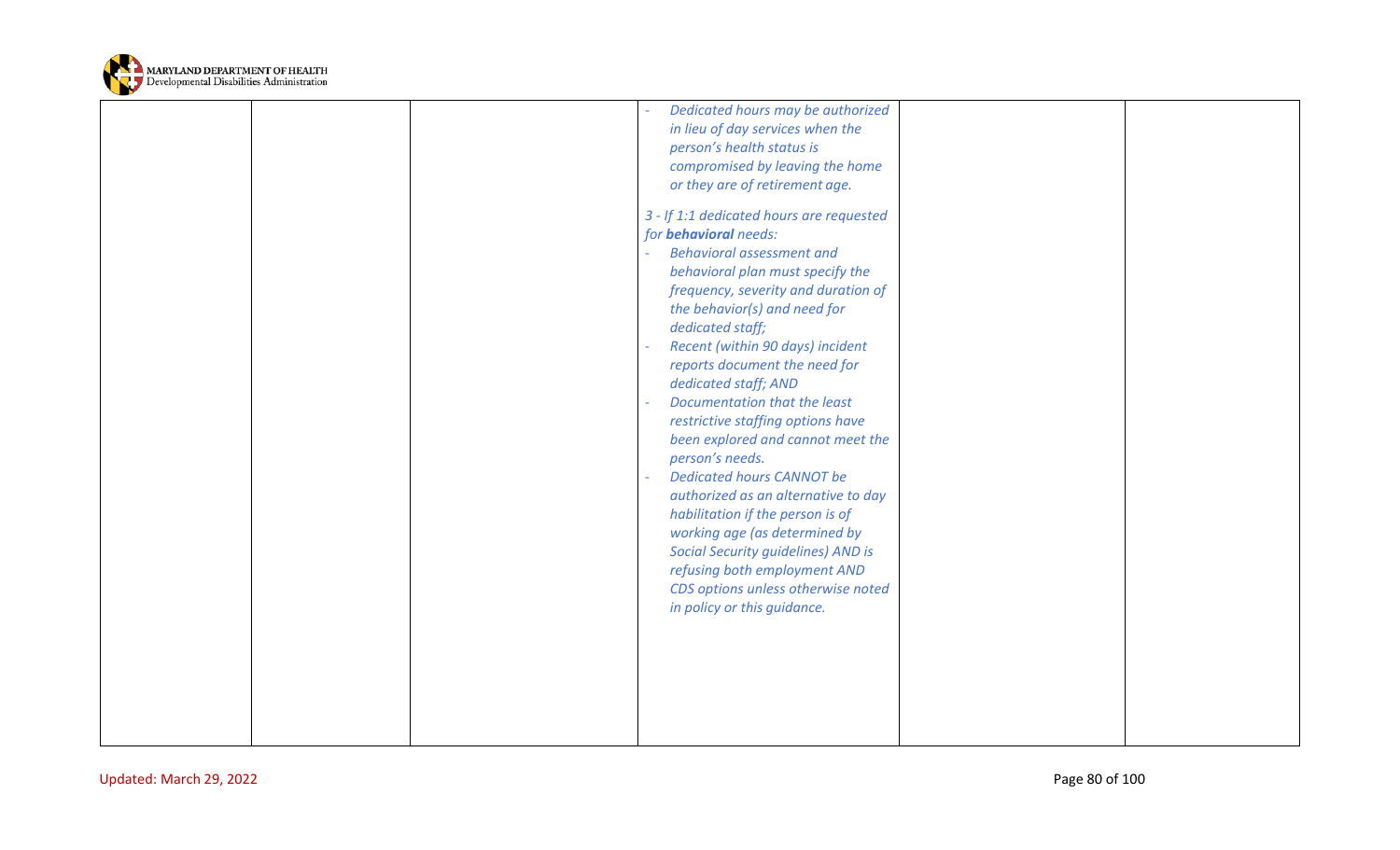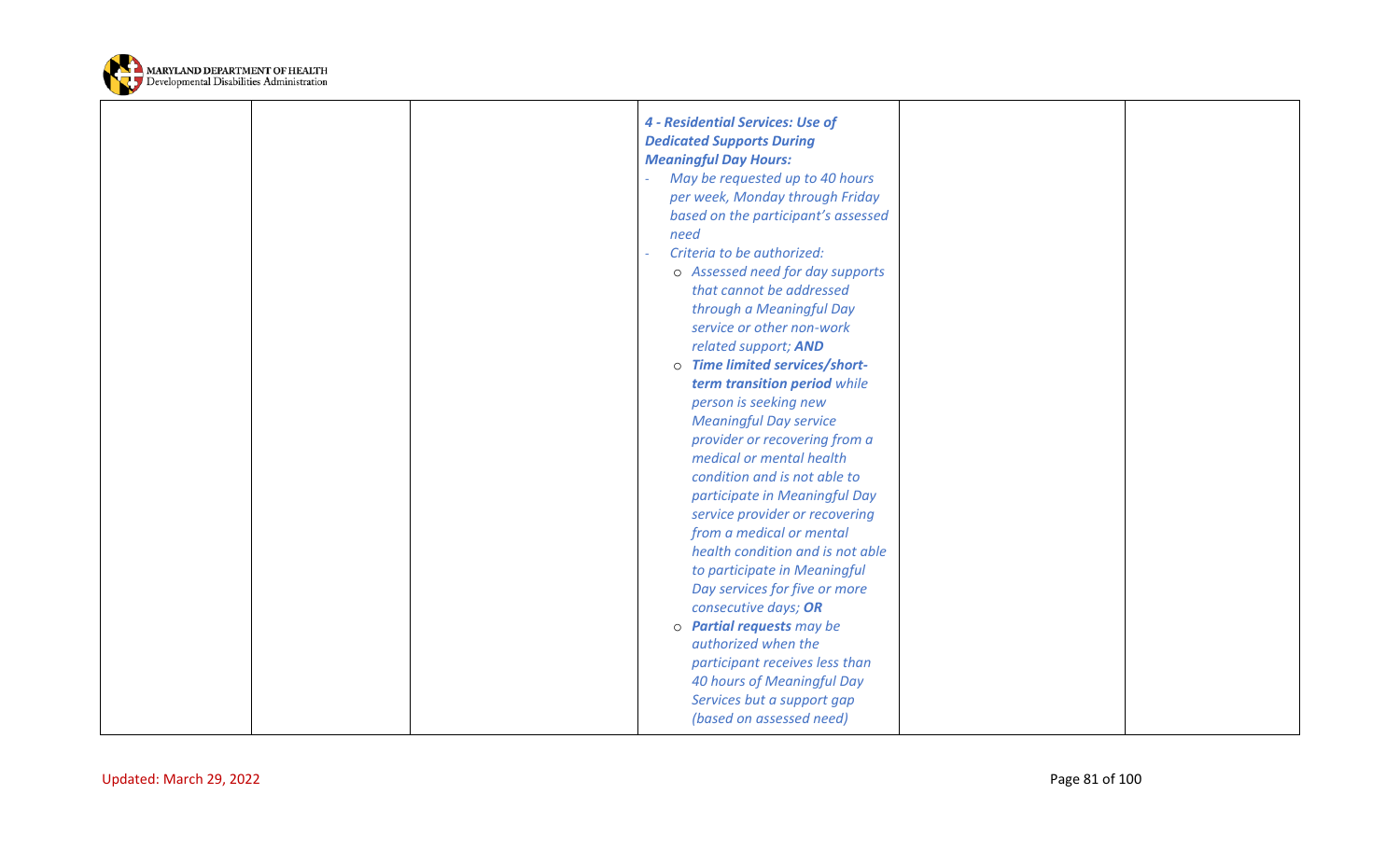

|                         | has been identified during                 |                |
|-------------------------|--------------------------------------------|----------------|
|                         | traditional Meaningful Day hours           |                |
|                         | cannot be met by Meaningful Day            |                |
|                         | services; OR                               |                |
|                         | o Residential Dedicated Supports           |                |
|                         | during Meaningful Day Hours                |                |
|                         | may be authorized for up to 40             |                |
|                         | hours per week when:                       |                |
|                         | o Meaningful Day services                  |                |
|                         | have been explored and                     |                |
|                         | do not meet the                            |                |
|                         | participant's assessed                     |                |
|                         | needs                                      |                |
|                         | The participant has<br>$\circ$             |                |
|                         | medical/psychiatric                        |                |
|                         | support needs that cannot                  |                |
|                         | be met in Meaningful Day                   |                |
|                         | services. The challenges                   |                |
|                         | could include, but are not                 |                |
|                         | limited to, acute medical                  |                |
|                         | and/or psychiatric, chronic                |                |
|                         | medical and/or psychiatric,                |                |
|                         | hospice, significant medical               |                |
|                         | and/or psychiatric                         |                |
|                         | appointments, and                          |                |
|                         | recovery from injuries                     |                |
|                         | and/or illness.                            |                |
|                         |                                            |                |
|                         | Reference PolicyStat - Residential         |                |
|                         | <b>Services: Use of Dedicated Supports</b> |                |
|                         | <b>During Meaningful Day Hours</b>         |                |
|                         |                                            |                |
|                         |                                            |                |
|                         |                                            |                |
|                         |                                            |                |
| Updated: March 29, 2022 |                                            | Page 82 of 100 |
|                         |                                            |                |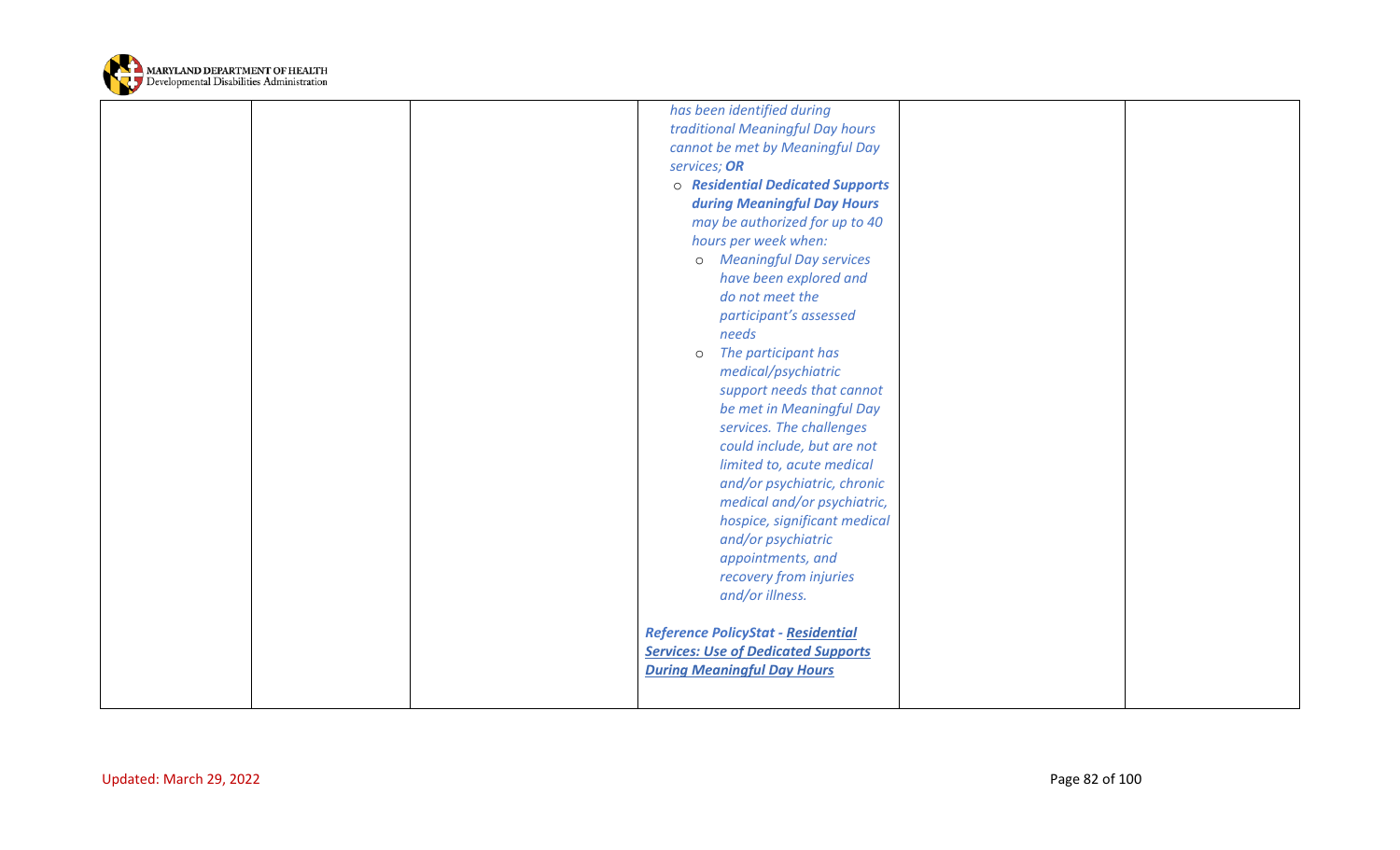

| <b>5 - Documentation to support</b>                                                                                                                                                                                                                                                                                                                                                                                                                                                                                                                                                                                   |  |
|-----------------------------------------------------------------------------------------------------------------------------------------------------------------------------------------------------------------------------------------------------------------------------------------------------------------------------------------------------------------------------------------------------------------------------------------------------------------------------------------------------------------------------------------------------------------------------------------------------------------------|--|
| 2:1 dedicated hours includes:                                                                                                                                                                                                                                                                                                                                                                                                                                                                                                                                                                                         |  |
| HRST, SIS, or Behavioral Plan<br>documenting need for 2:1 staffing;<br><b>AND</b><br>A copy of the schedule noting the<br>shared and dedicated hours<br>currently authorized in the person's<br>home; when other people in the<br>home have dedicated staffing, the<br>regional office may request<br>documentation to determine if<br>dedicated 2:1 staffing is necessary<br>to ensure the health and safety of<br>people living in the home. For<br>example, if the 2:1 is requested to<br>ensure the person doesn't harm<br>others, and all roommates have 1:1<br>staffing, the 2:1 staff may not be<br>necessary. |  |
| <b>Examples of situation that may</b><br>indicate the need for 2:1 dedicated<br>hours include, but are not limited to:<br>The 2 <sup>nd</sup> staff is needed to relieve<br>the $1^{st}$ staff.<br>The 1 <sup>st</sup> staff is responsible for<br>implementing the BP, the $2^{nd}$ staff<br>is needed to ensure the safety<br>and security of the environment,<br>i.e., the person has PICA and puts<br>non-edibles in their mouth.                                                                                                                                                                                 |  |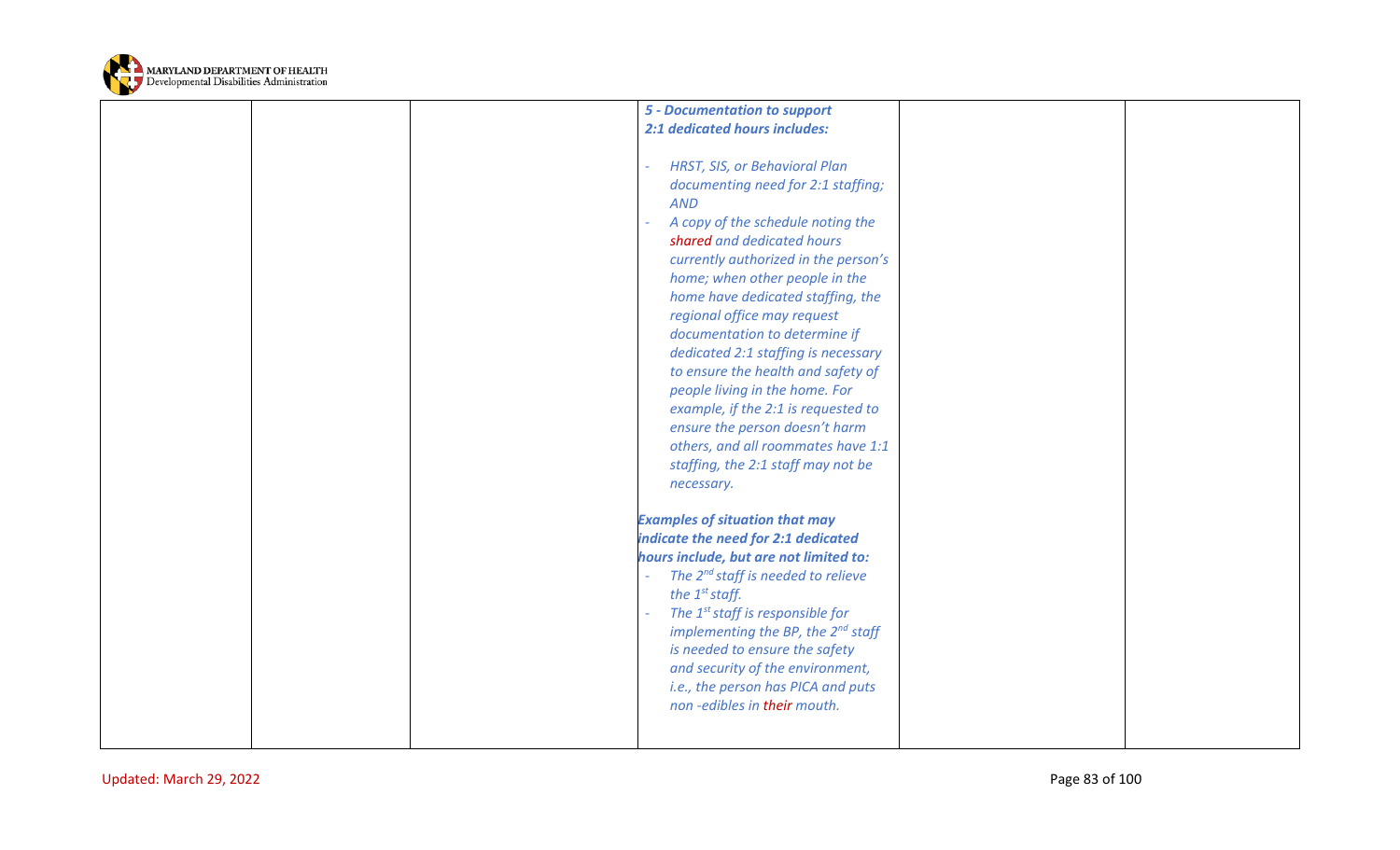

|                         | The person requires constant<br>monitoring while in transport and<br>the 2 <sup>nd</sup> staff is needed to drive.<br>The person needs 2:1 because of<br>intensive physical support needed<br>to prevent harm to self or others.                                                                                                                                                                                                                                                                                                                                                                                                                                                                                                                                                                                                                  | <b>Reference PolicyStat - Residential</b><br><b>Services: Use of Dedicated Supports</b><br><b>During Meaningful Day Hours</b> |  |
|-------------------------|---------------------------------------------------------------------------------------------------------------------------------------------------------------------------------------------------------------------------------------------------------------------------------------------------------------------------------------------------------------------------------------------------------------------------------------------------------------------------------------------------------------------------------------------------------------------------------------------------------------------------------------------------------------------------------------------------------------------------------------------------------------------------------------------------------------------------------------------------|-------------------------------------------------------------------------------------------------------------------------------|--|
|                         | <b>6 - Dedicate hours</b><br>May be used to support more<br>than one participant if it meets<br>their assessed needs and the<br>following requirements are met:<br>The participants are retired,<br>$\circ$<br>transitioning from one<br>meaningful day service to<br>another, recovering from a<br>health condition or receive<br>less than 40 hours of<br>meaningful day services;<br>Support is documented in<br>$\circ$<br>each participant's PCP and<br><b>Service Implementation Plan;</b><br>and<br>Dedicated hours are billed for<br>$\circ$<br>only one participant.<br>7 - Dedicated hours to support<br>community integration (for<br>participants without an assessed need<br>for 1:1 or 2:1 due to a medical or<br>behavioral assessed need) beyond the<br>shared hours will need to be supported<br>by a schedule demonstrating how |                                                                                                                               |  |
|                         | shared hours are utilized and the<br>additional hours needed.                                                                                                                                                                                                                                                                                                                                                                                                                                                                                                                                                                                                                                                                                                                                                                                     |                                                                                                                               |  |
| Updated: March 29, 2022 |                                                                                                                                                                                                                                                                                                                                                                                                                                                                                                                                                                                                                                                                                                                                                                                                                                                   | Page 84 of 100                                                                                                                |  |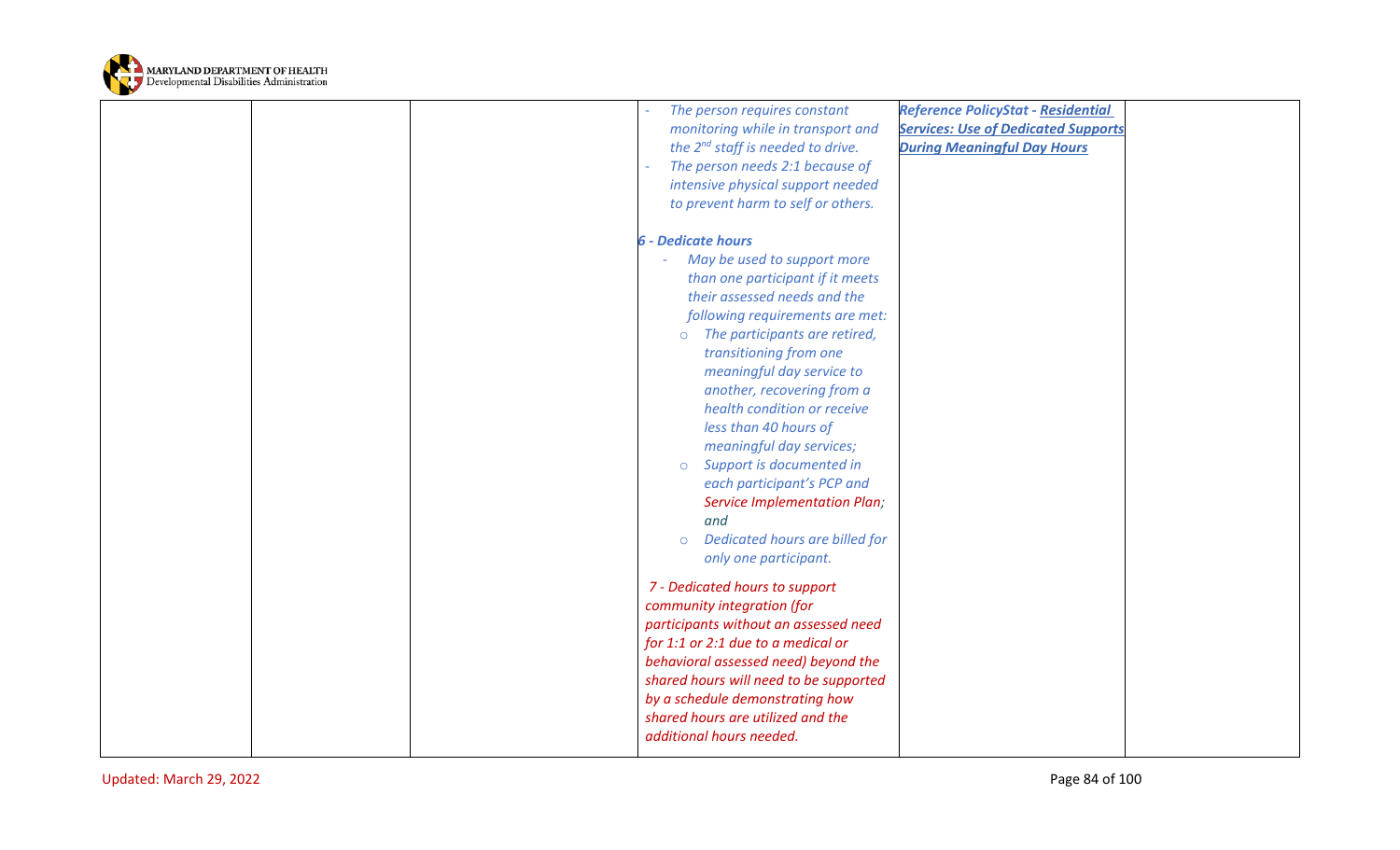

|  | 8 - Prior to accessing DDA funding for<br>this service, all other available and<br>appropriate funding sources, including<br>but not limited to those offered by<br>Maryland's State Plan, Division of<br><b>Rehabilitation Services ("DORS"), State</b><br>Department of Education, and<br><b>Department of Human Services, must</b><br>be explored and exhausted to the<br>extent applicable. These efforts must<br>be documented in the participant's file.<br>9 - To the extent any listed services are<br>covered under the Medicaid State Plan,<br>the services under the waiver will be<br>limited to additional services not<br>otherwise covered under the Medicaid<br>State Plan, but consistent with waiver<br>objectives of avoiding<br>institutionalization. |  |
|--|---------------------------------------------------------------------------------------------------------------------------------------------------------------------------------------------------------------------------------------------------------------------------------------------------------------------------------------------------------------------------------------------------------------------------------------------------------------------------------------------------------------------------------------------------------------------------------------------------------------------------------------------------------------------------------------------------------------------------------------------------------------------------|--|
|  | 10. All participants in this setting<br>must be authorized for Community<br>Living - Group Home services.                                                                                                                                                                                                                                                                                                                                                                                                                                                                                                                                                                                                                                                                 |  |
|  | See applicable policies in <b>PolicyStat</b>                                                                                                                                                                                                                                                                                                                                                                                                                                                                                                                                                                                                                                                                                                                              |  |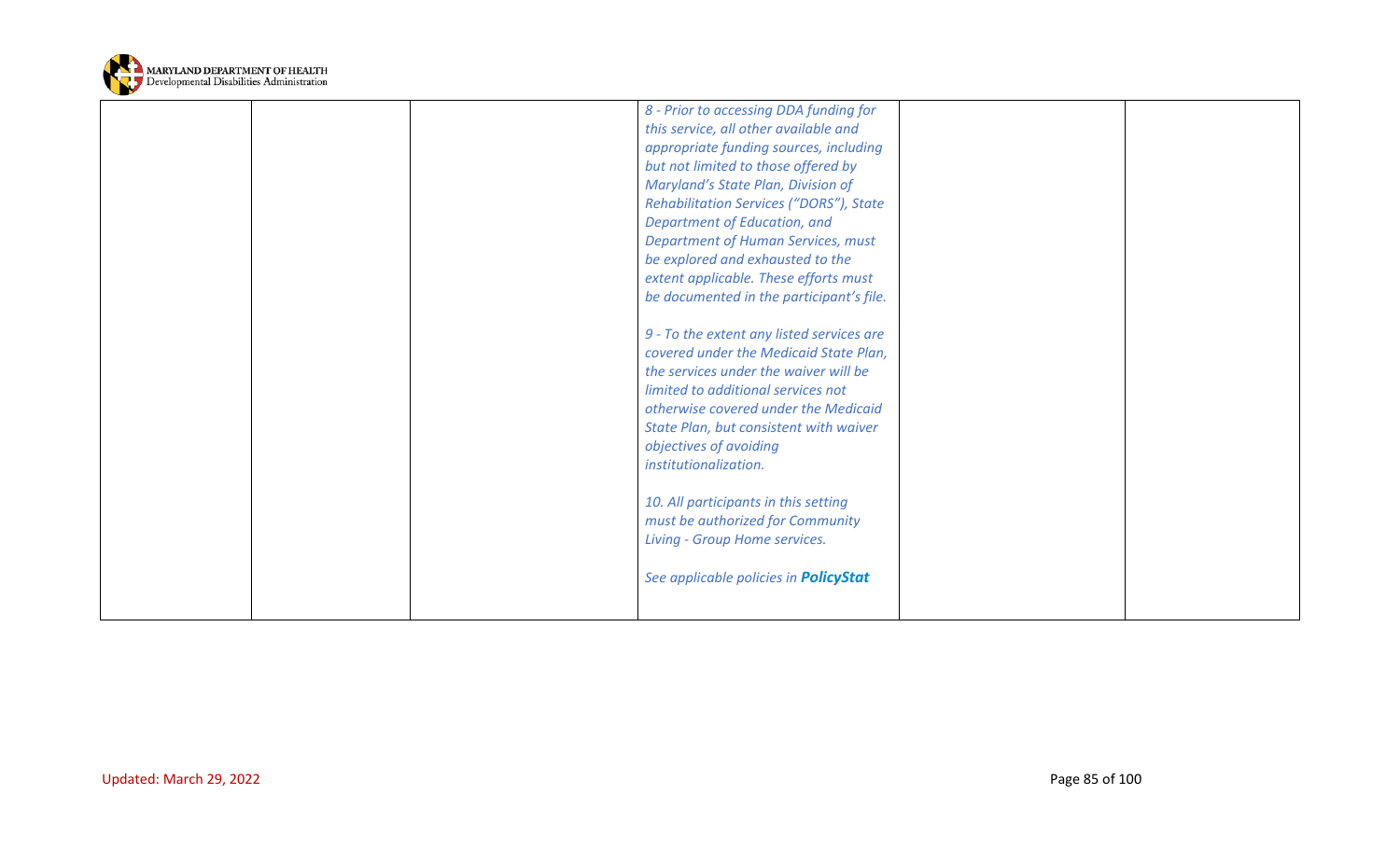

| <b>Community Living-</b> | (Day) | <b>Community Living-Enhanced</b>   | <b>Service Authorization requirements for</b>                        | To bill the day rate, the person        | <b>Community Living-</b>                                      |
|--------------------------|-------|------------------------------------|----------------------------------------------------------------------|-----------------------------------------|---------------------------------------------------------------|
| <b>Enhanced Supports</b> |       | Supports provide the participant,  | <b>Community Living-Enhanced Supports</b>                            | must be in the home overnight or        | <b>Enhanced Supports</b>                                      |
|                          |       | who exhibits challenging           | include the following:                                               | for a minimum of 6 hours during         | services are not available                                    |
| This service is only     |       | behaviors, have court ordered      |                                                                      | the day.                                | at the same time as the                                       |
| authorized and billed    |       | restrictions, or has extensive     | 1. The person is 18 years of age or older                            | Attendance log                          | direct provision of                                           |
| through                  |       | assessed needs with                | unless otherwise authorized by the                                   | acknowledging that the                  | <b>Behavioral Support</b>                                     |
| <b>LTSSMaryland</b>      |       | development and maintenance        | DDA;                                                                 | person was in the home at               | Services, Career                                              |
|                          |       | of skills related to activities of | 2. The person has critical support needs                             | least 6 hours; AND                      | <b>Exploration, Community</b><br><b>Development Services,</b> |
|                          |       | daily living, instrumental         | that cannot be met by other                                          | Documented affirmation the              | <b>Community Living-Group</b>                                 |
|                          |       | activities of daily living,        | residential or in-home services and                                  | service was provided as                 | Homes, Day Habilitation,                                      |
|                          |       | socialization, and safety of self  | supports; and                                                        | authorized by the PCP, i.e.             | <b>Employment Discovery</b>                                   |
|                          |       | and others, by providing           | 3. The person meets the following                                    | daily service note.                     | and Customization,                                            |
|                          |       | additional observation and         | criteria:                                                            |                                         | <b>Employment Services,</b>                                   |
|                          |       | direction in a community           | a) The person has (i) court ordered                                  | <b>Required documentation for</b>       | <b>Medical Day Care, Nursing</b>                              |
|                          |       | residential setting.               | restrictions to community living; or                                 | <b>Community Living-Enhanced</b>        | <b>Support Services, Personal</b>                             |
|                          |       |                                    | (ii) demonstrated history of severe                                  | <b>Supports includes the following:</b> | <b>Supports, Respite Care</b>                                 |
|                          |       | <b>Service Provision includes:</b> | behaviors requiring restrictions and                                 | Staff time sheets or payroll            | Services, Shared Living,                                      |
|                          |       | Direct support services            | the need for enhanced skills staff;<br>or (iii) extensive needs; and | information documenting the             | <b>Supported Employment,</b>                                  |
|                          |       | Transportation                     | b) Community Living -                                                | provision of the staffing               | Supported Living, or                                          |
|                          |       | Nursing support services;          | <b>Enhanced Support Services</b>                                     | hours specified for the home;           | Transportation services.                                      |
|                          |       | <b>Behavioral Support</b>          | are the most integrated                                              | Service documentation (i.e.,            | <b>Note: Transportation</b>                                   |
|                          |       | Services; and                      | environment to meet needs.                                           | MAR, service notes, etc.) and           | supports are available for                                    |
|                          |       | Person care assistance             |                                                                      | have available upon request;            | participants supported                                        |
|                          |       |                                    |                                                                      | <b>AND</b>                              | with Follow-Along Job                                         |
|                          |       |                                    |                                                                      | <b>Documentation that staff</b>         | Supports. This means that                                     |
|                          |       |                                    |                                                                      | meet all qualifications as              | a person receiving Follow-                                    |
|                          |       |                                    |                                                                      | required for this specific              | Along Job Supports, can                                       |
|                          |       |                                    |                                                                      | service and DDA.                        | access the stand-alone                                        |
|                          |       |                                    |                                                                      |                                         | <b>Transportation support</b>                                 |
|                          |       |                                    |                                                                      |                                         | service to get to/from                                        |
|                          |       |                                    |                                                                      | See applicable policies in              | their job even if they are                                    |
|                          |       |                                    |                                                                      | <b>PolicyStat.</b>                      | also authorized for                                           |
|                          |       |                                    |                                                                      |                                         | residential services.                                         |
|                          |       |                                    |                                                                      |                                         |                                                               |
|                          |       |                                    |                                                                      |                                         |                                                               |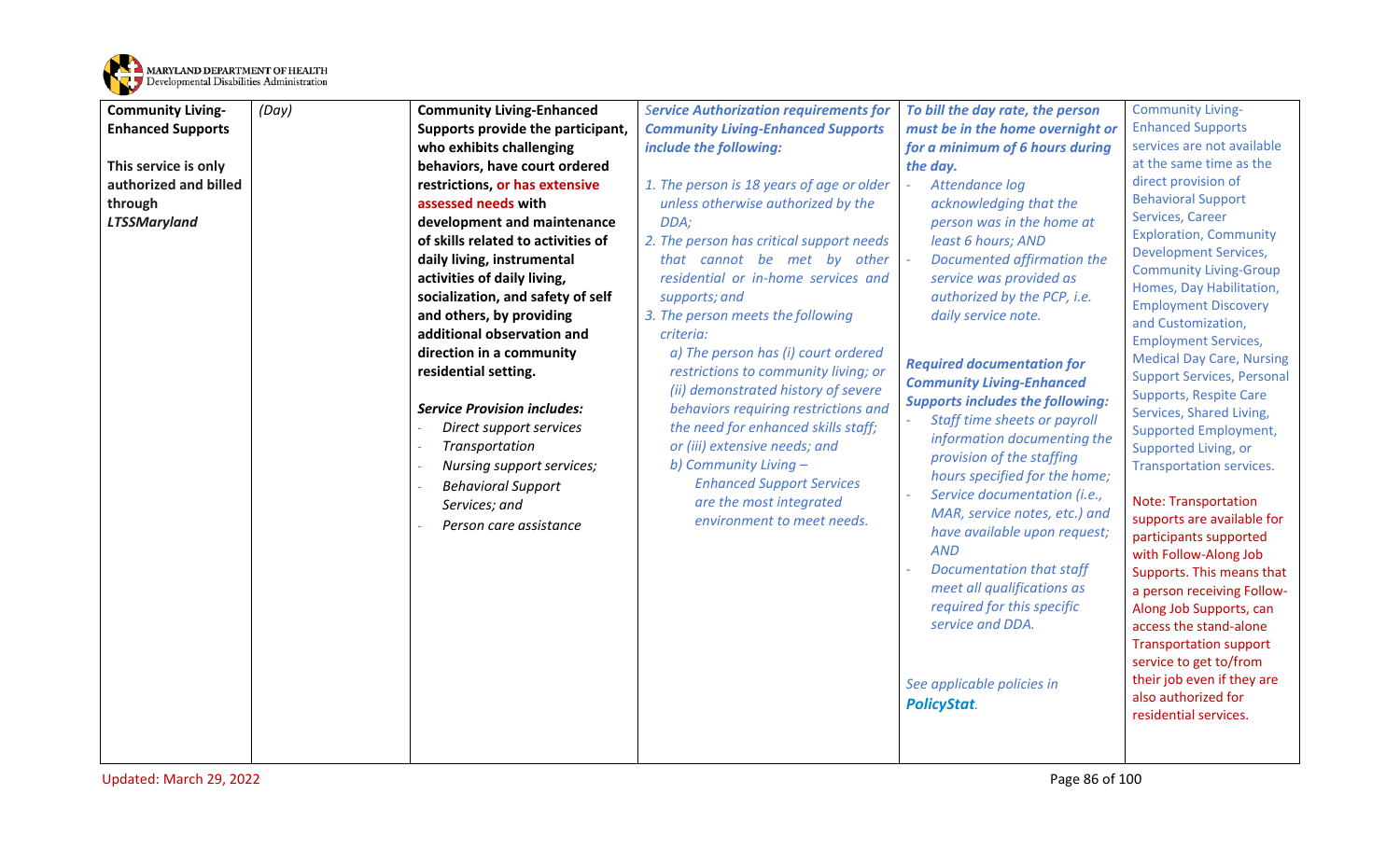

| <b>Service Characteristics:</b>                                                                                                                                                                                                                                                                                                                                                                                                      | <b>Supporting documentation to</b>                                                                                                                                                                                                                                            |  |
|--------------------------------------------------------------------------------------------------------------------------------------------------------------------------------------------------------------------------------------------------------------------------------------------------------------------------------------------------------------------------------------------------------------------------------------|-------------------------------------------------------------------------------------------------------------------------------------------------------------------------------------------------------------------------------------------------------------------------------|--|
| 1. Support for learning socially                                                                                                                                                                                                                                                                                                                                                                                                     | demonstrate assessed need include:                                                                                                                                                                                                                                            |  |
| acceptable behavior; effective                                                                                                                                                                                                                                                                                                                                                                                                       | Critical support needs that cannot                                                                                                                                                                                                                                            |  |
| communication; self-direction                                                                                                                                                                                                                                                                                                                                                                                                        | be met by other less restrictive                                                                                                                                                                                                                                              |  |
| and problem solving;                                                                                                                                                                                                                                                                                                                                                                                                                 | residential or in-home services and                                                                                                                                                                                                                                           |  |
| engaging in safety practices;                                                                                                                                                                                                                                                                                                                                                                                                        | supports; OR                                                                                                                                                                                                                                                                  |  |
| performing household chores                                                                                                                                                                                                                                                                                                                                                                                                          | Court order restricting community                                                                                                                                                                                                                                             |  |
| in a safe and effective                                                                                                                                                                                                                                                                                                                                                                                                              | living; OR                                                                                                                                                                                                                                                                    |  |
| manner; performing self-care;                                                                                                                                                                                                                                                                                                                                                                                                        | Documentation of severe behaviors                                                                                                                                                                                                                                             |  |
| and skills for employment;                                                                                                                                                                                                                                                                                                                                                                                                           | requiring restrictions and the need                                                                                                                                                                                                                                           |  |
| Transportation to and from                                                                                                                                                                                                                                                                                                                                                                                                           | for staff with enhanced training                                                                                                                                                                                                                                              |  |
| and within this service is                                                                                                                                                                                                                                                                                                                                                                                                           | and skills.                                                                                                                                                                                                                                                                   |  |
| included within the services;                                                                                                                                                                                                                                                                                                                                                                                                        |                                                                                                                                                                                                                                                                               |  |
| Nurse Case Management and                                                                                                                                                                                                                                                                                                                                                                                                            | Note: Household size cannot exceed 4                                                                                                                                                                                                                                          |  |
| Delegation Services; and                                                                                                                                                                                                                                                                                                                                                                                                             | people unless pre-authorized by DDA.                                                                                                                                                                                                                                          |  |
| Behavioral support services.<br>4.                                                                                                                                                                                                                                                                                                                                                                                                   |                                                                                                                                                                                                                                                                               |  |
| <b>Acute Care Hospital Stay</b><br><b>Supports:</b><br>Direct support staff<br>services may be provided in<br>an acute care hospital for<br>the purposes of supporting<br>the participant's personal,<br>behavioral and<br>communication supports not<br>otherwise provided in that<br>setting. Services may not be<br>duplicative of hospital or<br>short-term institutional<br>services. Service must be<br>identified in the PCP. | <b>Community Living - Enhanced</b><br><b>Supports Retainer Fee:</b><br>Limited to up to 18 days per<br>calendar year per recipient per<br>provider.<br>Effective March 2021, retainer fees<br>will no longer show on the PCP but<br>may be billed via the Provider<br>Portal. |  |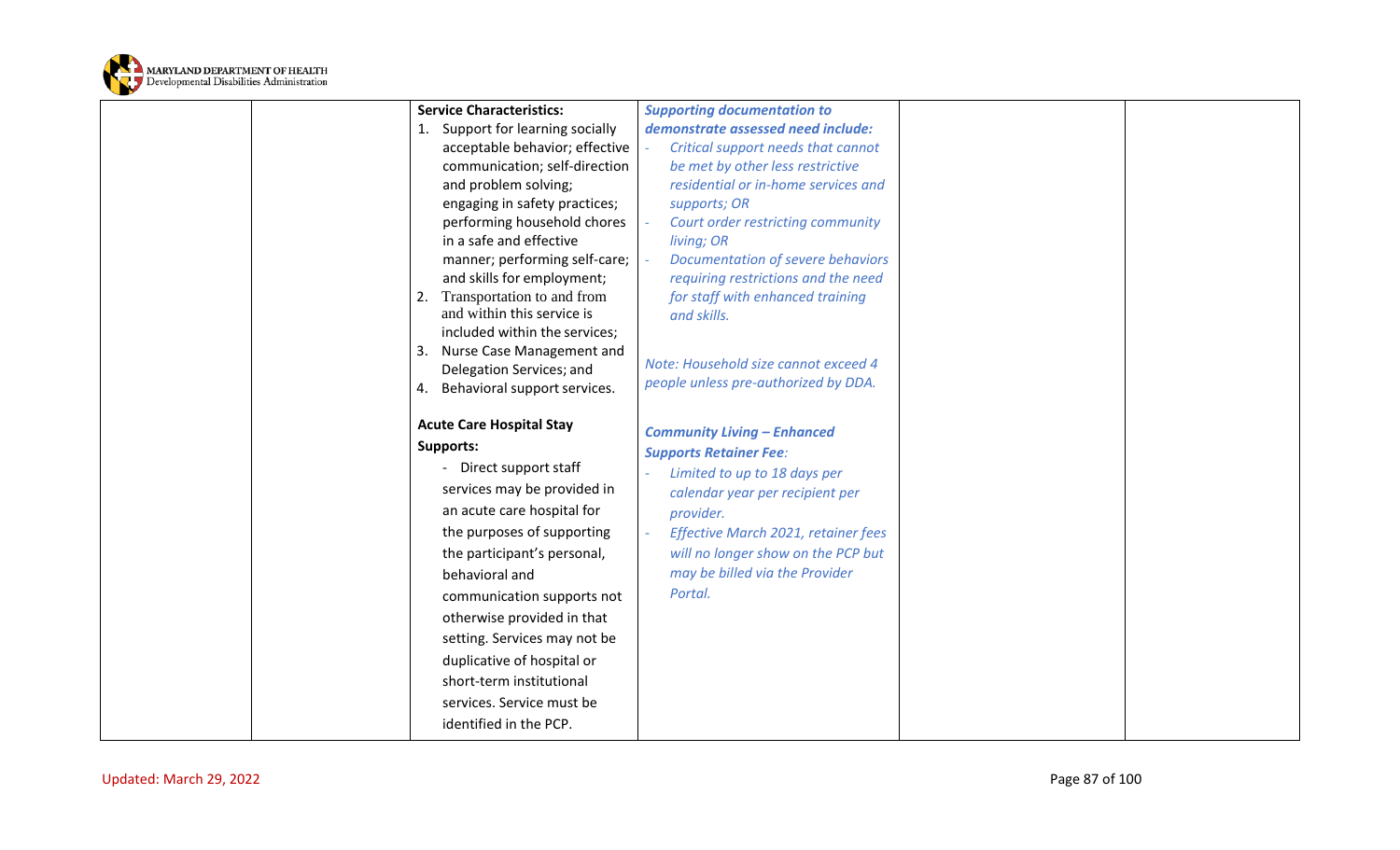

| hours include an allocation for<br>base staffing hours plus an<br>allocation of flexible hours per<br>home to support and promote<br>individualized supports. The<br>total home hours are referred to<br>as "shared hours."<br>Note: Service is provided in a<br>group home setting, owned or<br>operated by the provider.<br>Services may be provided to no<br>more than four (4) individuals<br>(including the person) in one<br>home unless approved by DDA.<br>The provider must have an | <b>Service Authorization requirements for</b><br><b>Nursing Support Services - Delegation</b><br><b>Services standalone support:</b><br>In the event that additional Nursing<br>Delegation training supports are<br>needed as indicated in the HRST<br>because of a change in the person's<br>health status or after discharge<br>from a hospital or skilled nursing<br>facility, the request is reviewed by<br><b>DDA's Regional Office and</b><br>additional standalone Nursing<br><b>Support Services support service</b><br>hours can be authorized.<br>Prior to accessing DDA funding for this |  |
|----------------------------------------------------------------------------------------------------------------------------------------------------------------------------------------------------------------------------------------------------------------------------------------------------------------------------------------------------------------------------------------------------------------------------------------------------------------------------------------------|-----------------------------------------------------------------------------------------------------------------------------------------------------------------------------------------------------------------------------------------------------------------------------------------------------------------------------------------------------------------------------------------------------------------------------------------------------------------------------------------------------------------------------------------------------------------------------------------------------|--|
| organizational structure that<br>ensures services are available at<br>each licensed site on a 24-hour, 7-<br>day a week basis, including back-<br>up and emergency support, in<br>accordance with staffing<br>requirements set forth in each<br>participant's PCP.                                                                                                                                                                                                                           | service, all other available and<br>appropriate funding sources, including<br>but not limited to those offered by<br>Maryland's State Plan, Division of<br>Rehabilitation Services ("DORS"), State<br>Department of Education, and<br><b>Department of Human Services, must</b><br>be explored and exhausted to the<br>extent applicable. These efforts must<br>be documented in the participant's<br>file.                                                                                                                                                                                         |  |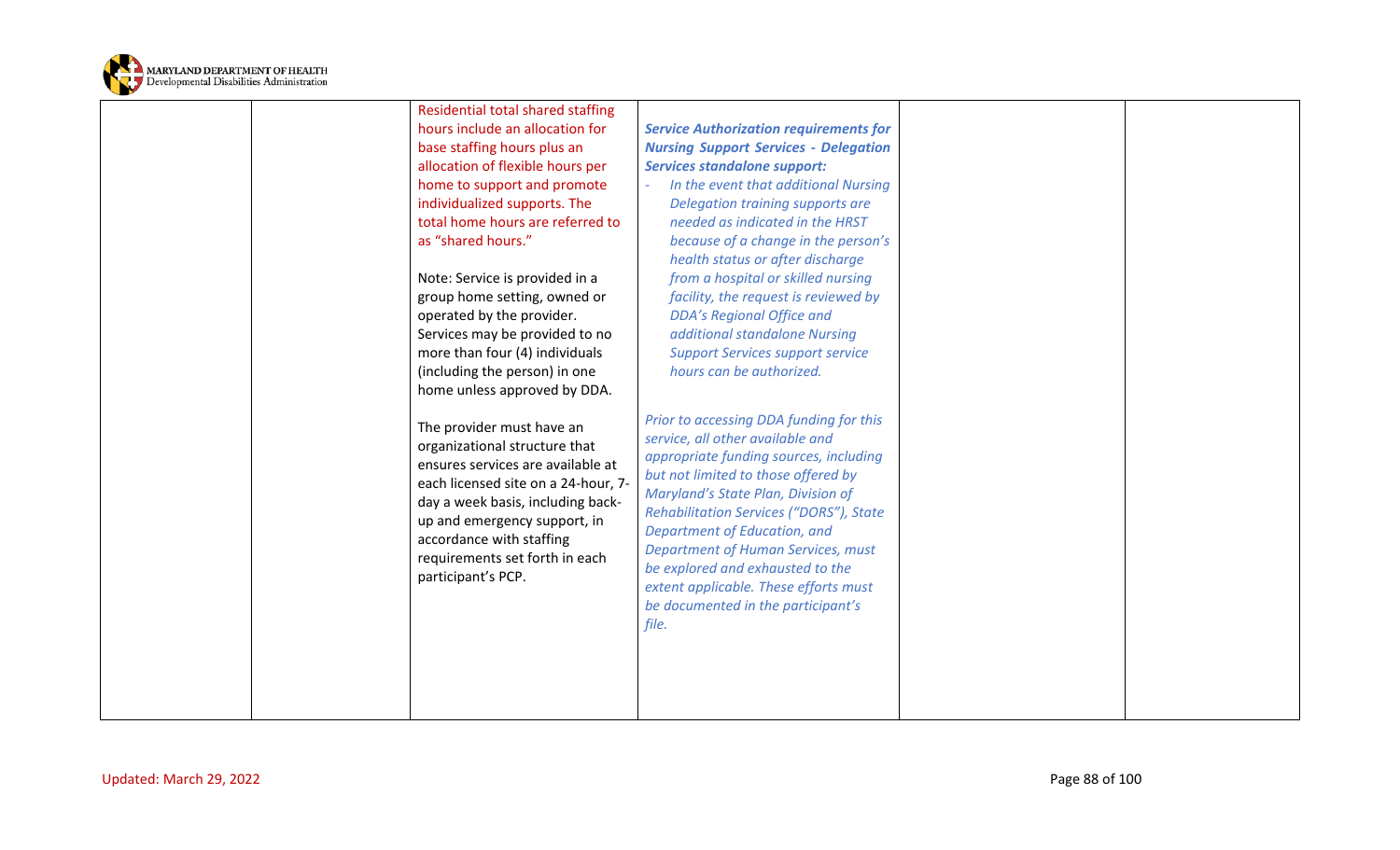

|                                                                                 |             |                                                                                                                                                                                                  | To the extent any listed services are<br>covered under the Medicaid State Plan,<br>the services under the waiver will be<br>limited to additional services not<br>otherwise covered under the Medicaid<br>State Plan, but consistent with waiver<br>objectives of avoiding<br>institutionalization.<br>See applicable policies in <b>PolicyStat</b> .                                                                                                                                                                  |                                                                                                                                                                                                                                                                                                                                                                                                                                           |                                                                                                                                                                                                                                                                                                                                                                                                                                                                                                                                             |
|---------------------------------------------------------------------------------|-------------|--------------------------------------------------------------------------------------------------------------------------------------------------------------------------------------------------|------------------------------------------------------------------------------------------------------------------------------------------------------------------------------------------------------------------------------------------------------------------------------------------------------------------------------------------------------------------------------------------------------------------------------------------------------------------------------------------------------------------------|-------------------------------------------------------------------------------------------------------------------------------------------------------------------------------------------------------------------------------------------------------------------------------------------------------------------------------------------------------------------------------------------------------------------------------------------|---------------------------------------------------------------------------------------------------------------------------------------------------------------------------------------------------------------------------------------------------------------------------------------------------------------------------------------------------------------------------------------------------------------------------------------------------------------------------------------------------------------------------------------------|
| <b>Community Living-</b><br><b>Enhanced Supports:</b>                           | (15 minute) | Dedicated 1:1 or 2:1 staffing<br>within Community Living-                                                                                                                                        | <b>Teams may request authorization of</b><br>dedicated staff hours when shared                                                                                                                                                                                                                                                                                                                                                                                                                                         | <b>Required documentation for</b><br><b>Community Living-Enhanced</b>                                                                                                                                                                                                                                                                                                                                                                     | Community Living-<br><b>Group Home services are</b>                                                                                                                                                                                                                                                                                                                                                                                                                                                                                         |
| <b>Dedicated Hours</b>                                                          |             | <b>Enhanced Supports</b>                                                                                                                                                                         | hours and overnight supervision                                                                                                                                                                                                                                                                                                                                                                                                                                                                                        | <b>Supports: Dedicated Hours</b>                                                                                                                                                                                                                                                                                                                                                                                                          | not available at the same                                                                                                                                                                                                                                                                                                                                                                                                                                                                                                                   |
| This service is only<br>authorized and billed<br>through<br><b>LTSSMaryland</b> |             | Teams may request authorization<br>of dedicated staff hours when<br>shared hours do not meet the<br>person's needs; authorized hours<br>are not limited to services<br>provided inside the home. | does not meet the person's needs as<br>set forth in DDA's policies and<br>guidance.<br>Notes:<br>1- Shared hours<br>Service with overnight supports<br>1 resident = $138$ hours<br>$\circ$<br>2 residents = $179$ hours<br>$\circ$<br>3 residents = 199.5 hours<br>$\circ$<br>4 residents = 302 hours<br>$\Omega$<br>Service without overnight supports<br>1 resident = $82$ hours<br>$\circ$<br>2 residents = $123$ hours<br>$\circ$<br>$3$ residents = 143.5 hours<br>$\circ$<br>4 residents = 246 hours<br>$\Omega$ | includes the following:<br><b>Staff timesheets or payroll</b><br>records documenting the<br>start/end time of staff<br>providing dedicated hours;<br><b>AND</b><br>For each block of<br>consecutive units of service,<br>document how the service<br>performed relates to the<br>PCP service authorization,<br><i>i.e. services note or</i><br>behavioral plan data<br>tracking form.<br>See applicable policies in<br><b>PolicyStat.</b> | time as the direct<br>provision of Career<br><b>Exploration, Community</b><br><b>Development Services,</b><br><b>Community Living-</b><br><b>Enhanced Supports, Day</b><br>Habilitation, Employment<br>Discovery and<br>Customization,<br><b>Employment Services,</b><br><b>Medical Day Care, Nurse</b><br><b>Consultation, Nurse</b><br><b>Health Case</b><br>Management, Personal<br><b>Supports, Respite Care</b><br>Services, Shared Living,<br><b>Supported Employment,</b><br>Supported Living, or<br><b>Transportation services.</b> |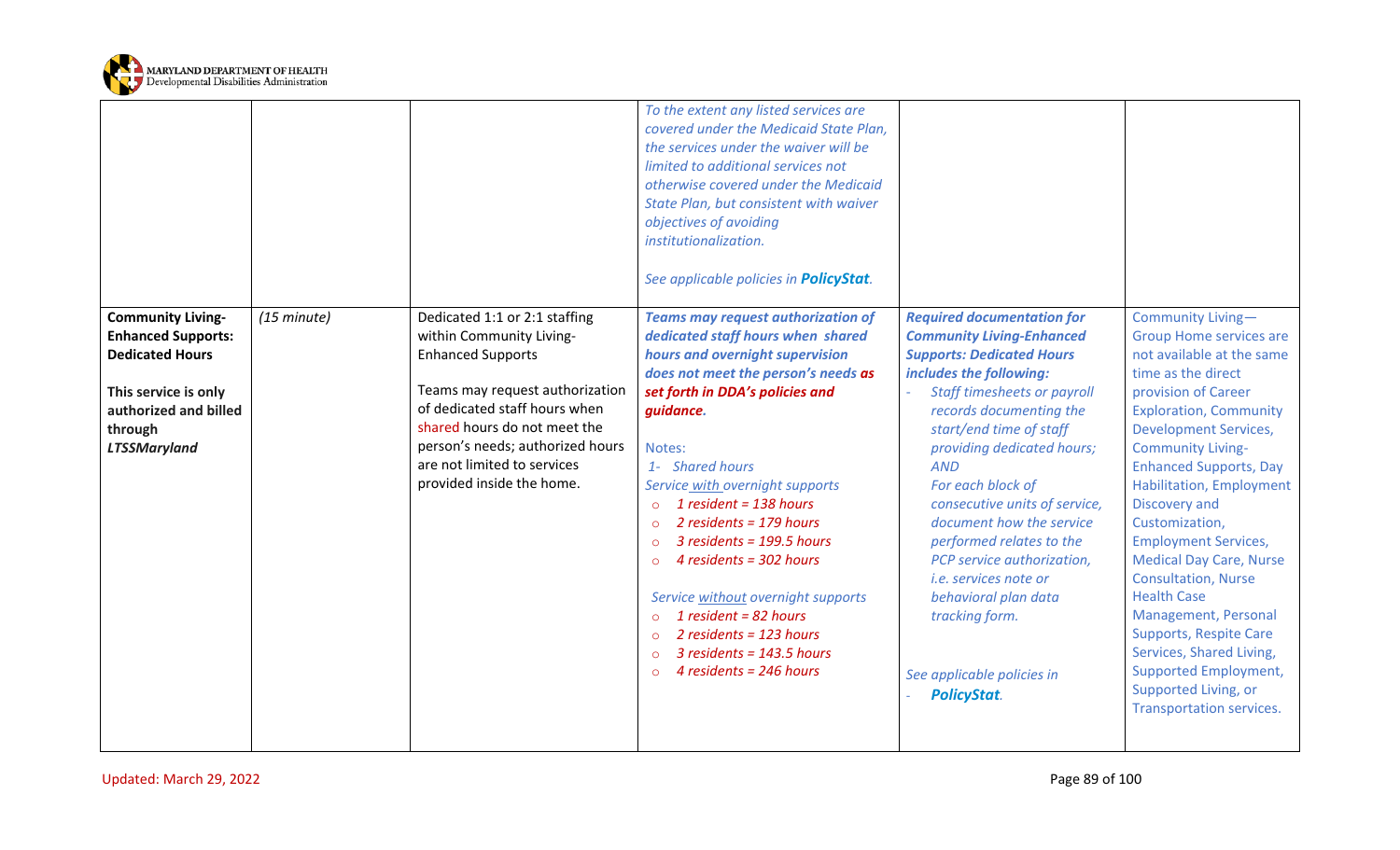

|  | 2- Dedicated 1:1 hours max out when<br>the house reaches 1:1 support for<br>each person living in the home<br>3- The authorized hours are not limited<br>to services provided inside the home<br>and can support the person with<br>community engagement, including<br>for individualized transportation<br>needs.<br>4- Based on assessed need,<br>authorization can be for specified<br>months or for the entire year. |  |
|--|--------------------------------------------------------------------------------------------------------------------------------------------------------------------------------------------------------------------------------------------------------------------------------------------------------------------------------------------------------------------------------------------------------------------------|--|
|  | <b>Service Authorization requirements for</b><br><b>Community Living- Enhanced</b><br><b>Supports: Dedicated Hours include the</b><br>following:                                                                                                                                                                                                                                                                         |  |
|  | 1:1 dedicated hours:<br>Dedicated hours may be authorized<br>for overnight staffing when<br>documentation indicates shared<br>hours for overnight shared staffing<br>is inadequate to prevent harm to<br>self or others.                                                                                                                                                                                                 |  |
|  |                                                                                                                                                                                                                                                                                                                                                                                                                          |  |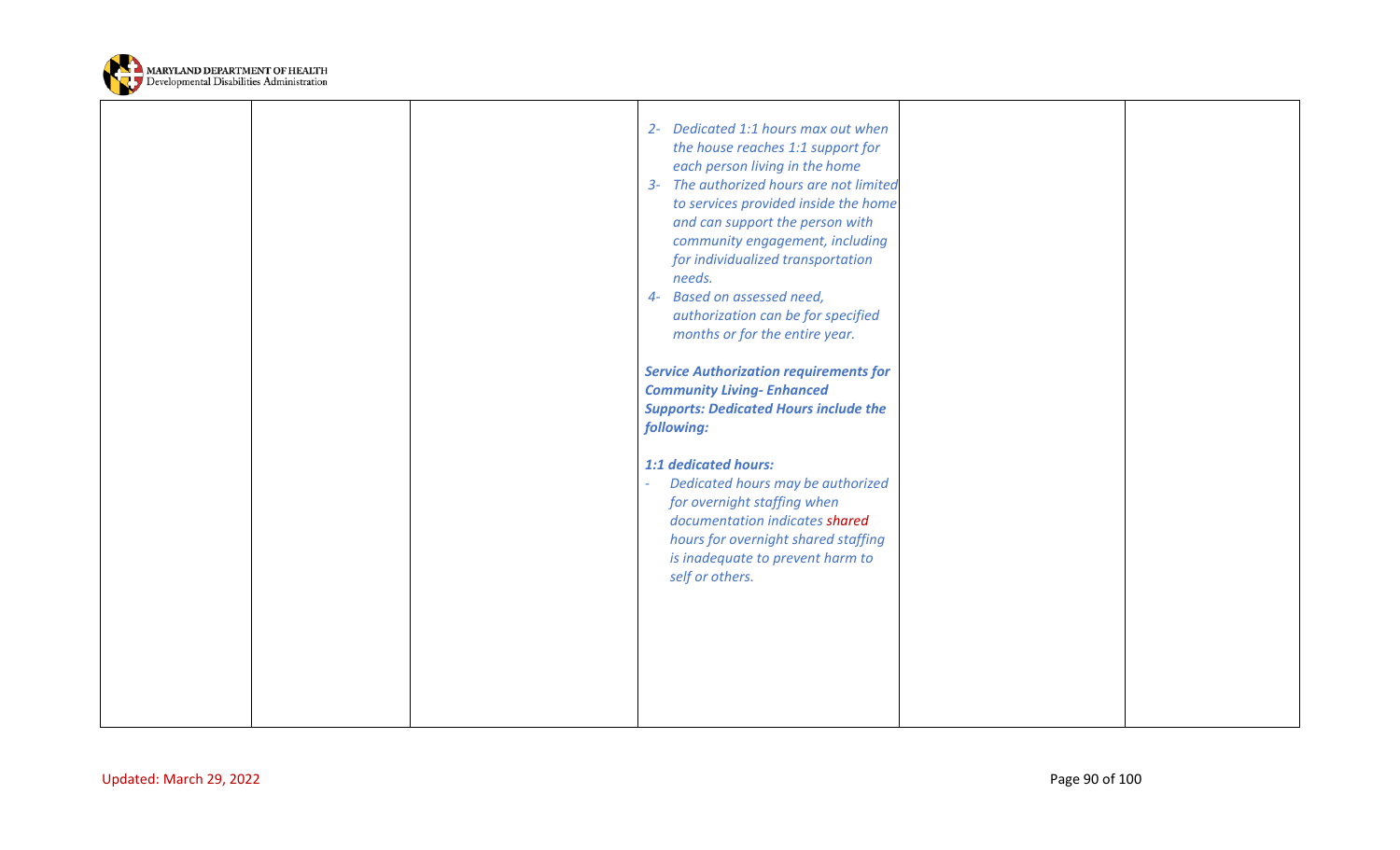

|  | 2:1 dedicated hours: are time limited<br>with the intention of the person<br>transitioning to 1:1 support, when:<br>Documentation indicates that the<br>person is:<br>o Unable to participate in<br>meaningful day activities; AND<br>Has a need for 2:1 staffing as<br>$\circ$<br>documented by the HRST, SIS,<br>or BP.                                                                                                                                                                                                                                                                                                                                                                                      |  |
|--|----------------------------------------------------------------------------------------------------------------------------------------------------------------------------------------------------------------------------------------------------------------------------------------------------------------------------------------------------------------------------------------------------------------------------------------------------------------------------------------------------------------------------------------------------------------------------------------------------------------------------------------------------------------------------------------------------------------|--|
|  | <b>Examples of situations that may</b><br>indicate the need for 2:1 dedicated<br>hours include, but are not limited to:<br>The 2 <sup>nd</sup> staff is needed to relieve<br>the $1^{st}$ staff.<br>The 1 <sup>st</sup> staff is responsible for<br>implementing the BP, the $2^{nd}$ staff<br>is needed to ensure the safety and<br>security of the environment.<br>The person requires constant<br>monitoring while in transport and<br>the 2 <sup>nd</sup> staff is needed to drive.<br>The person needs 2:1 because of<br>intensive physical support needed<br>to prevent harm to self or others.<br>Note: Based on assessed need,<br>authorization can be for specified<br>months or for the entire year. |  |
|  | See applicable policies in <b>PolicyStat</b> .                                                                                                                                                                                                                                                                                                                                                                                                                                                                                                                                                                                                                                                                 |  |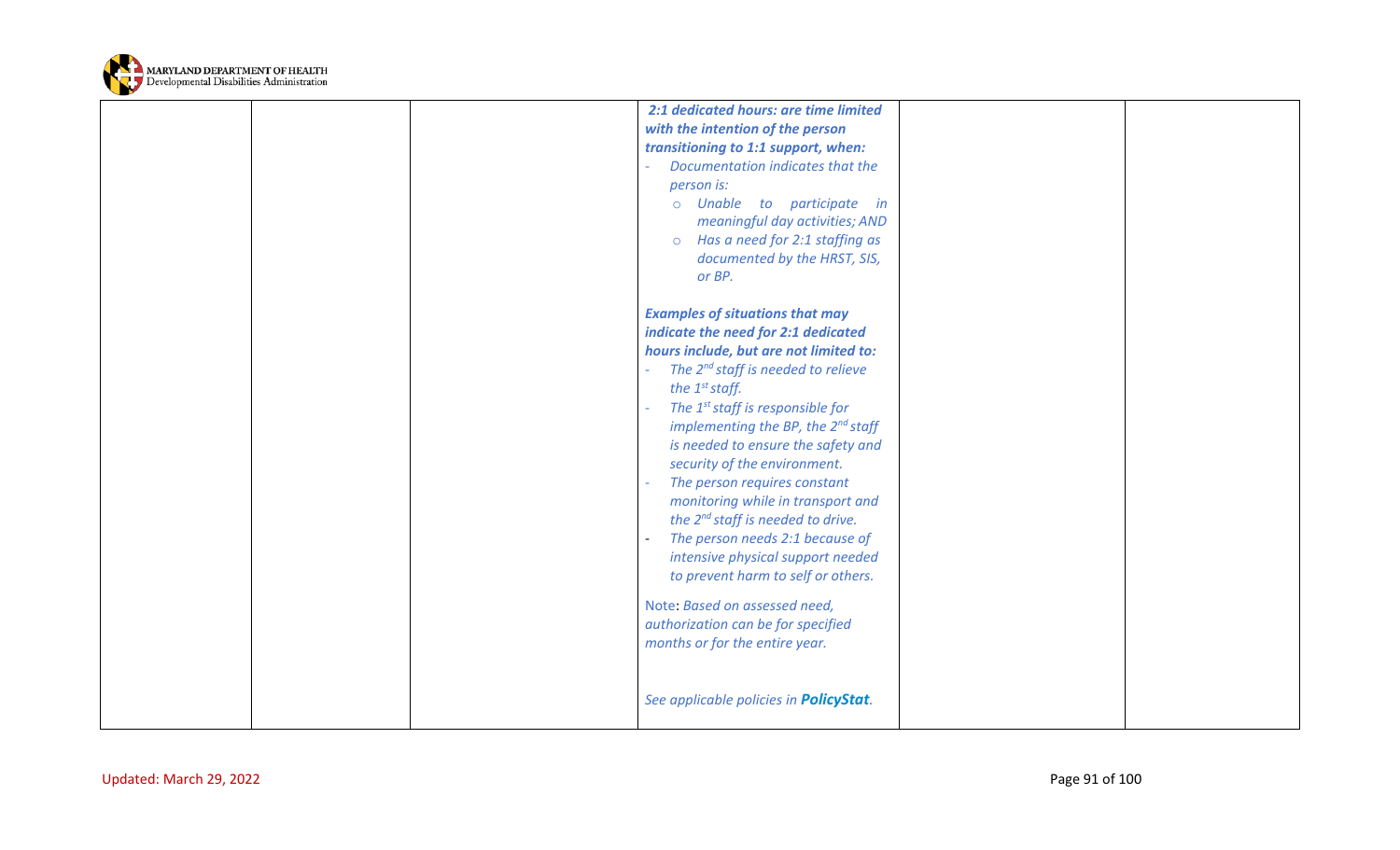

| <b>Residential Retainer</b> | Day | Retainer Fee is available for up  | <b>Service Authorization requirements for</b> | <b>Required documentation for</b>  | Community Living-               |
|-----------------------------|-----|-----------------------------------|-----------------------------------------------|------------------------------------|---------------------------------|
| <b>Fee: Community</b>       |     | to 18 days per calendar year, per | <b>Residential Retainer Fee include the</b>   | <b>Residential Retainer Fee:</b>   | <b>Group Home services are</b>  |
| <b>Living-Group Home</b>    |     | person, when the person is        | following:                                    | <b>Community Living-Group Home</b> | not available at the same       |
| and Community               |     | unable to receive services due to | 18 days are authorized annually for           | and Community Living-Enhanced      | time as the direct              |
| Living - Enhanced           |     | hospitalization, behavioral       | the provider of each person                   | Support includes the following:    | provision of Career             |
| <b>Supports</b>             |     | respite, or family visits.        | receiving Community Living-Group              |                                    | <b>Exploration, Community</b>   |
|                             |     |                                   | Home and -Enhanced Living;                    | Attendance log documenting         | <b>Development Services,</b>    |
|                             |     |                                   | Each time the person changes                  | the person's absence due to        | <b>Community Living-</b>        |
|                             |     |                                   | Community Living providers an                 | hospitalization, behavioral        | <b>Enhanced Supports, Day</b>   |
|                             |     |                                   | additional 18 days of retainer                | respite or family visit.           | <b>Habilitation, Employment</b> |
|                             |     |                                   | services is authorized for the new            | See applicable policies in         | Discovery and                   |
|                             |     |                                   | provider; AND                                 | <b>PolicyStat.</b>                 | Customization,                  |
|                             |     |                                   | This authorization is within the              |                                    | <b>Employment Services,</b>     |
|                             |     |                                   | total number of days authorized for           |                                    | <b>Medical Day Care, Nurse</b>  |
|                             |     |                                   | the service and will be made                  |                                    | <b>Consultation, Nurse</b>      |
|                             |     |                                   | automatically available in LTSS.              |                                    | <b>Health Case</b>              |
|                             |     |                                   |                                               |                                    | Management, Personal            |
|                             |     |                                   | Prior to accessing DDA funding for this       |                                    | <b>Supports, Respite Care</b>   |
|                             |     |                                   | service, all other available and              |                                    | Services, Shared Living,        |
|                             |     |                                   | appropriate funding sources, including        |                                    | <b>Supported Employment,</b>    |
|                             |     |                                   | but not limited to those offered by           |                                    | Supported Living, or            |
|                             |     |                                   | Maryland's State Plan, Division of            |                                    | <b>Transportation services.</b> |
|                             |     |                                   | Rehabilitation Services ("DORS"), State       |                                    |                                 |
|                             |     |                                   | Department of Education, and                  |                                    |                                 |
|                             |     |                                   | <b>Department of Human Services, must</b>     |                                    |                                 |
|                             |     |                                   | be explored and exhausted to the              |                                    |                                 |
|                             |     |                                   | extent applicable. These efforts must         |                                    |                                 |
|                             |     |                                   | be documented in the participant's file.      |                                    |                                 |
|                             |     |                                   |                                               |                                    |                                 |
|                             |     |                                   | To the extent any listed services are         |                                    |                                 |
|                             |     |                                   | covered under the Medicaid State Plan,        |                                    |                                 |
|                             |     |                                   | the services under the waiver will be         |                                    |                                 |
|                             |     |                                   | limited to additional services not            |                                    |                                 |
|                             |     |                                   | otherwise covered under the Medicaid          |                                    |                                 |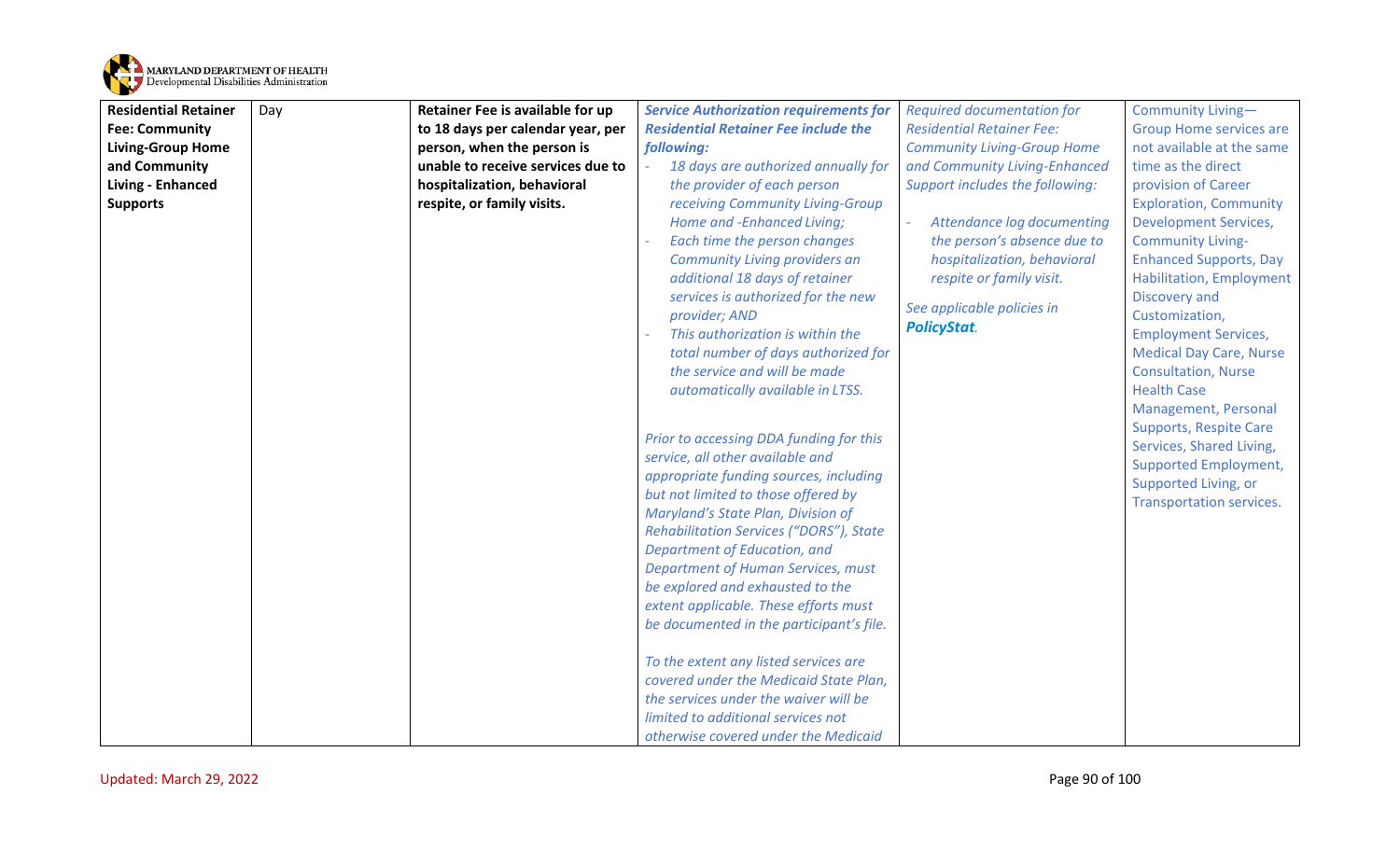

|                                                                                                     |       |                                                                                                                                                                 | State Plan, but consistent with waiver<br>objectives of avoiding<br>institutionalization.<br>See applicable policies in <b>PolicyStat</b> .                                                                                                                                                                                                                                                                                                                                                                                                                                                                                                                                                                                                                                                                                                                                                                                                                                                                                    |                                                                                                                                                                                                                                                                                                            |                                                                                                                                                                                                                                                                                                                                                                                                                                                                                                                                                                                                                                        |
|-----------------------------------------------------------------------------------------------------|-------|-----------------------------------------------------------------------------------------------------------------------------------------------------------------|--------------------------------------------------------------------------------------------------------------------------------------------------------------------------------------------------------------------------------------------------------------------------------------------------------------------------------------------------------------------------------------------------------------------------------------------------------------------------------------------------------------------------------------------------------------------------------------------------------------------------------------------------------------------------------------------------------------------------------------------------------------------------------------------------------------------------------------------------------------------------------------------------------------------------------------------------------------------------------------------------------------------------------|------------------------------------------------------------------------------------------------------------------------------------------------------------------------------------------------------------------------------------------------------------------------------------------------------------|----------------------------------------------------------------------------------------------------------------------------------------------------------------------------------------------------------------------------------------------------------------------------------------------------------------------------------------------------------------------------------------------------------------------------------------------------------------------------------------------------------------------------------------------------------------------------------------------------------------------------------------|
| <b>Trial Experience -</b><br>Community Living -<br><b>Group Home and</b><br><b>Enhanced Support</b> | (Day) | This service offers a trial<br>experience with a provider for<br>people transitioning from an<br>institutional or non-residential<br>site on a temporary basis. | Service may be authorized on a<br>temporary, trial basis not to exceed 7<br>days/overnights if the person<br>transitioning from an institutional or<br>non-residential site can reasonably be<br>expected to be eligible for and to enroll<br>in the waiver.<br>Maximum authorization of 7 days<br>within the 180-day period in advance of<br>a move from an institution or non-<br>residential site.<br>Prior to accessing DDA funding for this<br>service, all other available and<br>appropriate funding sources, including<br>but not limited to those offered by<br>Maryland's State Plan, Division of<br>Rehabilitation Services ("DORS"), State<br>Department of Education, and<br><b>Department of Human Services, must</b><br>be explored and exhausted to the<br>extent applicable. These efforts must<br>be documented in the participant's file.<br>To the extent any listed services are<br>covered under the Medicaid State Plan,<br>the services under the waiver will be<br>limited to additional services not | Services provided to a person<br>transitioning from a Medicaid<br>institutional setting are billable<br>when the person leaves the<br>institutional setting and enters<br>the waiver. Services are billed to<br>Medicaid as an administrative<br>cost.<br>See applicable policies in<br><b>PolicyStat.</b> | Community Living-<br><b>Group Home services are</b><br>not available at the same<br>time as the direct<br>provision of Career<br><b>Exploration, Community</b><br><b>Development Services,</b><br><b>Community Living-</b><br><b>Enhanced Supports, Day</b><br><b>Habilitation, Employment</b><br>Discovery and<br>Customization,<br><b>Employment Services,</b><br><b>Medical Day Care, Nurse</b><br><b>Consultation, Nurse</b><br><b>Health Case</b><br>Management, Personal<br><b>Supports, Respite Care</b><br>Services, Shared Living,<br><b>Supported Employment,</b><br>Supported Living, or<br><b>Transportation services.</b> |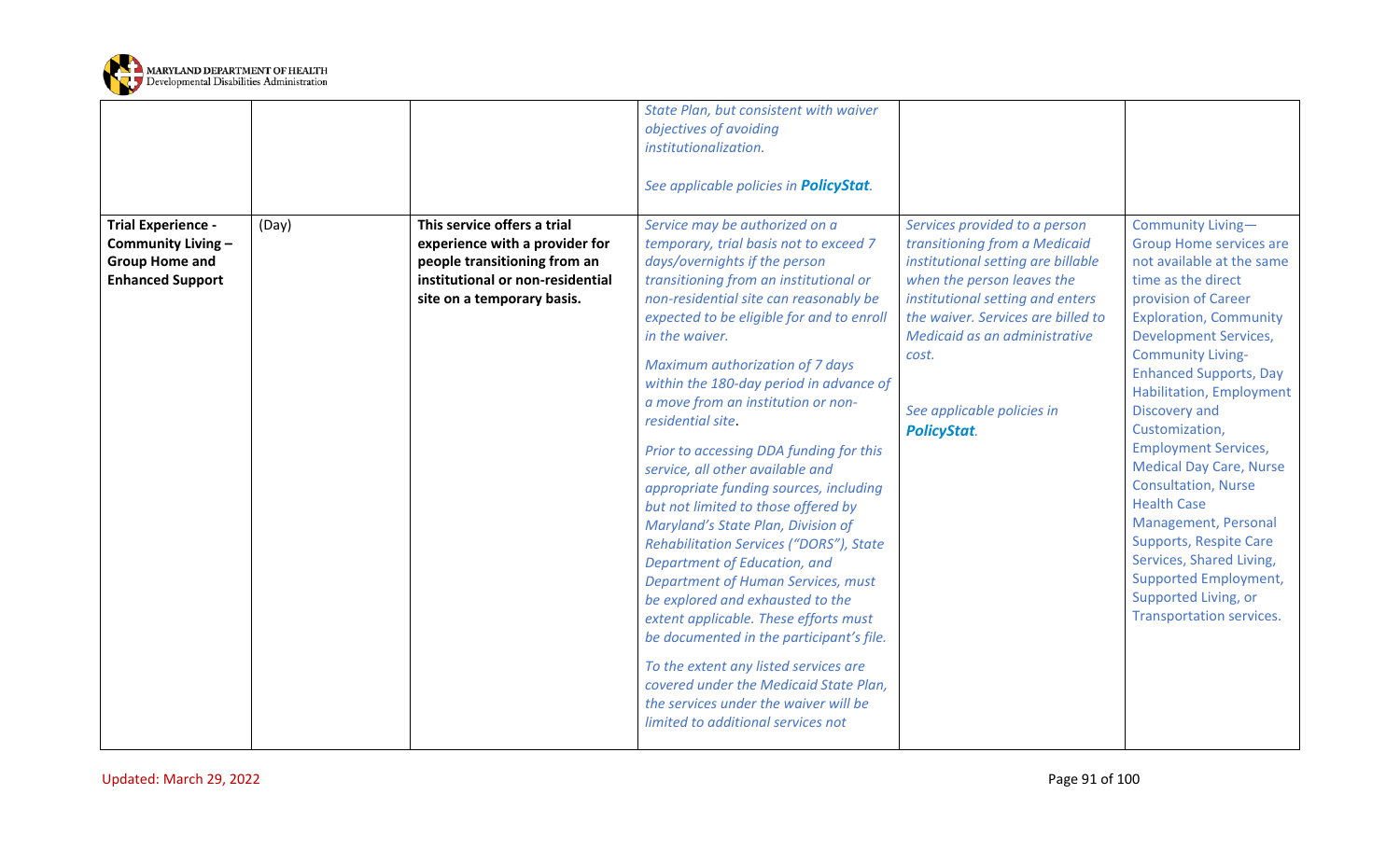

|                                  |       |                                                                                                                                                                                                                                                                                                                                                                                | otherwise covered under the Medicaid<br>State Plan, but consistent with waiver<br>objectives of avoiding<br>institutionalization.<br>See applicable policies in <b>PolicyStat</b> .                                                                                                                                                                                                                                                                                                                                                                                                                                                 |                                                                                                                                                                                                                                                                                                                                                                                                                                                                                                                  |                                                                                                                                                                                                                                                                                                                                                                                                                                                          |
|----------------------------------|-------|--------------------------------------------------------------------------------------------------------------------------------------------------------------------------------------------------------------------------------------------------------------------------------------------------------------------------------------------------------------------------------|-------------------------------------------------------------------------------------------------------------------------------------------------------------------------------------------------------------------------------------------------------------------------------------------------------------------------------------------------------------------------------------------------------------------------------------------------------------------------------------------------------------------------------------------------------------------------------------------------------------------------------------|------------------------------------------------------------------------------------------------------------------------------------------------------------------------------------------------------------------------------------------------------------------------------------------------------------------------------------------------------------------------------------------------------------------------------------------------------------------------------------------------------------------|----------------------------------------------------------------------------------------------------------------------------------------------------------------------------------------------------------------------------------------------------------------------------------------------------------------------------------------------------------------------------------------------------------------------------------------------------------|
| <b>Supported Living</b>          | (Day) | <b>Supported Living services</b><br>provide persons with a variety of                                                                                                                                                                                                                                                                                                          | <b>Service Authorization requirements for</b><br><b>Supported Living include the</b>                                                                                                                                                                                                                                                                                                                                                                                                                                                                                                                                                | To bill the day rate, the person<br>must be in the home overnight or                                                                                                                                                                                                                                                                                                                                                                                                                                             | <b>Supported Living services</b><br>are not available at the                                                                                                                                                                                                                                                                                                                                                                                             |
| Service is authorized            |       | individualized community living                                                                                                                                                                                                                                                                                                                                                | following:                                                                                                                                                                                                                                                                                                                                                                                                                                                                                                                                                                                                                          | for a minimum of 6 hours during                                                                                                                                                                                                                                                                                                                                                                                                                                                                                  | same time as the direct                                                                                                                                                                                                                                                                                                                                                                                                                                  |
| and billed through               |       | services to support living                                                                                                                                                                                                                                                                                                                                                     | 1. Person chooses to live                                                                                                                                                                                                                                                                                                                                                                                                                                                                                                                                                                                                           | the day:                                                                                                                                                                                                                                                                                                                                                                                                                                                                                                         | provision of Career                                                                                                                                                                                                                                                                                                                                                                                                                                      |
| <b>LTSS effective</b><br>1/1/21. |       | independently in the community<br>in their own home.                                                                                                                                                                                                                                                                                                                           | independently or with roommates;<br>and                                                                                                                                                                                                                                                                                                                                                                                                                                                                                                                                                                                             | Attendance log<br>acknowledging that the                                                                                                                                                                                                                                                                                                                                                                                                                                                                         | <b>Exploration, Community</b><br><b>Development Services,</b>                                                                                                                                                                                                                                                                                                                                                                                            |
|                                  |       | This residential service is for<br>people living in a setting that is<br>not owned or leased by a<br>provider. The people living in<br>the home or parent/guardian<br>own or lease the home. Home<br>size is limited to no more than 4<br>people.<br>Service includes:<br>Direct support services<br>Transportation<br>Nursing support services; and<br>Person care assistance | This residential model is the most<br>2.<br>cost-effective service to meet the<br>person's needs.<br>If the person is living in their own, or a<br>family home:<br>Documentation that CFC and<br>personal supports have been<br>explored and are insufficient to<br>meet the person's needs; AND<br>Documentation that the person's<br>health and welfare is jeopardized in<br>their current living situation.<br>Documentation that less restrictive<br>living options have been explored<br>and cannot meet the person's<br>needs.<br>This residential model is the most<br>cost-effective service to meet the<br>person's needs. | person was in the home at<br>least 6 hours; AND<br>Documented affirmation the<br>service was provided;<br>examples include but are not<br>limited to: MAR, service<br>notes, etc.<br><b>Required documentation for</b><br>Supported Living includes the<br>following:<br>Staff time sheets or payroll<br>information documenting the<br>provision of the staffing<br>hours specified for the home;<br>Service documentation (i.e.<br>MAR, service notes, etc.) and<br>have available upon request;<br><b>AND</b> | <b>Community Living-</b><br><b>Enhanced Supports,</b><br><b>Community Living-Group</b><br>Homes, Day Habilitation,<br><b>Employment Discovery</b><br>and Customization,<br><b>Employment Services,</b><br>Live-in Caregiver<br><b>Supports, Medical Day</b><br>Care, Nurse Consultation,<br><b>Nurse Health Case</b><br>Management, Personal<br><b>Supports, Respite Care</b><br>Services, Shared Living,<br>or Supported<br><b>Employment services.</b> |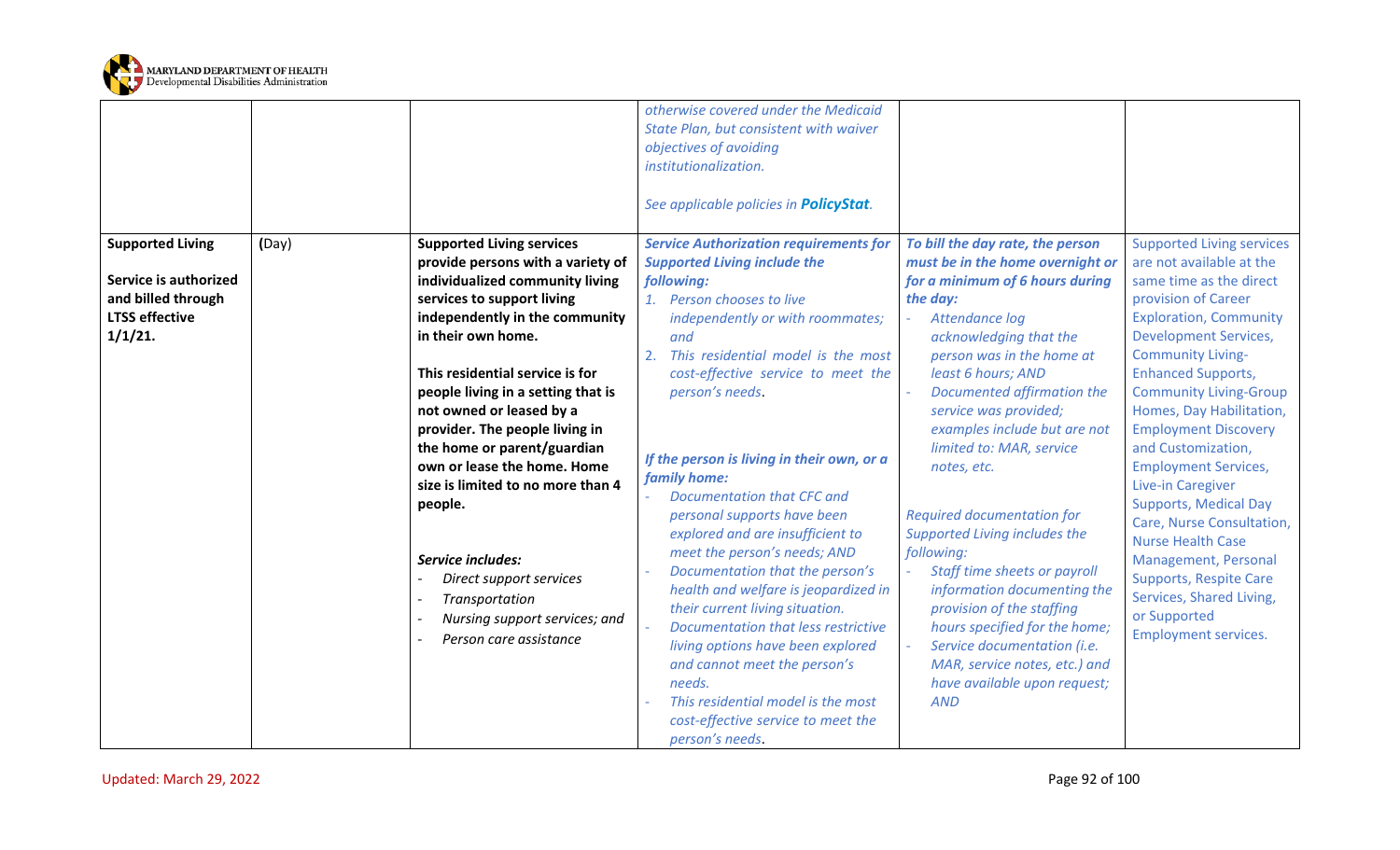

| <b>Supports:</b><br>Direct support staff services may<br>be provided in an acute care<br>hospital for the purposes of<br>supporting the participant's<br>personal, behavioral and<br>communication supports not<br>otherwise provided in that<br>setting. Services may not be<br>duplicative of hospital or short-<br>term institutional services.<br>Service must be identified in the<br>PCP.<br>Supported Living total shared<br>staffing hours include an<br>allocation for base staffing hours<br>plus an allocation of flexible<br>hours per home to support and<br>promote individualized supports.<br>facility, the request is reviewed by<br>The total home hours are<br><b>DDA's Regional Office and</b><br>referred to as "shared hours."<br>additional standalone Nursing<br><b>Support Services - Delegation</b> | meet all qualifications as<br>Providers may request authorization to<br>NOT staff a supported living home<br>required for this specific<br>overnight. If authorized to NOT staff a<br>service and DDA.<br>supported living home, the costs of<br>overnight direct staff are "turned off"<br>or removed from the base rate.<br>See applicable policies in<br>The regional office may exercise<br><b>PolicyStat.</b><br>discretion in determining whether there<br>is a safety risk associated with not<br>providing overnight direct staff and has<br>the authority to deny requests to "turn<br>off" overnight staffing.<br>Service Authorization requirements for<br><b>Nursing Support Services - Delegation</b><br>Services standalone support:<br>In the event that additional Nursing<br>Delegation training supports are<br>needed as indicated in the HRST<br>because of a change in the person's<br>health status or after discharge<br>from a hospital or skilled nursing |  |
|-------------------------------------------------------------------------------------------------------------------------------------------------------------------------------------------------------------------------------------------------------------------------------------------------------------------------------------------------------------------------------------------------------------------------------------------------------------------------------------------------------------------------------------------------------------------------------------------------------------------------------------------------------------------------------------------------------------------------------------------------------------------------------------------------------------------------------|------------------------------------------------------------------------------------------------------------------------------------------------------------------------------------------------------------------------------------------------------------------------------------------------------------------------------------------------------------------------------------------------------------------------------------------------------------------------------------------------------------------------------------------------------------------------------------------------------------------------------------------------------------------------------------------------------------------------------------------------------------------------------------------------------------------------------------------------------------------------------------------------------------------------------------------------------------------------------------|--|
|-------------------------------------------------------------------------------------------------------------------------------------------------------------------------------------------------------------------------------------------------------------------------------------------------------------------------------------------------------------------------------------------------------------------------------------------------------------------------------------------------------------------------------------------------------------------------------------------------------------------------------------------------------------------------------------------------------------------------------------------------------------------------------------------------------------------------------|------------------------------------------------------------------------------------------------------------------------------------------------------------------------------------------------------------------------------------------------------------------------------------------------------------------------------------------------------------------------------------------------------------------------------------------------------------------------------------------------------------------------------------------------------------------------------------------------------------------------------------------------------------------------------------------------------------------------------------------------------------------------------------------------------------------------------------------------------------------------------------------------------------------------------------------------------------------------------------|--|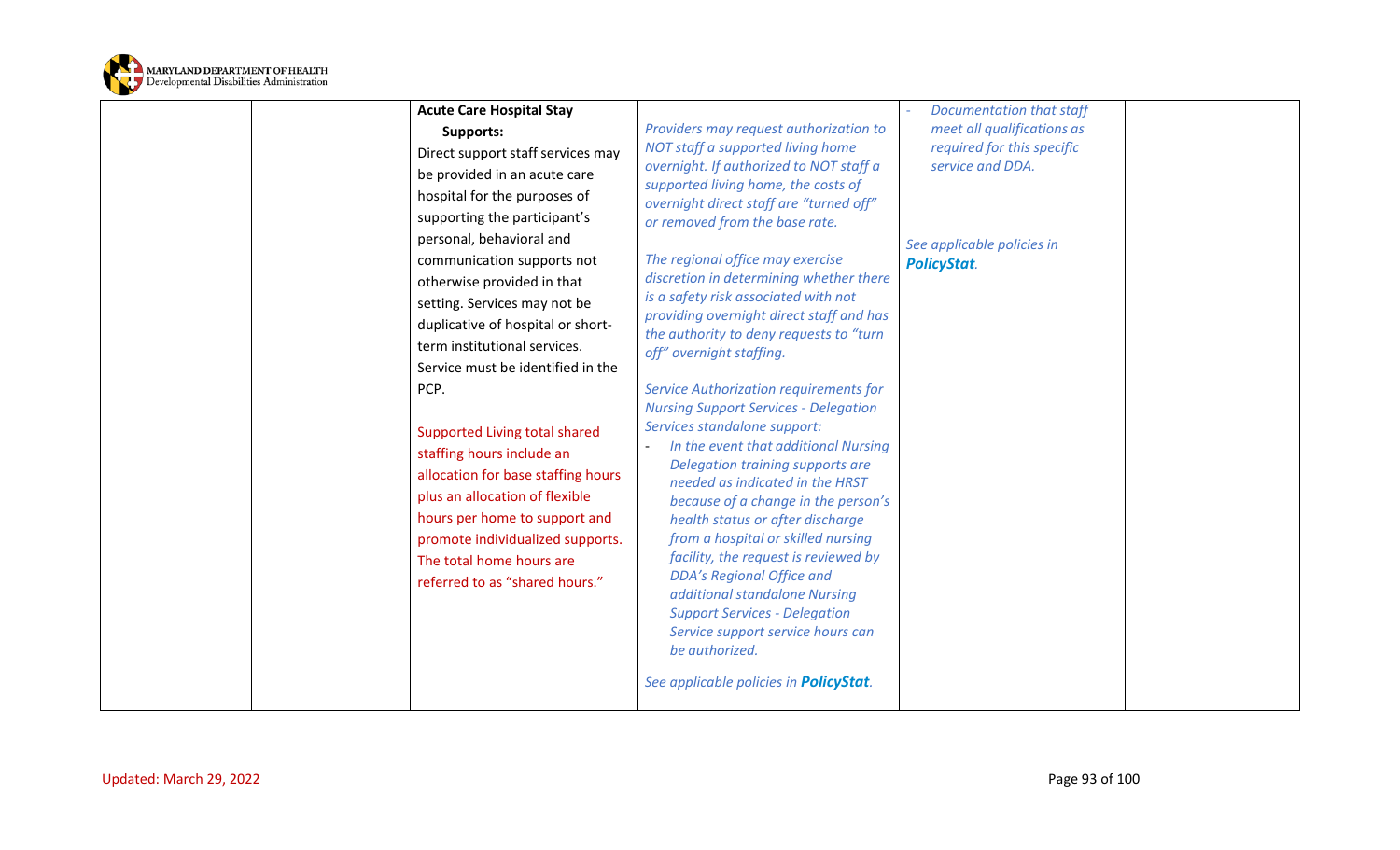

| <b>Supported Living:</b> | (15 minute) | Dedicated 1:1 or 2:1 staffing | <b>Teams may request authorization of</b>                                | <b>Required documentation for</b>            | <b>Supported Living services</b>                          |
|--------------------------|-------------|-------------------------------|--------------------------------------------------------------------------|----------------------------------------------|-----------------------------------------------------------|
| <b>Dedicated Hours</b>   |             | within Supported Living       | dedicated staff hours when shared                                        | <b>Supported Living: Dedicated</b>           | are not available at the                                  |
|                          |             |                               | hours and overnight supervision                                          | <b>Hours includes the following:</b>         | same time as the direct                                   |
|                          |             |                               | does not meet the person's needs as                                      |                                              | provision of Career                                       |
|                          |             |                               | set forth in DDA's policies and                                          | <b>All Dedicated hours</b>                   | <b>Exploration, Community</b>                             |
|                          |             |                               | guidance.                                                                | Staff time sheets or payroll                 | <b>Development Services,</b>                              |
|                          |             |                               |                                                                          | records documenting the                      | <b>Community Living-</b>                                  |
|                          |             |                               | Notes:                                                                   | start/end time of staff                      | <b>Enhanced Supports,</b>                                 |
|                          |             |                               | 1 - Shared hours                                                         | providing dedicated hours;                   | <b>Community Living-Group</b>                             |
|                          |             |                               | Service with overnight supports<br>$\circ$                               | <b>AND</b>                                   | Homes, Day Habilitation,                                  |
|                          |             |                               | 1 resident = $138$ hours<br>$\circ$                                      | For each block of consecutive                | <b>Employment Discovery</b>                               |
|                          |             |                               | 2 residents = 179 hours<br>$\circ$                                       | units of service, document                   | and Customization,                                        |
|                          |             |                               | $3$ residents = 199.5 hours<br>$\Omega$                                  | how the service performed                    | <b>Employment Services,</b>                               |
|                          |             |                               | 4 residents = 302 hours<br>$\Omega$                                      | relates to the PCP service<br>authorization. | Live-in Caregiver                                         |
|                          |             |                               |                                                                          |                                              | <b>Supports, Medical Day</b><br>Care, Nurse Consultation, |
|                          |             |                               | Service without overnight supports<br>$\circ$<br>1 resident = $82$ hours |                                              | <b>Nurse Health Case</b>                                  |
|                          |             |                               | $\Omega$<br>2 residents = 123 hours<br>$\circ$                           | <b>Dedicated hours (behavioral):</b>         | Management, Personal                                      |
|                          |             |                               | $3$ residents = 143.5 hours<br>$\Omega$                                  | Providers may use the                        | <b>Supports, Respite Care</b>                             |
|                          |             |                               | 4 residents = 246 hours<br>$\Omega$                                      | behavioral plan data tracking                | Services, Shared Living,                                  |
|                          |             |                               |                                                                          | form to document services                    | or Supported                                              |
|                          |             |                               | 2 - Dedicated 1:1 hours max out when                                     | provided under dedicated                     | <b>Employment services.</b>                               |
|                          |             |                               | the house reaches 1:1 support for                                        | hours associated with the                    |                                                           |
|                          |             |                               | each person living in the home.                                          | behavioral plan outcomes.                    |                                                           |
|                          |             |                               |                                                                          | See applicable policies in                   |                                                           |
|                          |             |                               | 3 - The authorized hours are not limited                                 | <b>PolicyStat.</b>                           |                                                           |
|                          |             |                               | to services provided inside the home                                     |                                              |                                                           |
|                          |             |                               | and can support the person with                                          |                                              |                                                           |
|                          |             |                               | community engagement, including for                                      |                                              |                                                           |
|                          |             |                               | individualized transportation needs.                                     |                                              |                                                           |
|                          |             |                               |                                                                          |                                              |                                                           |
|                          |             |                               | 4 - Based on assessed need,                                              |                                              |                                                           |
|                          |             |                               | authorization can be for specified                                       |                                              |                                                           |
|                          |             |                               | months or for the entire year.                                           |                                              |                                                           |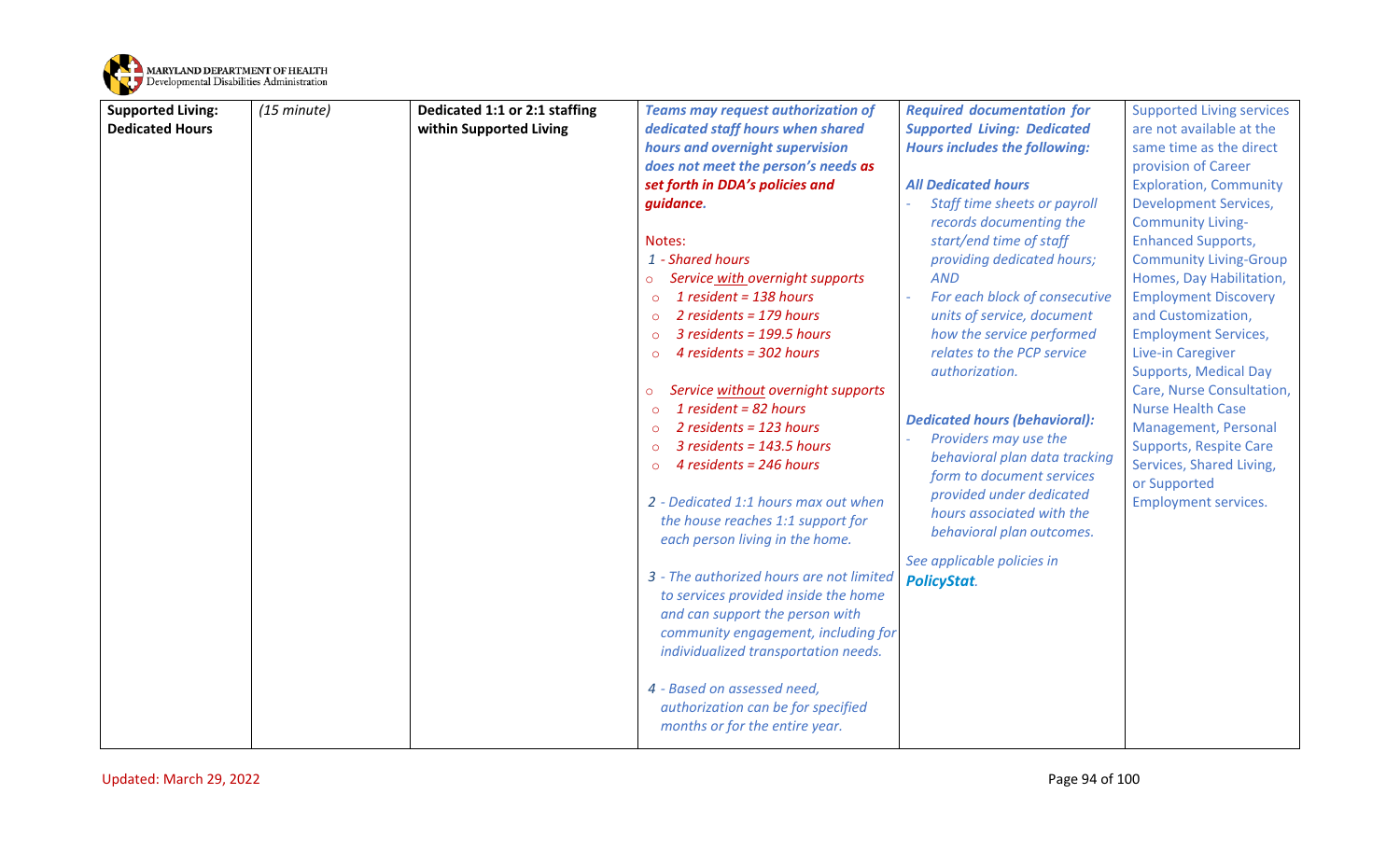

|                         |  | 5 - 1:1 dedicated hours are requested for<br>medical needs:<br>Dedicated hours must be<br>recommended by an RN or BSS;<br><b>AND</b><br>Needs that may merit dedicated<br>hours include but are not limited to<br>fractures impacting mobility, post-<br>operative and post-hospitalization<br>recovery, chemotherapy, dialysis,<br>transfers, turning, positioning, etc.<br>When dedicated hours are<br>requested for mobility/ambulation,<br>there must be documentation that<br>DME has been explored as an<br>alternative to dedicated staff.<br>Dedicated hours may be authorized<br>in lieu of day services when the<br>person's health status is<br>compromised by leaving the home<br>or they are of retirement age.<br>6 - If 1:1 dedicated hours are requested<br>for <b>behavioral</b> needs:<br><b>Behavioral assessment and</b><br>behavioral plan must specify the<br>frequency, severity and duration of<br>the behavior(s) and need for<br>dedicated staff; |                |  |
|-------------------------|--|-----------------------------------------------------------------------------------------------------------------------------------------------------------------------------------------------------------------------------------------------------------------------------------------------------------------------------------------------------------------------------------------------------------------------------------------------------------------------------------------------------------------------------------------------------------------------------------------------------------------------------------------------------------------------------------------------------------------------------------------------------------------------------------------------------------------------------------------------------------------------------------------------------------------------------------------------------------------------------|----------------|--|
| Updated: March 29, 2022 |  |                                                                                                                                                                                                                                                                                                                                                                                                                                                                                                                                                                                                                                                                                                                                                                                                                                                                                                                                                                             | Page 95 of 100 |  |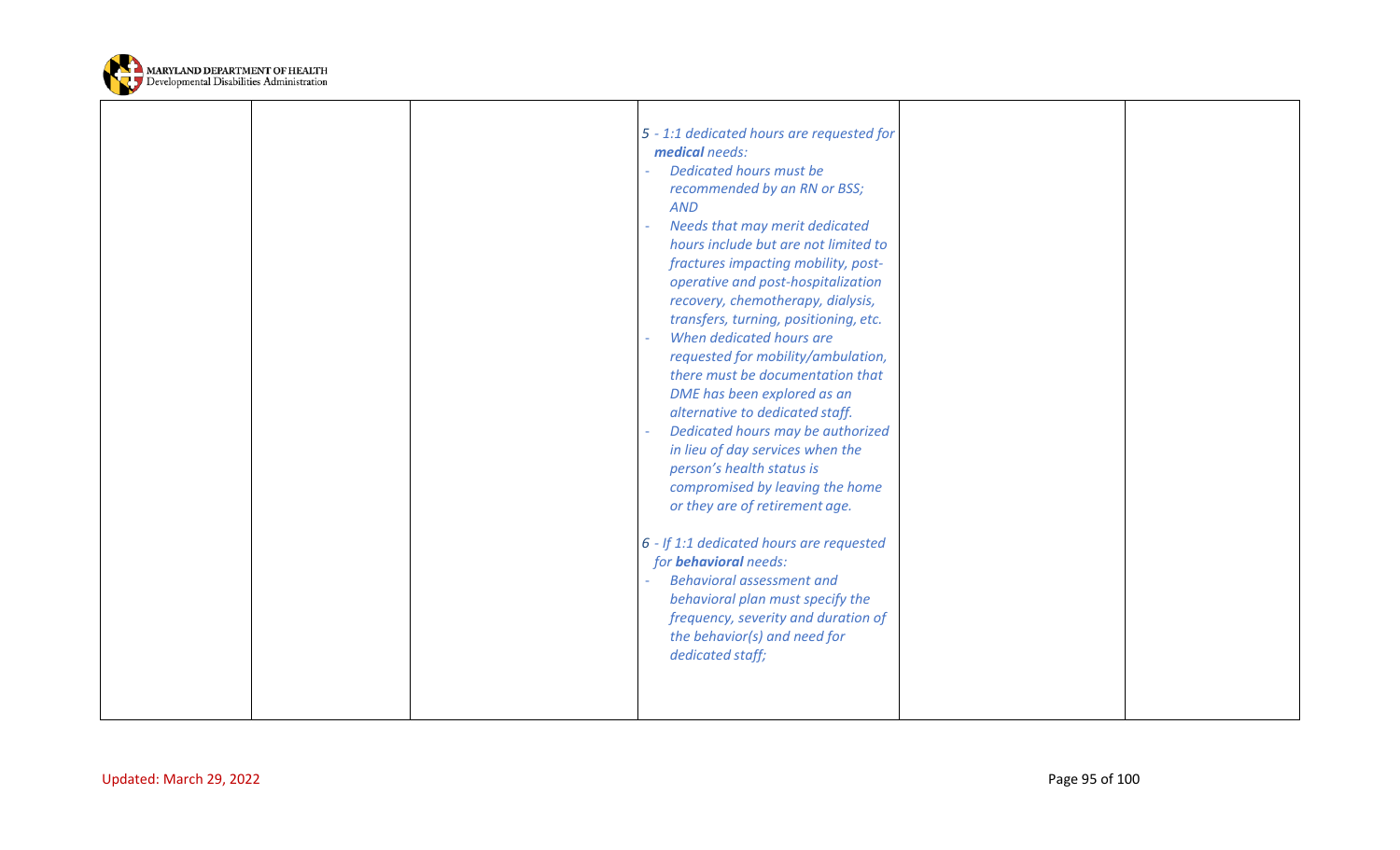

|                         | Recent (within 90 days) incident<br>reports document the need for<br>dedicated staff; AND<br>Documentation that the least<br>restrictive staffing options have<br>been explored and cannot meet the<br>person's needs.<br><b>Dedicated hours CANNOT be</b><br>authorized as an alternative to day<br>habilitation if the person is of<br>working age (as determined by<br><b>Social Security guidelines) AND is</b><br>refusing both employment AND<br>CDS options.<br>7 - Documentation to support 2:1<br>dedicated hours includes:<br>HRST, SIS, or BP documenting need<br>for 2:1 staffing; AND<br>A copy of the schedule noting the<br>shared and dedicated hours<br>currently authorized in the person's<br>home; when other people in the<br>home have dedicated staffing, the<br>regional office may request<br>documentation to determine if<br>dedicated 2:1 staffing is necessary<br>to ensure the health and safety of<br>people living in the home. For<br>example, if the 2:1 is requested to |                |
|-------------------------|------------------------------------------------------------------------------------------------------------------------------------------------------------------------------------------------------------------------------------------------------------------------------------------------------------------------------------------------------------------------------------------------------------------------------------------------------------------------------------------------------------------------------------------------------------------------------------------------------------------------------------------------------------------------------------------------------------------------------------------------------------------------------------------------------------------------------------------------------------------------------------------------------------------------------------------------------------------------------------------------------------|----------------|
| Updated: March 29, 2022 |                                                                                                                                                                                                                                                                                                                                                                                                                                                                                                                                                                                                                                                                                                                                                                                                                                                                                                                                                                                                            | Page 96 of 100 |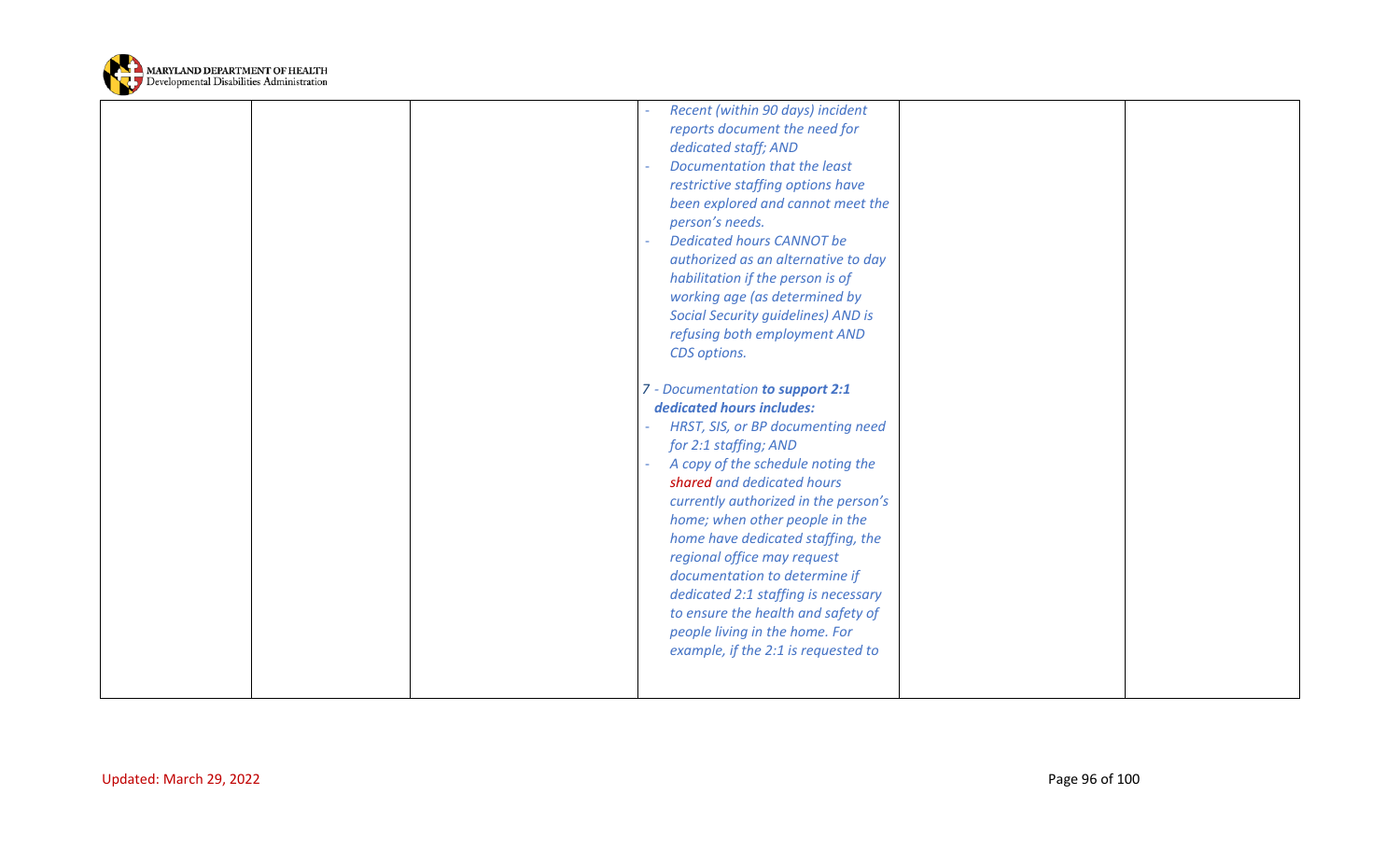

|  | ensure the person doesn't harm<br>others, and all roommates have 1:1<br>staffing, the 2:1 staff may not be<br>necessary.                                                                                                                                                                                                                                                                                                                                                                                                                                                                                                                                                     |  |
|--|------------------------------------------------------------------------------------------------------------------------------------------------------------------------------------------------------------------------------------------------------------------------------------------------------------------------------------------------------------------------------------------------------------------------------------------------------------------------------------------------------------------------------------------------------------------------------------------------------------------------------------------------------------------------------|--|
|  | <b>Examples of situation that may</b><br>indicate the need for 2:1 dedicated<br>hours include, but are not limited to:<br>The $2^{nd}$ staff is needed to relieve<br>the $1^{st}$ staff.<br>The 1 <sup>st</sup> staff is responsible for<br>implementing the BSP, the 2 <sup>nd</sup> staff<br>is needed to ensure the safety and<br>security of the environment, i.e. the<br>person has PICA and puts non-<br>edibles in his/her mouth.<br>The person requires constant<br>monitoring while in transport and<br>the 2 <sup>nd</sup> staff is needed to drive.<br>The person needs 2:1 because of<br>intensive physical support needed<br>to prevent harm to self or others. |  |
|  | 8 - Dedicated hours<br>May be used to support more than<br>one participant if it meets their<br>assessed needs and the following<br>requirements are met:<br>The participants are retired,<br>$\circ$<br>transitioning from one meaningful<br>day service to another, recovering<br>from a health condition, or<br>receives less than 40 hours of<br>meaningful day services;                                                                                                                                                                                                                                                                                                |  |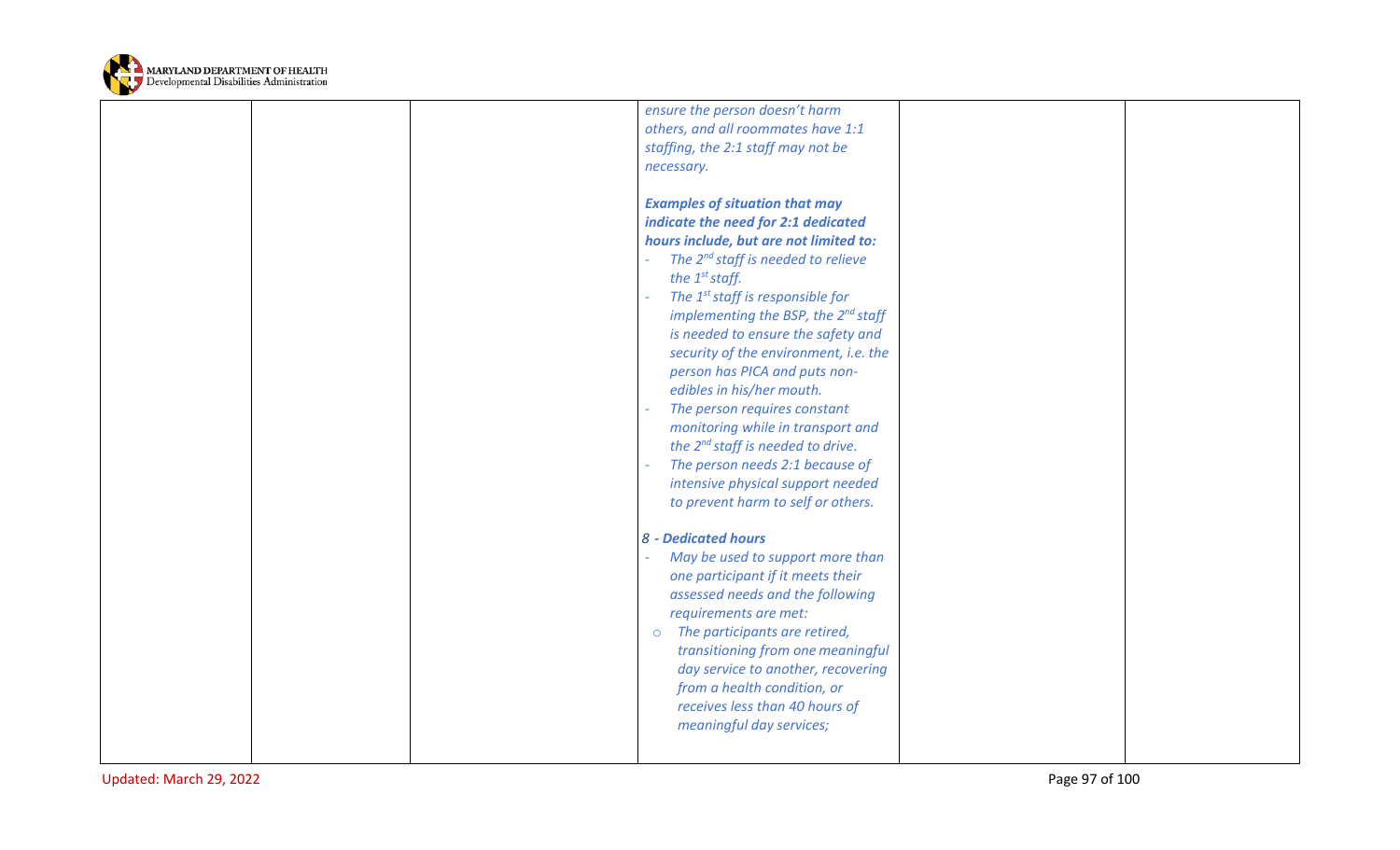

|                      |                                                                                 |                                                                                                                                                                                                                                                                                                                                                                                                                                                                                                                                                                                                                                                                                                                                                                                                                                                                                                        | Support is documented in each<br>$\circ$<br>participant's PCPs and Service<br><b>Implementation Plan; and</b><br>Dedicated hours are billed for<br>$\circ$<br>only one participant.                                                                                                                                                                                                                                                                                                                                                                                                                                                                                                                                                                                                                                                                                                                |                                                                                                                                                                                                                                                                                                                                                                                                                                                                                                                                                              |                                                                                                                                                                                                                                                                                                                                                                                                                                                                                                                                                                                                                                                                                                                                                                                                                            |
|----------------------|---------------------------------------------------------------------------------|--------------------------------------------------------------------------------------------------------------------------------------------------------------------------------------------------------------------------------------------------------------------------------------------------------------------------------------------------------------------------------------------------------------------------------------------------------------------------------------------------------------------------------------------------------------------------------------------------------------------------------------------------------------------------------------------------------------------------------------------------------------------------------------------------------------------------------------------------------------------------------------------------------|----------------------------------------------------------------------------------------------------------------------------------------------------------------------------------------------------------------------------------------------------------------------------------------------------------------------------------------------------------------------------------------------------------------------------------------------------------------------------------------------------------------------------------------------------------------------------------------------------------------------------------------------------------------------------------------------------------------------------------------------------------------------------------------------------------------------------------------------------------------------------------------------------|--------------------------------------------------------------------------------------------------------------------------------------------------------------------------------------------------------------------------------------------------------------------------------------------------------------------------------------------------------------------------------------------------------------------------------------------------------------------------------------------------------------------------------------------------------------|----------------------------------------------------------------------------------------------------------------------------------------------------------------------------------------------------------------------------------------------------------------------------------------------------------------------------------------------------------------------------------------------------------------------------------------------------------------------------------------------------------------------------------------------------------------------------------------------------------------------------------------------------------------------------------------------------------------------------------------------------------------------------------------------------------------------------|
| <b>Shared Living</b> | (Monthly)<br>PCIS2 - Contracted<br>Services<br>LTSSMaryland - Rate<br>per level | Shared Living is an arrangement<br>in which an individual, couple or<br>a family in the community share<br>their home and life's experiences<br>with a person with a disability.<br>The approach is based on a<br>mutual relationship where both<br>parties agree to share their lives.<br><b>Service includes:</b><br>1. Assistance, support, and<br>guidance (e.g., physical<br>assistance, instruction,<br>prompting, modeling, and<br>reinforcement) in the general<br>areas of self-care, health<br>maintenance, decision<br>making, home management,<br>managing personal resources,<br>communication, mobility and<br>transportation, relationship<br>development and<br>socialization, personal<br>adjustment, participating in<br>community functions and<br>activities, and use of<br>community resources;<br>2. Nurse Case Management and<br>Delegation Services; and<br>3. Transportation. | <b>Service Authorization requirements for</b><br><b>Shared Living include the following</b><br>criteria:<br>1. Person must be 18 years of age or<br>older unless otherwise authorized<br>by the DDA<br>Person does not have family or<br>2.<br>relative supports;<br>Person chooses this living option;<br>3.<br>and<br>This residential model is the most<br>4.<br>cost-effective service to meet the<br>person's needs.<br>Beginning July 1, 2020, when service<br>transitions to LTSSMaryalnd billing,<br>the level of support is based upon<br>service needs as follows:<br>Level 1 Basic: Person does not<br>require continuous supervision and<br>monitoring.<br>Level 2 Intermediate: Person<br>requires increased supervision and<br>monitoring.<br>Level 3 Advanced: Person requires<br>continuous supervision and<br>monitoring including designated<br>1:1 assistance for more than two | <b>Required documentation for</b><br><b>Shared Living includes the</b><br>following:<br>Progress note signed by agency<br>staff to indicate the date of face<br>to face monitoring and findings;<br><b>AND</b><br>Monthly invoice signed and<br>$\omega$<br>dated by the host home<br>provider to include dates host<br>home services were provided.<br>Providers are required to retain<br>staff time sheets or payroll<br>information documenting staffing<br>for the provision of waiver<br>services.<br>See applicable policies in<br><b>PolicyStat.</b> | <b>Shared Living services are</b><br>not available at the same<br>time as the direct<br>provision of Career<br><b>Exploration, Community</b><br><b>Development Services,</b><br><b>Community Living-</b><br><b>Enhanced Supports,</b><br><b>Community Living-Group</b><br>Homes, Day Habilitation,<br><b>Employment Discovery</b><br>and Customization,<br><b>Employment Services,</b><br>Live-in Caregiver<br><b>Supports, Medical Day</b><br>Care, Nurse Consultation,<br><b>Nurse Health Case</b><br>Management, Personal<br><b>Supports, Respite Care</b><br>Services, Supported<br>Living, Supported<br><b>Employment or</b><br>Transportation services.<br><b>Shared Living services are</b><br>not available to<br>participants receiving<br>support services in other<br>residential models<br>including Community |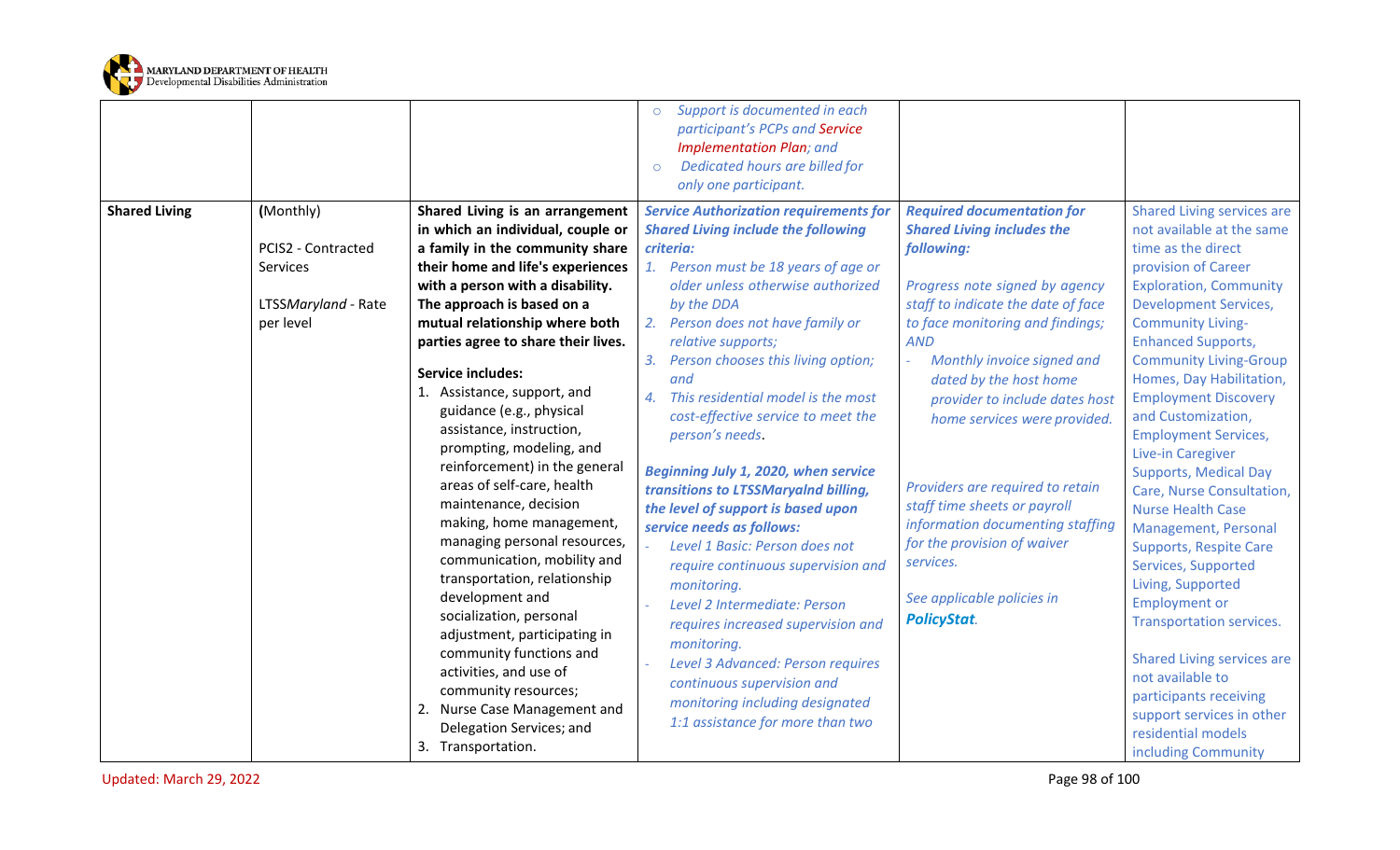

|                                         | hours daily to mitigate behavioral    | Living-Group Homes,           |
|-----------------------------------------|---------------------------------------|-------------------------------|
| <b>Note:</b> Transportation is included | risk or provide medical supports.     | <b>Community Living-</b>      |
| in the cost of Shared Living and        |                                       | <b>Enhanced Supports, and</b> |
| may not be billed as a separate         |                                       | Supported Living service.     |
| service, unless the person wants        | <b>Examples of situation that may</b> |                               |
| to access their community               | indicate the need for increased or    |                               |
| independently.                          | continuous supervision and            |                               |
|                                         | monitoring:                           |                               |
|                                         | The person needs assistance for       |                               |
|                                         | mobility.                             |                               |
|                                         | The person needs an increased         |                               |
|                                         | level of support for ADLs.            |                               |
|                                         | The person has a behavioral plan.     |                               |
|                                         | The person is unable to recognize     |                               |
|                                         | and avoid dangerous situations and    |                               |
|                                         | cannot independently evacuate         |                               |
|                                         | premises in case of fire,             |                               |
|                                         | emergencies, etc. therefore,          |                               |
|                                         | requires prompting to evacuate.       |                               |
|                                         |                                       |                               |
|                                         |                                       |                               |
|                                         | For level 3, the person:              |                               |
|                                         | Has a HRST score of 5 with a Q        |                               |
|                                         | indicator that is not related to      |                               |
|                                         | behavior support;                     |                               |
|                                         | Requires maximum assistance for       |                               |
|                                         | mobility support and gets around in   |                               |
|                                         | a wheelchair or needs adaptive        |                               |
|                                         | equipment for ambulation;             |                               |
|                                         | Requires maximum assistance for       |                               |
|                                         | frequent medical appointments,        |                               |
|                                         | medications, and specialist or        |                               |
|                                         | health intervention for health and    |                               |
|                                         | safety.                               |                               |